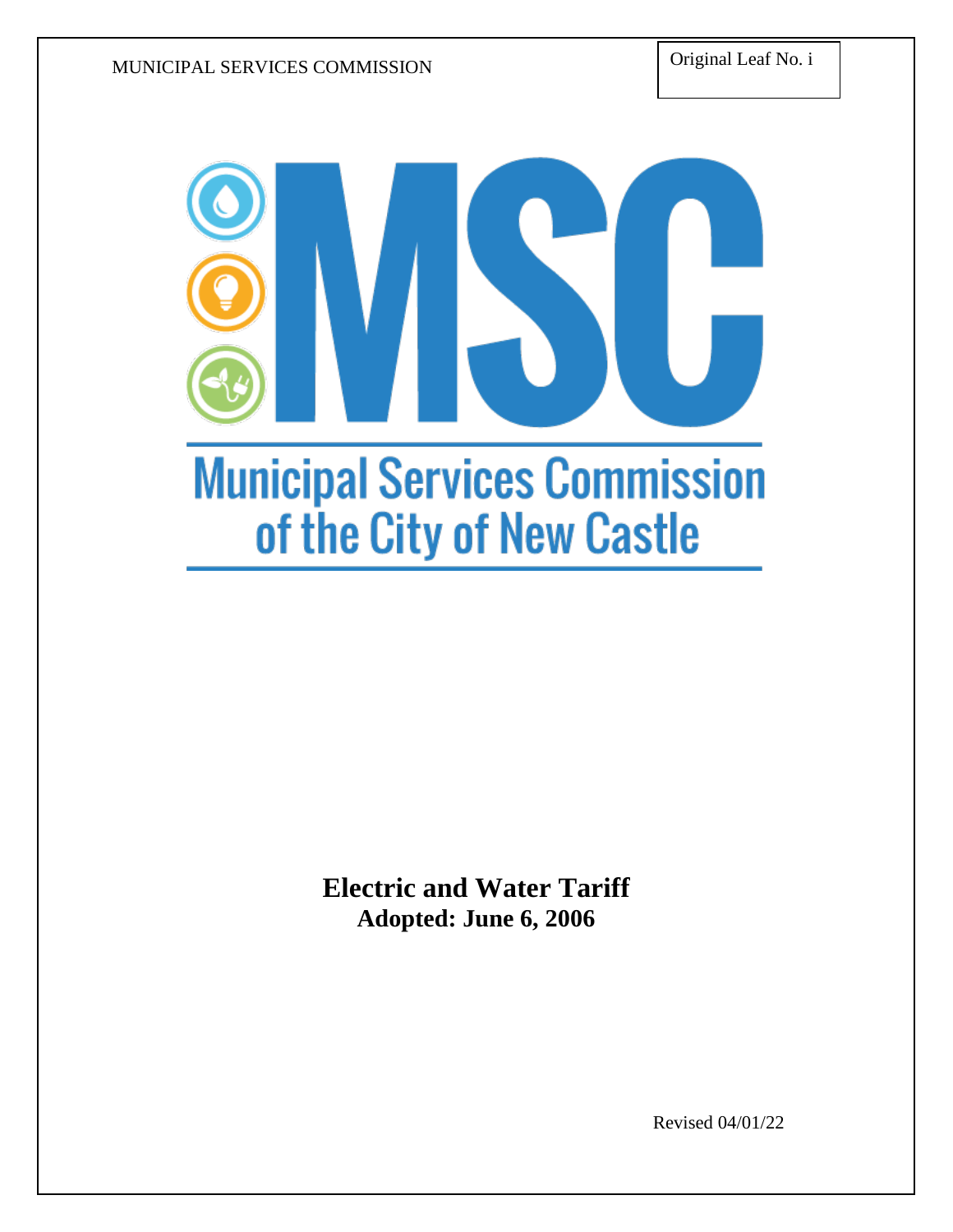# **Table of Contents**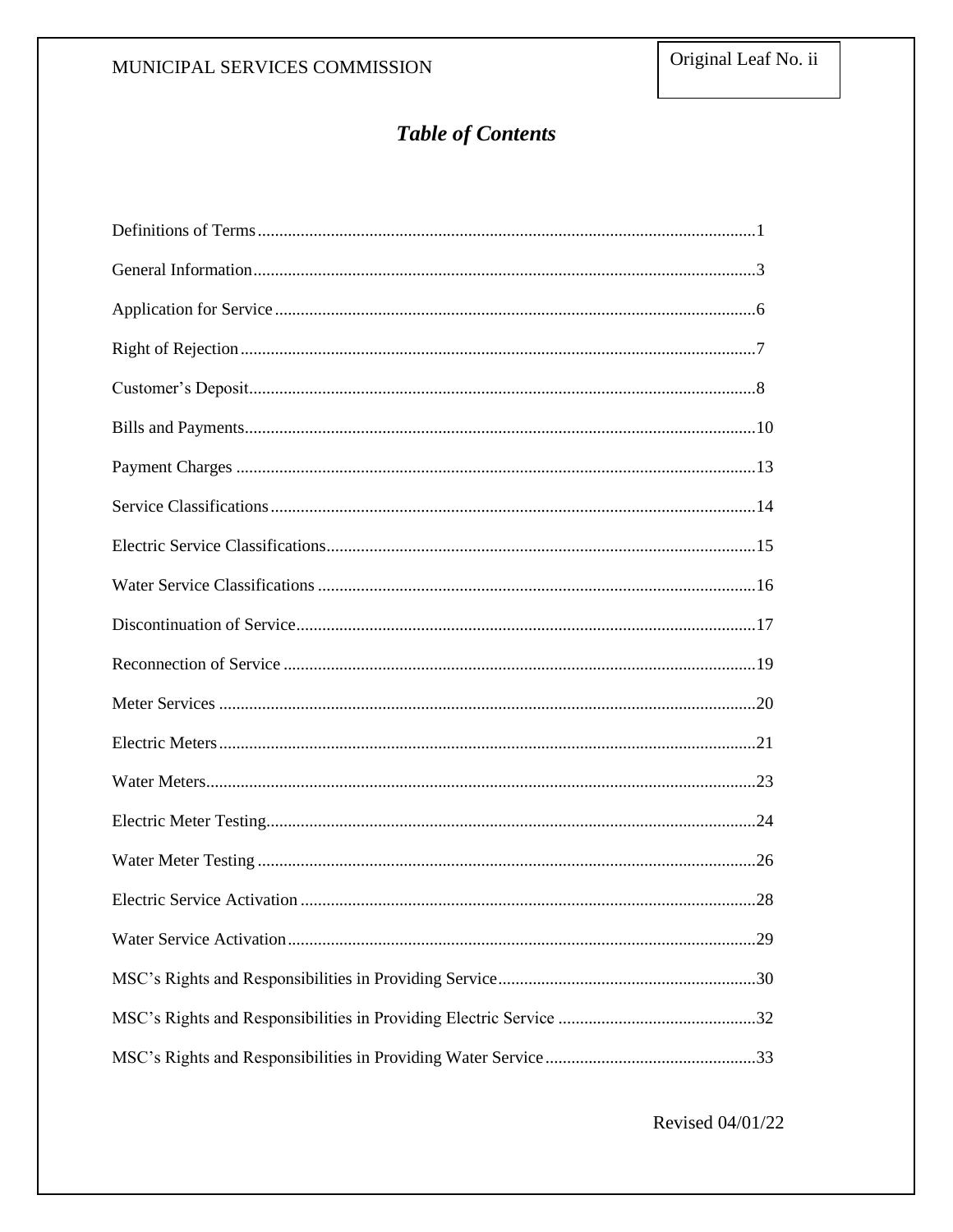| 50 |
|----|

# Appendix: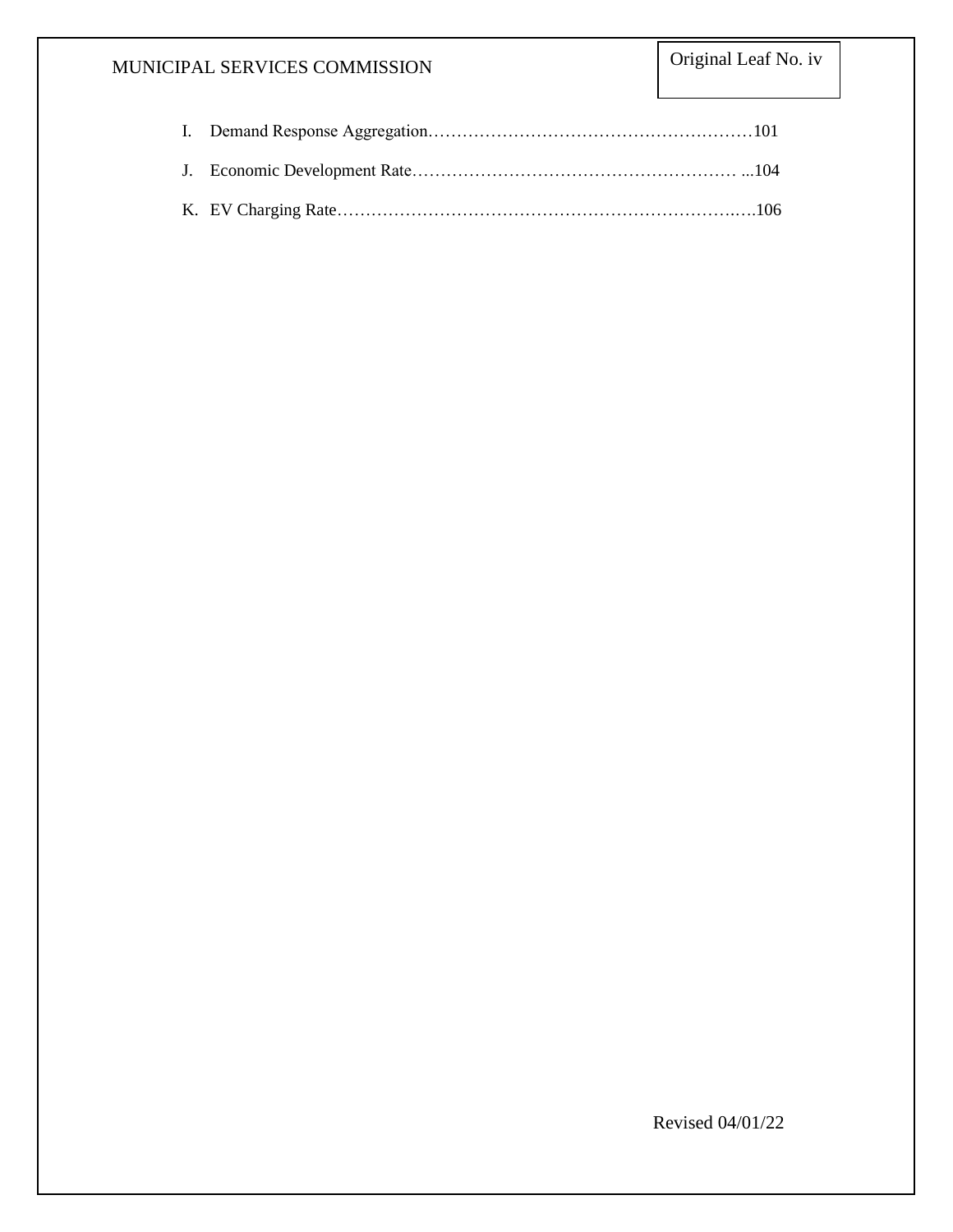# **DEFINITION OF TERMS**

The words listed below shall have the following meanings when used in this tariff:

**Account:** An account is one metered or unmetered rate or service classification which normally has one electric and/or water delivery point of service. Each account shall have only one electric/water supplier providing full electric/water supply requirements for that account. A premises may have more than one account.

**Applicant:** Any person, corporation or other entity that: (i) desires to receive from the MSC electric and/or water, (ii) complies completely with all Company requirements for obtaining electric and/or water service, (iii) has filed and is awaiting Company approval of its application for service, or (iv) is not yet actually receiving from the Company electric and/or water service. An Applicant shall become a Customer for purposes of this Tariff only after the Applicant actually starts receiving the applicable service(s) from the Company under this Tariff.

**Company:** Municipal Services Commission of the City of New Castle Delaware (MSC).

**Cross-Connection Control:** The institution of a program to protect the public potable water supply served by the MSC from the possibility of contamination or pollution by isolating within the customers internal distribution system contaminants or pollutants which could backflow or backsiphon into the potable water system. An approved backflow prevention device consistent with the degree of hazard shall be installed at the service connections.

**Customer:** Any adult person, partnership, association, corporation, or other entity: (i) in whose name a service account is listed, (ii) who occupies or is the ratepayer for a premises, building, structure, etc., and (iii) who is primarily responsible for payment of bills. A Customer includes anyone taking Water or Electric Service from the company under one service classification for one account, premises or site. Multiple premises or sites under the same name are considered multiple Customers.

**Customer Charge:** A charge designed to recover the costs the MSC incurs in providing such services as metering, reading the meter(s), providing dedicated delivery service and billing the Customer's account.

**Demand:** The rate of energy or water used during a specified time interval, expressed in kilowatts or gallons.

**Distribution Line Extensions:** The design, installation, and attachment of a new electric service to an existing MSC electric service for purpose of providing electric service to a newly developed property or an existing customer requiring an increased capacity which exceeds the capabilities of their existing service.

**Distribution Main Extensions:** The design, installation, and attachment of a new water main to an existing MSC water main for the purpose of providing water service to a newly developed property or an existing customer requiring an increased capacity which exceeds the capabilities of their existing service.

**kW, kilowatt:** 1,000 watts.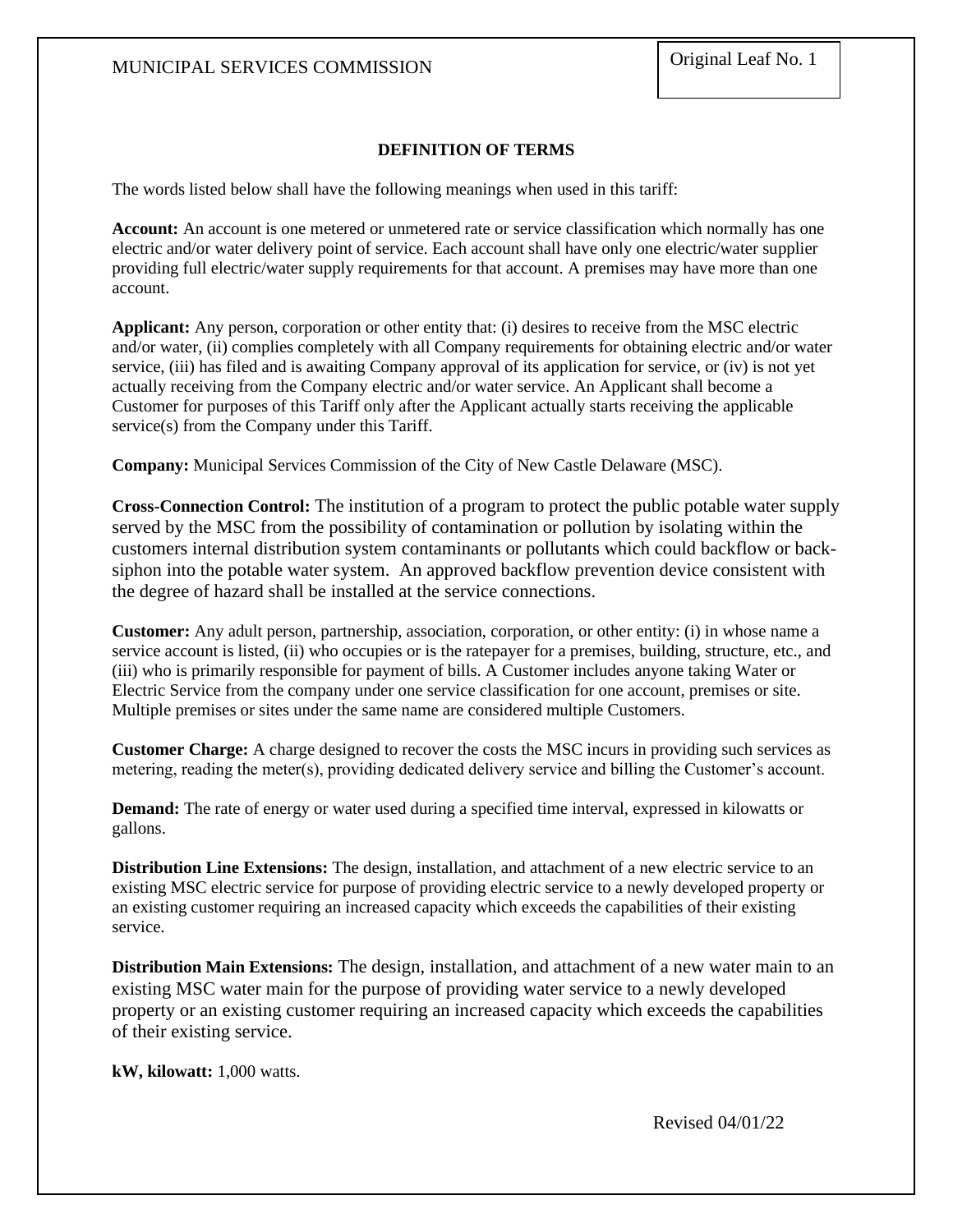**kWh, kilowatt-hour:** 1,000 watts for one (1) hour, or 1,000 watt-hours.

**Premises:** A premises is one contiguous property or site which normally has one delivery point of service and one or more metered or unmetered rate or service classes, each of which is an account, that when totaled equal the entire electricity used at that one premises or site. A premises may have more than one account with each account having one electric supplier providing full electric supply requirements. Multiple premises or sites under the same name are considered multiple Customers.

**Private Fire Hydrants:** Hydrants owned by commercial properties. Charged are levied on the first three hydrants regardless of number exceeding that total.

**Private Fire Protection:** This charge is levied against properties that have a fire control and suppression system that is connected to the MSC water distribution system.

**Public Fire Protection:** Hydrants owned and maintained by the MSC. This fixed charge is levied against all residential and commercial accounts.

**Point of Delivery:** The point where water or electric service leaves the MSC owned portion of the service and becomes the customer's responsibility.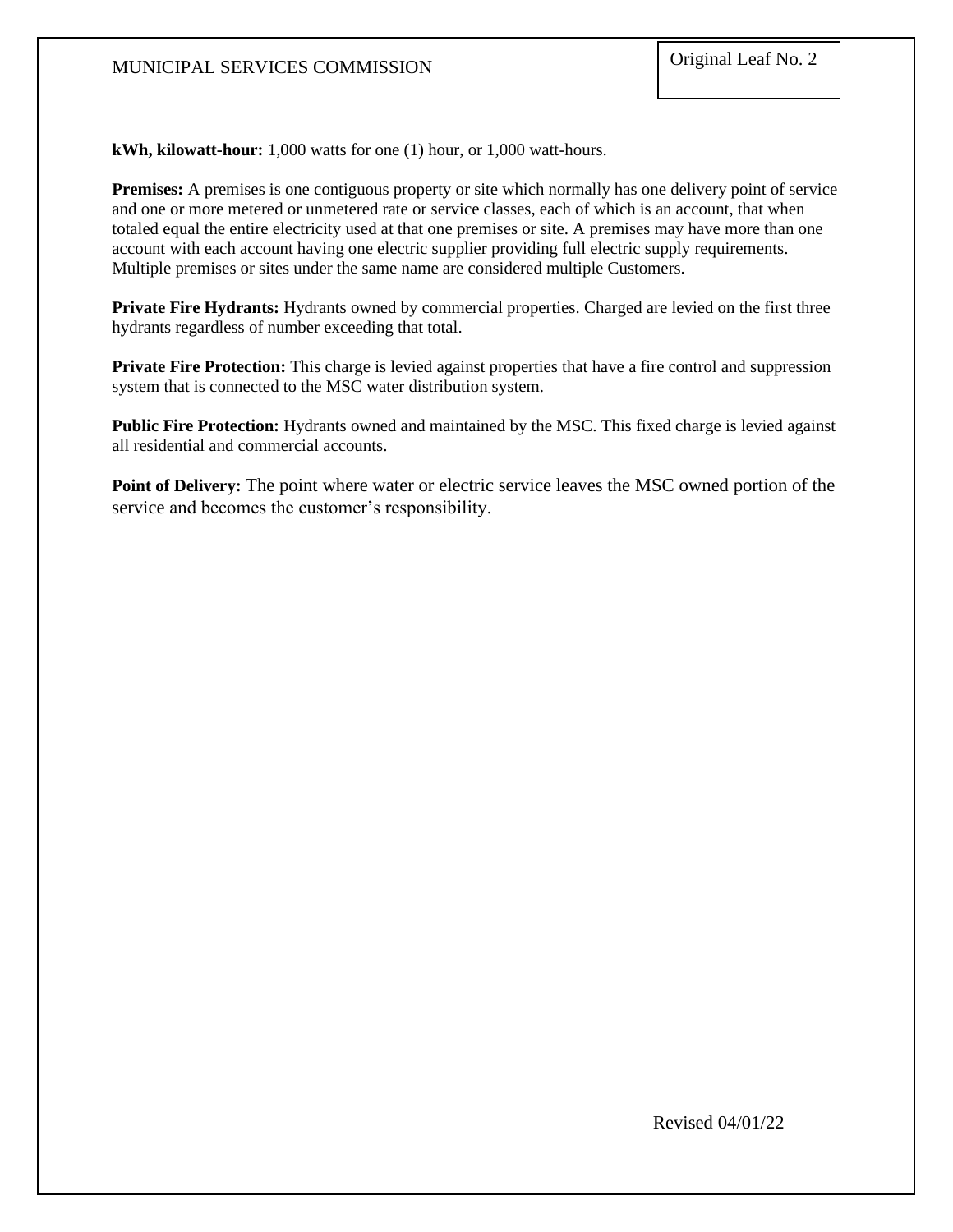#### **RULES AND REGULATIONS**

#### **SECTION I- GENERAL INFORMATION**

#### A. Organization of the MSC

The Municipal Services Commission (formerly the Board of Water and Light Commissioners) of the City of New Castle is an agency of the Mayor and Council of New Castle, Delaware, a municipal corporation of the State of Delaware. The Commission was established by an act of the General Assembly, approved by the Governor, March 7, 1921, Volume 32, Laws of Delaware, Chapter 121, to furnish water and electric service to the residents of New Castle. The General Assembly also enacted by Volume 48, Laws of Delaware, Chapter 96, Section 1, approved by the Governor on May 11, 1951, that the Municipal Services Commission, in addition to the power and authority which it then had to distribute water within the corporate limits of New Castle, may in its discretion, supply and distribute water to Customers living within three miles of the corporate limits of the City of New Castle. Section 2 of that act provided that the Municipal Services Commission shall determine the firm or firms, corporation or corporations, to which it may supply and distribute water throughout said territory included within three miles of the boundaries of the corporate limits. In 1999, Volume 72, Laws of Delaware, Chapter 116, "An Act to Amend Chapter 121, Volume 32, Laws of Delaware, as Amended, Entitled, "An Act to Establish a Board of Water and Light Commissioners for the City of New Castle" Relating to the Designation of the Board of Water and Light Commissioners as the Municipal Services Commission, and the Authority of the Municipal Service Commission", and in addition the Commission was granted authority to manage and operate systems for the furnishing of steam, manufactured gas, natural gas, heat, power, heating oil, and wired and wireless telecommunications or other communication services within the City of New Castle's corporate limits. The Commission consists of three Commissioners, one appointed by the City Council, one appointed by the Mayor and one appointed by the Trustees of New Castle Common. Terms are for three years and Commissioners serve until reappointed or replaced. One Commissioner serves as President as elected annually by the Commission.

B. Address of the MSC

# THE MUNICIPAL SERVICES COMMISSION OF THE CITY OF NEW CASTLE, DELAWARE P.O. BOX 208 216 Chestnut Street NEW CASTLE, DELAWARE 19720-0208

C. Filing and Posting of Tariff

The Tariff sets forth the conditions under which electricity and water shall be supplied to the electric and water Customers of the Municipal Services Commission. A copy of this Tariff, which include the Fees, Rates, and Riders is on file in the MSC Office and open to inspection upon request or is posted on the MSC website. Any issues not covered in this Tariff or requiring further interpretation shall be determined by the Commission or its authorized designee.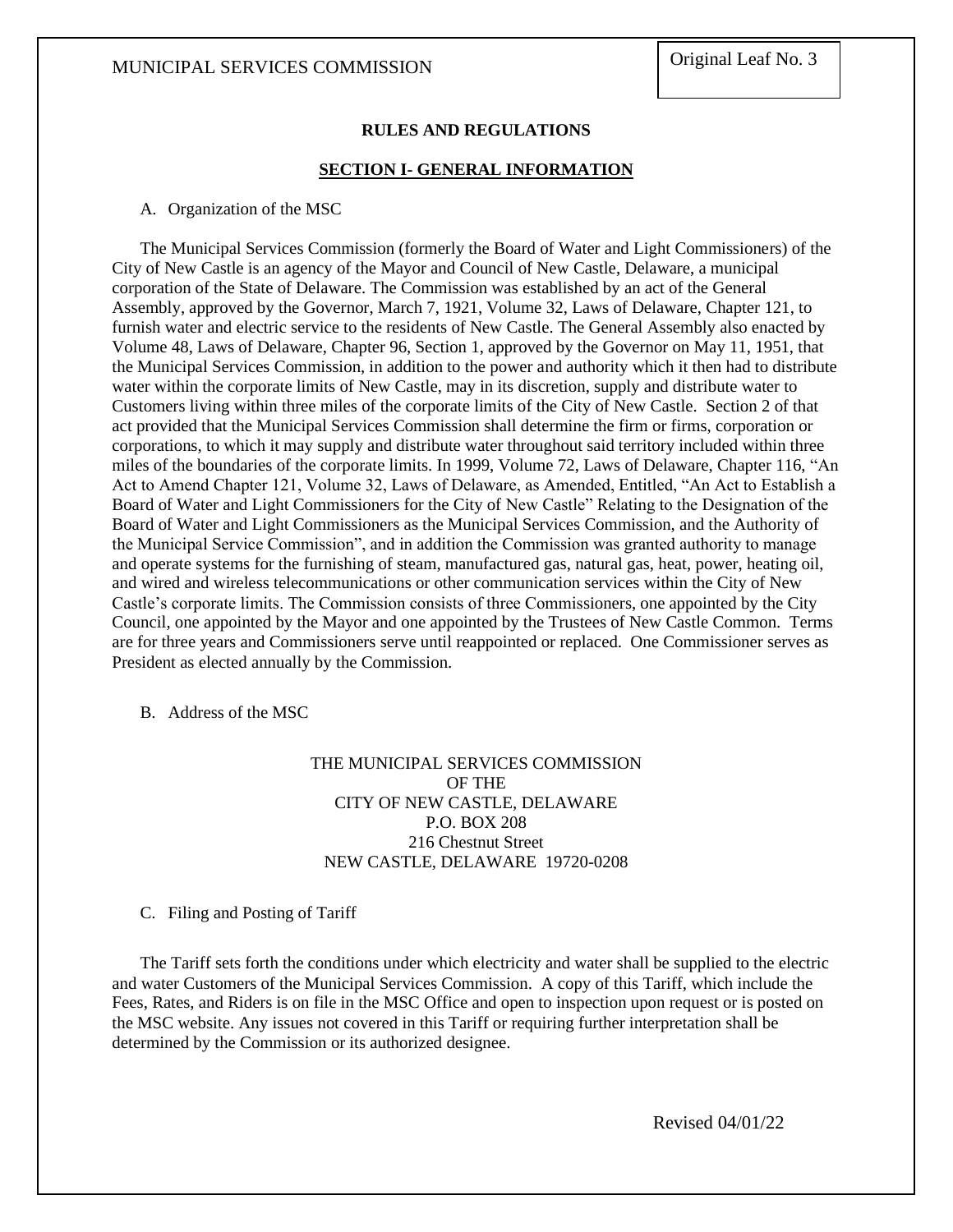# **RULES AND REGULATIONS**

### **SECTION I- GENERAL INFORMATION (continued)**

D. Electric and Water Technical Specifications

The Electric and Water Technical Specifications are a part of every contract for service and govern all classes of service. The Technical Specifications may be revised, amended, supplemented, or otherwise changed from time to time to meet new or unforeseen conditions. The Electric and Water Technical Specifications are on file with the MSC and a copy may be secured upon request.

E. Statement by Agents

No representative of the MSC has authority to modify any specification or provision of this Tariff or to bind the MSC to any promise or statement contrary to this Tariff, unless the same shall be incorporated in a contract and signed by an authorized representative of the MSC.

F. MSC Business Hours

MSC business hours are from 7:30 AM to 4:00 PM, Monday through Friday except holidays.

G. No Prejudice of Rights

The failure of the MSC to enforce any provisions of this Tariff or Electric and Water Technical Specifications shall not be deemed a waiver of its right to do so.

H. Gratuities

MSC employees are strictly forbidden to demand or accept any personal compensation or gifts for services performed while working for the MSC.

I. Complaints/Disputes

In the event of a dispute between the MSC's Electric or Water Department and a Customer or Applicant, either party may submit the particulars of the complaint to the authorized representative as deemed appropriate for review and further action if necessary.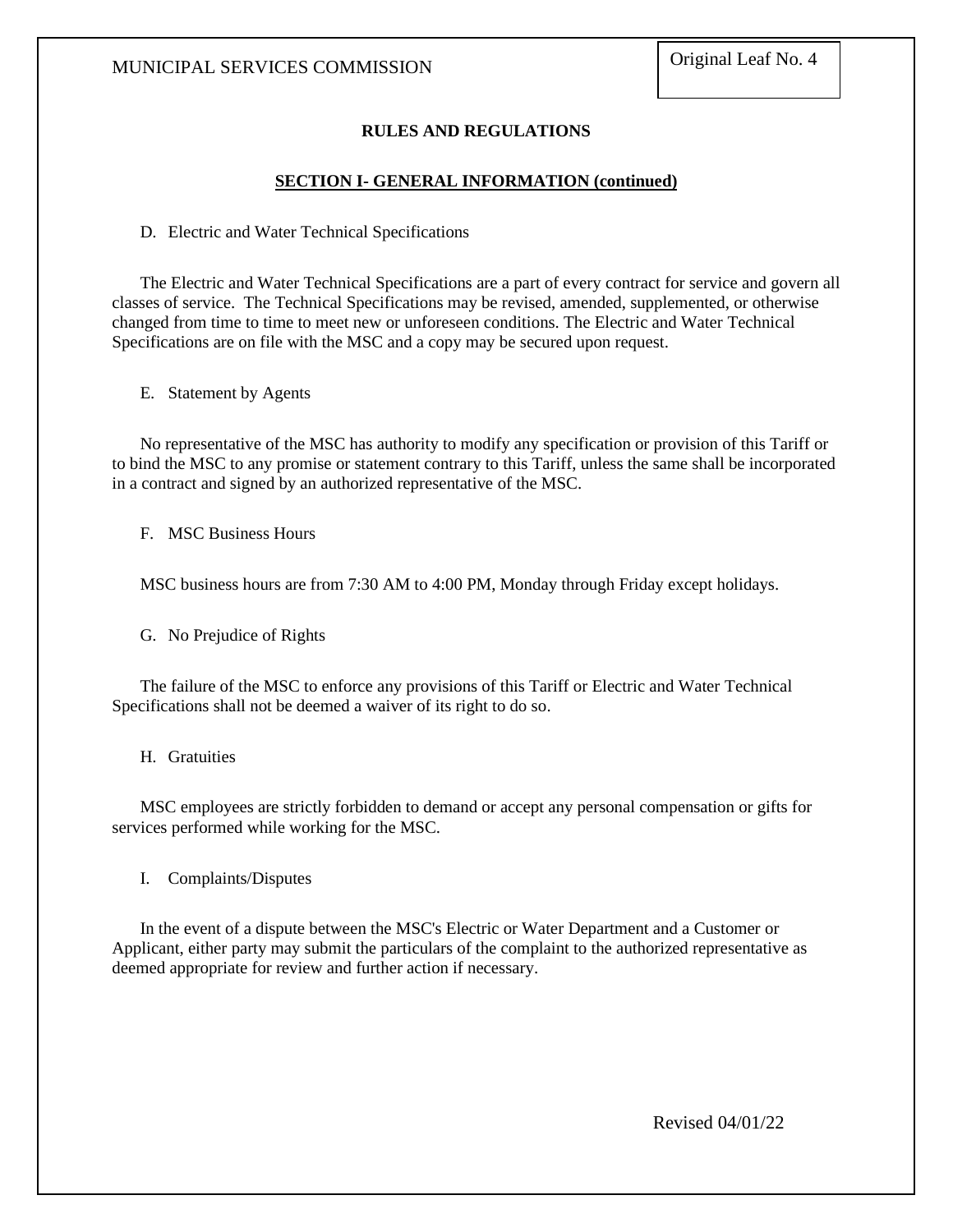# **RULES AND REGULATIONS**

# **SECTION I- GENERAL INFORMATION (Continued)**

J. Code and Standardization Requirements

Existing and proposed installations regarding the electric system must conform to the National Electric Code and the National Electric Safety Code. Installations must also meet the requirements of the MSC, the City of New Castle, and any other local public authorities in force at any time (see Title 24, Chapter 14 of the Delaware Code).

Existing and proposed installations regarding the water system must conform to the American Water Works Association (AWWA) and the Great Lakes- Upper Mississippi River Board of State and Provincial Public Health and Environmental Managers Ten State Standards. Installations must also meet the requirements of the Delaware Office of Drinking Water and the MSC.

K. Address Notification

For notification purposes, the Customer will keep the MSC apprised of any changes of address in writing.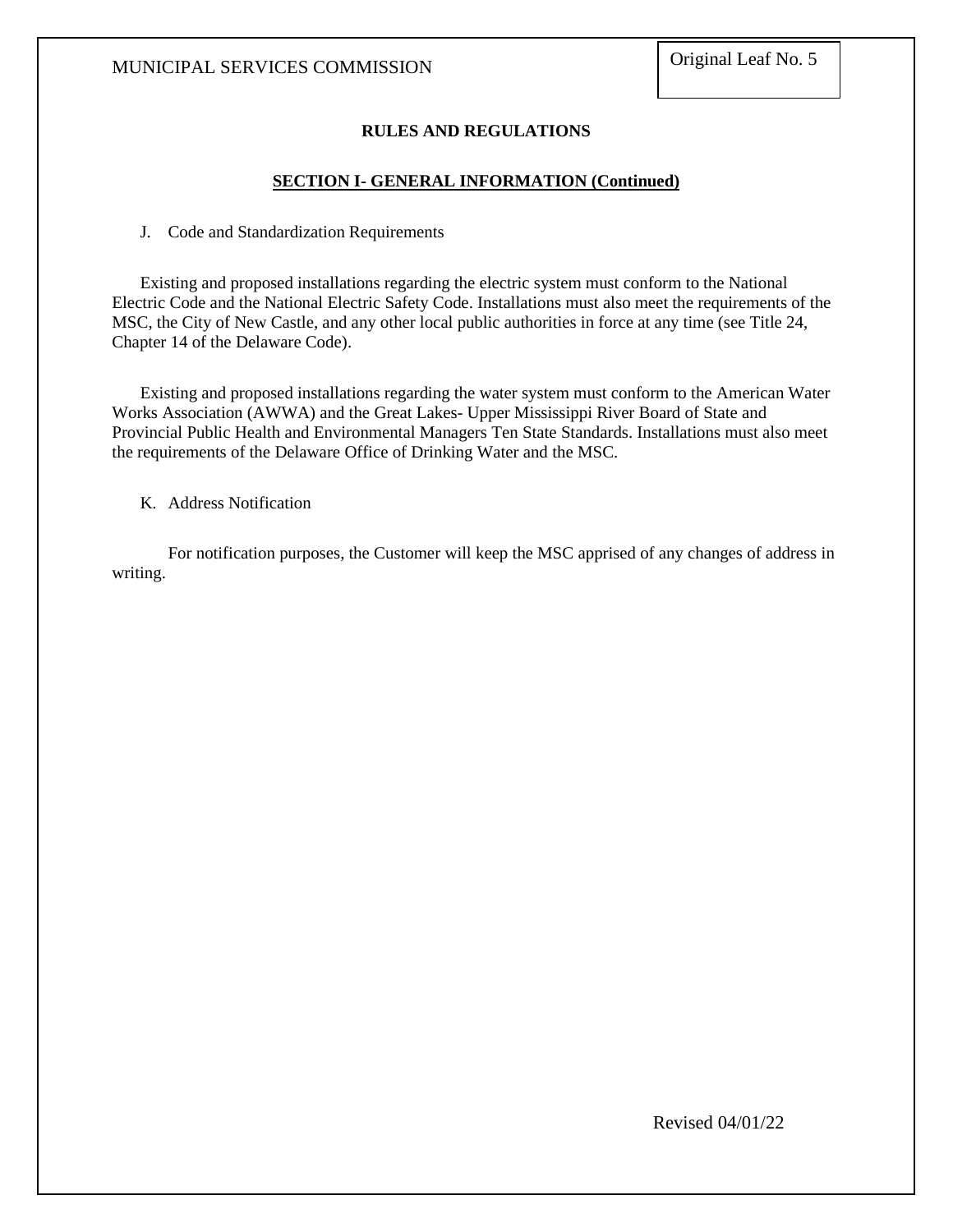# **RULES AND REGULATIONS**

#### **SECTION II- APPLICATION FOR SERVICE**

A. Application for Service

An application for the supply of electricity and/or water shall be required from each Customer. An application for water must be made by the owner of the property. In the case of individually metered water service for residential apartment complexes, the tenant may have both the electric and water account in their name. All water correspondence and water bills shall be directed toward the property owner and a copy to the tenant upon the owner's or tenant's written request. Applications for service must be approved by the MSC before service is provided.

For residential service, an application, identification and a copy of the rental agreement shall be required. Only approved Applicants shall be allowed to make decisions about service.

This application when executed by the MSC shall constitute a binding contract between the MSC and the Customer, subject to the terms of the Tariff and the Electric and Water Technical Specifications. Receipt of electric and water service makes the Applicant a Customer of the MSC. Please refer to Appendix E for Applications for Service.

B. Financial Responsibility for Electric Service

The person(s) who has signed the application or in the absence of the applicant anyone holding over who receives service shall be financially responsible.

C. Authority over Service

Only the person(s) that has signed the application has authority over service.

D. Identification of Applicant and Residency

All Applicants shall provide proof of identity in a form reasonably satisfactory to the MSC. MSC reserves the right to make reasonable investigation of such Applicant prior to rendering service. In addition, the MSC may require a proof of ownership or lease on the property. Applicants must be 18 years of age or older.

E. Non-transferability

The electric contract and water contract for service is not transferable by the Customer. When the application is made jointly by co-signers, upon the death of either such Customer, the existing application shall be held solely by the survivor(s).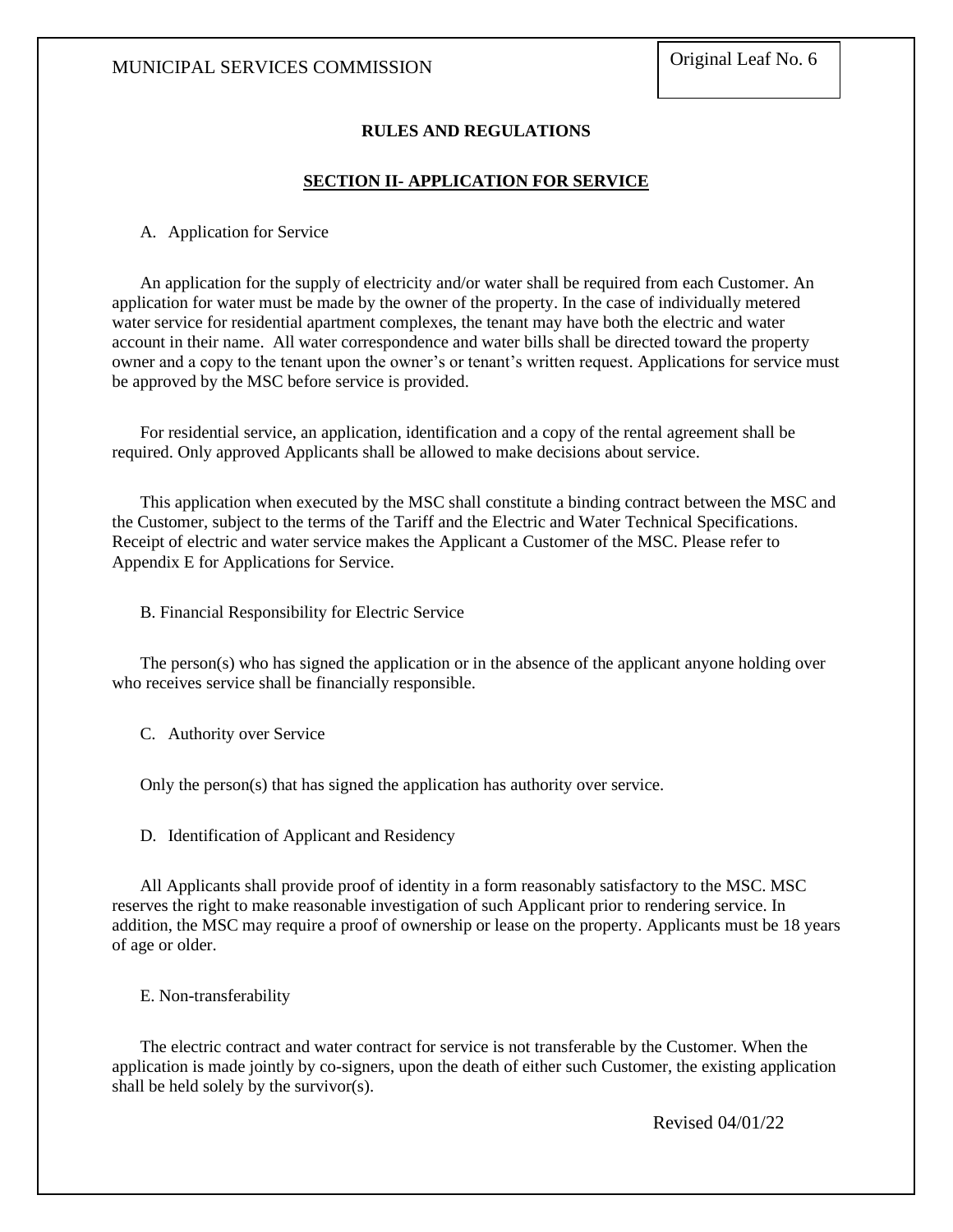# **RULES AND REGULATIONS**

# **SECTION III-RIGHT OF REJECTION**

# A. Right of Rejection

The MSC reserves the right, in its sole discretion, to reject any application for service if the Applicant does not meet all the requirements of the Technical Specifications of this Tariff. Upon request, the Applicant shall be provided with a written statement giving the reason or reasons for rejection of the application for service in writing. Reasons for rejection could include, but are not limited to:

- a) When requested service may affect the supply of service to other Customers.
- b) When service requested is not available under the standard Tariff.
- c) When delivery at a location involves excessive supply cost.
- d) When fraudulent means are used, such as an application made using a fictitious name or the name of another family member in order to avoid payment of an outstanding balance owed on a previous account.
- e) Failure to establish acceptable payment terms.
- f) Failure to pay deposit if required.
- g) Violation of the Good Standing Policy

### B. Good Standing Policy.

No approval for water or electric service (including extension of services through installation of water and electric lines or approval of plans for the extension of services for water or electric) shall be granted by the MSC if the applicant for service, property owner, equitable owner of the property, developer of the property, or any entities affiliated with the foregoing (collectively the "Applicant") shall not be in good standing with the MSC. For these purposes, an Applicant shall not be in good standing with the MSC if at the time of the request for services, the Applicant is either 1) delinquent in the payment of monies owed to the MSC with respect to this application or any other application for services for the subject property or any other property within the service territory of the Municipal Services Commission; or 2) is in violation of the MSC Tariff or MSC Water System Technical Specifications. For this purpose an entity shall be deemed to be affiliated if the Applicant, Property Owner, Equitable Owner, Developer or their immediate family own or control or manage such affiliated entity.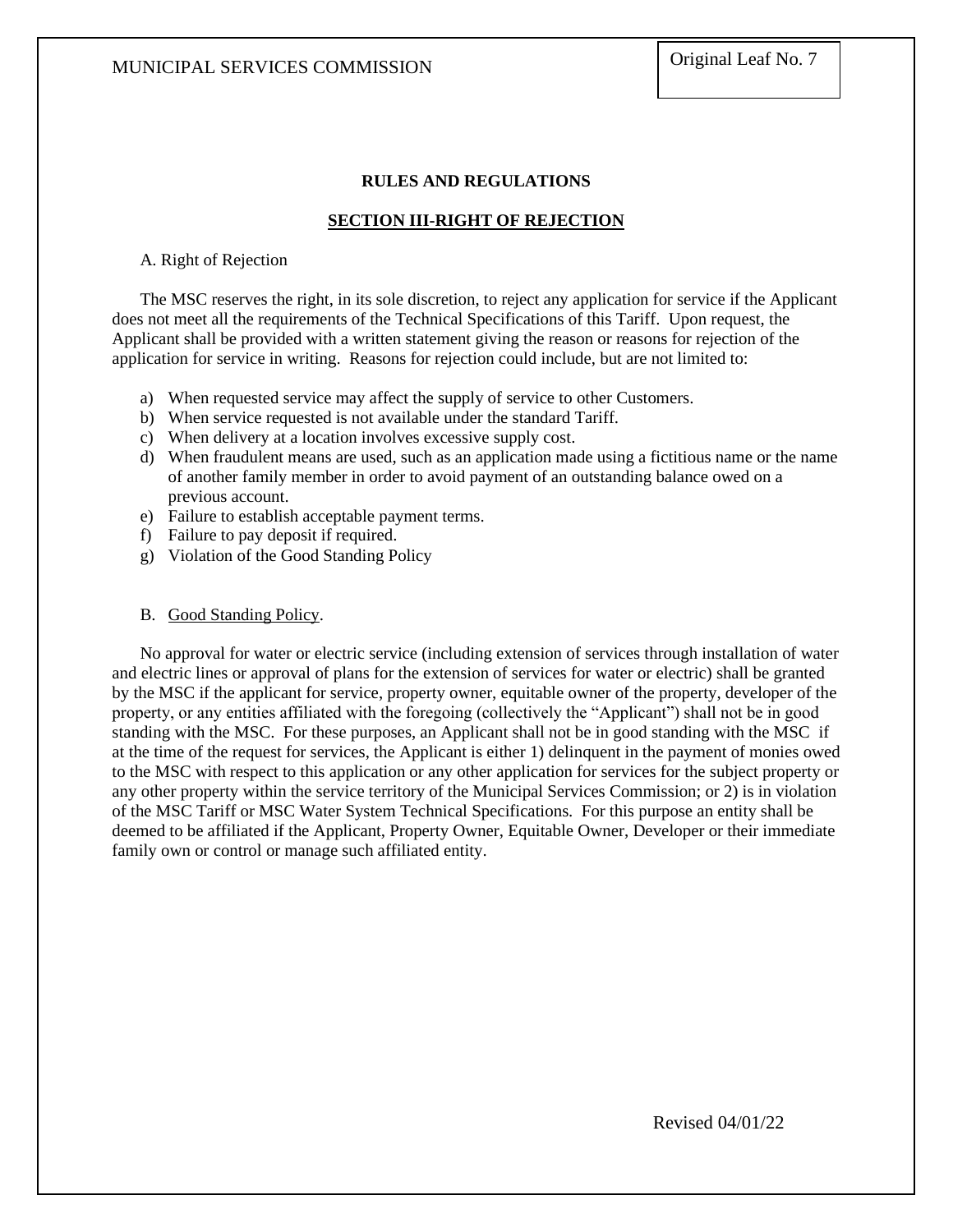# **RULES AND REGULATIONS**

# **SECTION IV- CUSTOMER'S DEPOSIT**

#### A. Guarantee of Payment

For all residential customers, the MSC shall require a security deposit in cash from an Applicant or an existing Customer for each account.

For all business customers, the MSC shall require security deposit in the form of a CD, cash, letter of credit or security bond from an Applicant or an existing Customer for each account

#### B. Deposit Requirements

Credit scoring will determine the residential customer's deposit. See Appendix D. Where more than one person is the Applicant for service to a premise the deposit will be based on the credit score of the Applicant with the lowest credit score number. If one of the applicants has "Insufficient Credit" the deposit will be based at the maximum amount charged.

Business customers will be required to pay a deposit up to three month's estimated usage.

C. Deposit Refund

For residential customers, deposits and accrued interest shall be refunded after twenty-four months if satisfactory credit has been established. Satisfactory credit is defined as timely and complete payment of the last twenty-four consecutive monthly bills and no detrimental credit information recorded against the Customer. Detrimental credit information is defined as adverse credit reports from recognized credit reporting services available to the general business community or from accounting records of the MSC.

For business customers, the MSC shall maintain a security deposit and accrued interest until such account is closed and all outstanding obligations are paid.

When the MSC holds more than one deposit for separate accounts for the same Customer, the MSC shall administer each deposit individually. Service may be denied or terminated for failure to pay a deposit or increased deposit, when requested. Deposits shall not be applied against outstanding balances. Deposits shall not be applied against the amount due on a regular bill except in cases of bankruptcy. Deposits can be applied against a final bill.

# D. Interest

Simple interest will accrue on deposits at an annual rate equal to the rate earned by the money market account the deposits are held. Interest will begin to accrue when the deposit has been paid in full; however, no interest will accrue unless the deposit is held longer than ninety (90) days.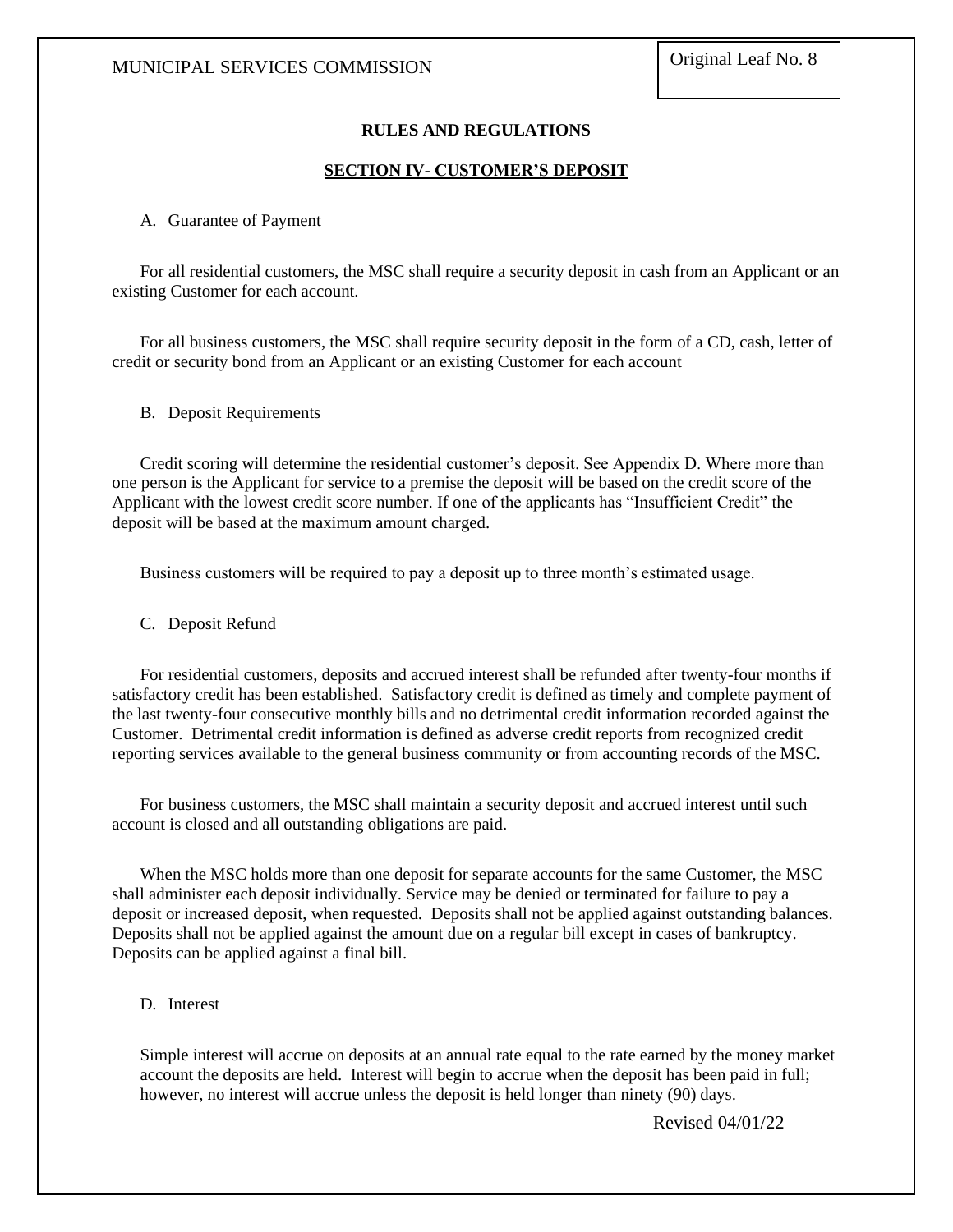# E. Legal Fees

In the event that the MSC is required to undertake any efforts of collection or enforcement of its rights under this tariff or any invoice, including but not limited to filing suit or filing a claim or seeking adequate assurance of future performance in a bankruptcy proceeding, or seeking to collect upon a judgment, the MSC shall be entitled to all of its reasonable legal fees and expenses. The MSC's right to payment on account of its legal fees or expenses shall be deemed to be due at the time that the MSC incurred such legal fees and/or expenses.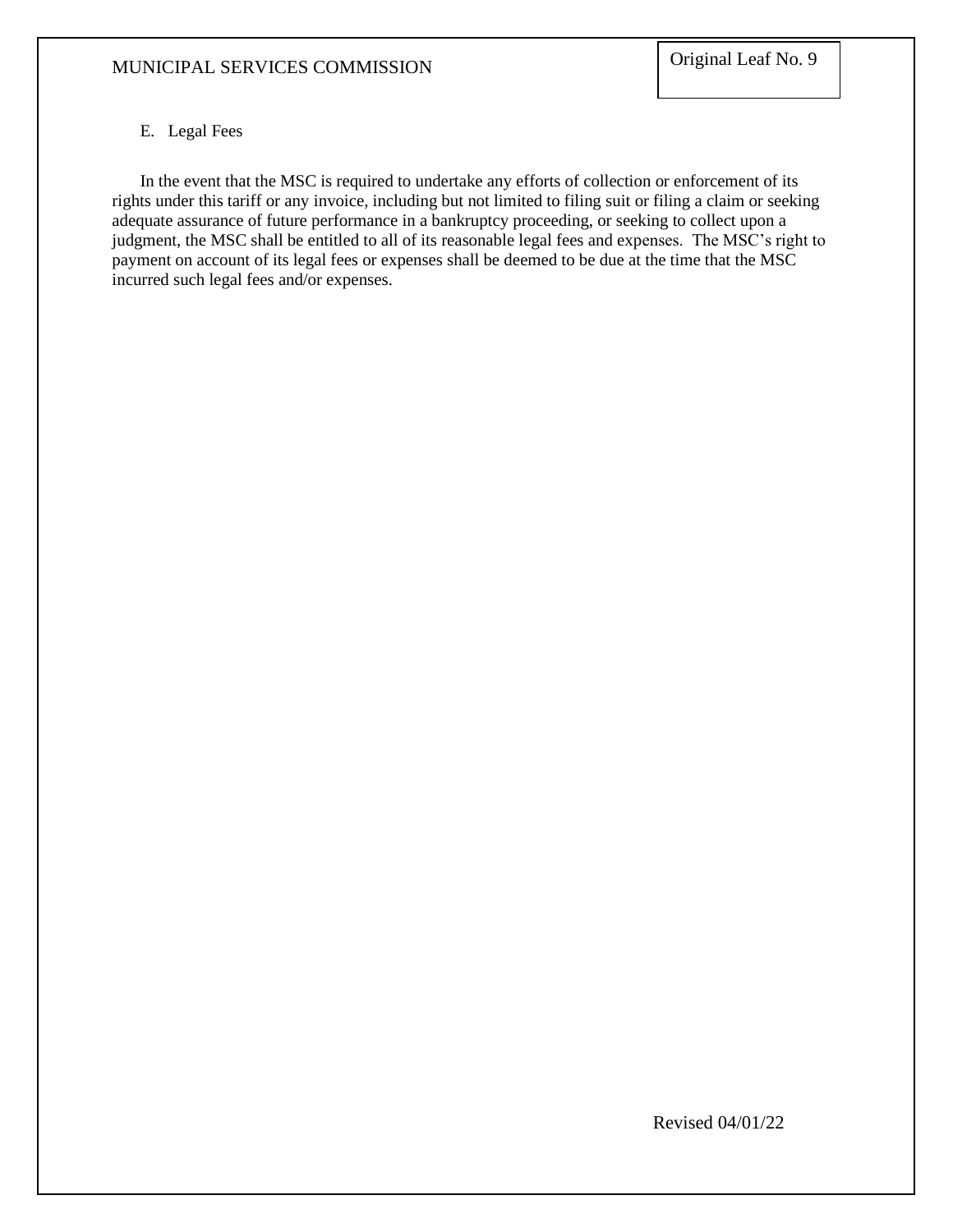# **RULES AND REGULATIONS**

#### **SECTION V- BILLS AND PAYMENTS**

#### A. Billing Periods

Meter readings are scheduled at approximate monthly intervals of 27 to 33 days. The MSC reserves the right to vary the interval(s) at such time or times as it deems appropriate. When the monthly billing period is greater than 33 days, MSC has the option to compute the bill by prorating for 30 days of consumption on the basis of the average daily use for the actual period covered by the meter readings. Under abnormal conditions where the meters cannot be read at all, bills will be estimated. Bills are rendered monthly.

#### B. When Bills are Payable

All bills are due and payable by due date...

#### C. Place of Payment

Bills may be paid by mail or in person at the MSC's office. A locked deposit box, located at the MSC office, is available after normal business hours, on weekends, and on holidays. Cash, money order, check, automatic withdrawal and on-line bill payments are accepted forms of payment for those customers that have established credit.

### D. Estimated Bills

When the MSC's meter reader is unable at any regular reading date or regular reading time to read the Customer's meter, the MSC may render an estimated bill. Reasons for estimating the bill could include denied access to the meter, discovery of inoperable or defective meters, extreme adverse weather conditions, or when the reading taken by the meter reader varies significantly from the past electric and water consumption.

#### E. Returned Checks

Checks given in payment for any bills or charges rendered which are returned to the MSC unpaid by the Customer's bank, shall result in an additional charge as listed in the Fee Schedule, see Appendix C. This return check charge shall be levied against the Customer's account. Proper notice of the returned check and the charge shall be mailed to the Customer by First Class mail. When the returned check is for combined electric and water service, this charge shall be assessed against water. The Customer must make payment in cash, money order or certified check for any returned check. After two (2) such occurrences within a twelve (12) month period the customer will be required to make all further payments in cash, money order or certified check for one year.

#### F. Outstanding Balances

Bills remaining unpaid from the previous billing period shall be classified as outstanding. Should service be discontinued, it will not be restored until unpaid bills, deposits and charges, including the shutoff and turn-on charges are paid or satisfactory arrangements are made with the MSC. Accounts with outstanding balances are subject to a 1.5% late fee per month.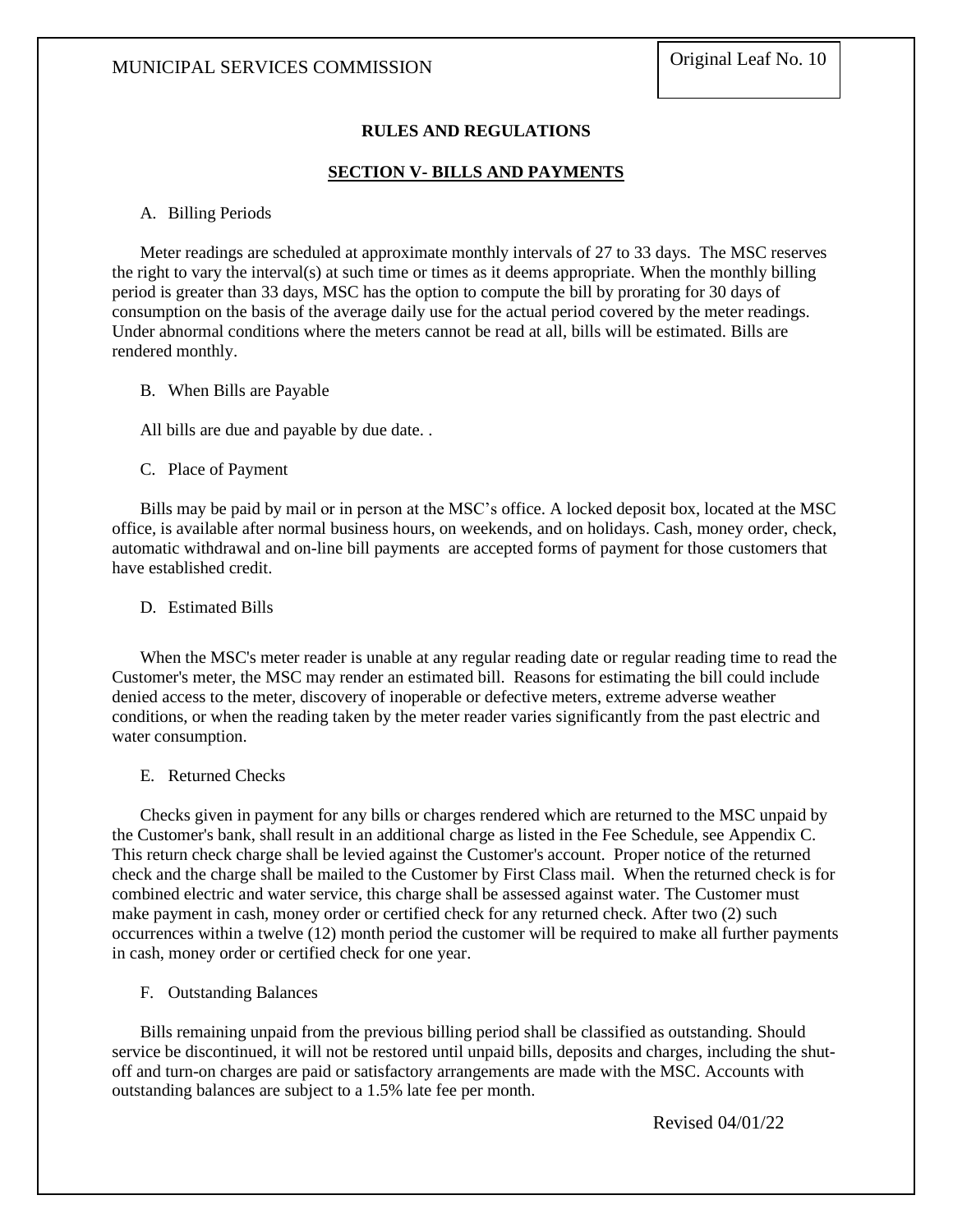# **RULES AND REGULATIONS**

#### **SECTION V- BILLS AND PAYMENTS (continued)**

G. Installment Agreements

Any Customer who is experiencing unusual or severe circumstances may request an installment payment as an optional means for payment of charges and avoid service termination resulting from nonpayment. An installment payment agreement constitutes a contract between the Customer and the MSC which guarantees payment by the Customer for the amount of the agreement over the specified term. All requests for installment payment agreements are subject to MSC approval and must be signed by the Customer and by a MSC-authorized employee. Failure of the Customer to meet the conditions of this installment payment agreement, including prompt payment of the current bill, shall constitute a breach of the installment agreement and entitle the MSC to pursue termination procedures in accordance with the rules set forth in this Tariff.

H. Final Bill

The final bill for service shall be based on an actual meter reading and is due and payable by due date.

I. Budget Billing

This space is left blank for future use.

J. Post-dated Checks

Post-dated checks will not be accepted under any circumstances.

K. Electric Purchased Power Adjustment (PPA)

The purchased power adjustment is an amount per KWH to be added to the Customer's billing each month to offset the cost of purchase power fluctuations. The PPA is applicable to all service classifications of this Tariff.

L. Public Utility Tax

The State of Delaware levies a Public Utility Tax on commercial and industrial accounts. This tax is applied on the total amount of the electric bill including the PPA amount. The current Public Utility Tax can be found in the Fee Schedule, see Appendix C.

M. State Environmental Fund Charge

Beginning July 1, 2006 customers will incur a state mandated Environmental Fund Charge of \$0.000178 for each kwh of energy they use for the promotion of energy efficiency technologies, renewable energy technologies, or demand side management programs as passed by the General Assembly in Senate Bill #74.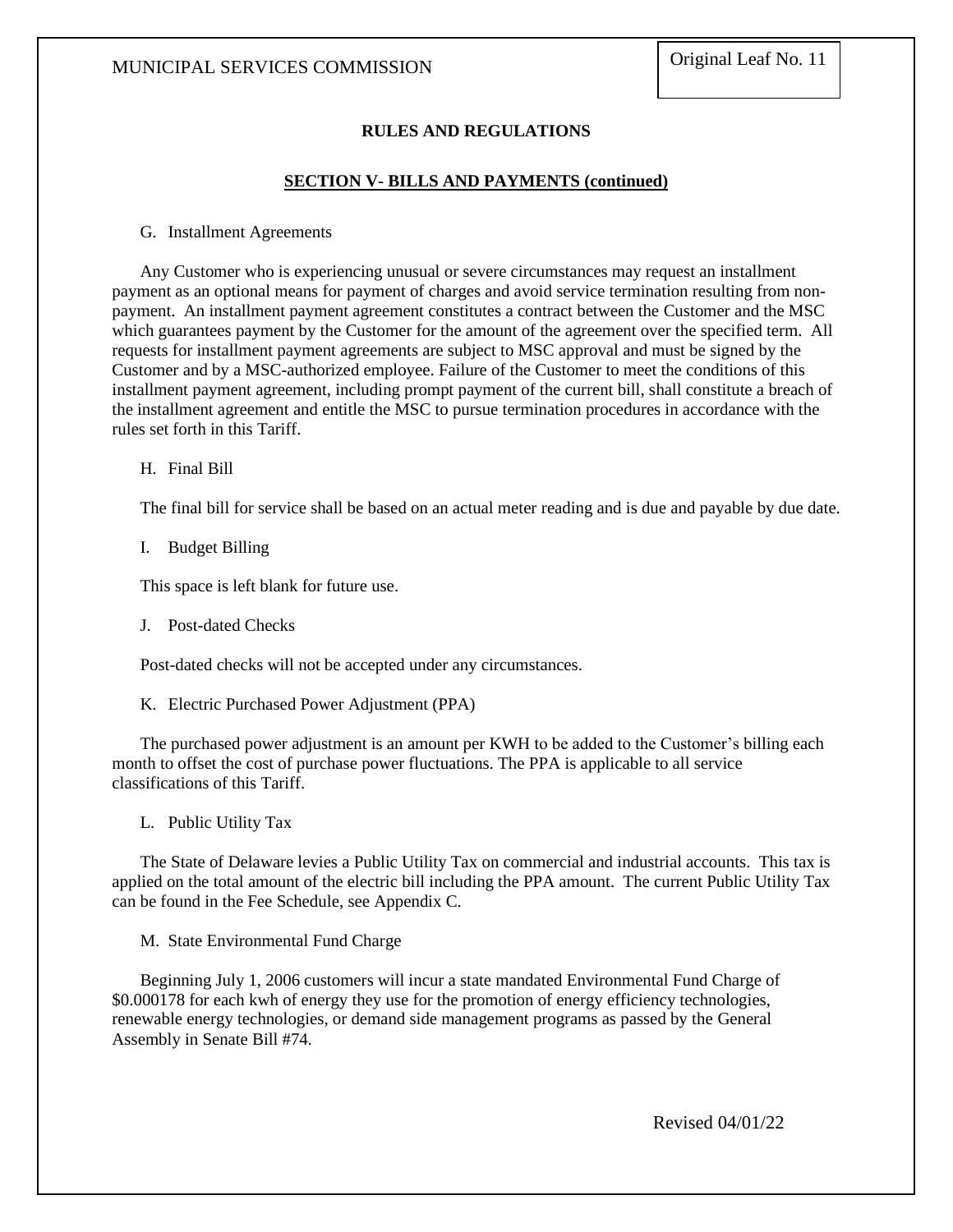# **RULES AND REGULATIONS**

### **SECTION V- BILLS AND PAYMENTS (continued)**

#### N. Voluntary Green Energy Purchase Program

In order to promote Green Energy, customers may apply for the purchase of blocks of green energy for a one year term. The blocks will be offered in 100 kwh increments and may be applied for annually. Blocks are available on first come first serve basis. A charge of \$0.21 per block will be added to the customer's bill per month for one year. The \$0.21 is in addition to the MSC's base charge for energy.

O. Completion of Contract Term

If for any reason--whether through act, neglect, or default by a Customer or his agent service is suspended or the MSC is prevented from supplying service in accordance with the terms of any contract it may have entered into, the minimum charge for the unexpired portion of the contract term shall become due and payable immediately as liquidated damages in lieu of the anticipated revenue from the contract.

P. Office and Handling Charges

When the MSC provides services and/or equipment an administrative charge is placed on top of all costs.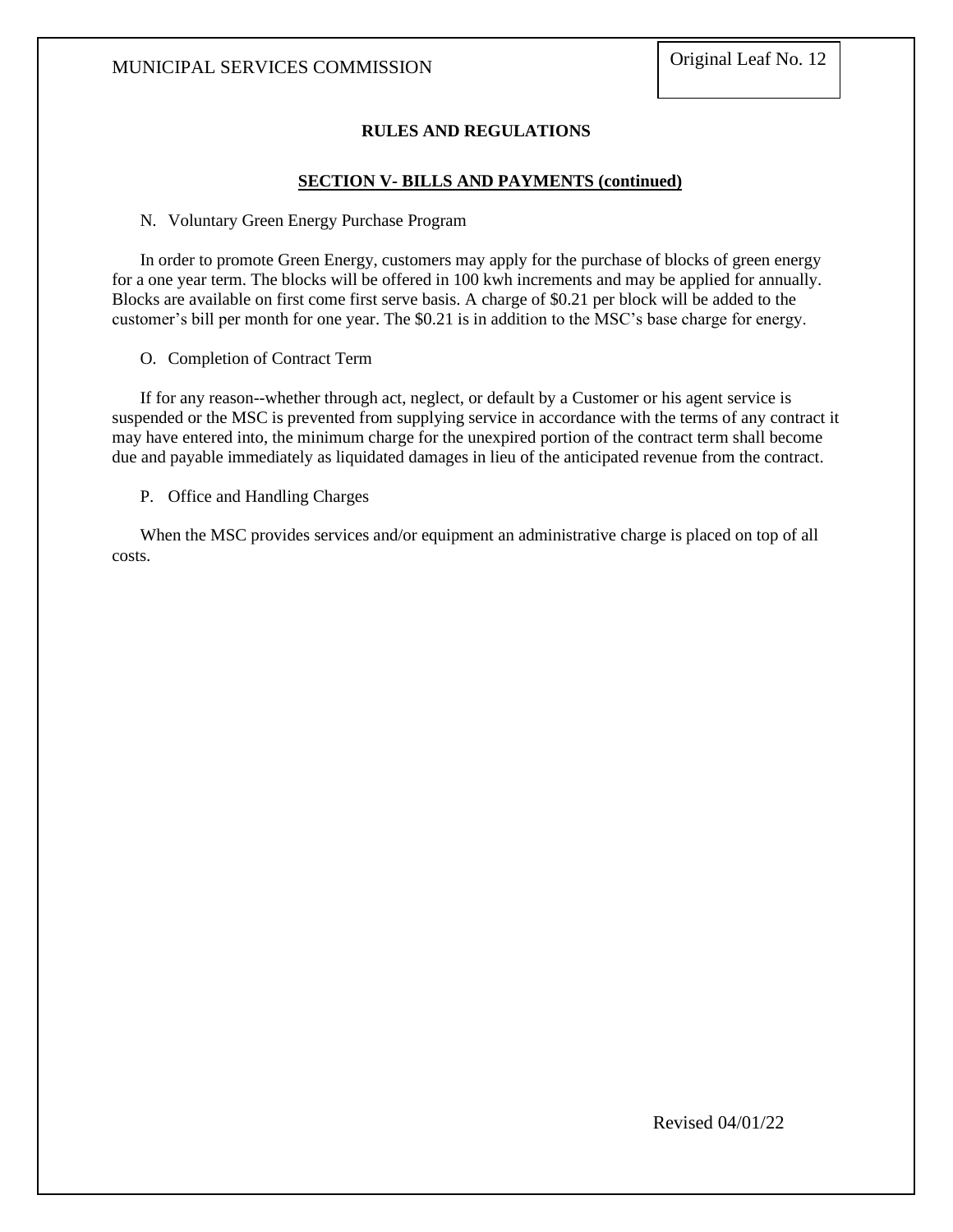# **RULES AND REGULATIONS**

# **SECTION VI- PAYMENT CHARGES**

### A. Customer Charge

A charge designed to recover the costs the MSC incurs in providing such services as metering, reading the meter(s), providing dedicated delivery service and billing the Customer's account.

### B. Electric Charge

On existing installations, the demand (KW), consumption (KWH), Purchased Power Adjustment (PPA) and applicable Commercial Utility Tax will be calculated on each bill.

C. Totalizing Electrical Charges

On existing installations, or with the permission of the MSC, where more than one meter is installed for a single class of service the demand (KW), consumption (KWH), customer charge and minimum charge shall be totalized jointly in calculating the amount of the bill.

#### D. Water Charges

a) Water Charges are based on the meter size or service size and the location of the services as City or Non-City.

These charges consist of gallons registered, a customer charge a public fire protection charge and a private fire protection charge where applicable.

b) Agricultural Water Charges: this is applicable to meters of any size

These charges consist of gallons registered and a customer charge based on the size of the meter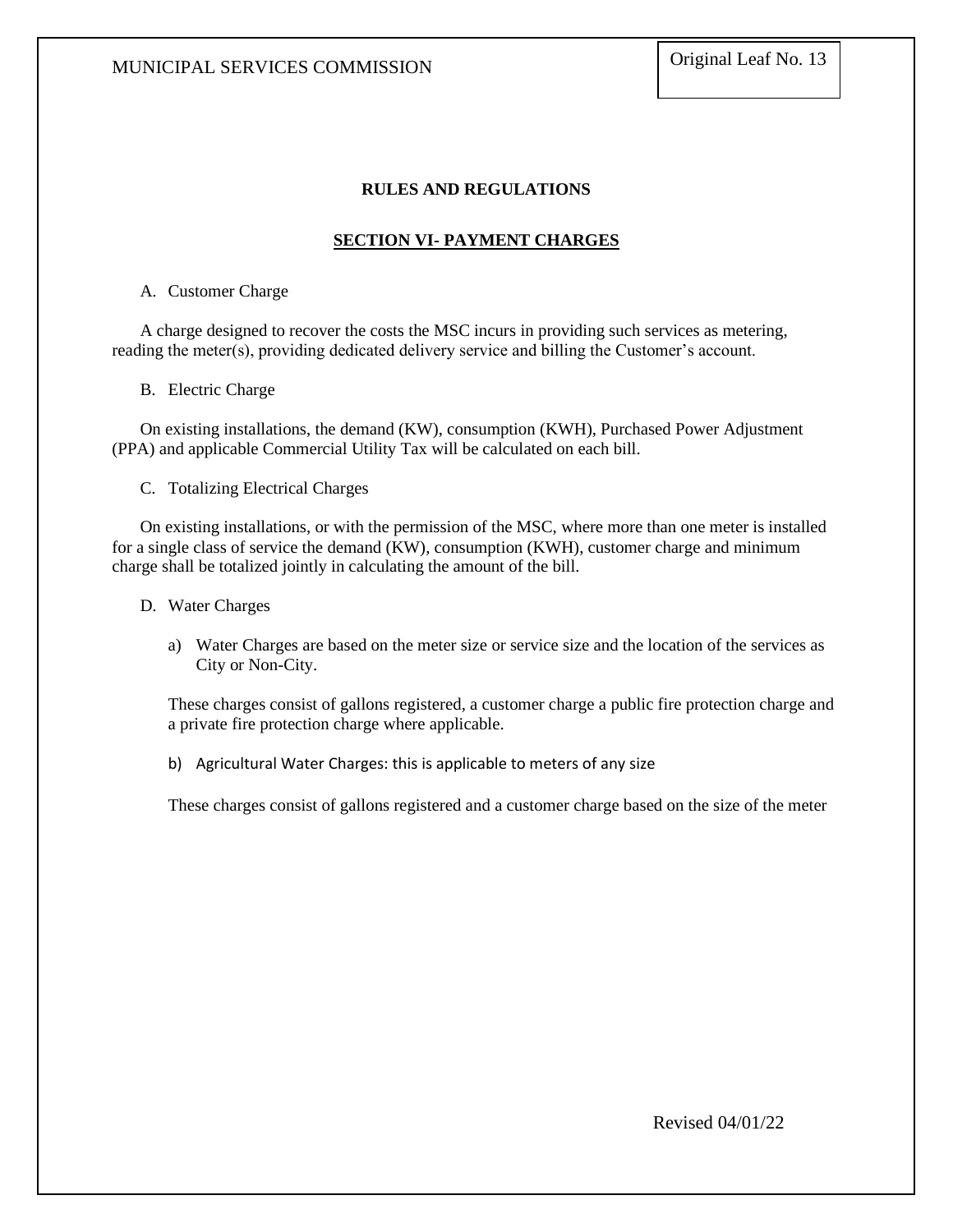# **RULES AND REGULATIONS**

# **SECTION VII-SERVICE CLASSIFICATIONS**

#### A. Type of Service

When two or more service classifications are found to be appropriate, the Customer shall select the service classification to be applied to their service. The MSC, upon request, shall assist the Customer in the selection of the most advantageous service classification. The duty and responsibility of making the initial selection shall remain the Customer's choice as long as the Customer remains eligible for the service classification.

#### B. Changing Service Classifications

When a Customer has selected their service classification, it shall remain in effect for a minimum of 12 months. If a Customer's consumption characteristics change so that they fall within the parameters of a different service classification the MSC may change the Customer's service classification. The MSC reserves the right to change the Customer's service classification at any time. When the Applicant requests a change in class of service, the Applicant shall pay for the necessary equipment, labor, and all other costs incurred by the change in service. The MSC reserves the right, in its sole discretion, to change the service classification of a Customer if the load characteristics of the Customer make them no longer eligible for the current service classification.

#### C. Service Contracts

Contracts for terms other than specified in the Service Classification or with special guarantees of revenue or both may be required in the following instances.

- a) Where large or special investment is necessary for the supply of service.
- b) Where service is used for temporary, seasonal, or unusual purposes.
- c) The MSC does not guarantee service to Customers with nonstandard characteristics.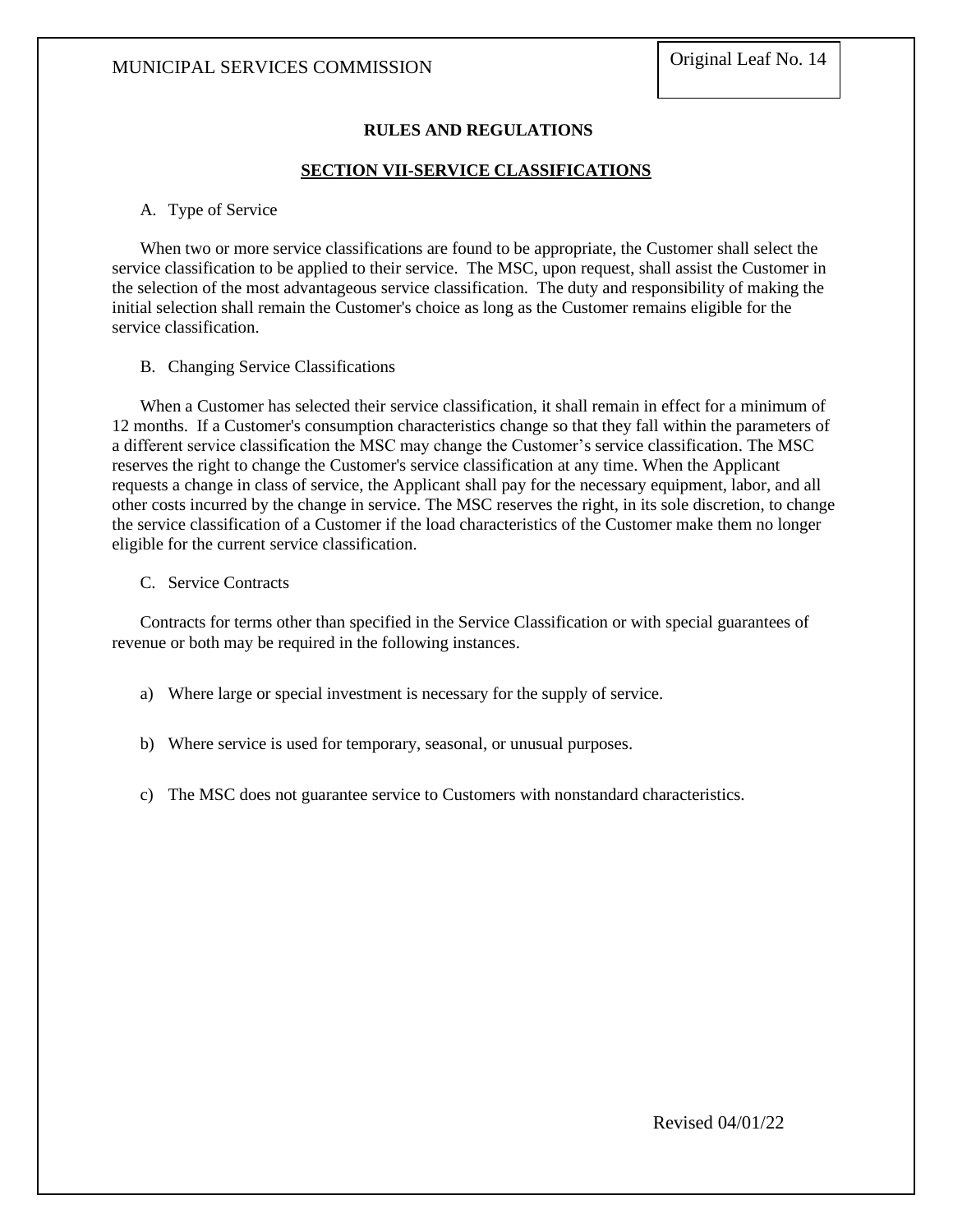# **RULES AND REGULATIONS**

# **SECTION VIII- ELECTRIC SERVICE CLASSIFICATIONS**

#### A. Customer Classes

- a) Residential
- b) Small-General Service- Commercial Non-Demand
- c) Medium General Service- Commercial Demand Primary & Secondary
- d) Large General Service- Primary Demand
- e) Large General Service- Secondary Service
- f) Residential Space Heat (not available to new Customers)
- g) Commercial Space Heat (not available to new Customers) See Appendix A.
- h) Net Energy Metering See Appendix H

#### B. Load Inspections

When the supply of service is under a service classification which bases the billing demand or minimum charge upon the Customer's connected load, the MSC's representative shall have access to the premises at reasonable times to inspect and count the connected load.

C. Characteristics of Service

The service specified and furnished by the MSC to the Customer's service location consists of sixty (60) hertz, single phase or three phase alternating current at one standard primary or secondary voltage. The type of service (number of phases and voltages) available varies with location and load and will be determined by the MSC.

#### D. Voltage Availability

The following voltages are supplied by the MSC. However, every voltage listed below is not available at all locations on the MSC's system.

- a) 120/240 volts (single phase)
- b) 120/208 volts (single phase)
- c) 277/480 Y volts (3 phase)
- d) 120/240 volts (3 phase)
- e) 120/208 Y volts (3 phase)
- f) 7200 single phase nominal
- g) 12470/7200 3 phase nominal

If the Customer requests service which is not considered to be a normal voltage and the MSC elects to provide service at this voltage, then the Customer will pay all costs which are incurred to supply this special voltage.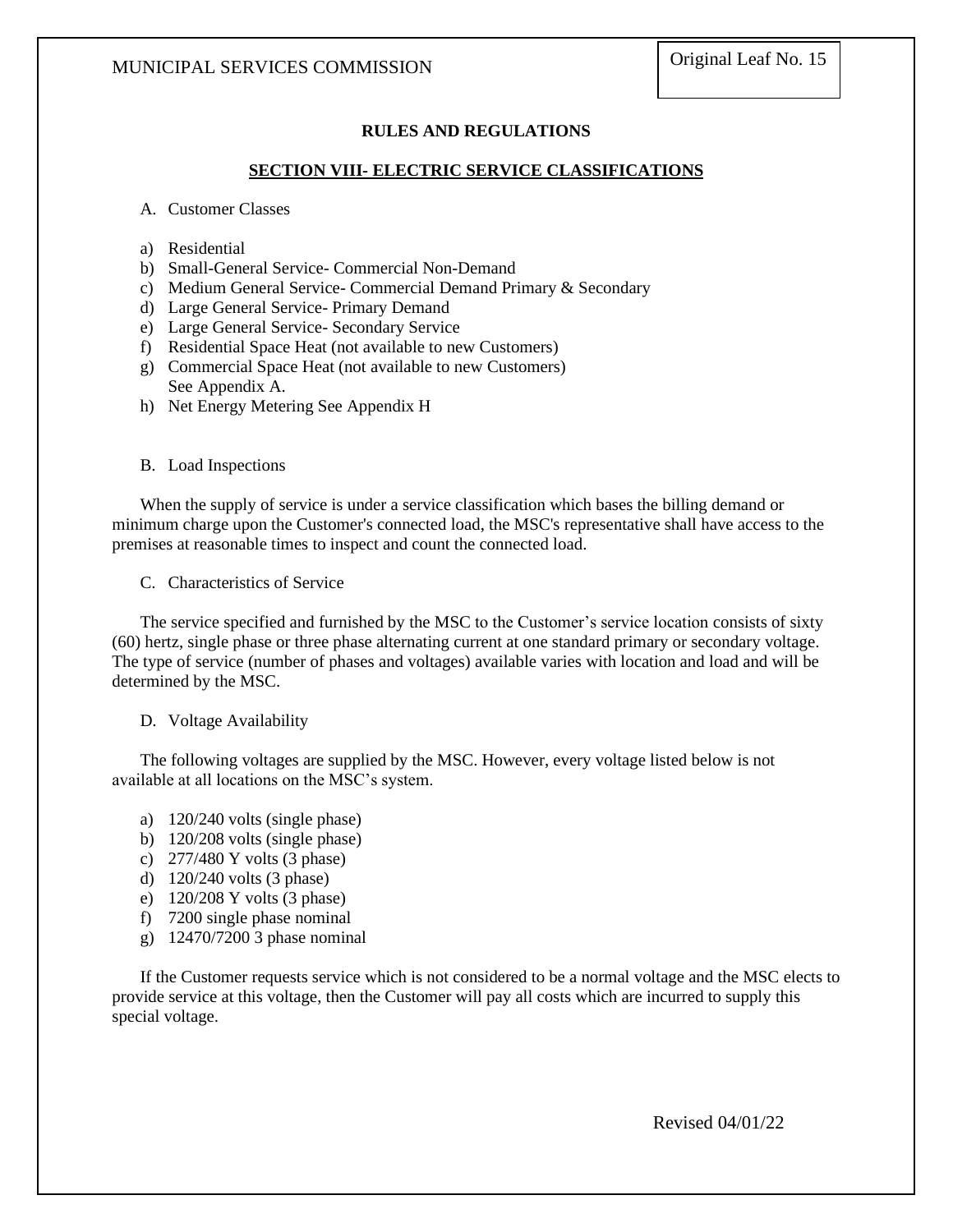# **RULES AND REGULATIONS**

# **SECTION IX- WATER SERVICE CLASSIFICATIONS**

- A. Water Service Classifications
- 1. Water Service Classifications are based on the meter size or service size with the exception of Agricultural as described below and the location of the services as City or Non-City.
	- a) City

b) Non-City

2. Agricultural: this is applicable to meters of any size utilized for the purpose of irrigating crops in an area zoned AH-Agricultural Horticultural District within the City of New Castle Code.

An application must be submitted annually between January  $1<sup>st</sup>$  and February  $28<sup>th</sup>$  of each calendar year to confirm the AH-Agricultural Horticultural zoning continues in effect for the MSC's fiscal year beginning April 1<sup>st</sup>. The agricultural rate will be effective upon approval. Applications can be obtained at the Commission's billing office.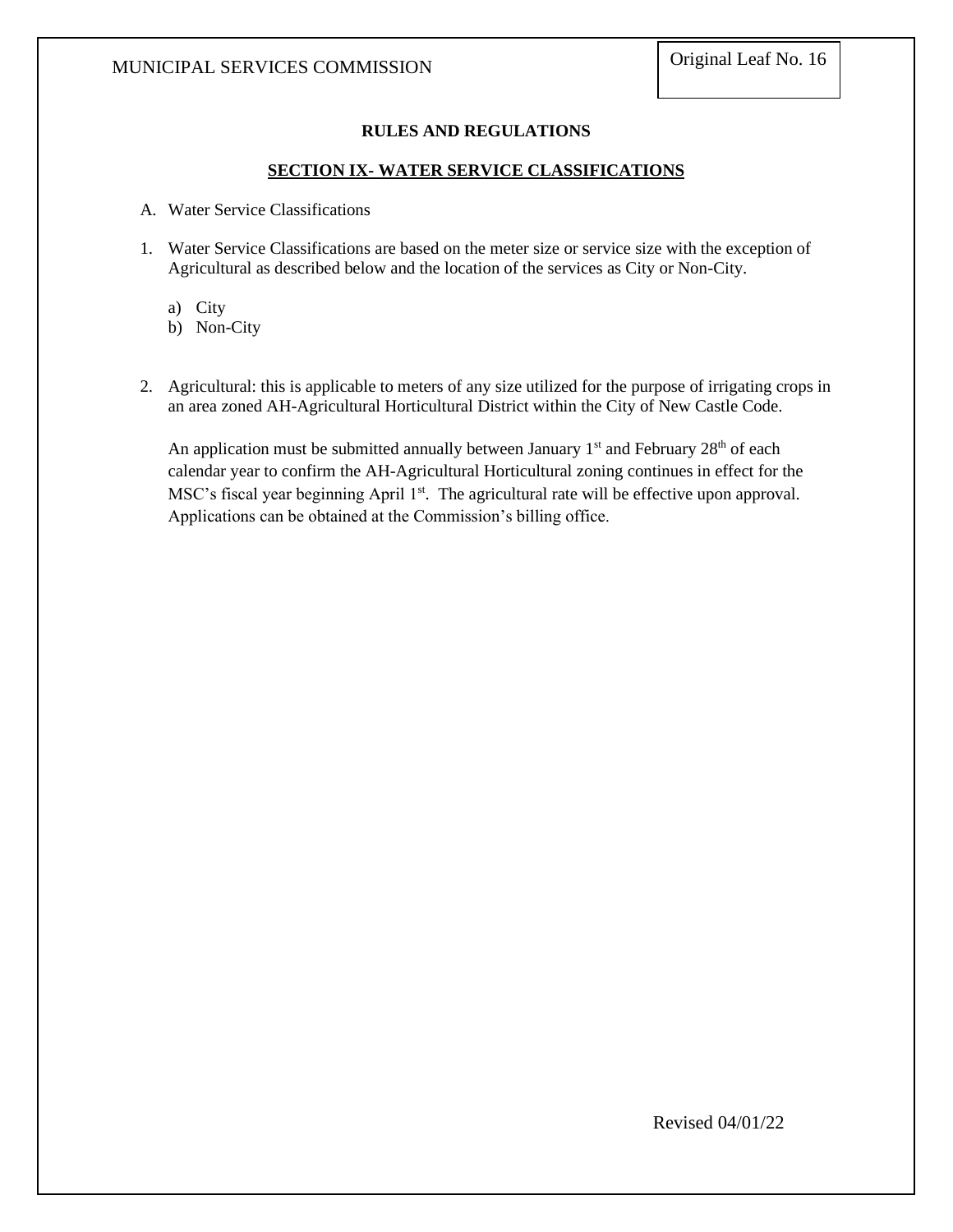# **RULES AND REGULATIONS**

### **SECTION X-DISCONTINUATION OF SERVICE**

#### A. Termination by Customer

The Customer must give the MSC at least three (3) days written notice to discontinue service and shall be liable for service taken until the meter has been disconnected or read. Such notice prior to the expiration of a contract term shall not relieve the Customer from any minimum or guaranteed payment under any contract or service classification. Failure to allow the MSC access to premises may result in inability of the MSC to disconnect. When the MSC is unable to disconnect, the Customer continues to be responsible for the energy and/or water used. A disconnection fee shall be charged.

#### B. Termination by MSC

The MSC shall not be liable for any damage to property or for any inconvenience, loss or casualty suffered by Applicants, Owners of the property or residential property due to discontinuance of service. Service may be discontinued for any of the reasons cited below and not restored until the cause of discontinuance has been fully corrected to the satisfaction of the MSC. A premise where service has been disconnected and no longer receives a statement with billable charges for 60 days or more will be removed from the MSC's billing system and any deposits will be applied to outstanding balances or refunds will be sent to the Applicants last known address. To re-establish service please refer to Section II- Application for Service.

#### 1. Without Prior Notice

The MSC reserves the right to terminate the service of a Customer, irrespective of any claims against the MSC, due to one or more of the following:

- a) Unavoidable shortage or interruptions in the MSC's source of supply or other cases of emergency. This includes emergency repairs or alterations or Acts of God.
- b) Whenever a hazardous electrical and/or water related condition is found to exist on the Customer's premises.
- c) Interferences or tampering with meters or the MSC's equipment or diversion of service.
- d) The Customer's use of equipment is determined by the MSC to adversely affect the MSC's equipment or the MSC service to other Customers.
- e) Unauthorized use of service or resale of water or electricity.
- f) Willful waste of water through improper or imperfect pipes, fixtures, or other causes.
- g) When property has been vacated without prior notice to the MSC.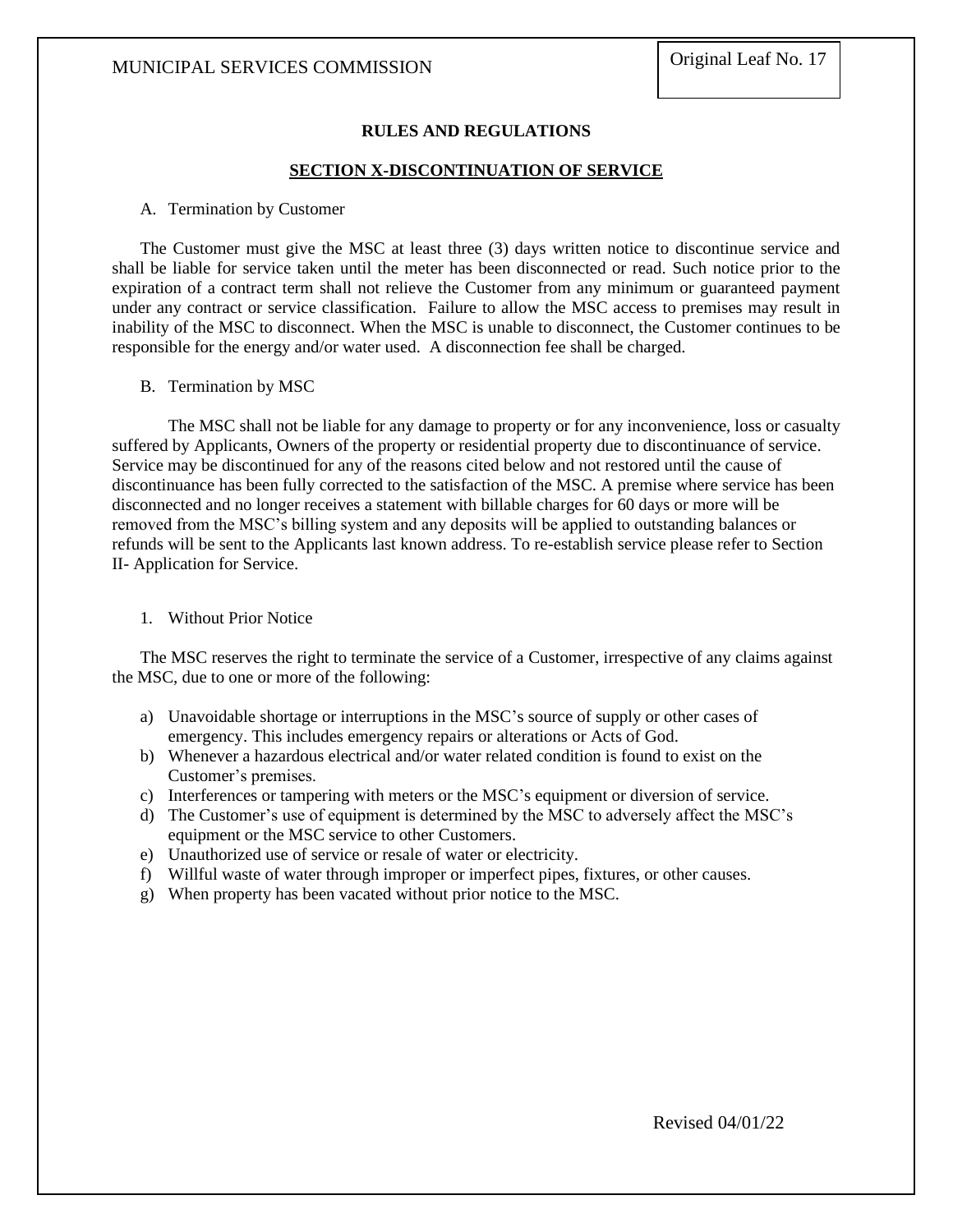# **RULES AND REGULATIONS**

# **SECTION X-DISCONTINUATION OF SERVICE (continued)**

# 2. With Prior Notice

Termination notices will be delivered to the Customer named at the address in which the account is held and/or to the occupant at the service location. The notice will indicate the reason for termination, instructions on how to avoid termination and a period of time after which termination will occur. Reasons for termination may include but are not limited to:

- a) Failure to remedy conditions having detrimental effects on the service of others.
- b) Non-payment of any bill. Notice will be sent to all past due accounts to inform the Customer that service will be terminated.
- c) Violation of or non-compliance with these Technical Specifications, other Agreements with the MSC or violation of a government regulation governing water or electric service. The MSC may refuse to restore service until the Customer has corrected the conditions constituting such violation or non-compliance.
- d) Failure to pay a deposit.
- e) Falsification, misrepresentation, or failure to disclose a material fact in an Application for Service.
- f) Refusal of the Customer to allow installation of meter and/or a remote meter-reading device on the building exterior or at any location that is both convenient and accessible to the MSC.
- C. Medical Emergencies

Service will not be discontinued when any occupant of any dwelling unit shall be so ill that the termination of such sale or service shall adversely affect their health or recovery, which has been so certified by a statement from any duly licensed physician or any accredited Christian Science practitioner and received by the office of the MSC. Reference Delaware Code §117 (d), Title 26 and its amendments.

# D. Military Personnel

Activated Reserve and National Guard personnel may apply for protection from disconnection under Delaware Code, Title 26, Chapter 1 Public Service Commission, section 118 Continuation of service for activated Reserve and National Guard military personnel. See Appendix G.

# E. Due to Emergency

In the event of a breakdown, emergency or other unavoidable cause, the MSC shall have the right, in its sole discretion, to temporarily discontinue electric and/or water service in order to make necessary repairs, connections, and the like. The MSC shall not be liable for any loss, cost, damage or expense to any person occasioned by any change or interruption in the MSC's electric and/or water service, or phase reversal of the MSC's electric service due to any cause beyond the reasonable control of the MSC. When possible, adequate notice will be given of interruptions of service. During occasions of electrical and/or water outages, the MSC cannot guarantee the amount of time such outages will last.

F. Requested Disconnection of Service

The MSC requires 48 hours notice to perform a requested disconnect of service. Request of this service during non-business hours or not scheduled in advance will result in charges. See Fee Schedule, Appendix C.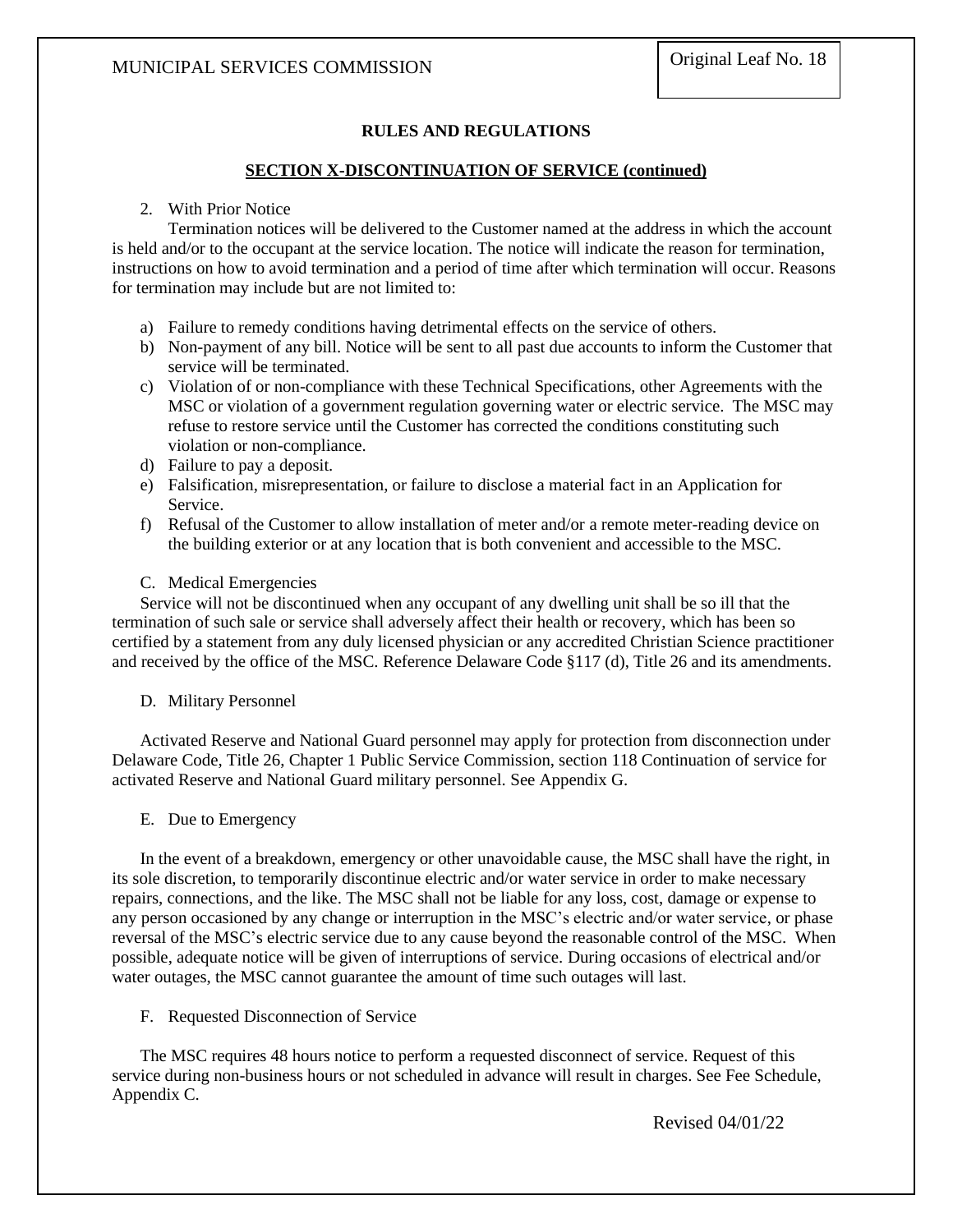# **RULES AND REGULATIONS**

#### **SECTION XI-RECONNECTION OF SERVICE**

### A. Reconnection

Service will be restored when the conditions for which service was discontinued have been corrected to the satisfaction of the MSC and upon payment of all proper charges or amounts provided in the MSC's Fee Schedule, see Appendix C.

Any Customer whose service has been disconnected may be required to post an additional deposit in order to have service restored.

#### B. Collection of Payment at the MSC Business Office

The Customer may avoid service termination or limitation for non-payment of bills by making payment of the previous balance due to a MSC representative plus a restoration fee. The restoration fee will be charged whether service is cut or not. See Fee Schedule, Appendix C. At limited times and at the MSC discretion payment may be taken at the premises after business hours.

C. Nonpayment Disconnect Notices

If a non-payment disconnect notice is issued to the Customer, then the Customer is required to pay all ongoing bills in full within ten (10) days subject to the following:

- a) If the Customer is unable to pay the full amount of the bill, termination of service may be avoided by contacting the MSC by the date noted in the nonpayment disconnect notice and entering into a payment agreement if the customer is deemed eligible for a payment plan by the MSC. This agreement will state that the Customer will pay ongoing bills as they are rendered and the Customer will eliminate the current amount due on the delinquent bill by making one total payment or installment payments within a period of time agreed upon by the Customer and the MSC. Failure to abide by payment agreements is a cause for service to be discontinued.
- b) If service is disconnected, it will be restored only on payment, in advance, of all amounts due plus the restoration fees which are listed in the Schedule of Fees in the Appendix.
- D. Requested Re-connection of Service

The MSC requires 48 hours notice to perform a requested re-connection of service. Request of this service during non-business hours or not scheduled in advance will result in charges. See Fee Schedule, Appendix C.

If the Customer requests service to be restored after MSC operating hours Monday through Friday an additional charge will be assessed. Holidays and weekends are at the discretion of the MSC. However, except in an emergency, such after-hour restorations will not be performed between the hours of midnight and 7 a.m.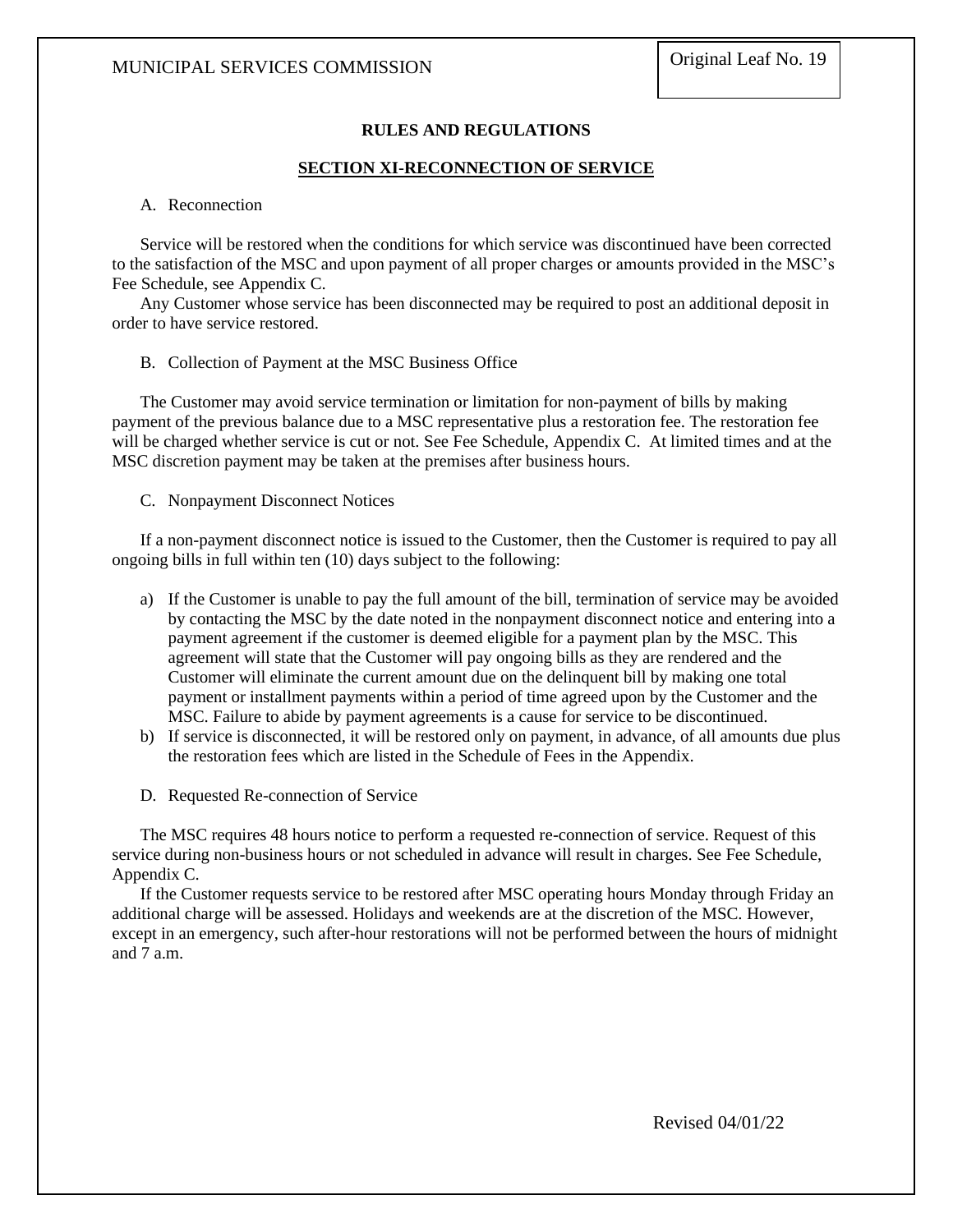# **RULES AND REGULATONS**

### **SECTION XII –METER SERVICES**

A. Meter Testing

Meters that are in service shall be randomly tested according to a plan formulated by the MSC.

B. Removing Meters

The MSC, upon 48 hours notice, will remove and reinstall the meter to accommodate service modification at no charge to the Customer. In the event a meter is removed or meter seals broken by others than the MSC, the MSC will reseal the meter during normal business hours at a charge to the Customer (see Fee Schedule, Appendix C). The MSC reserves the right to waive the charges in the event of a bona fide emergency.

C. Remote Reading Devices

The MSC, at its discretion, or upon request from a Customer, may install remote reading devices, subject to available technology. The location of the remote reading device shall be subject to MSC approval.

D. Automatic Reading Device

The MSC reserves the right, as technology develops, to utilize automatic meter reading devices.

E. Meter Malfunction and Damage

The Customer shall notify the MSC of damage to or malfunction of the meter(s) as soon as it becomes apparent, regardless of ownership.

F. Registration

The consumption recorded by the meter shall be conclusive for both the Customer and the MSC except when the meter has been found to be registering inaccurately or has ceased to register.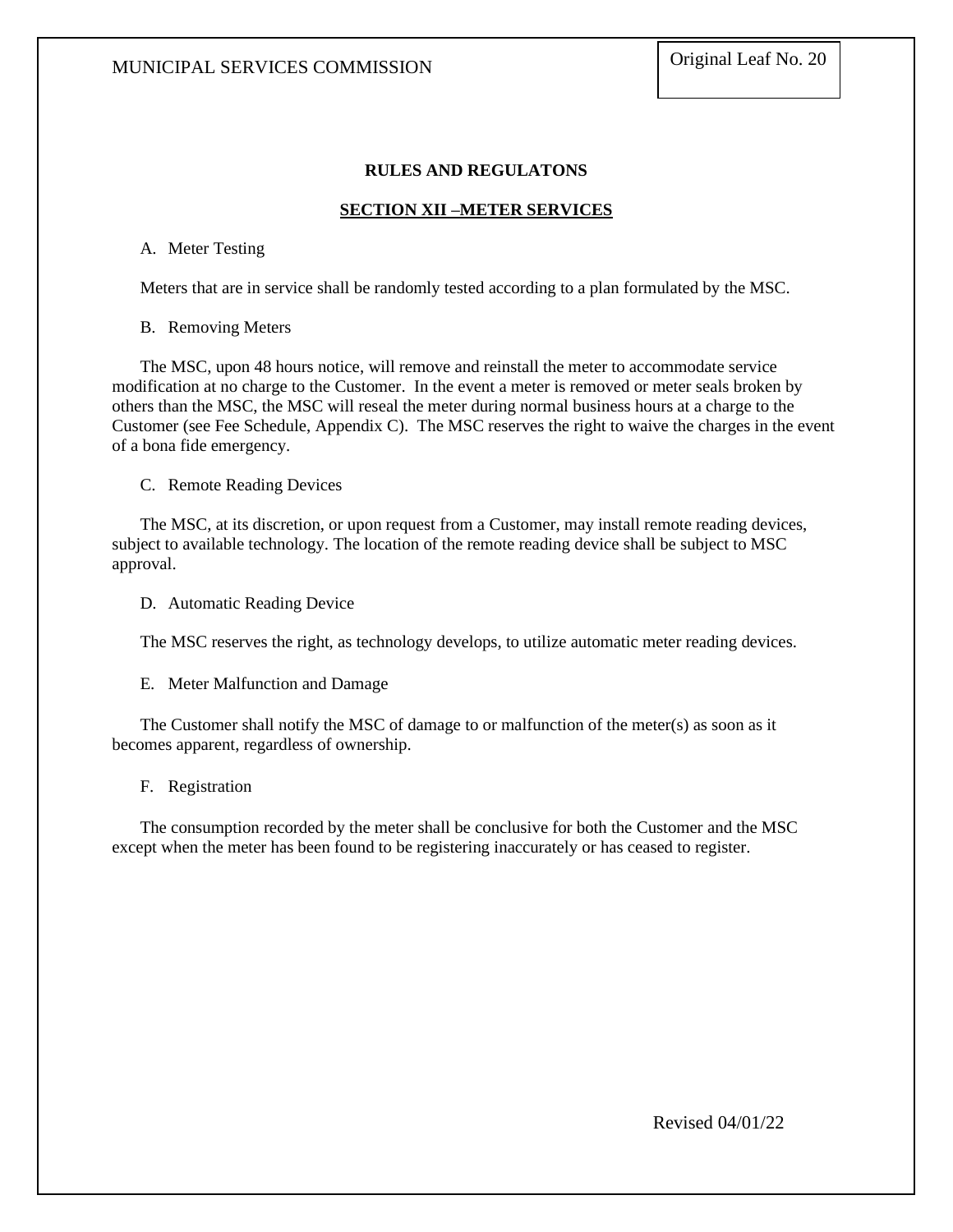# **RULES AND REGULATIONS**

# **SECTION XIII- ELECTRIC METERS**

A. Ownership of Meters

The MSC shall install, own and maintain all electric meters.

#### B. Responsibility for Damage

Normal maintenance and repair of electric meters shall be the responsibility of the MSC. Damage resulting from external causes due to Customer negligence or tampering shall be the responsibility of the Customer.

#### C. Capacity of Meters

The meters, instrument transformers, service connections, and equipment supplied by the MSC for each Customer shall have a definite load capacity and no additions to the equipment or connected load will be allowed except by prior written notification and consent by the MSC.

Single family dwellings must have a minimum of 150 amp three (3) wire service. Minimum amps for all other buildings fall under the NEC code.

- D. Measured Demand
- a) Medium General Meter: the measured demand shall be the greater of the maximum demand established by the customer during any fifteen (15) minute period of the month.
- b) Large General Meter: The measured demand shall be the greater of the maximum demand established by the Customer during any sixty (60) minute period of the month during on-peak hours measured by demand meter, taken to the nearest whole kilowatt or one-third (1/3) of the maximum demand established during any sixty (60) minute period of the month during the offpeak hours, taken to the nearest whole kilowatt.
- E. Removing and Relocating Meters

The MSC shall install, own, and maintain all metering equipment and instruments necessary to deliver kilowatt-hours of electricity to the Customer. The Customer will bear all costs for their metering over and above the standard metering installation as determined by the MSC according to the terms of any contract.

Relocation of the electric meter at the MSC's request will be done at no cost to the Customer. The Customer will be notified so that arrangements can be made to curtail the electric service for reinstallation.

All costs for moving or relocating of the electric meter at the request of the Customer will be borne by the Customer.

#### F. Reverse Registration

The MSC may, by ratchet or other device, control its meters to prevent reverse registration.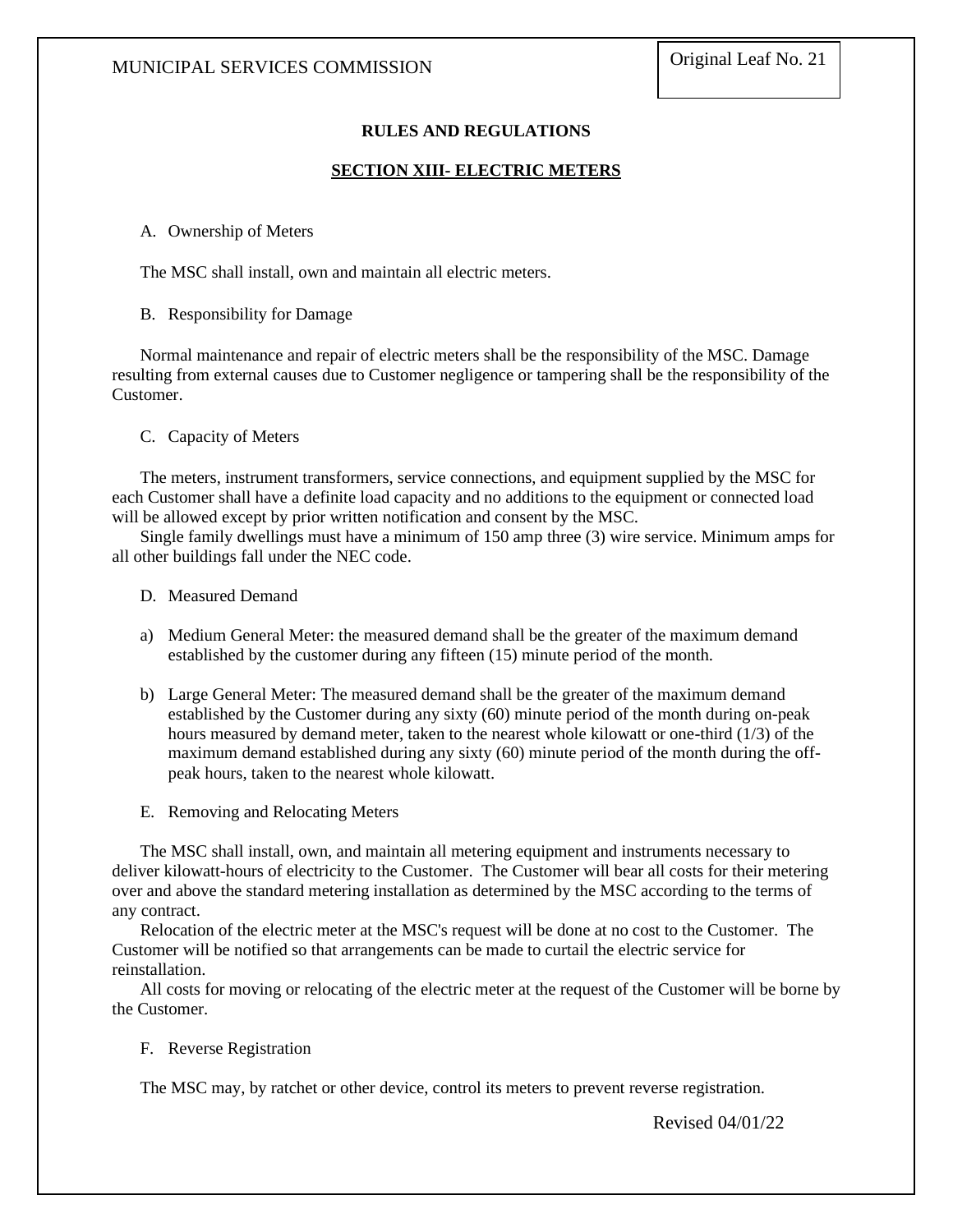# **RULES AND REGULATIONS**

### **SECTION XIII- ELECTRIC METERS (continued)**

G. Metering and Connection Pedestals

The MSC reserves the right to install metering or connection pedestals at the Customer's property line or in an established MSC right-of-way or easement.

H. Load Limiting Device

At the MSC's option, the MSC may install a load limiting device that restricts the amount of power flow to the Customer.

I. Load Management

Reserved for future use.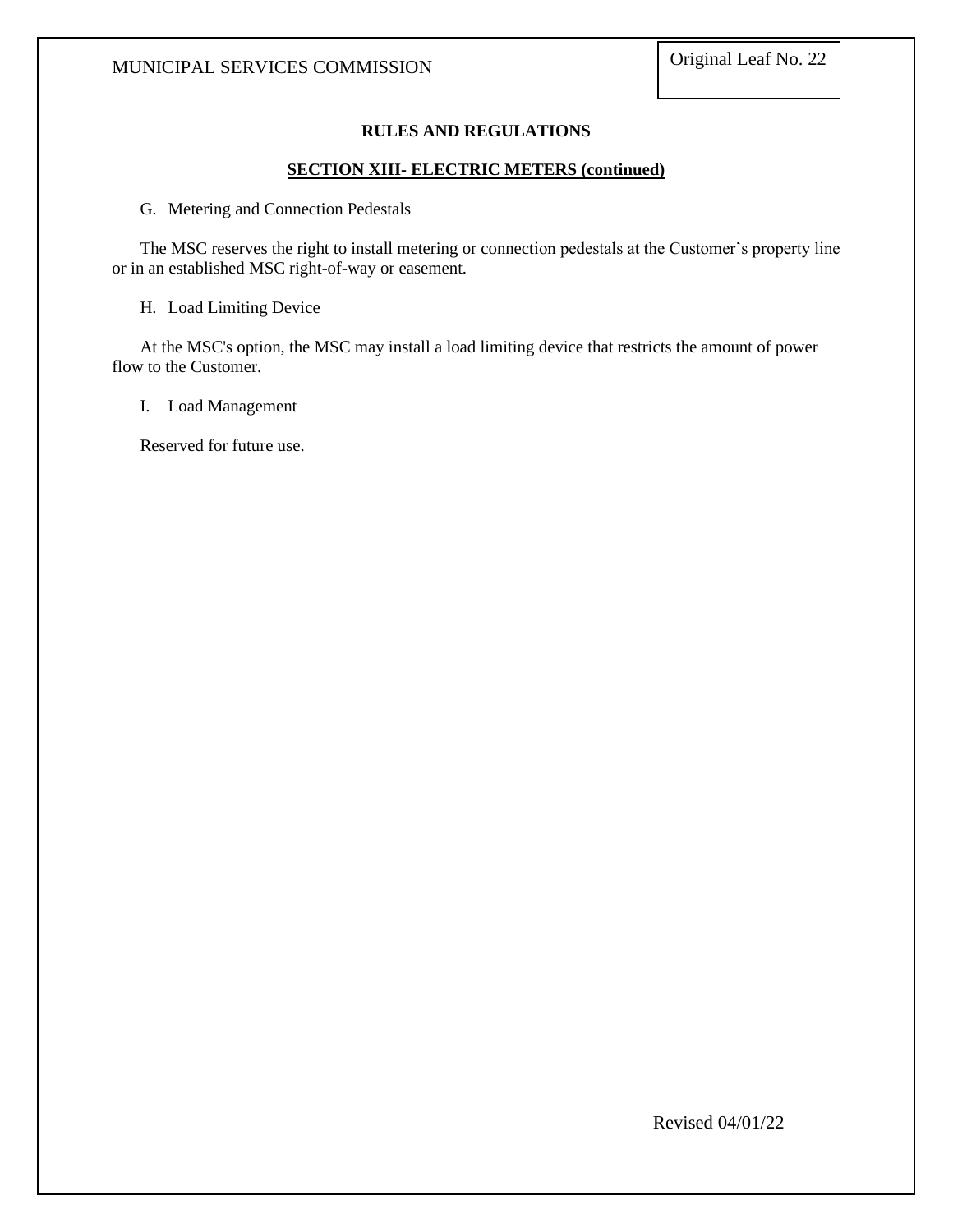# **RULES AND REGULATIONS**

# **SECTION XIV–WATER METERS**

# A. Ownership of Meters

The MSC shall install, own and maintain water meters used for billing. The MSC shall approve the size of all Customer meters.

## B. Location of Water Meters

- a) All meters will be installed in accordance with MSC Technical Specifications in a MSC approved location that is at all times accessible for reading and repair. In the event a remote meter-reading device is installed on the building exterior, it shall be 3-5 feet above finished grade and at a location that is both convenient and accessible for reading and repair.
- b) In cases where the MSC determines it is not practical to place a meter within a building, the Customer shall install, own and maintain a meter pit on the property in a location to be determined by the MSC. The MSC will attempt, in mutual cooperation with the property owner, to locate the meter to the satisfaction of the property owner.
- c) At the Commission's discretion meters 1-1/2" or larger shall be installed with a bypass. After plumbing has been completed and tested, meter bars shall be removed, and water shut off at the curb valve until the meter is installed.
- C. Valves Required

The Customer shall furnish and install a MSC approved locking valve on a bypass.

D. Responsibility for Damage

Normal maintenance and repair of water meters owned by the MSC shall be the responsibility of the MSC. Normal maintenance and repair of water meters owned by the Customer shall be the responsibility of the Customer. Any damage caused by freezing or hot water shall be the responsibility of the Customer. Damage resulting from external causes due to Customer negligence or tampering shall be the responsibility of the Customer.

E. Cost of Reinstallation

The charge to the Customer for removal, repair and reinstallation of an MSC-owned water meter damaged because of freezing, hot water, tampering, or Customer negligence shall be based on labor and material costs. Damage sustained to a Customer-owned water meter will be the Customer's responsibility to have a licensed plumber make the necessary repairs. The plumber must contact the MSC before commencing work.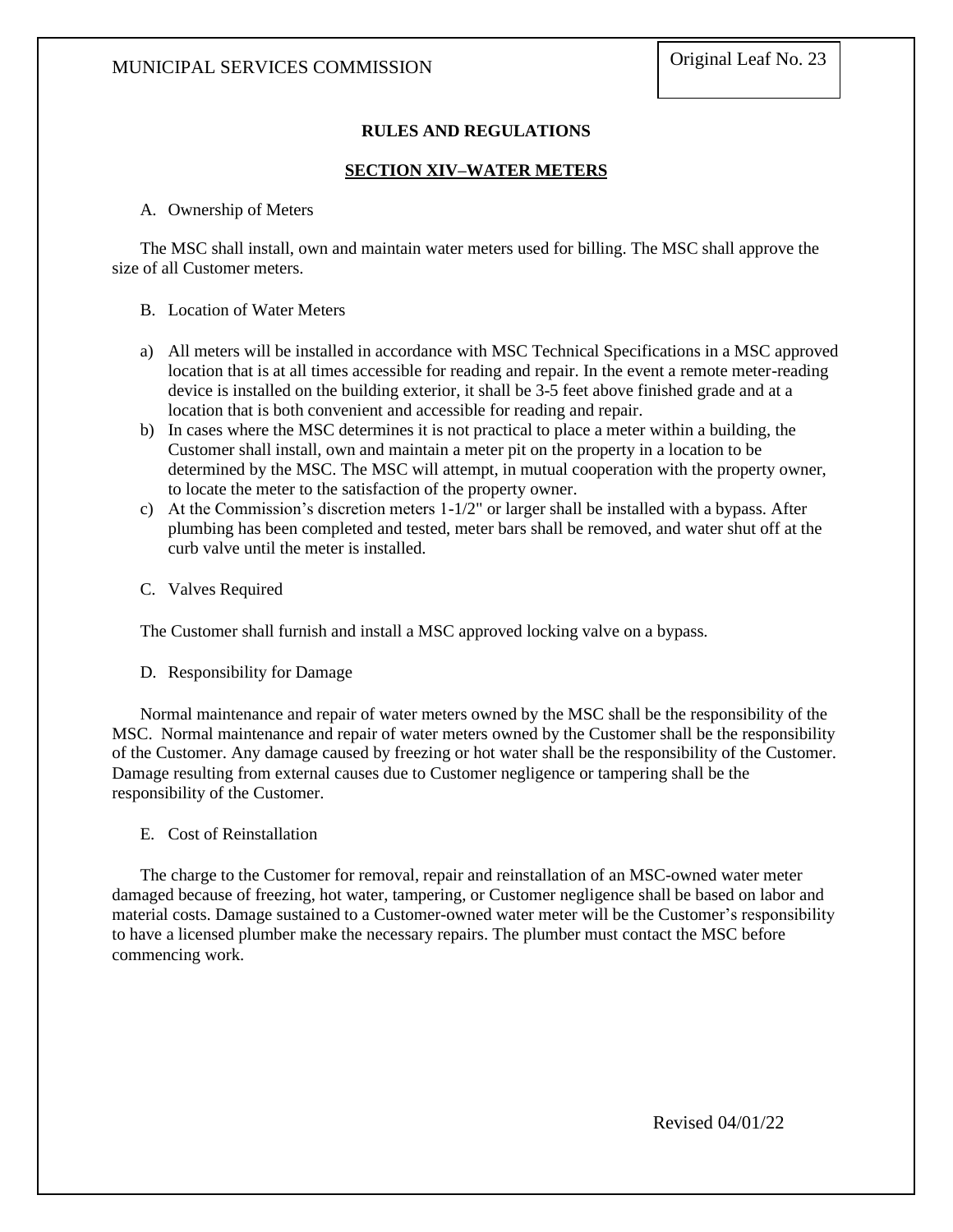# **RULES AND REGULATIONS**

# **SECTION XV- ELECTRIC METER TESTING**

#### A. Request for Meter Tests

Upon request by a Customer, the MSC shall test the Customer's meter subject to the meter test fee listed in the Fee Schedule, Appendix C.

No charge shall be made for testing meters which upon test are found to exceed the allowable accuracy limits as defined in this section. The Customer or his representative may be present when the Customer's meter is tested. A written report of the test results shall be supplied to the Customer within ten (10) days after the completion of the test.

#### B. Fast Watt-Hour Meter

Whenever a watt-hour meter in service is found to have a positive average error, upon test made by the MSC, that is when it over-registers or is fast, in excess of two percent (2%), the MSC shall credit or refund to the Customer an amount equal to the excess paid for the kilowatt-hours incorrectly metered. The refund shall be for the period that the Customer received service through the meter, but for not more than the periods established below.

- a) Known Date of Error- If the date on which the error first developed or occurred can be established, the bills for service shall be recalculated from that time.
- b) Unknown Date of Error- If the time at which the error first developed or occurred cannot be established, it shall be assumed that the over-registration existed for the period of three (3) years or a period established equal to one-half of the time since the meter was last tested, whichever is less.
- C. Slow or Stopped Meter

When a meter is found, upon test made by the MSC, to have a negative average error, that is when it under registers or is slow, in excess of two percent (2%), or to be stopped, or in case of a polyphase meter, to be operating with an inactive element, and the error in registration or failure to operate is not attributable to the negligence of the MSC, but is due to some unpredictable cause, such as lightning, tampering or unauthorized overload, proper charge for the unregistered service by reference to the Customer's consumption during similar normal periods. Except in cases of tampering, theft, inaccessibility to the meter, or unauthorized overload, such an estimate for a slow or stopped meter shall not cover a period of more than three (3) months.

D. Demand Meter

Whenever a demand meter, the readings, or indication of which are utilized in computing the demand (KW) charges for the customer, is found, upon test made by the MSC, to be in error, in excess of 2%, the charges to the Customer shall be adjusted in the same manner as prescribed under sections watt-hour meters B and C above.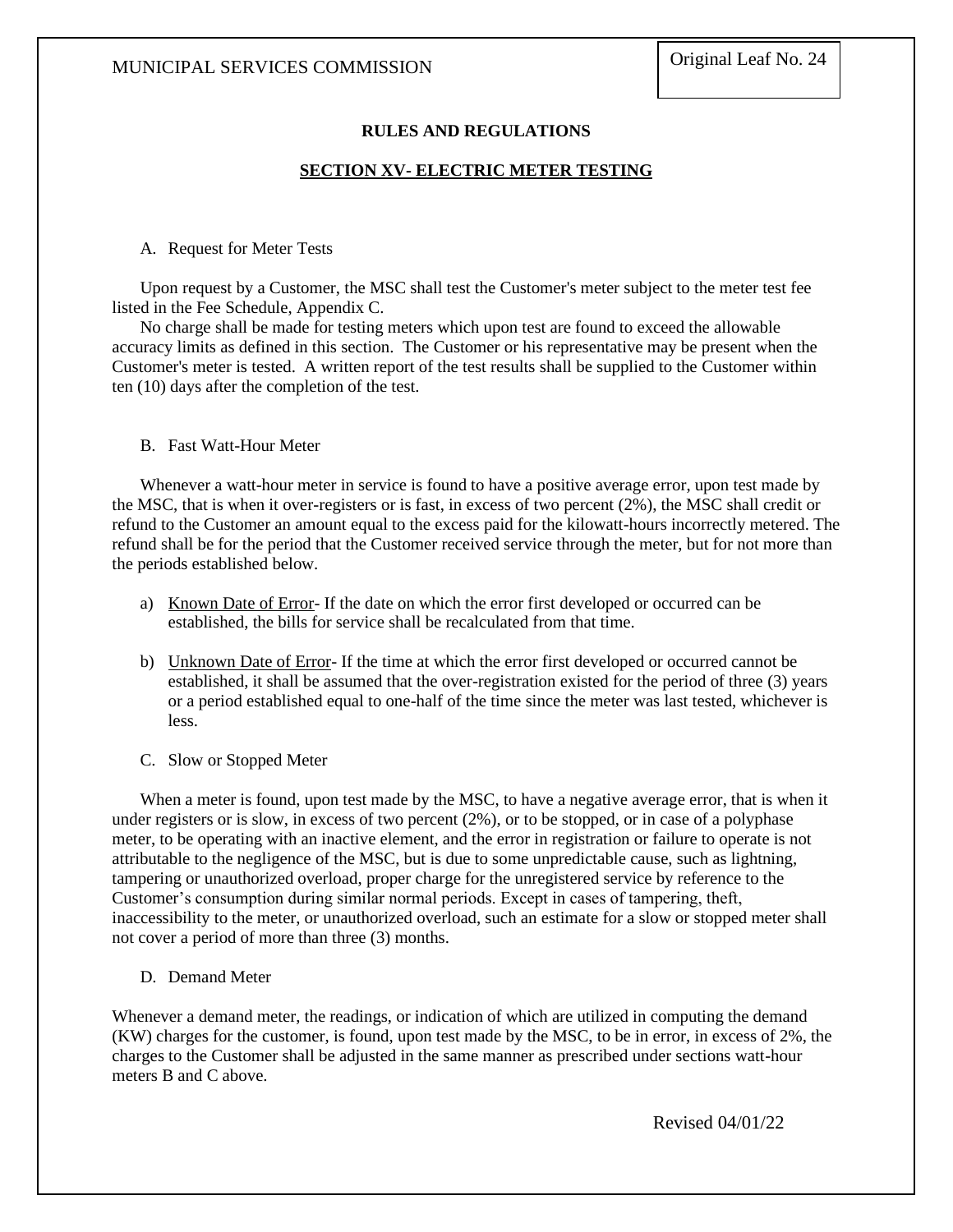# E. Adjustments for Incorrect Billings

Incorrect billings resulting from clerical error, incorrect meter installation or reading, incorrect application of the rate schedule or other similar reason shall be corrected immediately upon discovery and corrected bills rendered to the Customer. However, in no case may additional charges due from the Customer under the application of this paragraph be collected for more than three (3) years prior to the month of discovery. If the Customer has been overcharged, the Company shall refund the amount due by credit to the Customer's account or the Customer may submit a request in writing for a refund by check to the date the error was made not to exceed three (3) years prior to discovery. In the absence of a written election by the Customer for a refund by check the Commission shall credit the Customer's account. In the event the additional charges are due the Commission, installment payments shall be offered for not less than the number of months the account was billed in error. An installment payment charge shall not be applied to such installment payments. No interest shall accrue on the balance of underpayments or overpayments.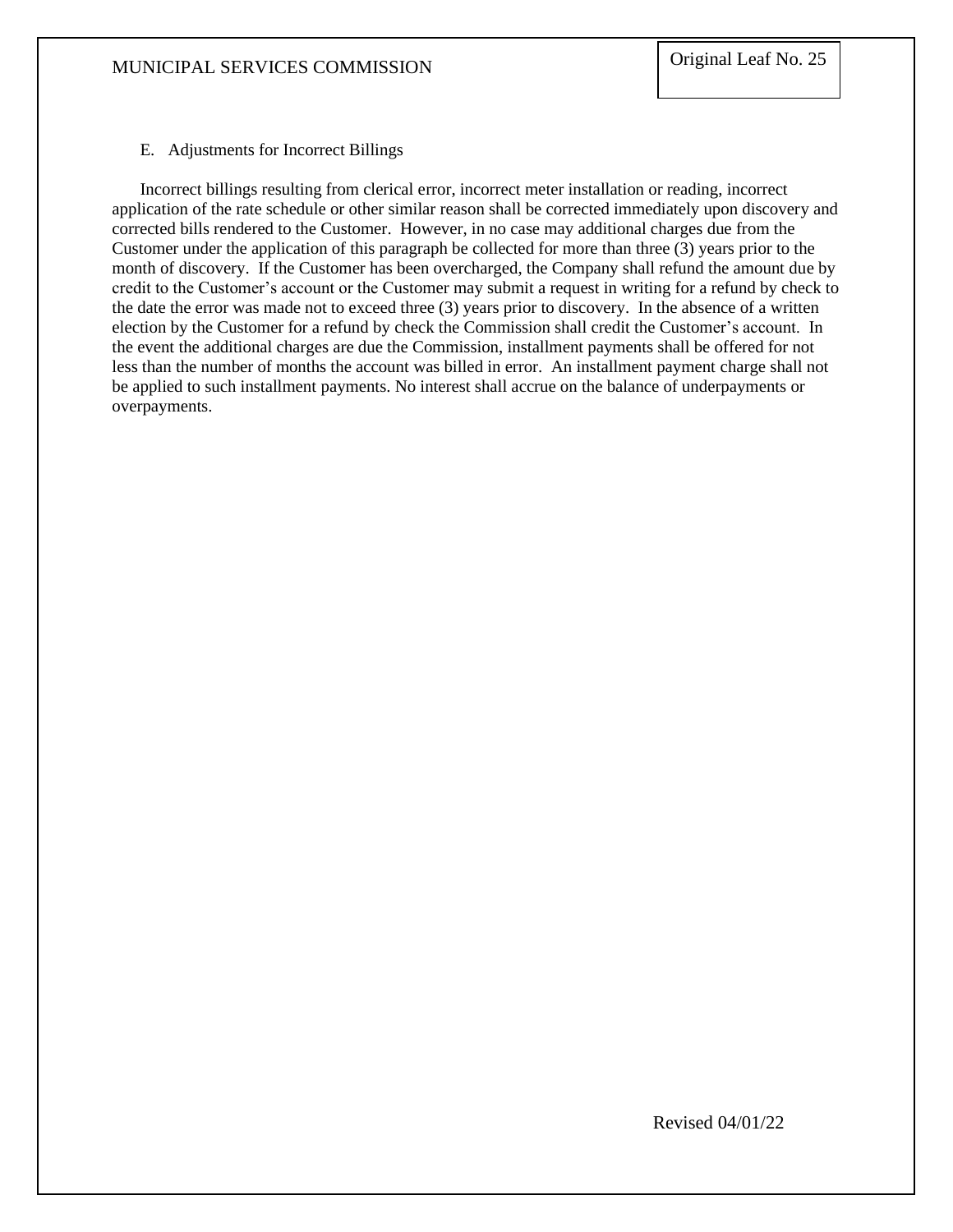# **RULES AND REGULATIONS**

### **SECTION XVI- WATER METER TESTING**

A. Request for Meter Tests

### MSC Owned Water Meters

Upon request by a customer, the MSC shall test the accuracy of the meter registration. The customer or a representative may be present when the meter is tested. Upon request of the customer, a written report of the meter test results shall be provided.

If the meter is found to be accurate with in specified American Water Works Association (AWWA) limits, the customer will be billed for the testing in accordance with the meter test fee listed in the Fee Schedule.

If the meter is found to be inaccurate with in specified American Water Works Association (AWWA) Limits, customer billings will be corrected accordingly, commencing from the date the error developed. If that period of time cannot be determined, the error shall be assumed to have existed for 3 years or a period equal to one half the time since the meter last tested accurate, whichever is less.

A billing over charge as a result of meter inaccuracy shall be either refunded or credited to the Customer's account at the Customer's election.

A billing under charge as a result of meter inaccuracy shall be charged to the Customer's Account and will be due according to Section IV-Bills and Payments of this Tariff.

B. Adjustments for Incorrect Billings

Incorrect billings resulting from clerical error, incorrect meter installation or reading, incorrect application of the rate schedule or other similar reason shall be corrected immediately upon discovery and corrected bills rendered to the Customer. However, in no case may additional charges due from the Customer under the application of this paragraph be collected for more than three (3) years prior to the month of discovery. If the Customer has been overcharged, the Company shall refund the amount due by credit to the Customer's account or the Customer may submit a request in writing for a refund by check to the date the error was made not to exceed three (3) years prior to discovery. In the absence of a written election by the Customer for a refund by check the Commission shall credit the Customer's account. In the event the additional charges are due the Commission, installment payments shall be offered for not less than the number of months the account was billed in error. An installment payment charge shall not be applied to such installment payments. No interest shall accrue on the balance of underpayments or overpayments.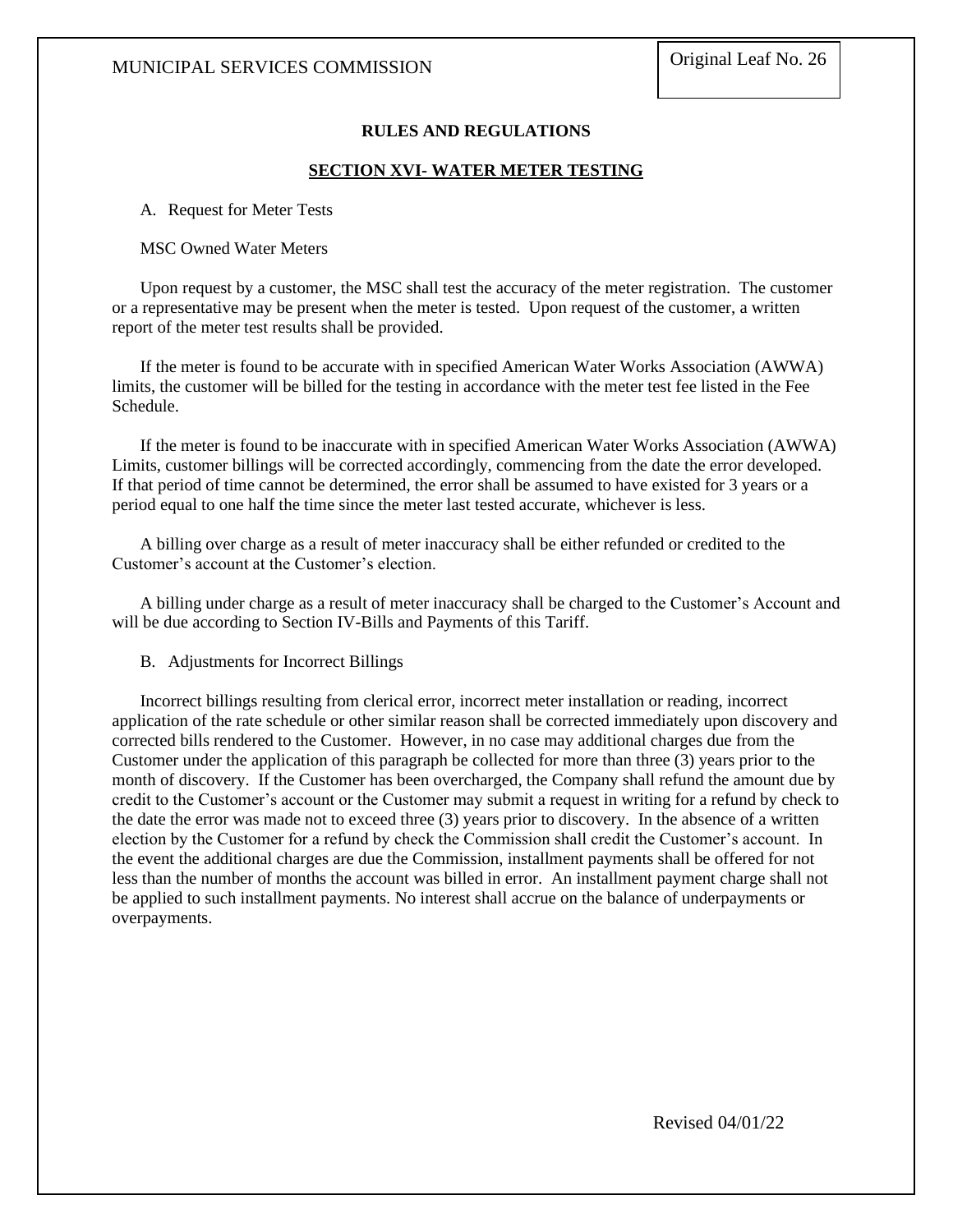# **RULES AND REGULATIONS**

#### **SECTION XVI- WATER METER TESTING (continued)**

# C. Periodic Water Meter Test

In order to assure the accuracy of meters in service, periodic tests shall be made at the discretion of the MSC for MSC meters at the earlier of the yearly intervals or maximum thruput\* set forth below:

| Meter Size               | <b>Interval Years</b> | Displacement | Compound |
|--------------------------|-----------------------|--------------|----------|
| $5/8$ "x $\frac{3}{4}$ " |                       | 1.8          |          |
| ,,,                      | ιU                    | 4.4          |          |
| $1\frac{1}{2}$           |                       | 9.0          | --       |
| ገንን                      |                       | 14.0         | 28.0     |
| 2, 3                     |                       | 26.0         | 56.0     |
| $\lambda$ <sup>2</sup>   |                       | --           | 88.0     |
| دديم                     |                       |              | 175.0    |

\*Maximum thruput= one million gallons.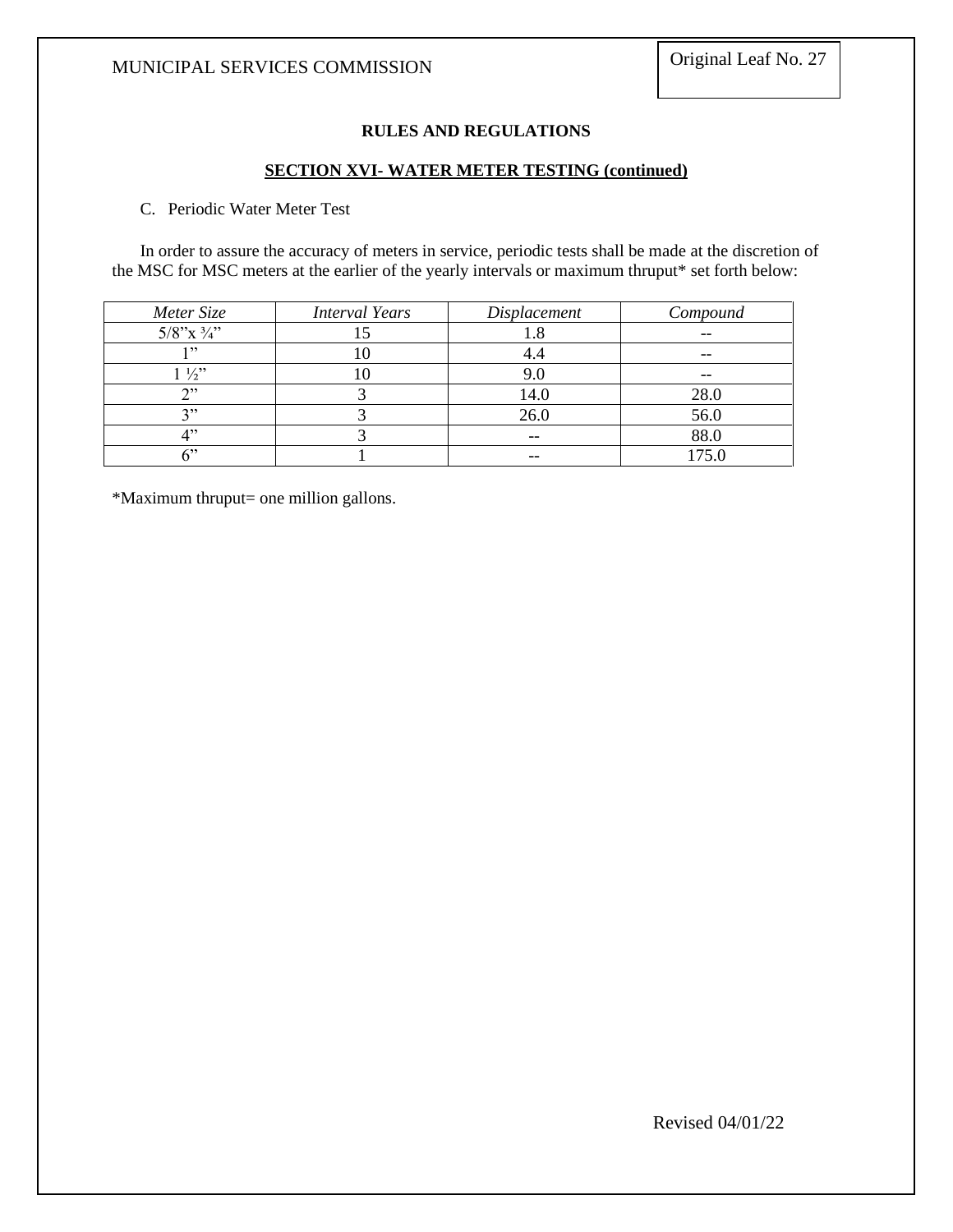# **RULES AND REGULATIONS**

# **SECTION XVII- ELECTRIC SERVICE ACTIVATION**

- A. Electric Service Activation will occur for existing service when the following criteria have been satisfied:
	- a) Application for service
	- b) Payment of deposits and fees.
	- c) If the MSC feels that service is unsafe, service will not be activated, unless service is inspected and approved by the Department of Underwriters or repairs are made and then inspected and approved by the Department of Underwriters.
- B. Electric Service Activation will occur for new service when the following criteria have been satisfied:
	- a) Service location approval.
	- b) Inspection by Department of Underwriters licensed in Delaware.
	- c) Certificate issued and received by the MSC from the Department of Underwriters.
	- d) Application for service.
	- e) Payment of deposits and fees.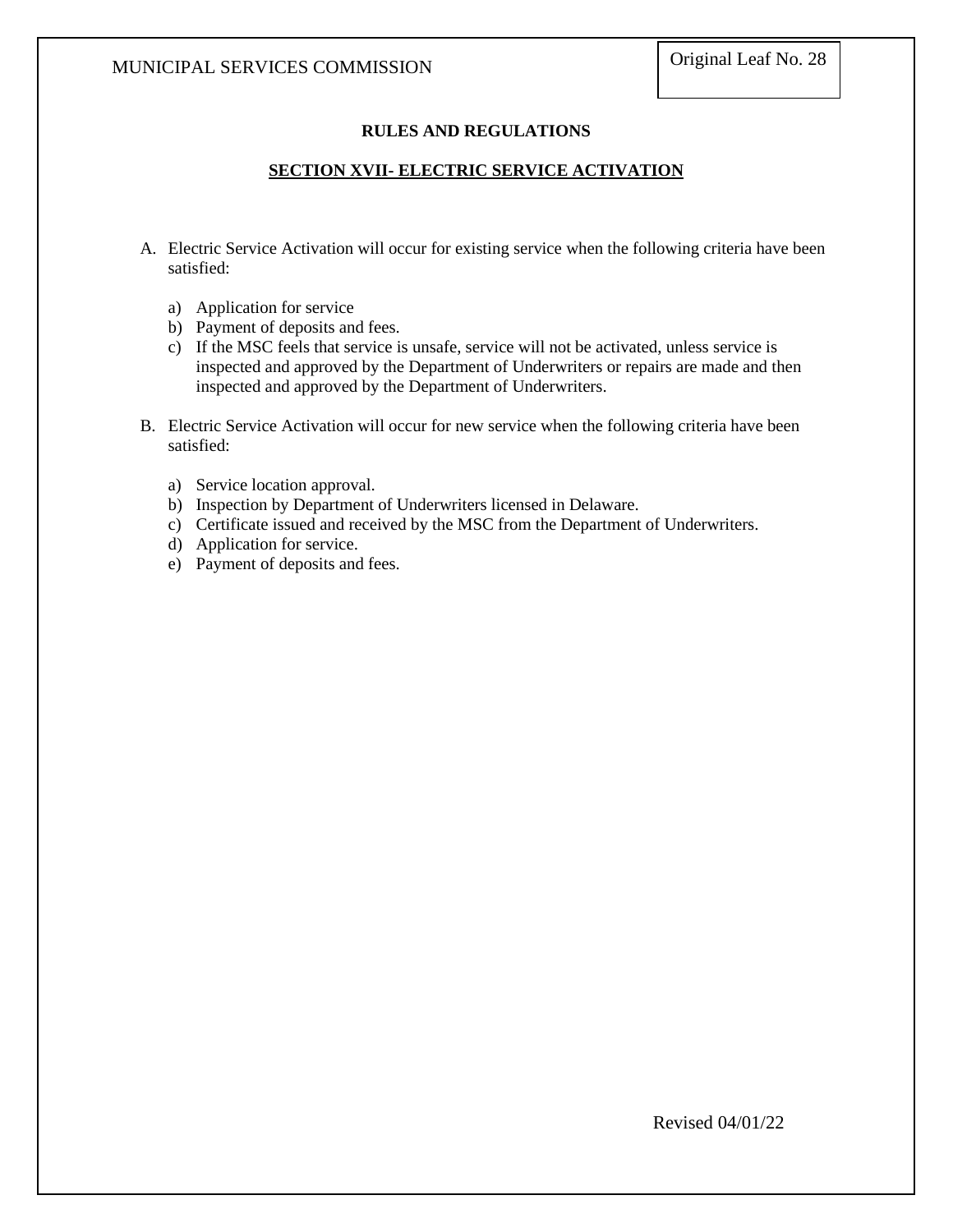# **RULES AND REGULATIONS**

# **SECTION XVIII- WATER SERVICE ACTIVATION**

- A. Water Service Activation will occur for existing services when the following criteria have been satisfied:
	- a) Application for Service has been completed.
	- b) Payment of deposits and fees has been received.
	- c) MSC owned metering devices for both domestic and/or fire services has been installed.
	- d) If the MSC deems the service is unsafe or does not meet current standards, service will not be activated until it has been inspected and determined to be in compliance.
	- e) Cross Connection Control devices for both domestic and/or fire services have been installed, tested, and certified by a certified backflow prevention technician.
- B. Water Service Activation will occur for new services when the following criteria have been satisfied:
	- a) Application for Service has been completed.
	- b) Payment of Deposits and fees has been received.
	- c) The service has been installed per the approved plans, inspected, and tested to meet current drinking water standards.
	- d) Project paperwork and As-Built plans have been filed with the MSC and the Delaware Department of Health, Office of Drinking Water when required.
	- e) The Delaware Department of Health, Office of Drinking Water has issued a "Certificate to Operate" the newly installed water system.
	- f) MSC metering devices for both domestic and/or fire services has been installed.
	- g) Cross Connection Control devices for both domestic and fire services have been installed, tested, and certified by a certified backflow prevention technician.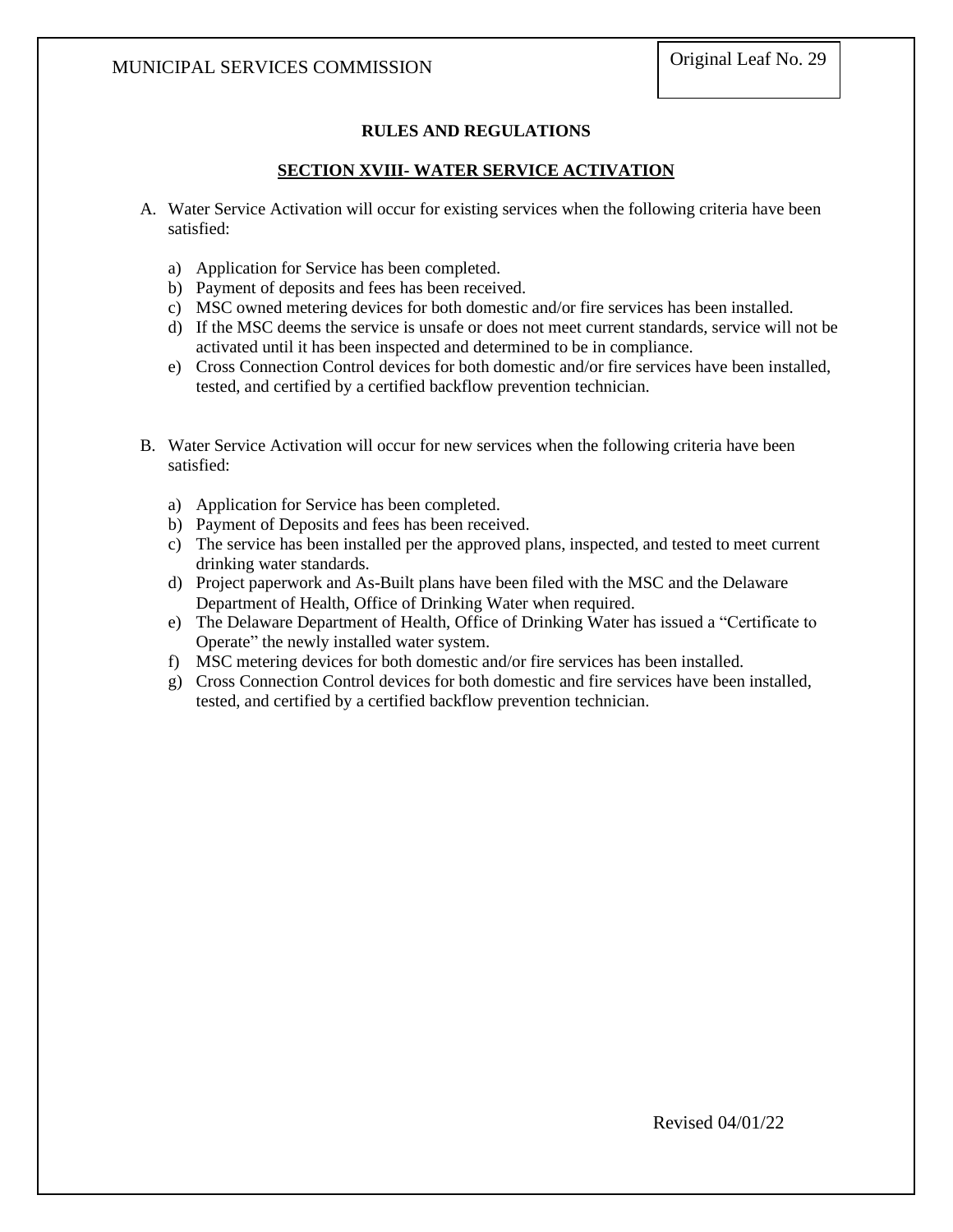# **RULES AND REGULATIONS**

#### **SECTION XIX-MSC'S RIGHTS AND RESPONSIBILITIES IN PROVIDING SERVICE**

#### A. Right to Inspect

The MSC may, in its discretion, inspect any installation before or after electricity and/or water is introduced. Failure to inspect or reject shall not render the MSC liable or responsible for any loss or damage resulting from defects in the installation, wiring, and appliances, or violation of the MSC's Technical Specifications or from accidents which may occur upon the premises of the Customer. The MSC reserves the right to reject any wiring or appliances not in accordance with the MSC's Technical Specifications and will not be held liable or responsible for any loss or damages resulting from defects in the installation, appliances, or wiring which may occur on the Customer's premises.

B. Reasons for Termination

The MSC shall have the right to test, alter, or remove all its property from the premises of the Customer at any time after the termination of service, whatever may have been the reason for such termination.

C. Ownership and Right to Test or Remove Equipment

All transformers, meters, and other equipment that are supplied by the MSC shall remain the MSC's property unless otherwise agreed to in writing. The MSC shall have the right to test, repair, and/or replace any of its property on the Customer's premises, including up to or after the point of termination.

D. Discontinued Service

When service to a Customer is discontinued, the MSC may leave its service connection facilities on the premises so future Customers can be served.

E. Right to Determine Suitability of Apparatus or Appliances

The MSC may, in its discretion, determine the suitability of apparatus or appliances to be connected to its lines or to determine whether the operation of such may be detrimental to the general supply of electricity and water to the Applicant.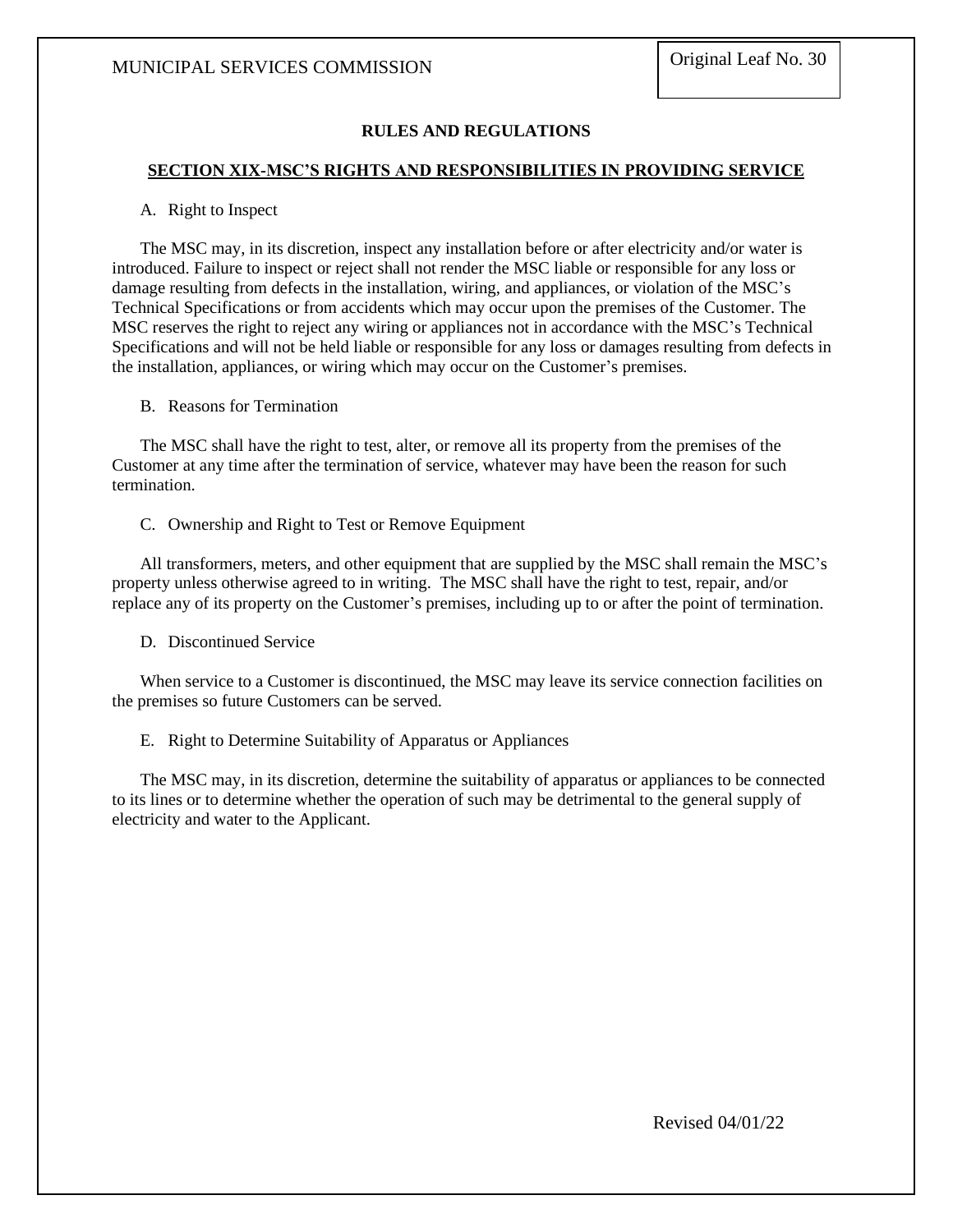# **RULES AND REGULATIONS**

# **SECTION XIX-MSC'S RIGHTS AND RESPONSIBILITIES IN PROVIDING SERVICE**

#### **(continued)**

F. Prearranged Interruption of Service

Whenever it is necessary to interrupt service for work on lines or equipment, such work shall be done, as much as possible, at a time during the normal working day that is likely to cause the least inconvenience to the Customer. The Customer(s) to be affected by such interruptions shall, if possible, be notified in advance. The MSC cannot guarantee a maximum amount of time for an outage.

G. Rights-of-Ways

MSC representatives and maintenance crews will make a reasonable attempt to safeguard the Customer's property. Except for tree trimming around MSC lines and equipment, the MSC will attempt to have the owner of the property remove any obstruction from the MSC right-of-way. However, in the case of emergencies, MSC personnel may move private property in order to protect lives and safeguard MSC property.

H. Inability to Restore or Maintain Service

The MSC shall not be liable for its inability to restore or maintain service when access is denied.

I. Damage to Property

The MSC shall not be liable for any damage to property or landscaping when the property or landscaping acts as an obstruction to MSC while performing maintenance or repair of MSC equipment.

J. Master-metering or Sub-metering

Refer to Delaware Code, Title 25. See Appendix F.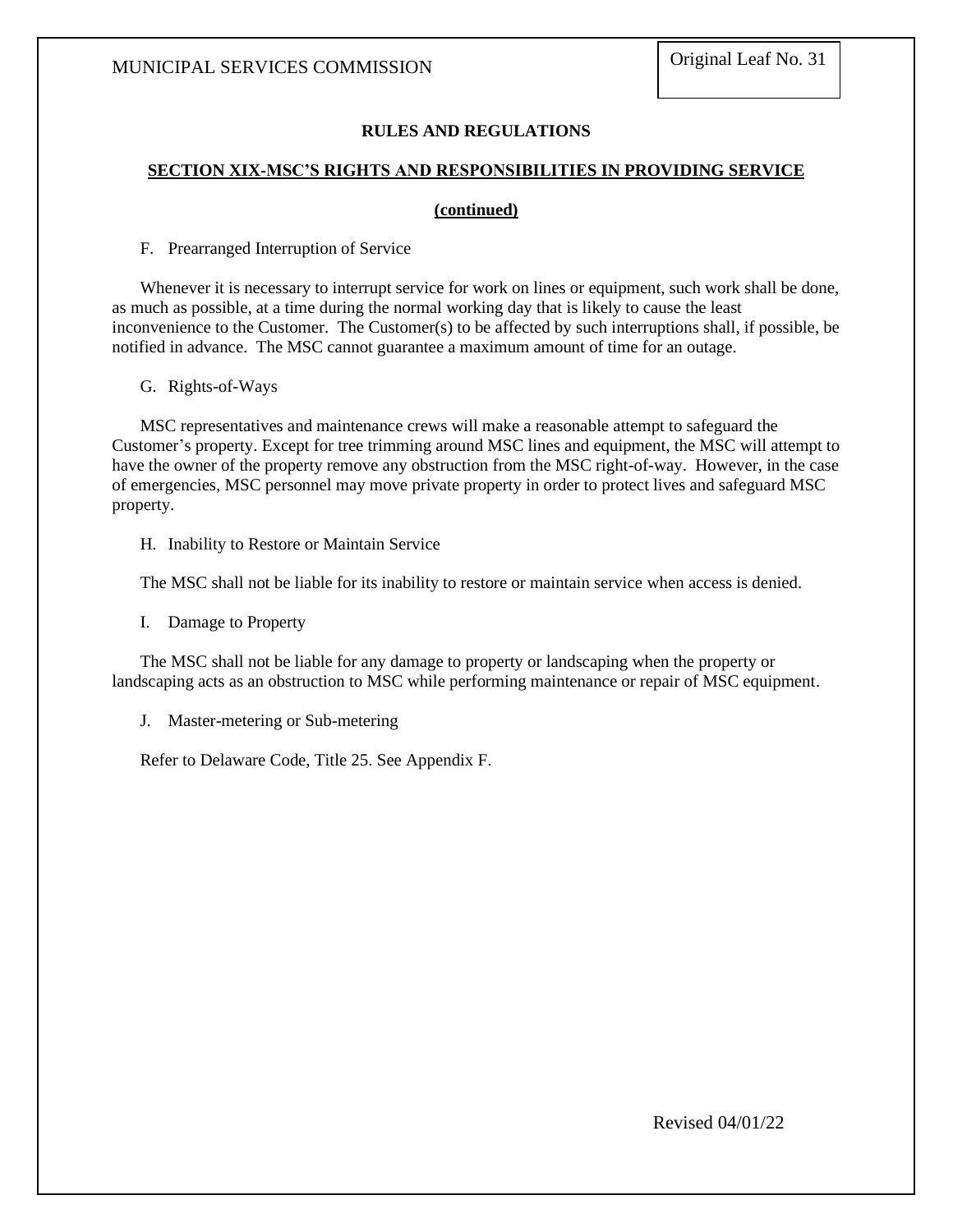# **RULES AND REGULATIONS**

# **SECTION XX- MSC'S RIGHTS AND RESPONSIBILITIES IN PROVIDING ELECTRIC**

#### **SERVICE**

# A. Unbalanced Loads

The Customer shall at all times take and use electricity in such manner that the load will be balanced equally between phases. If the unbalancing should exceed ten percent (10%) of the lesser phase, the MSC may, in its discretion, discontinue service until the unbalance is corrected.

#### B. PCB Testing of Customer Owned Device

Upon request by a Customer, the MSC will test the insulating oil of Customer owned transformers for Polychlorinated Biphenyls (PCB's). The MSC will collect the required samples, analyze them, and submit a report and certification to the Customer. The MSC will charge the Customer the greater of time and materials or a Service Call Fee for this service (see Fee Schedule). If testing discloses PCB amounts which are found in excess of legal maximums, the MSC will refer the Customer to the appropriate service organization for the required corrective action to remove the PCB's.

#### C. PCB Testing of MSC Owned Device

The MSC will respond to a request by a Customer for PCB testing of the insulating oil in MSC owned transformers or other devices which are used for the direct service of the Customer or are located in close proximity to the Customer's facilities. The MSC will either provide test results of its previous PCB testing or the MSC will test the device for PCB's. If the PCB testing determines that the device contains no PCB's or a safe legal level of PCB's, the MSC will charge the Customer a Service Call Fee (see Fee Schedule, Appendix C). If it is found that the device contains PCB's in excess of the limit allowed by law, the MSC will remove the device from service and replace it with a certifiable PCB free device or will filter the insulating oil of the device until it can be certified PCB free. The Customer will not be charged for the replacement or filtering service.

D. Temporary Electric Service

Temporary service is not recurrent in nature and is required for service to temporary structures or during construction of permanent structures. Temporary service will be provided when and where the MSC determines that such service is feasible. The MSC shall charge the Customer in advance for all costs incurred for installing and removing the temporary service (see Fee Schedule, Appendix C). The MSC shall also charge a deposit to cover energy consumed through the service. There will be a connection charge in addition to any other charges.

A non-refundable fee for the purpose of providing power during construction of a facility will apply (see Fee Schedule, Appendix C). The developer will provide a service head and service entrance cable, meter socket, temporary poles, and all service drop cables. The MSC will provide a temporary transformer and an electric meter.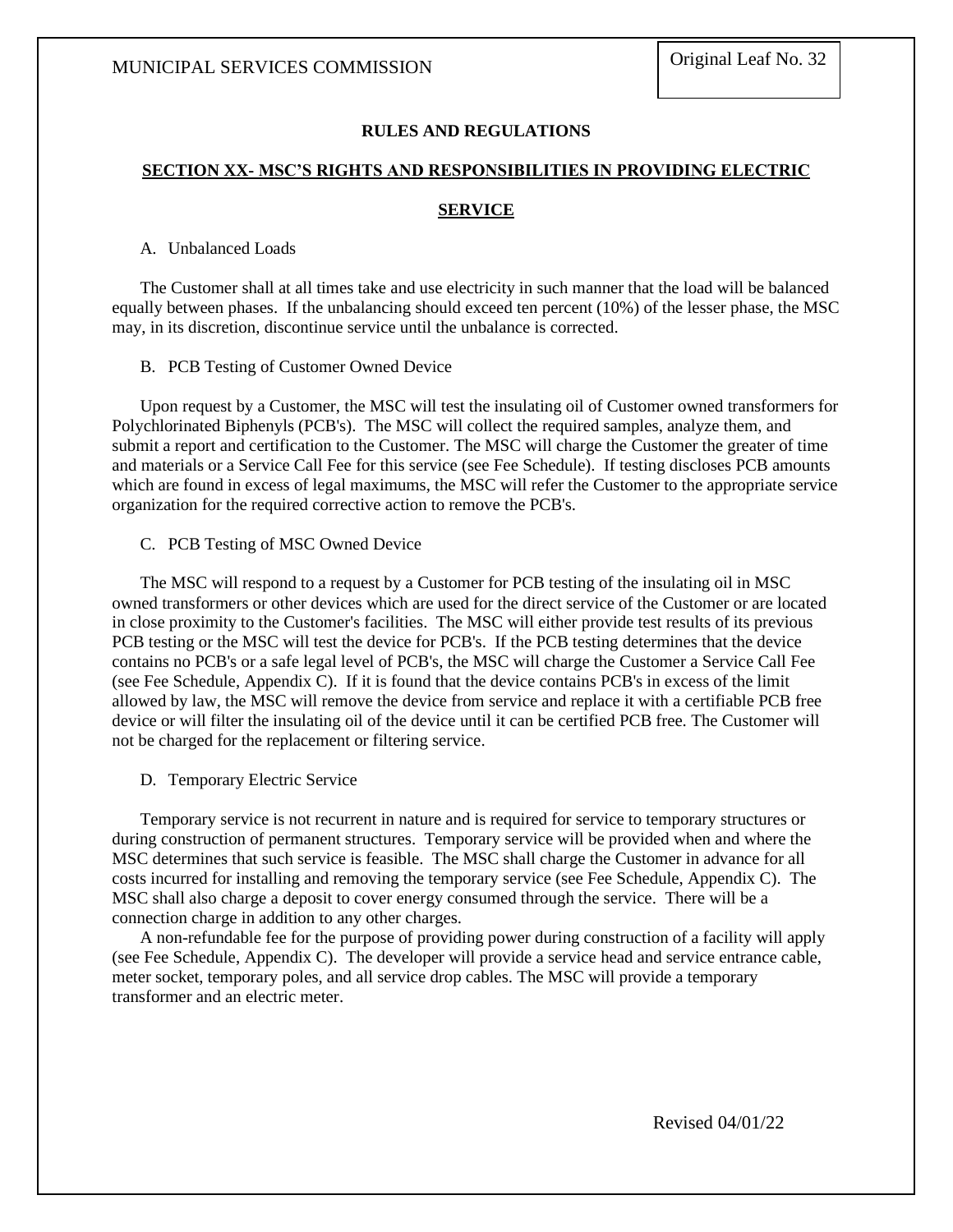#### **RULES AND REGULATIONS**

#### **SECTION XXI- MSC'S RIGHTS AND RESPONSIBILITIES IN PROVIDING WATER**

#### **SERVICE**

A. Responsibility for Service

It is agreed by the parties receiving public fire service, or any other service, that the MSC does not assume any liability as an insurer of property or persons. While the MSC will make every reasonable effort to maintain service, the MSC does not guarantee any special service, pressure, capacity or facility other than permitted by the ordinary and changing operating conditions of the MSC, as exist from day to day. It is agreed by the parties receiving service that the MSC shall be free and exempt from any and all claims for injury to any persons or damage to any property by reason of fire, water, or failure to supply water pressure or capacity.

B. Temporary Water Service

Where applicable, temporary water service is available for  $5/8 \times 3/4$ ", 1" and 3" services. Refer to the Fee Schedule, Appendix C, for temporary water service charges.

C. Water Supply

The MSC shall have the right to reserve a sufficient supply of water to provide for fire and other emergencies and may restrict or regulate the quantity of water used by the Customer in case of scarcity or the public welfare may so require.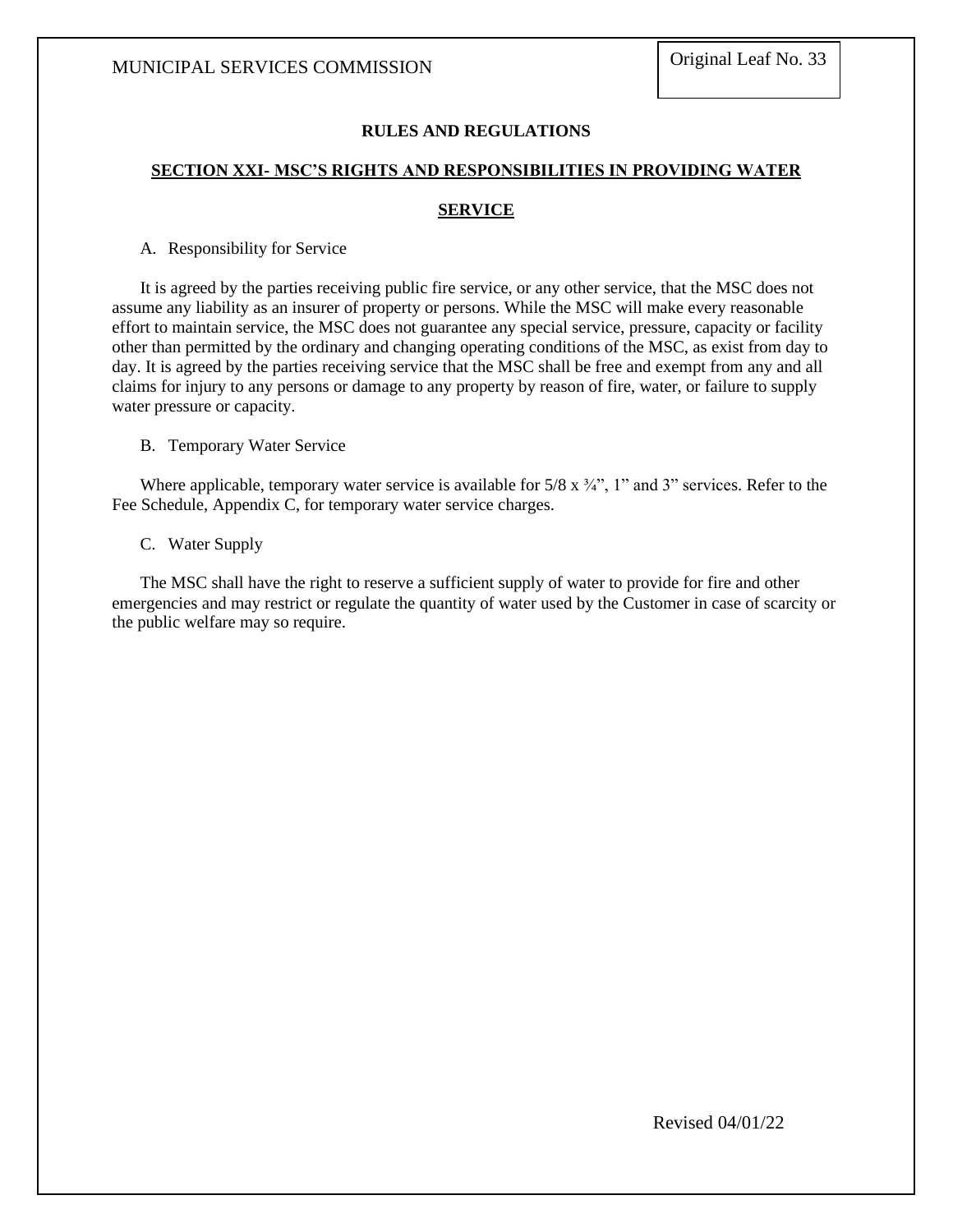#### **RULES AND REGULATIONS**

#### **SECTION XXII- CUSTOMER'S RIGHTS AND RESPONSIBILITIES IN ACCEPTING**

#### **SERVICE**

A. Point of Delivery

The MSC may, in its discretion, deliver service to more than one Point of Delivery where the Customer's service or demand requirements necessitate and will be facilitated by such a delivery. If the Customer desires an additional service which is not necessitated by service or load requirements, the Customer shall pay for the entire cost of the additional facility.

B. Notice of Trouble

The Customer is required to notify the MSC promptly of any defect in service or of any trouble or irregularity to the electric and/or water supply provided by the MSC.

C. Rights-of-Ways, Access to MSC Owned Equipment and Tree Trimming

Rights-of-Ways must be maintained free of major obstructions in order for MSC personnel to have access to MSC distribution lines, distribution mains or other equipment. Fences, garages, sheds, other outbuildings, swimming pools, trellises, trees and other large plantings are prohibited on right-of-way areas. The MSC will have the right to request the Customer to remove any plantings or other obstructions which prevent MSC personnel from accessing any item of MSC equipment. Furthermore, the MSC shall have the uninterrupted right and authority to trim trees, limbs and undergrowth in the right-of-way which, in the discretion of the MSC, may interfere with the operation of MSC equipment.

D. Service Changes

The Customer shall notify and obtain the consent of the MSC for changes in the Customer's service capacity.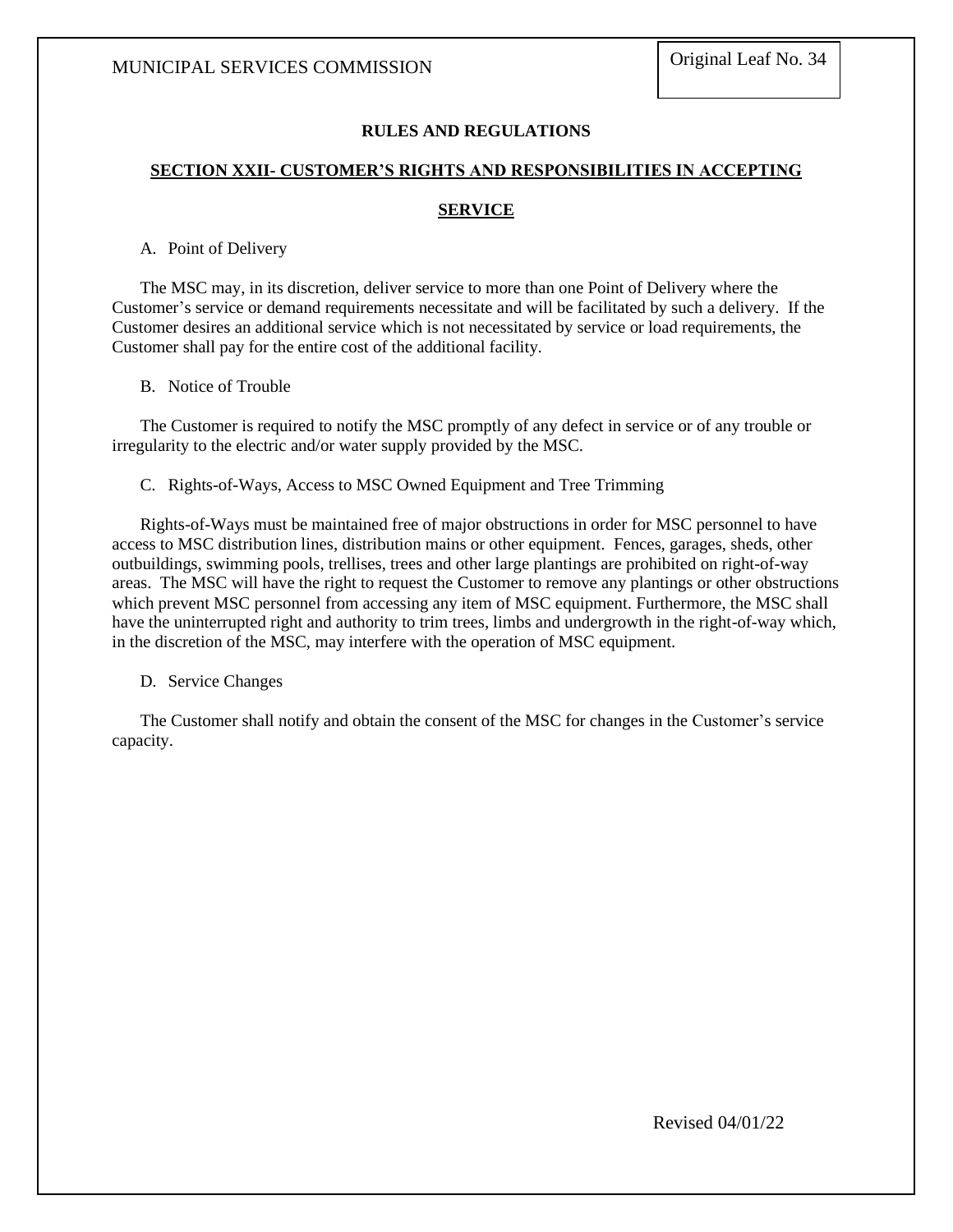#### **RULES AND REGULATONS**

#### **SECTION XXIII- CUSTOMER'S RIGHTS AND RESPONSIBIITIES IN ACCEPTING**

#### **ELECTRIC SERVICE**

#### A. Protective Devices

The Customer shall install, own, and maintain suitable surge protection equipment to protect computers and other sensitive electronic devices. When the Customer has important, sensitive electronic data, the Customer shall be responsible for installing uninterruptible power supply (UPS) equipment to protect the data. The MSC shall not be liable for any damage to the Customer's electronic equipment, computer hardware or software, loss of data or any other consequential damage arising from the provision of services or interruption of services by the MSC.

#### B. Customer's Responsibility

The electricity furnished under any agreement is supplied by the MSC and purchased by the Customer upon the express condition that, after it passes the point of delivery, it then becomes the property of the Customer to be used only as provided in the Technical Specifications. The MSC shall not, in any event, be liable for loss or damage to any person or property whatsoever, resulting directly or indirectly from the use, misuse, or presence of the said electricity on the Customer's premises or elsewhere. The MSC assumes no responsibility for loss or damages resulting from any defect in the wiring, fixtures, or appliances of the Customer. In the event any loss or damage to the property of the MSC or any accident or injury to persons or property caused by or results from the negligence or wrongful act of the Customer, his agents, or employees, the cost of the necessary repairs or replacement shall be paid by the Customer to the MSC and any liability otherwise resulting shall be assumed by the Customer.

#### C. Defective Installations

If at any time the wiring, fixtures, or appliances of the Customer are found to be defective or dangerous by the MSC's representative, service may, in the discretion of the MSC, be refused or discontinued until the Customer has the condition corrected.

#### D. Sole Source of Power

No other source of electric service shall be introduced or permitted, directly or indirectly, for the Customer's use without written notice to the MSC, submittal of plans to the MSC, and written consent to the MSC. An installation for which permission has been granted must be made so that the supply of current from the Customer's generator or other sources cannot feed into the MSC's system, unless agreed to by contract between the MSC and the Customer.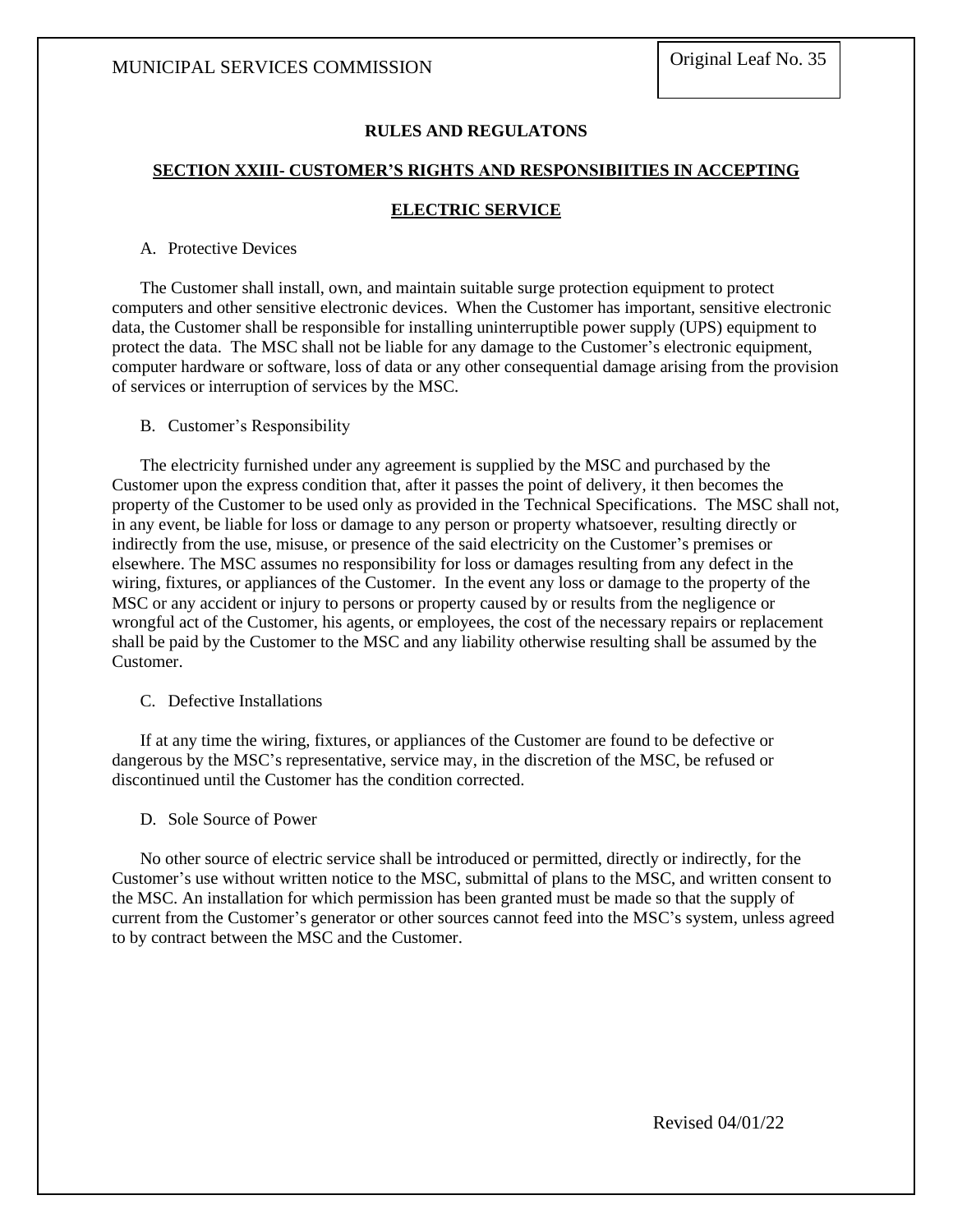#### **RULES AND REGULATONS**

#### **SECTION XXIII- CUSTOMER'S RIGHTS AND RESPONSIBIITIES IN ACCEPTING**

#### **ELECTRIC SERVICE (continued)**

#### E. Metering and Connection Pedestals and Transformer Area

A reasonable work area must be maintained around MSC owned transformers for the purpose of allowing maintenance personnel access to the transformer. This area shall be clear of major obstructions to a nominal distance of six feet from any point of the transformer pad. Plants or other obstructions shall not be positioned in such a way that MSC personnel cannot achieve ready access to all exposed surfaces of the transformer. Reasonable distances for locating plantings within the work area may vary more or less depending on the individual transformer orientation. In no case shall permanent or difficult to move objects be placed within the six foot area. Failure to follow this procedure could result in the MSC unintentionally damaging shrubbery or other obstructions which impairs with the MSC's right to service the MSC's transformer and associated property. The MSC will not be liable for any cost or damage to any plantings or other obstructions within the right-of-way or this six foot distance.

F. Fluctuations

Electric service must not be used by the Customer in such a manner as to cause unusual fluctuation or disturbances in the MSC's supply system. If these fluctuations or disturbances are caused by the Customer, the MSC may discontinue service or require the Customer to modify his installation to correct the problem.

#### G. Transient Voltages

Customers are cautioned that certain types of data processing equipment are sensitive to transient voltages which typically occur in commercial power systems in routine operation. The MSC shall not be liable for transient voltage related damage or loss.

#### H. Power Line Carriers

Customers interested in utilizing the MSC electrical system as a power line carrier must ask permission and receive written consent from the MSC.

#### I. Harmonic Distortion

The MSC is not responsible for harmonic distortions or any adverse effect it may have on our customers.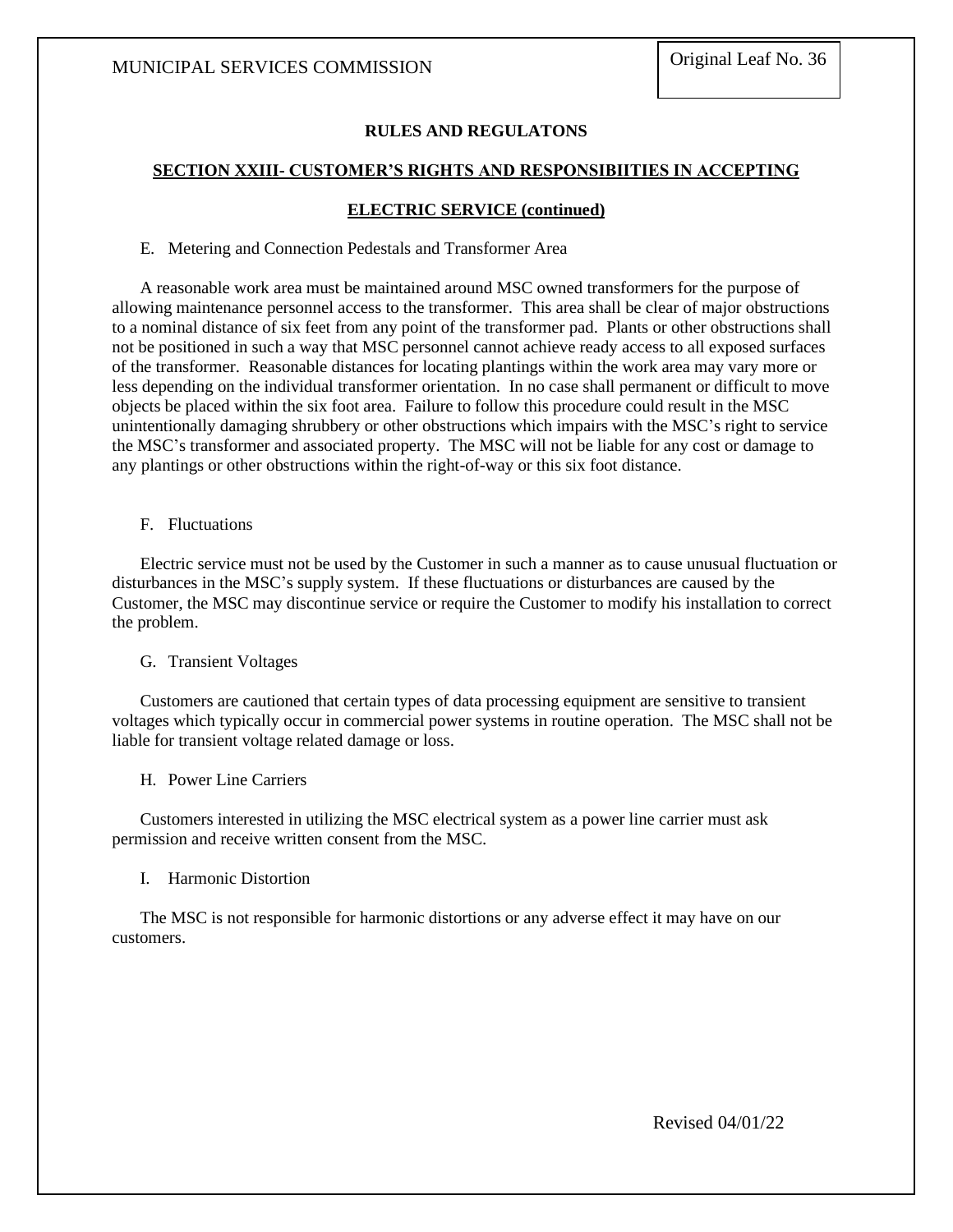#### **RULES AND REGULATONS**

#### **SECTION XXIII- CUSTOMER'S RIGHTS AND RESPONSIBIITIES IN ACCEPTING**

#### **ELECTRIC SERVICE (continued)**

#### J. Cogeneration

A cogeneration facility must apply for and be approved by the MSC in order to operate their generation in parallel with the MSC utility system. The cogenerator or small power producer must meet Federal qualifying standards.

a) Payments to the Customer

Payments for cogeneration will be made in accordance with a cogeneration contract.

b) Parallel Operations of Customer Generation

Prior to the Customer beginning parallel cogeneration operations, a cogeneration contract must be executed between the Cogenerator and the MSC. The MSC will require suitable protective devices and will approve their installation before it will permit parallel operation of Customer owned generation with the MSC's utility system. The Applicant is required to submit detailed plans, equipment lists, and copies of fault current and relay protection calculations to the MSC for review and approval prior to connection to the MSC for parallel operations. The MSC reserves the right, in its sole discretion, to reject any application for parallel operations that the MSC deems inadequate or that does not fall within the MSC's overall electrical system plans. Upon acceptance of a parallel operation, the MSC reserves the right to perform periodic functional tests on the point of connection protective systems. The costs for periodic tests will be borne by the Customer.

c) Cogeneration Metering

The MSC shall install, own, and maintain all metering equipment and instruments necessary to deliver kilowatt-hours of electricity to the MSC. The MSC shall install, own, and maintain all metering equipment and instruments necessary to deliver kilowatt-hours of electricity to the Customer. The Customer will bear all costs for their metering over and above the standard metering installation as determined by the MSC according to the terms of the contract.

d) Capacity Agreements

Capacity agreements may be entered into as part of the special written agreement in a contract between the Customer and the MSC.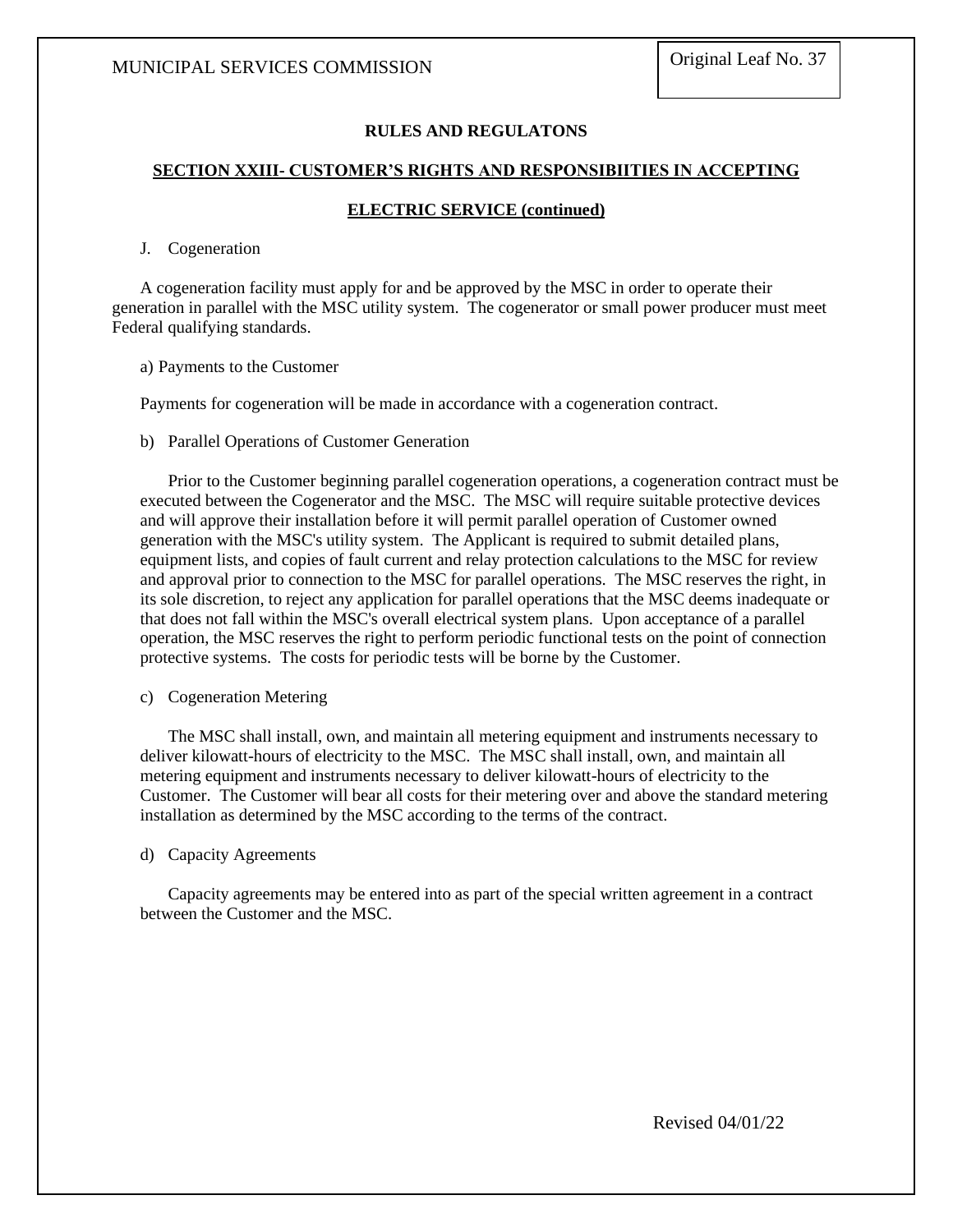#### **RULES AND REGULATIONS**

#### **SECTION XXIV- CUSTOMER'S RIGHTS AND RESPONSIBILITIES IN ACCEPTING WATER**

#### **SERVICE**

A. Customer Responsibility

The water furnished under any agreement is supplied by the MSC and purchased by the Customer upon the express condition that, after it passes through the point of delivery, it then becomes the property of the Customer to be used only as provided in the Technical Specifications. The MSC shall not, in any event, be liable for the loss or damage to any person or property whatsoever, resulting directly or indirectly from the use, misuse, or presence of the said water on the Customer's premises or elsewhere after it passes the point of delivery. The MSC assumes no responsibility for loss or damages resulting from any defective plumbing, fixtures, or appliances of the Customer. In the event any loss or damage to the property of the MSC or any accident or injury to persons or property caused by or results from the negligence or wrongful act of the Customer, his agents, or employees, the cost of the necessary repairs or replacement shall be paid by the customer to the MSC and any liability otherwise resulting shall be assumed by the Customer.

B. Sole Source of Water Supply

No other source of water service shall be introduced or permitted, directly or indirectly, for the Customer's use with out written notice to the MSC, submittal of plans to the MSC, and written consent from the MSC. An installation for which permission has been granted must be made so that the supply of water from the Customer's source cannot be cross-connected into the MSC's system.

C. Fluctuations in Water Pressure

Water service must not be used by the Customer in such a manner as to cause unusual fluctuations or disturbances in the MSC's supply system. If these fluctuations or disturbances are caused by the Customer, the MSC may discontinue service or require the customer to modify their installation to correct the problem. Currently, the Delaware Department of Health, Office of Drinking Water requires a 25psi minimum residual pressure to be maintained in the MSC's water system.

D. Fire Pump Flow Tests and Detector Check Meter

The MSC requires 48 hours notice from any water Customer prior to a fire pump test being conducted on their premises where water will be flowed from the fire system.

Upon investigation the MSC will bill a customer for estimated usage when registration is indicted on the detector check meter.

For those customers who must perform a fire pump test to meet fire insurance standards, one annual test will be allowed at no charge for water used. All other registration is billable.

If a customer can not identify how registration is occurring on their detector check meter and the MSC is not able to calculate a reasonable estimate of the actual water loss which occurs it will impose a penalty charge of \$500 for each month there is registration until the customer rectifies the situation.

During fire flow testing, the MSC may force the termination of the test if at any time in the MSC's opinion the test may cause harm or disruption of service to other Customers or cause the residual pressure in the system to fall below 25psi.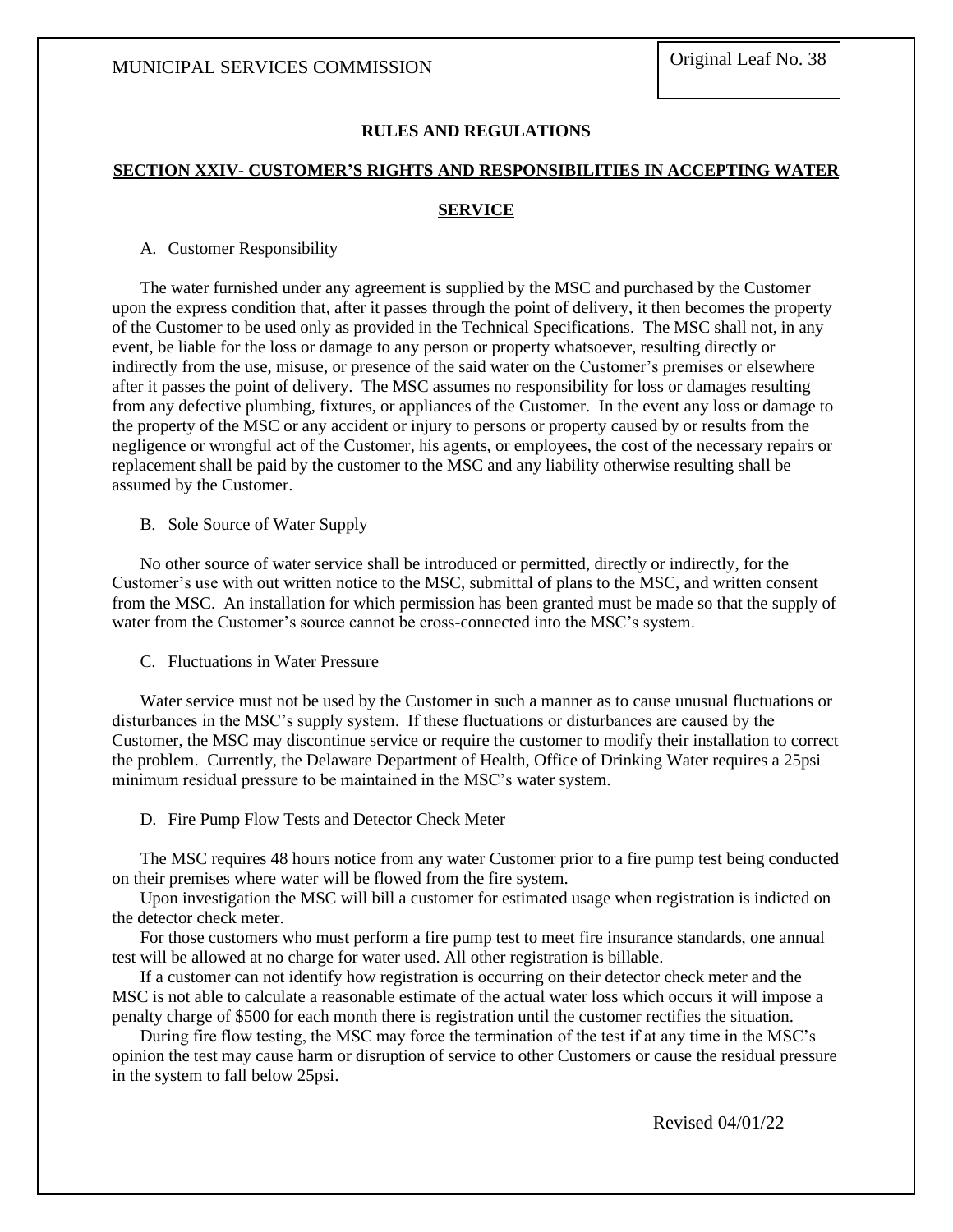#### **RULES AND REGULATIONS**

#### **SECTION XXV- MAINTENANCE BY CUSTOMER OF ELECTRIC SERVICE**

A. Point of Delivery

The Customer will own, install, and maintain all facilities on the load side of the Point of Delivery, except for the electric meter. The Customer shall own and be responsible for the meter socket.

The Customer's facilities at the Point of Delivery and the service entrance will be in accordance with the *National Electrical Code* and the MSC's Technical Specifications for such facilities. Refer to electric specifications on file with the MSC.

At each Point of Delivery, the MSC will supply only one type of service classification, unless specifically exempted by the MSC.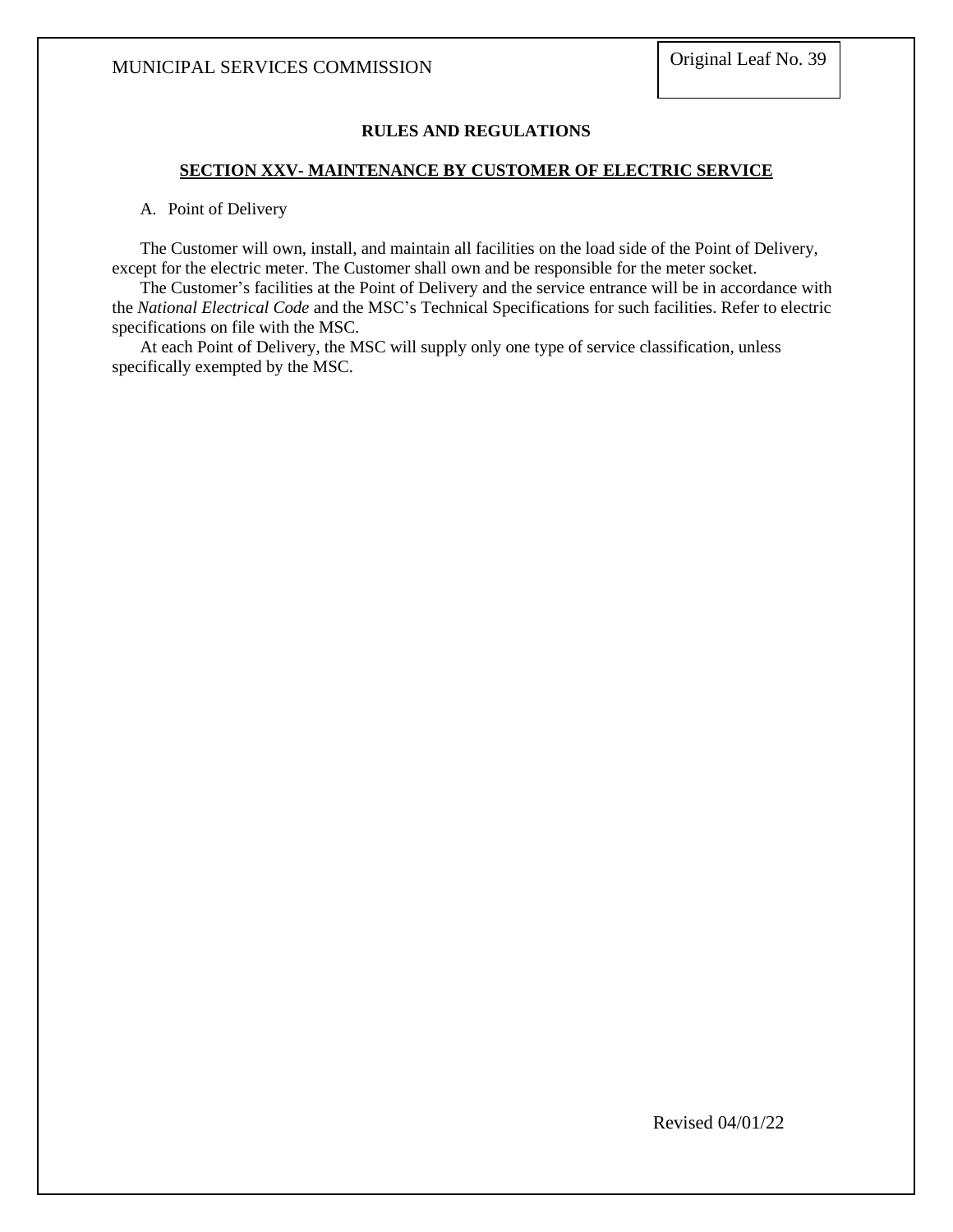### **RULES AND REGULATIONS**

#### **SECTION XXVI- MAINTENANCE BY CUSTOMER OF WATER SERVICE**

#### A. Maintenance by Customer

All connections, service lines and fixtures furnished by the owner or Customer shall be maintained by the owner or Customer in good order and repair. Meters and equipment furnished and owned by the MSC shall be protected from damage by the Customer. Any leak in the service or any other pipe or fixture in or on the Customer's property shall be promptly repaired by the Customer at the Customer's expense.

The MSC shall in no event be responsible for maintaining any portion of the service line owned by the Customer, or for any damage, casualty or loss resulting from or caused by water escaping from lines or fixtures on Customer's property.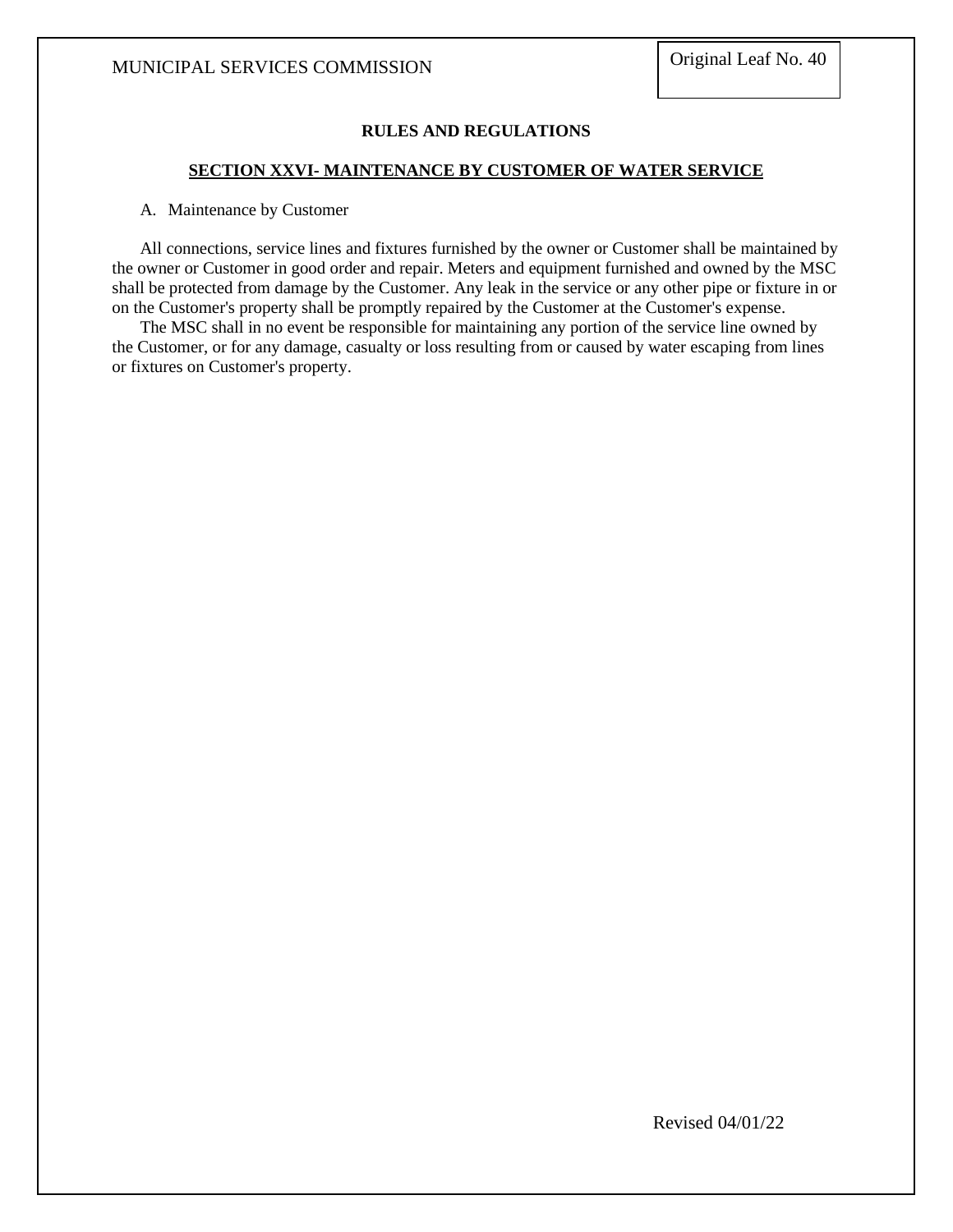### **RULES AND REGULATIONS**

#### **SECTION XXVII- ACCESS TO PREMISES**

#### A. Access to Premises

When a Customer executes an application for service, it is agreed and service is provided upon condition, that the authorized agents or representatives of the MSC, having proper identification, shall have access at all reasonable times to the premises of the Customer. This access will allow for reading MSC meters, connecting and disconnecting service, operating, testing, inspecting, repairing, removing, and replacing any or all of its apparatus used in connection with the supply of electricity and water. The access may also be for the purpose of trimming, cutting, or removing tree branches or other vegetation which, in the MSC's judgment threatens to interfere with the safe and efficient operation of its facilities.

B. Customer's Responsibility to Keep Premises Free of Obstruction

All metering devices for electrical and water services shall be readily accessible by and visible to the Commission's employees for purposes of maintenance, repair, replacement and readings. Following not less than 72 hours notice to the Customer's to permit such access or remove any barrier to such visibility, service may be terminated upon an additional 72 hours notice.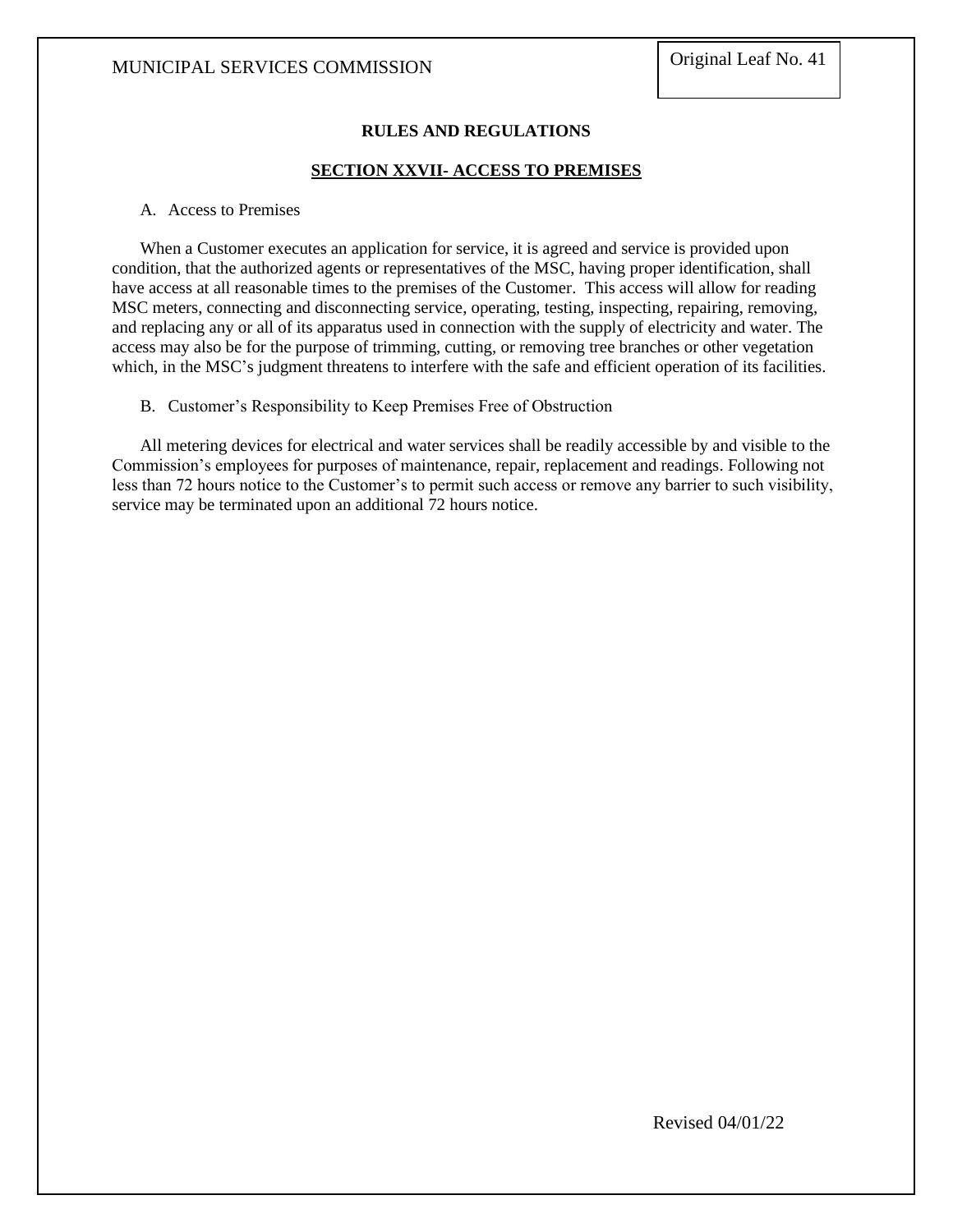### **RULES AND REGULATIONS**

### **SECTION XXVIII- TAMPERING AND THEFT OF SERVICE**

#### A. Tampering Expressly Forbidden

No person except a duly authorized representative of the MSC or other person expressly authorized by the MSC shall make any connection or disconnection, either temporary or permanent between the load of the Customer and the service wires of the MSC. No person except a MSC representative may set, change, remove, or interfere with or make any connections to an MSC owned meter or other property or any wiring between the MSC meter and the service wires of the MSC. The customer shall agree to respect the integrity of the meter seal.

No person except a duly authorized representative of the MSC or other person expressly authorized by the MSC shall make any connection or disconnection, either temporary or permanent between the MSC curb valve or service line valve and the MSC's meter setting. No person except a MSC representative or other person expressly authorized may set, change, remove, or interfere with or make any connections to an MSC owned meter or Customer owned water meter. The customer shall agree to respect the integrity of the meter seal.

#### B. Liability for Tampering

Customers found tampering or interfering with the MSC's meter will pay the amount which the MSC may estimate is due for service used but not registered on the meter. The Customer will also pay for all costs of any repairs, replacements, administrative or accounting procedures, the cost of disconnection and re-connection, plus any other changes in the Customer's installation.

#### C. Turning On and Off of Services

No unauthorized person shall alter, change, remove or turn on or off electric services without the consent of the MSC.

No plumber, owner or other unauthorized person shall turn the water on or off at any corporation valve or curb valve or disconnect or remove the meter without the consent of the MSC.

#### D. Theft of Service

Any unauthorized electric and/or water use from the MSC constitutes a Theft of Service which is a specific offense under Delaware statute 11 DEL.C. Section 841 and Section 845. Parties found taking electric and/or water illegally will be prosecuted to the fullest extent permitted by law.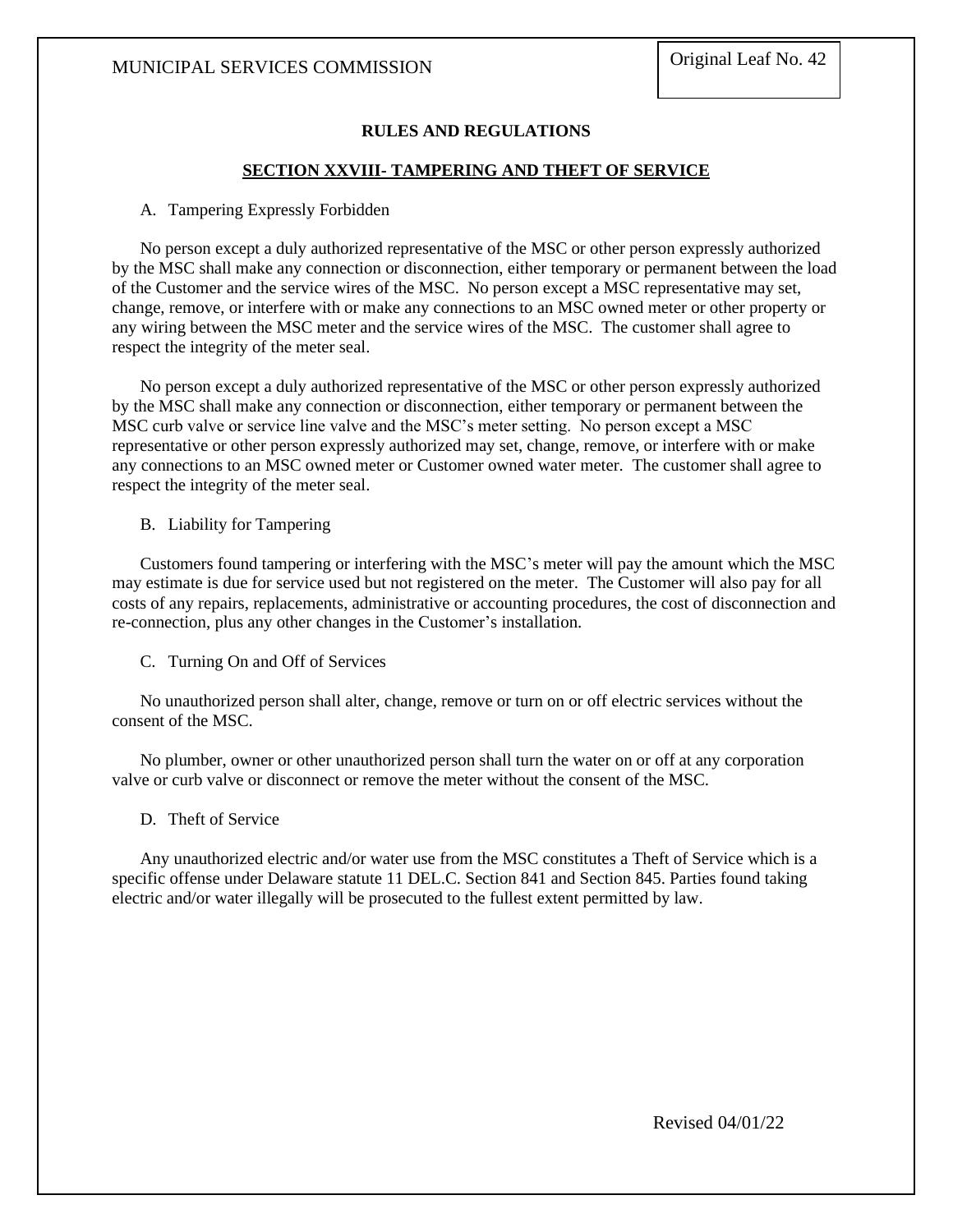### **RULES AND REGULATIONS**

#### **SECTION XXIX- DISTRIBUTION EXTENSIONS**

#### A. General Policy

It is the intent of the Commission (MSC) to provide electric and/or water service to Customers as reliably and cost effectively as possible. So that existing Customers do not bear the burden of the cost of the installations necessary for new Customers, certain fees and cost assignments have been developed. These charges are covered in the following sections.

#### B. Extension of Service

All costs associated with extension of service will be borne by the Developer/Builder/Customer.

#### C. Design and Layout Responsibilities

The Developer/Builder/Customer shall provide to the MSC three complete sets of detailed site plan drawings of the proposed development at least thirty days in advance of a required approval. These drawings will include, but not be limited to, grading, property boundaries, easements, existing utilities, and planned utilities. The Developer/Builder/Customer will pay for the cost of the design, layout, material selection, and inspection of the line extension in the subdivision. If acceptable, the MSC will approve design, layout, material selection and will provide inspections and will charge the Developer for these costs.

D. Rights-of-Way and Easements

Costs associated with obtaining and recording rights-of-way and utility easements will be borne by the Developer/Builder/Customer. The MSC will assist (but not be responsible for) in obtaining easements in areas of public properties or public easements. The Developer/Builder/Customer will be solely responsible to obtain and record all rights-of-way and utility easements on private properties.

E. Payment for Equipment, Installation, Layout, Easements or Right-of-Way

The Developer/Builder/Customer will be responsible to pay for all costs in accordance with the following:

- a) In the case of the MSC performing the work, the MSC will require 100% payment of the materials, supplies, equipment, cost of design, installation, the cost for procurement of the distribution supplies and materials (excluding transformers and meters), and cost of rights-ofways or utility easements before any work commences. Any final "adjustment" payment (either positive or negative) must be made 15 days after connection. The Developer/Builder/Customer will be responsible to pay for the final inspection.
- b) When it is deemed to be in the best interest of the MSC, the MSC may elect to develop a special contract modifying the provisions of (a) above.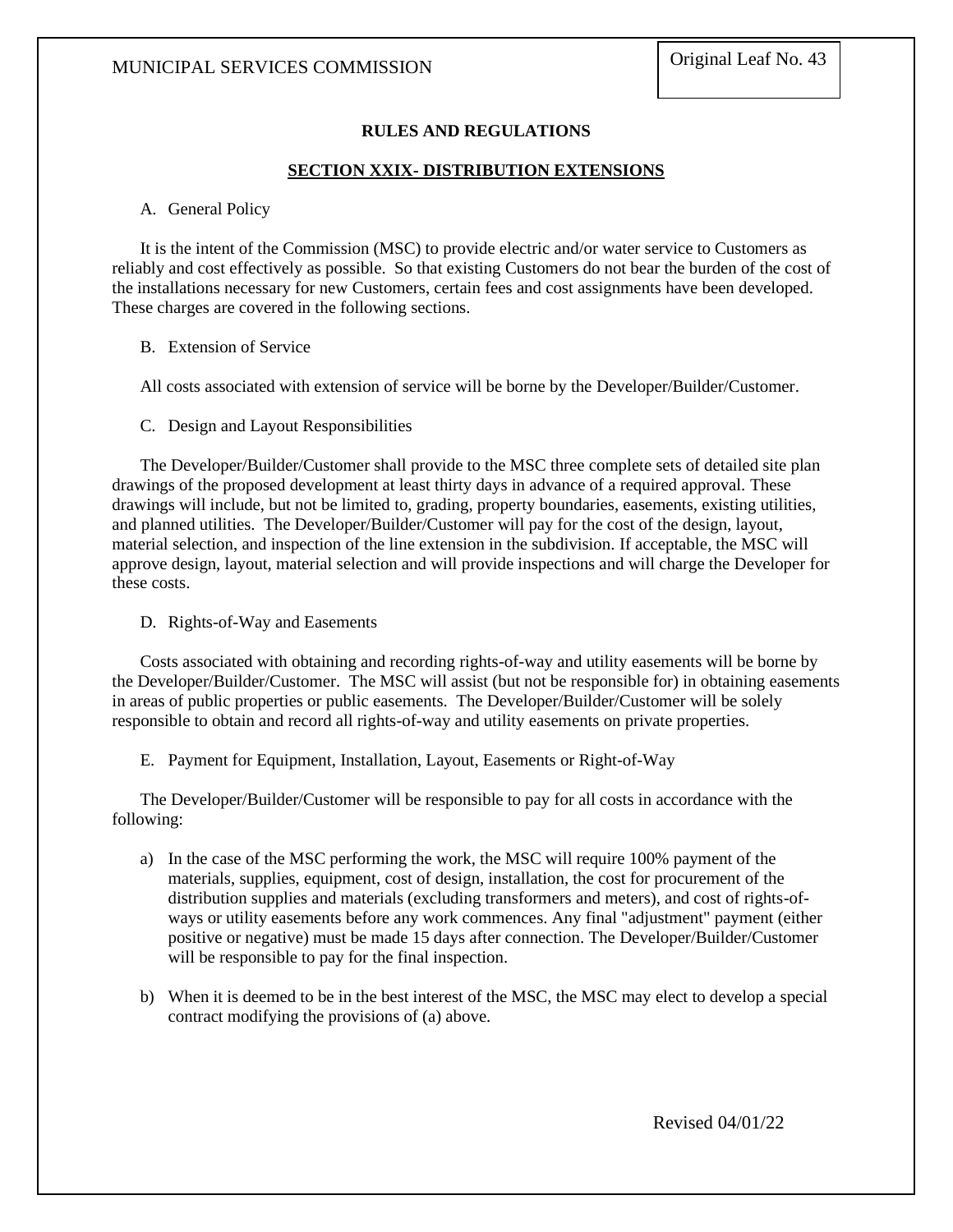### **RULES AND REGULATIONS**

#### **SECTION XXX- DISTRIBUTION LINE EXTENSIONS OR ATTACHMENTS FOR ELECTRIC**

#### **SERVICE**

A. Design, Payment, Ownership, and Installation Responsibilities

The Developer/Builder/Customer will submit to the MSC for their approval any proposed attachment to or extension to the MSC's electric distribution system. The submission will be in the form of an electric plan designed and signed by a qualified electrical engineer which complies with Section I, J. Upon review and approval the MSC will stamp and sign three sets of prints which then becomes the approved plan. The approved plan is an agreement between the Developer/Builder/Customer as to what will be built. Any deviation from the approved plan must be in writing and agreed upon by the MSC. Payment for all distribution line extensions or attachments including poles, conductors, connectors, insulators, transformer enclosures, transformer pads, cutouts, fuses, switches, switchgear, miscellaneous supplies, and all installation costs shall be the responsibility of the Developer/Builder/Customer unless agreed to differently in writing. The Developer/Builder/Customer will provide an engineered "As Built" drawing within sixty (60) days of completion of the approved plan showing any deviation from the approved plan. The Developer/Builder/Customer will pay MSC all expenses associated with design, review, to check materials, inspect workmanship and construction, and check final as-built drawings (provided by Developer). Extensions to the MSC's electric distribution system will be inspected upon completion and if accepted by the MSC, the line extension installed by the Developer/Builder/Customer will be deeded to the MSC for a nominal payment of \$1.00. The line, once deeded to the MSC, will be owned and maintained by the MSC. The MSC may waive requirements for an engineered plan, or "As Built" plan upon completion, where the extension or attachment will contribute less than 5 KW load to the MSC system.

In approving a plan the MSC will take into consideration the impact any line extensions or attachment has on the MSC's whole system in its ability to maintain reliable, cost effective, low maintenance service to all customers who receive electric service. The MSC may require the Developer/Builder/ Customer to make more than one point of attachment at the Developer/Builder/Customer's expense to assure all of the above.

#### B. Street Lighting

The Developer/Builder/Customer will provide for and pay for the design, procurement, cost of materials and supplies, and labor associated with the installation of street lighting. If the MSC will maintain the lighting all designs must be approved by the MSC prior to installation. Street lighting which MSC maintains must be deeded to the MSC at no charge.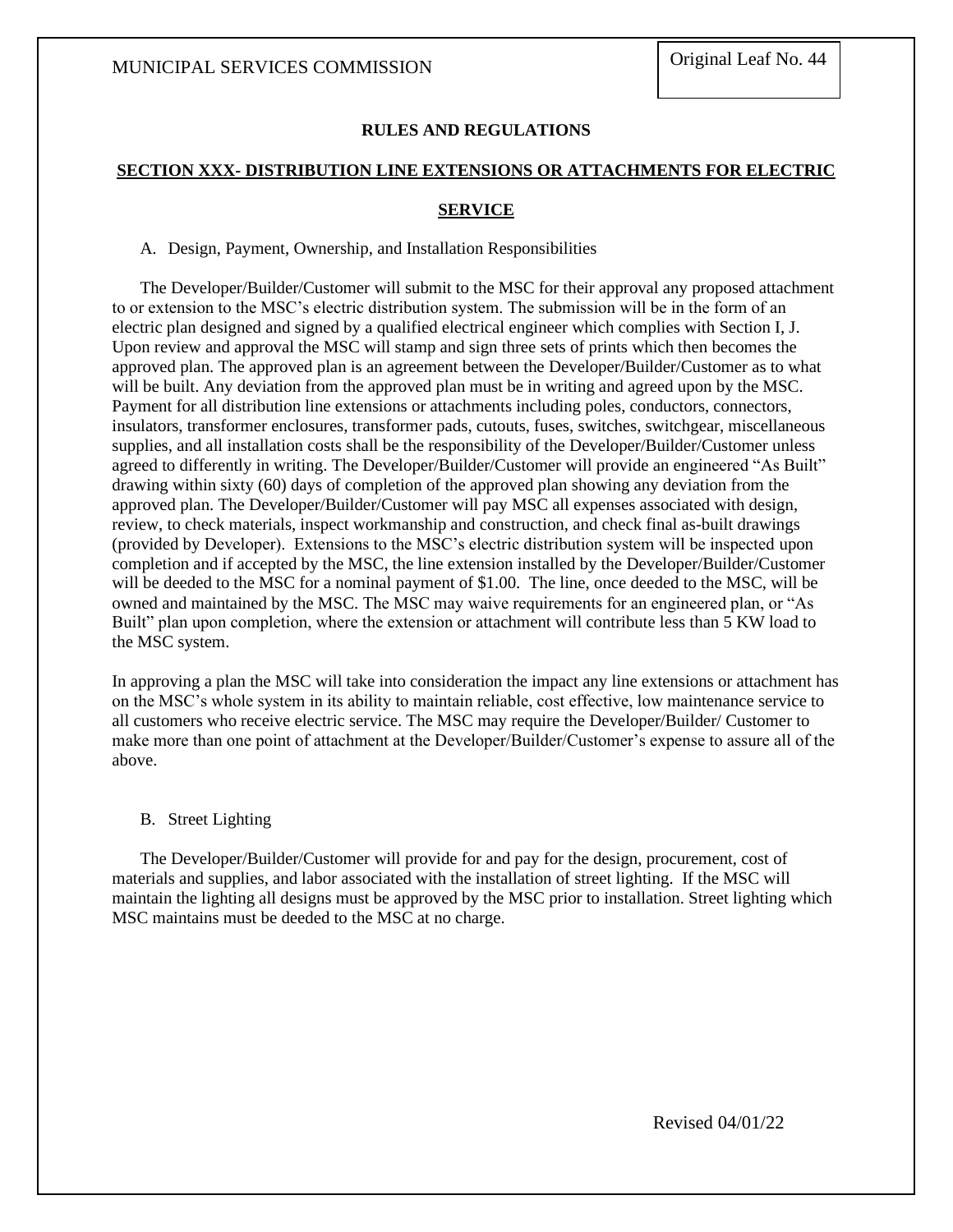#### **RULES AND REGULATIONS**

#### **SECTION XXXI- DISTRIBUTION MAIN EXTENSIONS FOR WATER SERVICE**

#### A. Design, Payment, Ownership, and Installation Responsibilities

The Developer/Builder/Customer will pay for all costs associated with distribution main extensions for water service. The Developer/Builder/Customer will pay the cost to have a qualified engineer design the extension for submission to the MSC for approval. The approved design is an agreement between the Developer/Builder/Customer and the MSC as to what will be built. Any deviation from the approved plan must be in writing to the MSC and agreed upon by all parties involved.

The Developer/Builder/Customer will pay the cost to install the distribution main including pipes, valves, fittings, fire hydrants, and miscellaneous supplies. The cost for the MSC to design or review the Developer/Builder/Customer's designs, check materials, inspect workmanship and construction, and check final as-built drawings (provided by Developer) will be borne by the Developer/Builder/Customer.

Extensions to the MSC water distribution system will undergo a final inspection and if accepted by the MSC, the distribution main extension installed by the Developer/Builder/Customer will be deeded to the MSC for a nominal payment of \$1.00. The main, once deeded to the MSC will be owned and maintained by the MSC.

#### B. Distribution Main Design

All water distribution main extension design shall be in accordance with the MSC Water Technical Specifications and shall be designed to maintain treated water quality. Distribution Main extensions shall be designed to maximize water turnover through multidirectional flow thus minimizing residence time and improving water quality.

Upon review of the Developer/Builder/Customer's design plans and application for water service, the MSC will take into consideration the impact any distribution main extension and/or service attachment will have on the MSC's existing infrastructure. Designs which affect the MSC's ability to maintain high quality, reliable, cost effective water service to our customers will be rejected. The MSC may require the Developer/Builder/Customer to make more then one point of attachment at the

Developer/Builder/Customer's expense to ensure the integrity of the above criteria. The MSC may at its discretion require the distribution main to be extended from property line to property line where it deems it as a benefit to the overall system quality.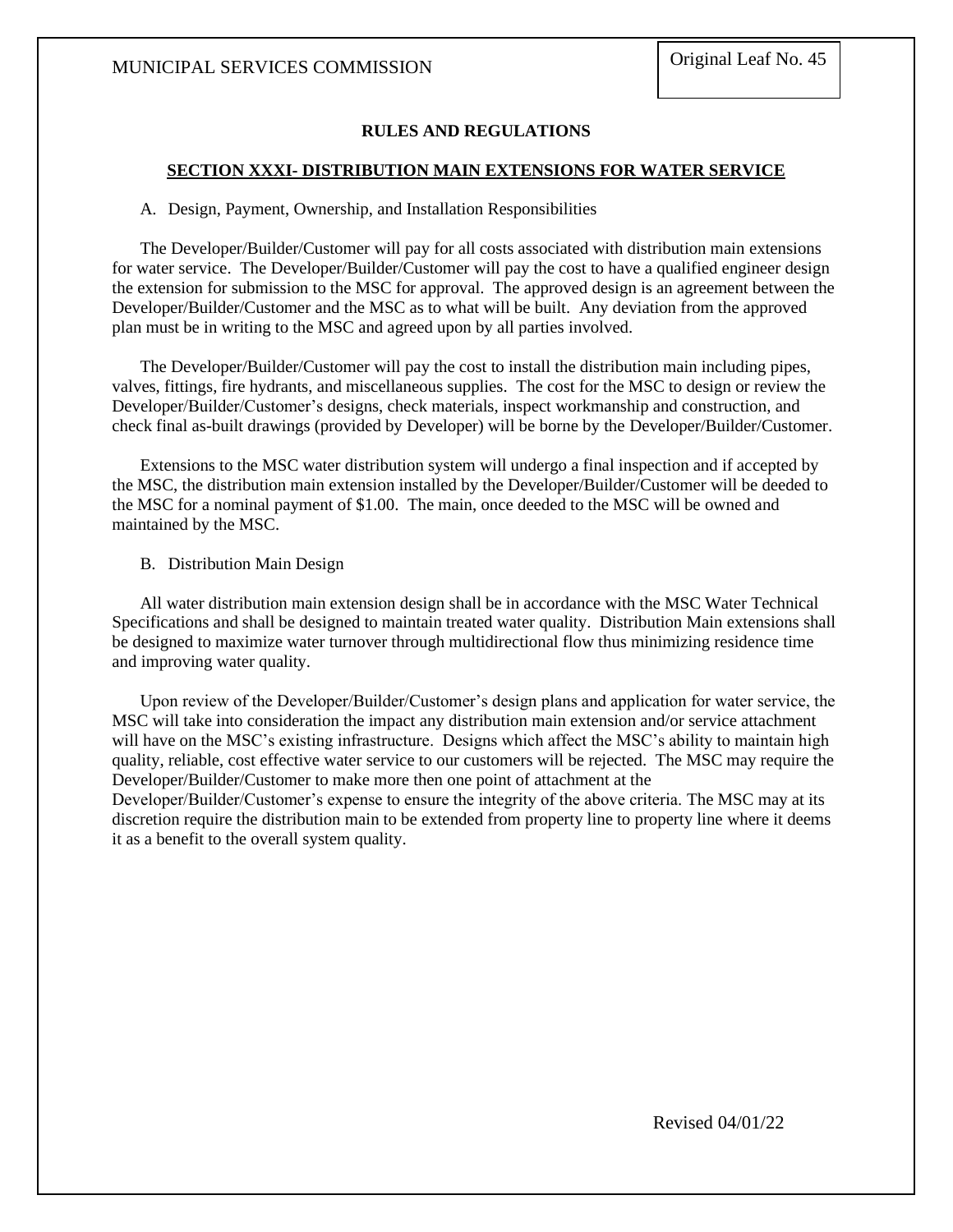### **RULES AND REGULATIONS**

#### **SECTION XXXII- WATER MAIN AND SERVICE CONNECTIONS**

#### A. Authority Having Jurisdiction

The MSC assumes complete authority over the installation and inspection of water mains and water service lines from the water main to the point of metering and/or point of Cross Connection Control for containment. The MSC will coordinate all inspections with the City Building Department Building Official. All installations must meet the current standards set forth in The Water Technical Specifications.

#### B. MSC Mains and Service Lines

The MSC shall own and maintain all water mains, hydrants, valves, fittings, and hardware used for the distribution of water to our customers. Collectively, these items will be the MSC Water Distribution System.

Service lines shall be owned and maintained by the MSC from the main tap to the curb valve or service main valve. Where a service line crosses under a public roadway or street, the MSC shall own from the main tap to the curb valve or service main valve. If no curb valve or service main valve is located on the opposing side of the public roadway or street, the MSC shall own and maintain the service line from the main tap to the property line or Right-of-Way.

C. Property Owner Service Line

The Property Owner shall be responsible for maintaining in good repair and working order their water service line from the curb valve or service main valve to the structure or building. Any leak in the water service line, other piping, or fixtures in or on the customer's property shall be repaired by the customer at their expense.

D. Undersized Services

The MSC is not responsible for undersized services.

E. Subdivisions

Whenever a property is subdivided, each subdivided property must have its own water service if it is developed.

F. Water Service Line Agreement

Reserved for future use.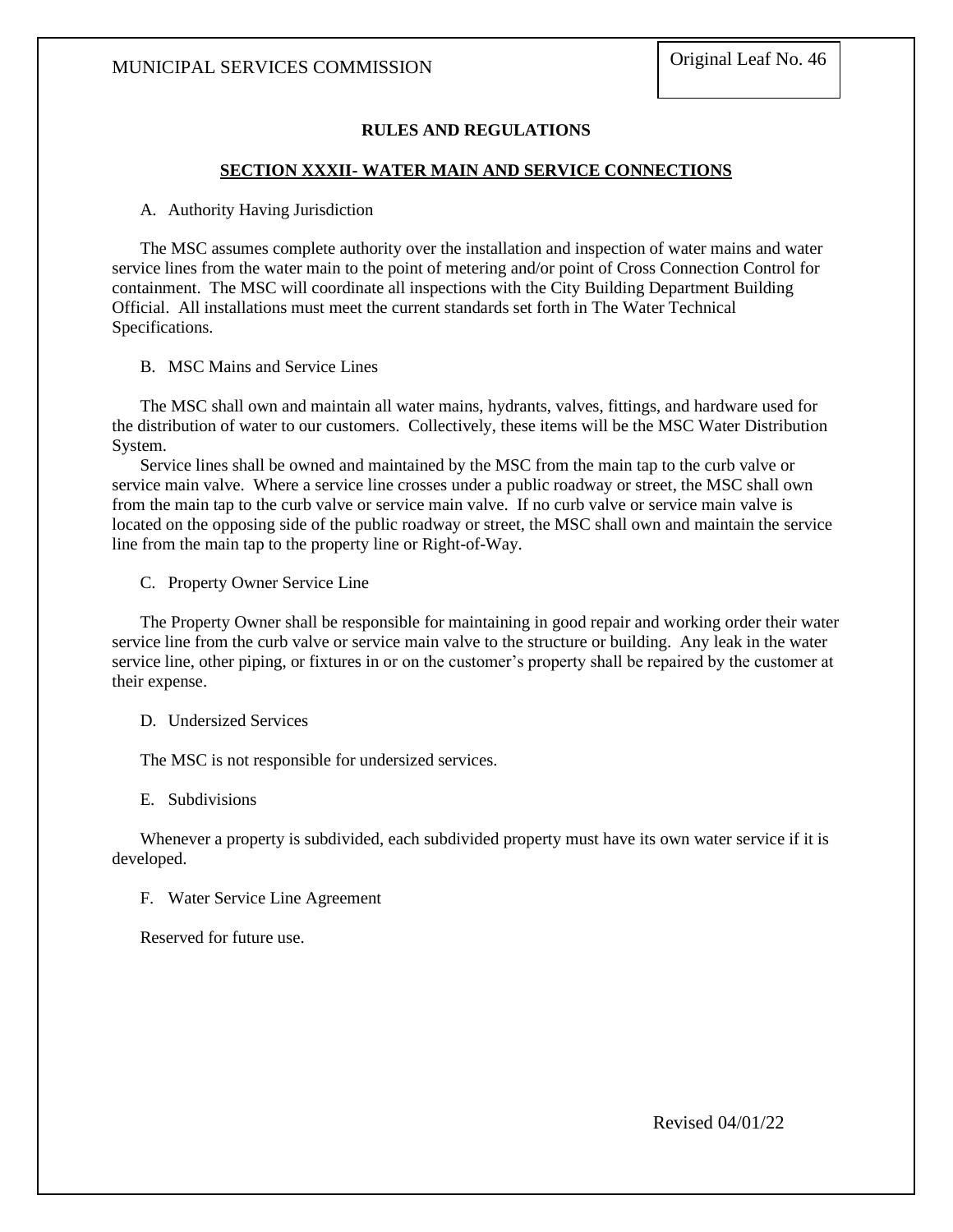### **RULES AND REGULATIONS**

#### **SECTION XXXIII- WATER CONSERVATION REGULATIONS**

#### A. Conservation Regulations

In compliance with the Governor's Task Force, the Water Resources Council, the MSC has adopted conservation rates during the months of June, July and August.

#### **WATER CONSERVATION REGULATIONS**

#### A. General

In response to the drought conditions experienced by the Tri- State area during the years 1995, 1999, 2000, and the Drought of Record during 2002, legislation was passed by the elected Governor appointing a Water Coordinator and Water Supply Coordinating Council to secure new water supplies to meet peak demands during future droughts.

B. Water Conservation Regulations

The MSC has adopted Conservation Rates in accordance with Delaware Law, Title 26, Public Utilities, Chapter 14, Self-Sufficient Water Supply. The MSC Conservation Rate ( See Appendix X ) is based upon a seasonal rate structure imposing an increased unit price for water supply consumed during the months of July, August, and September.

C. Customer Consumption Restrictions

The MSC reserves the right to restrict Customer activities related to water consumption when deemed necessary to maintain sufficient supply for the overall benefit of public welfare. The MSC shall notify Customers by public radio, newspaper, and/or television of the implementation or removal of water restrictions.

These restrictions include but are not limited to:

- 1) Irrigating of or irrigation systems for lawns, trees, and shrubs
- 2) Washing of vehicles, boats, and RVs
- 3) Washing of paved areas
- 4) Swimming pool filling and maintenance

#### D. Water Conservation Plan

The MSC has adopted a Water Conservation Plan in accordance with Delaware Law, Title 26, Public Utilities, Chapter 14, Self-Sufficient Water Supply. A copy of the MSC Water Conservation Plan is available at our Main Office 216 Chestnut Street or on our web site [www.newcastlemsc.delaware.gov](http://www.newcastlemsc.delaware.gov/) .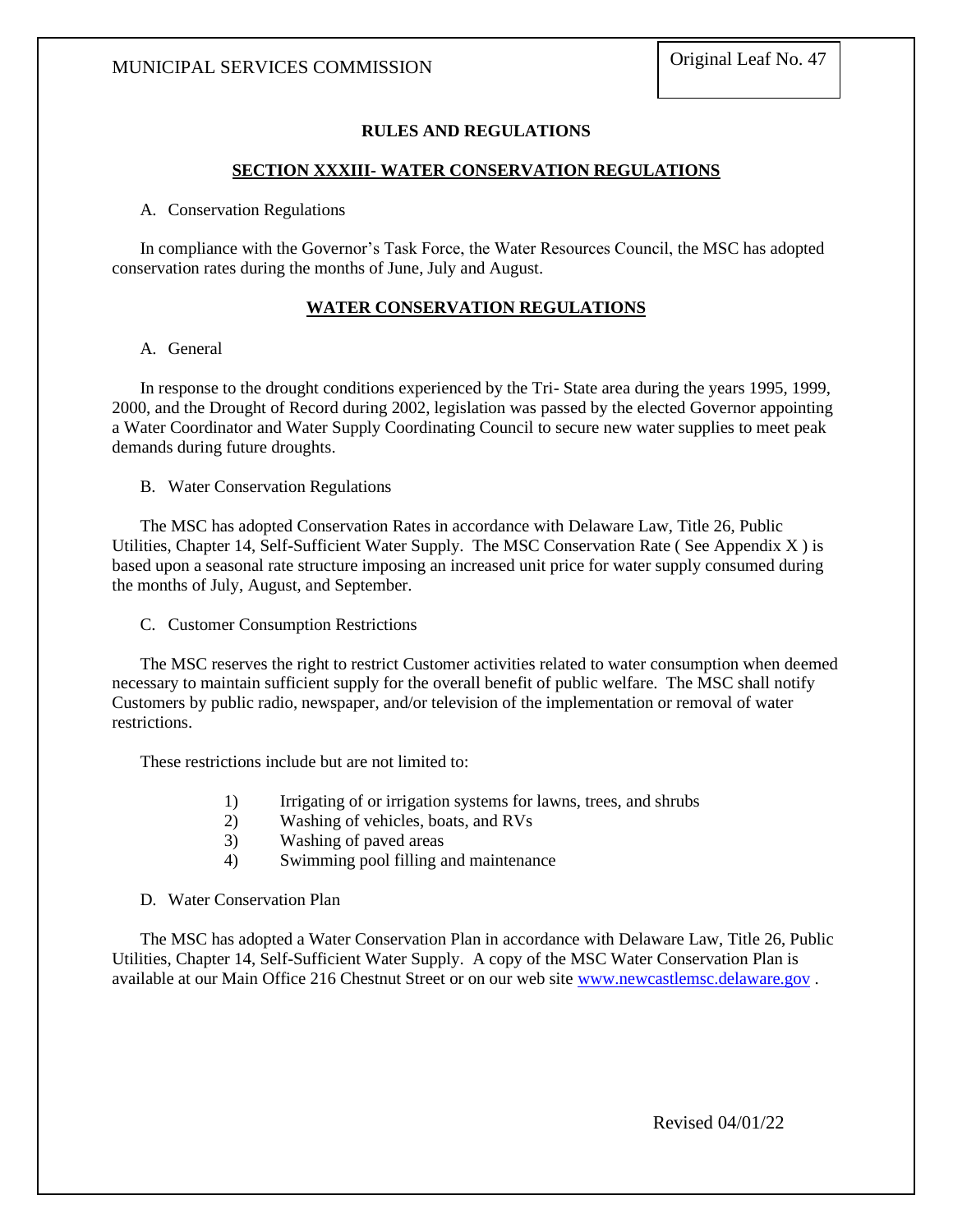### **RULES AND REGULATIONS**

### **SECTION XXXIV- HYDRANTS**

#### A. Hydrant Location

The MSC shall install and maintain public fire hydrants in public rights-of-ways, if the size of the existing main and distribution system and available pressure are sufficient to give proper fire service under normal and ordinary conditions, and providing installation costs are not, in the determination of the MSC, prohibitive. After installation, the system must be capable of providing average domestic water service demand and, in addition, supply a flow to the hydrant in excess of 500 gpm at a 25 psi residual pressure for a period of at least two (2) hours. Refer to Technical Specifications for fire hydrant spacing.

#### B. Allowable Use

No person, except as authorized by the MSC in writing, shall take water from any public or private fire hydrant except for the use of a fire company in case of fire. No public fire hydrant shall be used for sprinkling streets, flushing sewers or gutters or for any other purpose other than fire suppression except with prior approval of the MSC. Unauthorized use will be considered theft of service.

#### C. Change of Location

Upon request to relocate a public fire hydrant, the MSC will make such relocation at the cost of the party making the request provided an approved new location is found.

#### D. Private Fire Hydrants

The Customer has the responsibility to install, maintain and own private fire hydrants.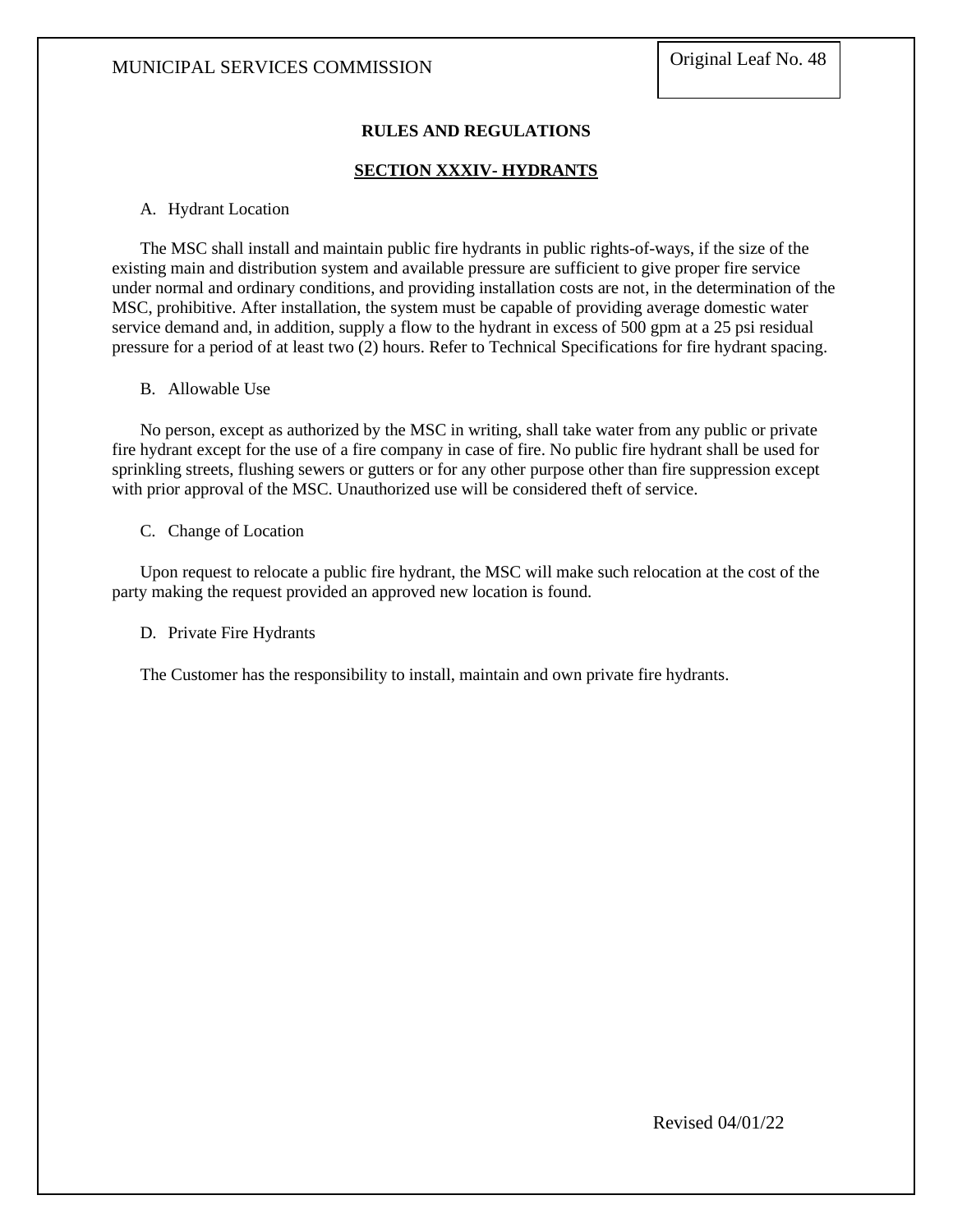#### **RULES AND REGULATIONS**

#### **SECTION XXXV- CROSS CONNECTION CONTROL**

#### A. Introduction

The MSC is responsible for providing safe water to every Customer at the service connection. In the exercise of responsibility, the MSC must take precautionary measures to protect the City's water distribution system from hazards originating on the premises of its Customers which may degrade the community's water.

In order to prevent contamination resulting from backflow, the MSC and the City Building Department share responsibilities for cross connection control. Jurisdictions have traditionally been divided into two functional areas: containment and elimination.

Containment, which is the concern of the MSC, is designed to prevent any contamination on the Customer's premises from affecting other Customers through the City's water supply. In effect, contamination is "contained" within a facility and prevented from reaching the City main. Elimination of all unprotected cross connections within a facility, for the protection of that and other facilities, is the concern of the City Building Department.

#### B. Policy

- a) All facilities shall have an approved backflow prevention device consistent with the degree of hazard, as defined by the MSC at the service connection. The backflow protection (in reference to Containment) shall be a double check valve assembly or a reduced pressure zone assembly. In addition, all fire systems shall have a MSC approved reduced pressure zone assembly or an approved double check valve assembly at the lines leading to the fire systems.
- b) The MSC requires the Customer to provide regular testing and maintenance of backflow devices by a certified backflow prevention technician at least once a year or whenever failure is suspected. The Customer shall also provide, through a certified backflow prevention technician, for the overhaul or replacement of such devices if they are found defective. The Customer shall submit timely records of tests, repairs, overhauls and replacements. Property owners shall be responsible for keeping records of tests and related maintenance for a period of three (3) years.
- c) Non-compliance with the preceding requirements after due notification may result in the discontinuation of water service. The Customer shall be required to reimburse the MSC for all costs associated with such action. The MSC may immediately terminate the water service to a facility if it is determined that a serious contamination potential exists.
- d) Reference MSC's Cross-Connection Control handbook for more information.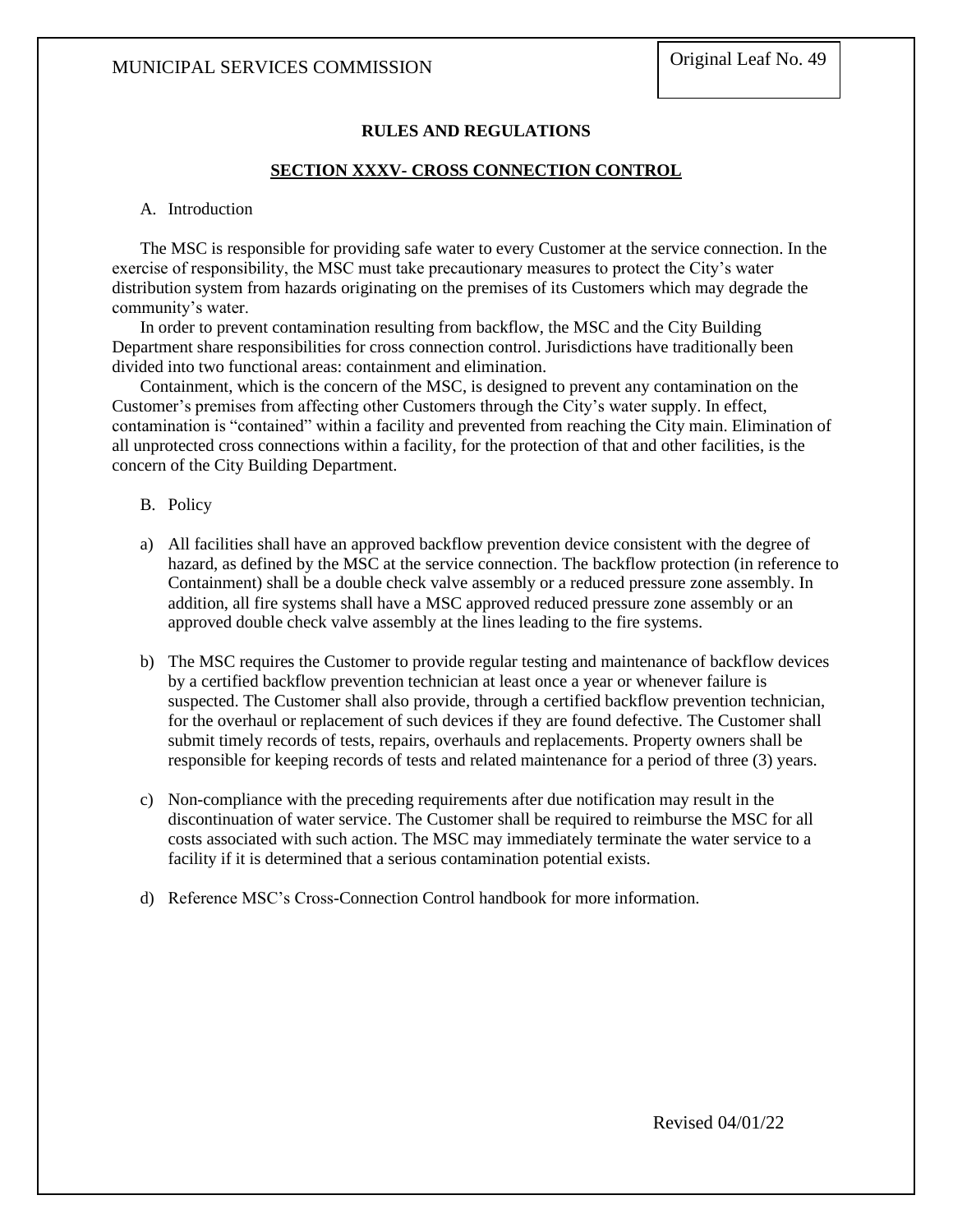#### **RULES AND REGULATIONS**

#### **SECTION XXXVI - PUBLISHING HISTORY**

MSC Electric and Water Tariff Publishing History

- 1) Adopted Date June 6, 2006 Electric and Water Tariff adopted at the June Commission Meeting.
- 2) Revised June 11, 2007- Sections XXX, Section XVII, Section XXXII, Section XXXI, Section XVIII. Add to Tariff Section XXXVI. Amend Price of "Voluntary Green Energy Purchase Program" to 21¢.
- 3) Water rates amended April 14, 2009 Appendix B
- 4) Net Metering, Appendix "H" amended August 18, 2009 to comply with state legislation
- 5) Good Standing Policy. Amended Section III- Right of Rejection- by adding subsection "B" "Good Standing Policy" January 12, 2010
- 6) Demand Response Aggregation. The Commissioners amended the tariff to include Appendix I-Demand Response Aggregation at their February 16, 2010 meeting.
- 7) The Commission adopted new electric and water rates and customer service charges at their April 20, 2010 meeting (Amended sheets 52 thru 58, 61 & 62, 64 &65).
- 8) The Commission changed the wording of the Small General Service classification from less than 3,000 kWh in a month to less than 3,500 kWh. They changed the wording of the Medium General Service classification from usage exceeds 3,000 kWh per month to usage exceeds 3,500 kWh per month. The changes were made at the January 25, 2011 monthly meeting.
- 9) The Commission changed the wording of Section "H" Net Energy Metering to comply with state law on February 15, 2011 and again on March 15, 2011.
- 10) Changed spacing and page numbering-no content change on December 1, 2011.
- 11) The Commissioners changed Section "H" Net Energy Metering to make an approved application void after one year if the project has not been built. It allows for extensions if it is in the process of being built. Adopted at January 19, 2012 meeting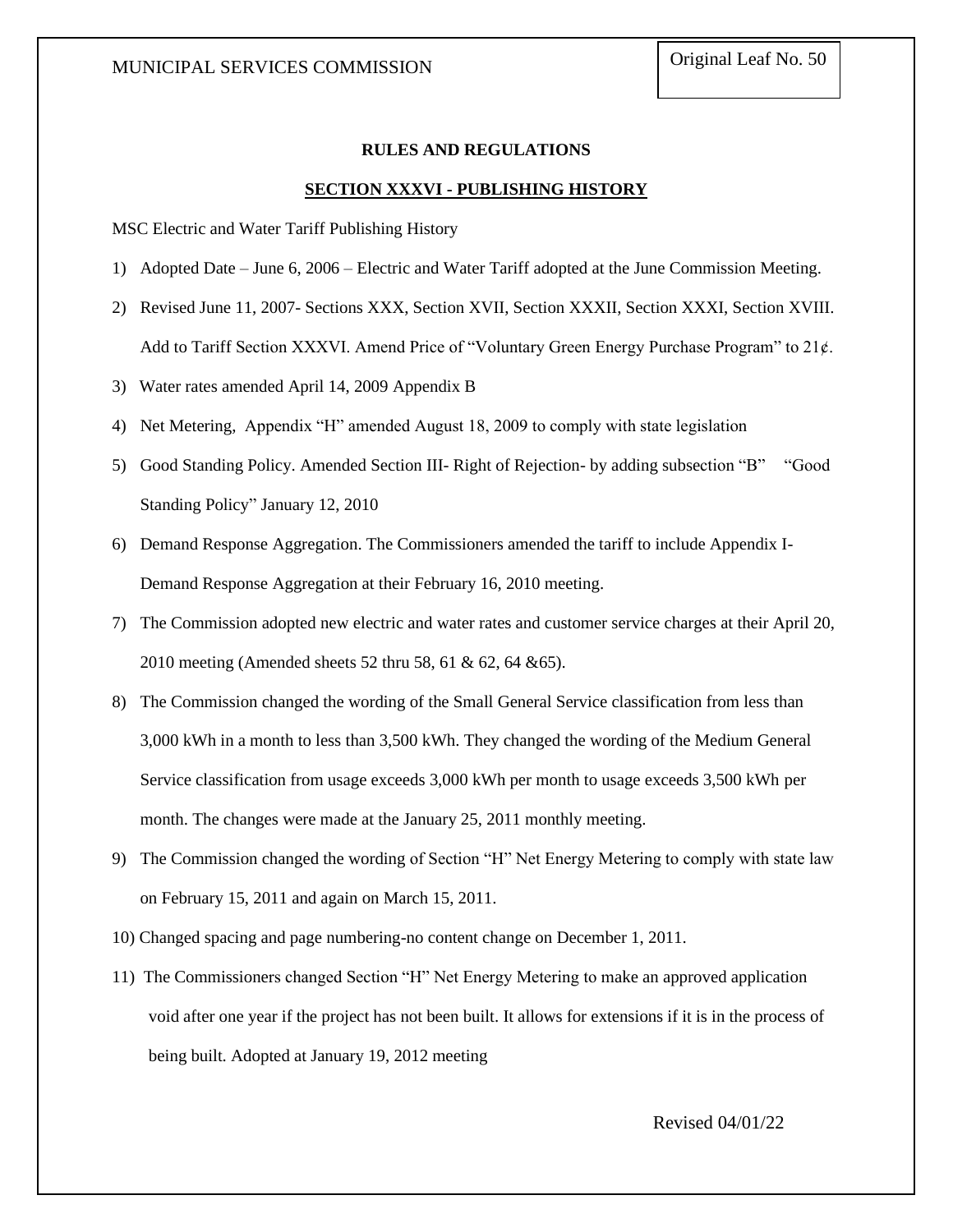#### **SECTION XXXVI - PUBLISHING HISTORY- Continued**

- 12) The Commissioners adopted new water and electric rates and amended Appendix "A", Appendix "B" and Appendix "C" at their March 16, 2012 monthly meeting.
- 13) The Commissioners amended Section IV, Customer Deposits, clause A, B & C at their May 24, 2012 monthly meeting.
- 14) The Commissioners adopted Appendix J to the Tariff which creates an "Economic Development Rate" at their September 18, 2012 monthly meeting
- 15) The Commissioners adopted new rates associated with turn on and shut off fees and late fees Section
- V-Bills and Payments, clause F and Appendix C- Fee Schedule at their March 21, 2013 monthly meeting.

16) Removed social security# from all forms April 14, 2014

- 17) Removed Interest note on Leaf No. 12, Late Fee on Leaf No. 10 overrides July 22, 2014
- 18) The Commission adopted new water and electric rates and application fee and amended Appendix

"A", Appendix "B" and Appendix "C" at their April 27, 2015 monthly meeting.

19) The Commissioners adopted an Agricultural rate and added Section VI-Payment Charges D. Water Charges c) Agricultural Water Charges and Section IX-Water Service Classifications A. Customer Classes 3. Agricultural, in addition, Agricultural rates were added in Appendix B Water Charges at their August 31, 2015 monthly meeting.

20) The Commission added Primary & Secondary to the MGS rate and a paragraph to the Net Energy Metering regarding limiting a generator to produce no more than 110% of the expected aggregate consumption at their January 25, 2016 monthly meeting.

21) The Commission adopted a General Service Commercial Demand Rate (Primary), new Residential

Credit Score scale, application fee and updated logo on Tariff at their April 25, 2016 monthly meeting.

22) The Commission added details regarding individually metered water meters for apartment complexes and made changes related to ownership of all water meters by the MSC.

23) The Commission added section on Adjustments for Incorrect Billings under Section XV Electric

Meter Testing and Section XVI Water Meter Testing at a February 27, 2017 Special Meeting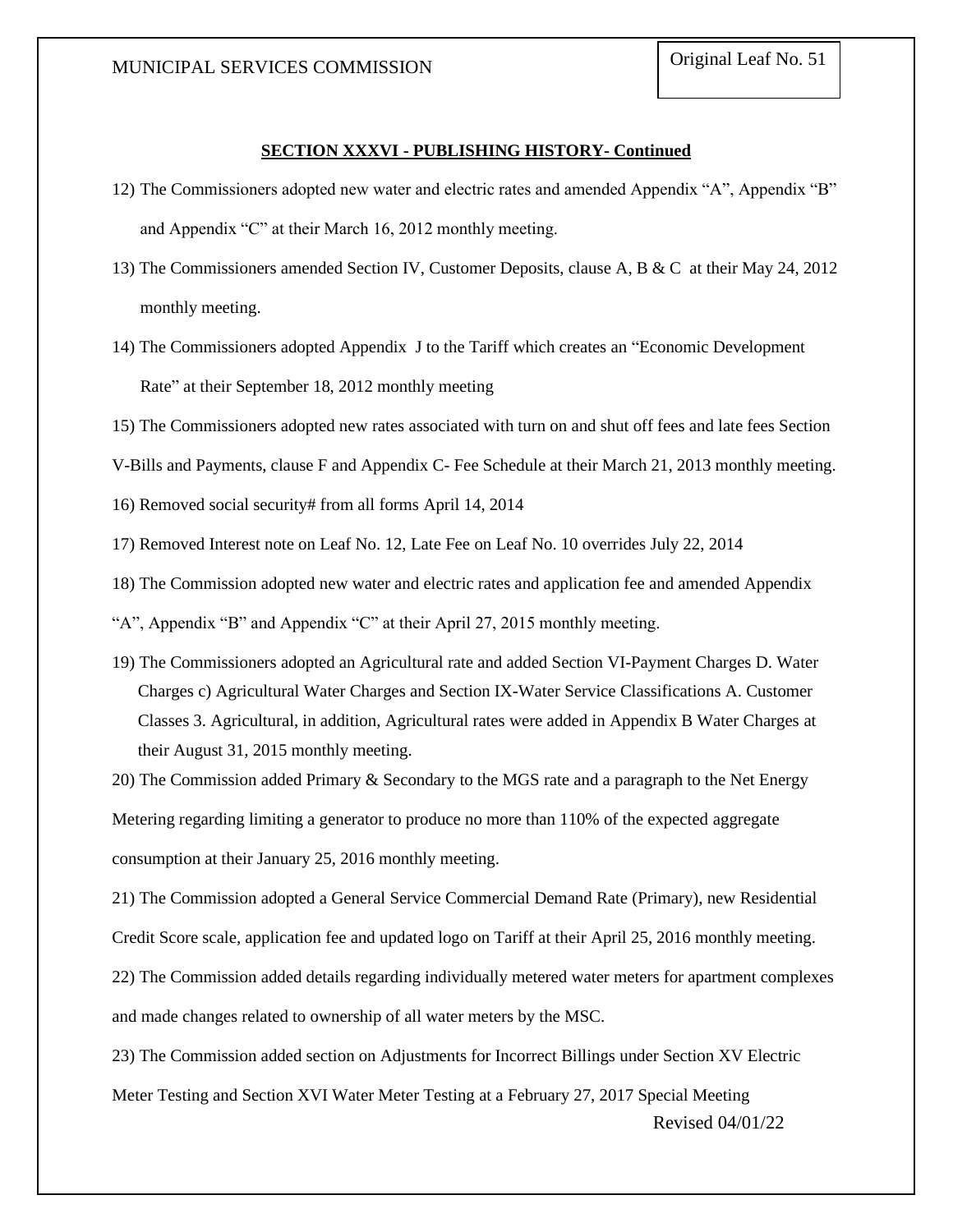24) The Commission added wording related to Demand Meter Testing in Leaf 24 and corrected Leaf 62

to read October through May to be consistent with other areas of Tariff at the April 20, 2017 meeting.

25) The Commission adopted new water and electric rates and amended Appendix "A" and Appendix

"B" at the February 27, 2018 monthly meeting effective April 12, 2018 billing.

26) The Commission corrected wording within water rate structure to read dollars per gallon approved at July 25, 2018 monthly meeting.

27) The Commission changed the water rate classifications to be based on meter size at the November 29, 2019 monthly meeting.

28) The Commission adopted new water and electric rates and amended Appendix "A" and Appendix "B" at the March 28, 2019 monthly meeting effective April 12, 2019 billing.

29) The Commission adopted new electric rates and amended Appendix "A" at the April 30, 2020 monthly meeting effective May 12, 2020 billing.

30) The Commission adopted new water rates and amended the Residential Application for Service at the September 17, 2020 monthly meeting effective October 12, 2020 billing.

31) The Commission adopted new water rates at the February 18, 2021 monthly meeting effective for bills issued after April 1, 2021.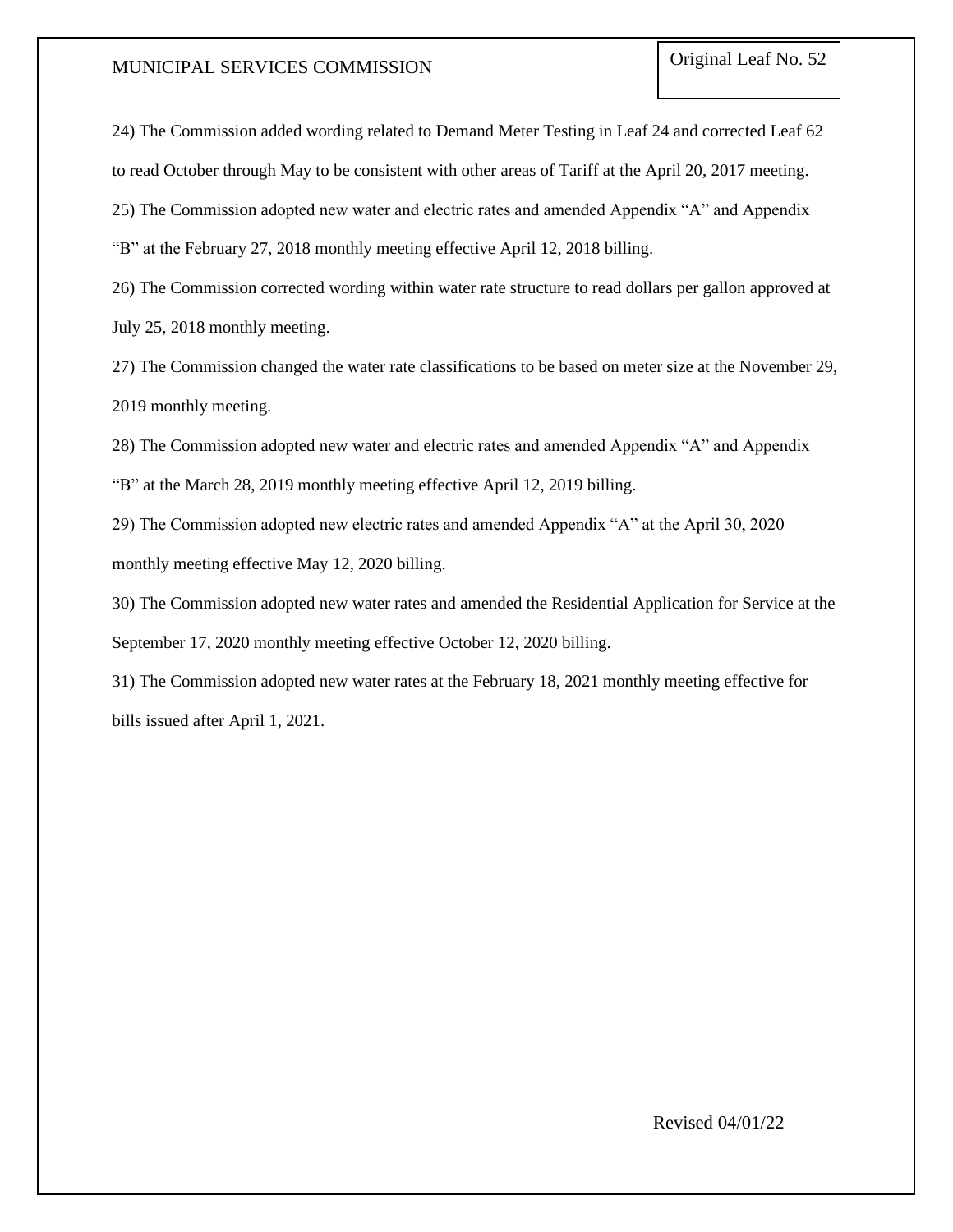# **Appendix A**

# **ELECTRIC CHARGES**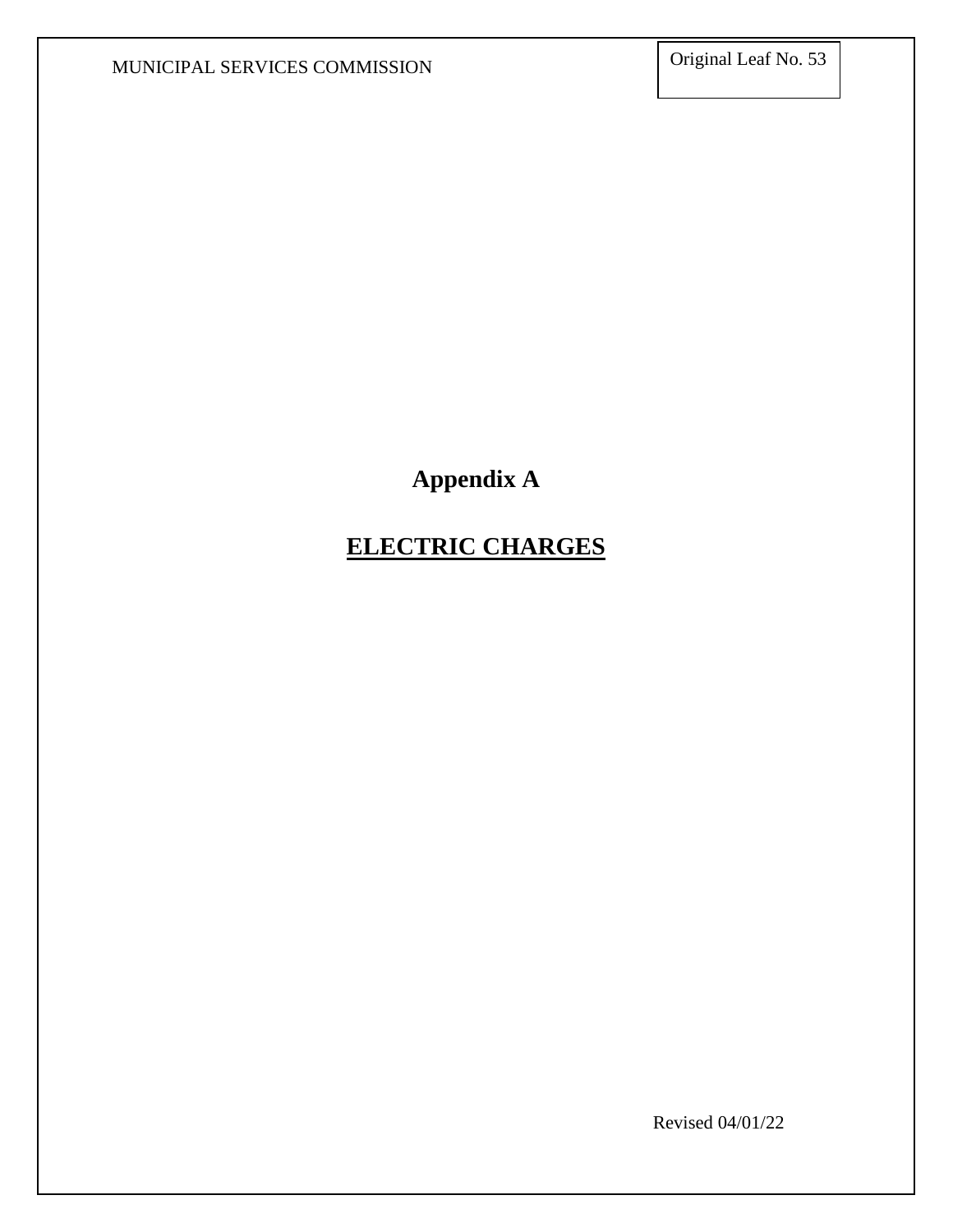# *Residential Service*

### **Availability**

This rate applies throughout the territory served by the Municipal Services Commission. The rate is available to a Customer who desires single phase electric service to be rendered to the dwelling and appurtenances of a single private family for the domestic requirements of its members. This rate also applies to service for related farm purposes when such service is supplied through one meter in connection with the farmhouse domestic requirements.

### **WINTER BILLING (Months of October through May)**

| Customer Charge      | \$15.00 per billing period |
|----------------------|----------------------------|
| <b>Energy Charge</b> | $$0.1076$ per KWH          |

### **SUMMER BILLING (Months of June through September)**

| <b>Customer Charge</b> | \$15.00 per billing period     |
|------------------------|--------------------------------|
| Energy Charge          |                                |
| First 750 KWH          | \$ 0.1076 per KWH<br>$\bullet$ |
| Excess of 750 KWH      | \$ 0.1672 per KWH<br>$\bullet$ |

### **Purchase Power Adjustment**

The Purchase Power Adjustment will be included in all bills.

### **State Environmental Fund Charge**

Each kWh of energy used will incur a charge of \$0.000178.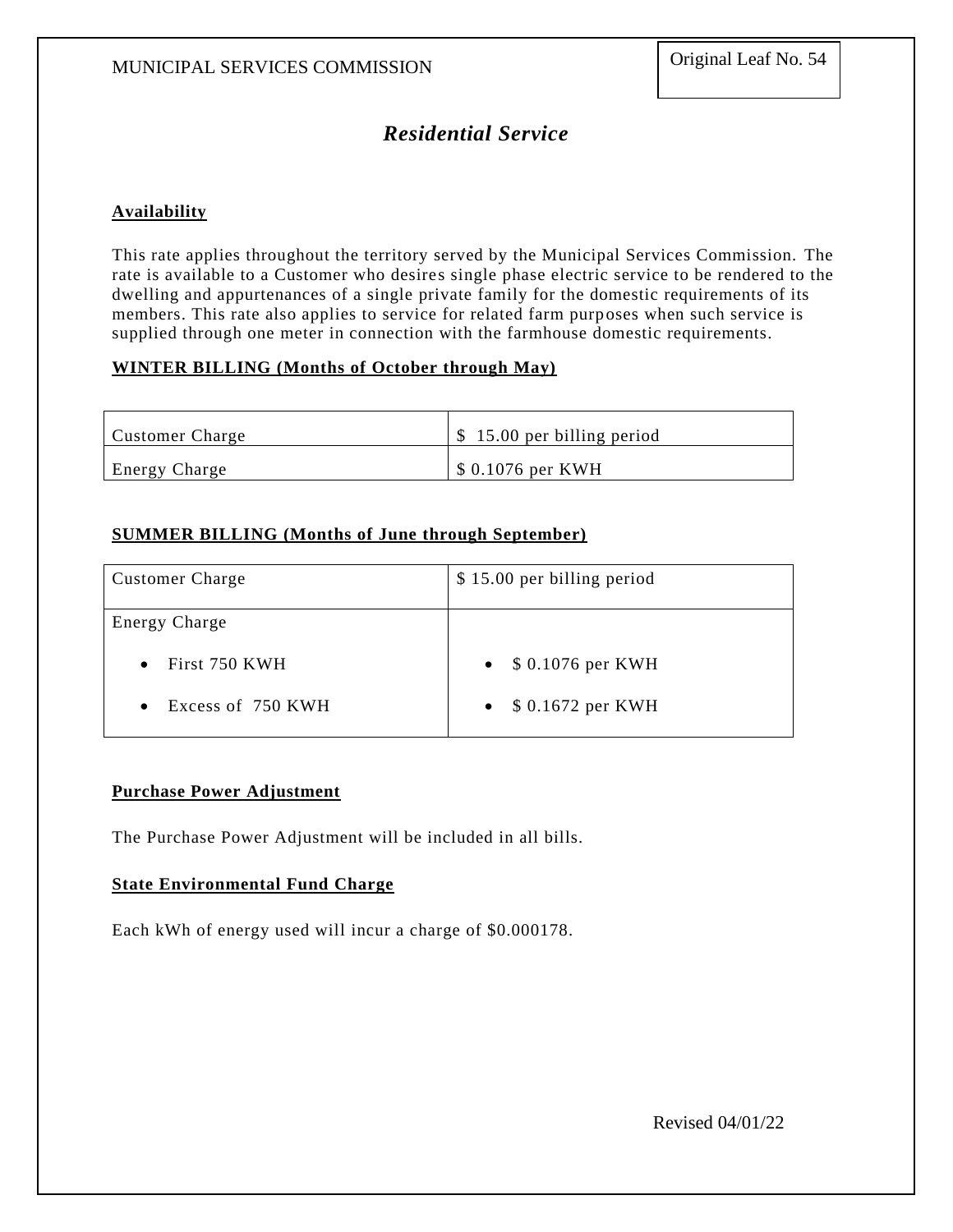# *Residential Space Heating (Grandfathered)*

### **Availability**

Upon application the space heating rate is available to Customers of the Municipal Services Commission who have as their primary source of heating one of the following permanently installed systems of five kilowatts (5 KW) or more. This rate is only available for the billing period from October through May.

- 1. Electric Heat Pump, or
- 2. Electric Resistance Heating

### **WINTER BILLING (Months of October through May)**

| <b>Customer Charge</b>         | \$15.00 per billing period     |
|--------------------------------|--------------------------------|
| <b>Energy Charge</b>           |                                |
| $\bullet$ First 750 KWH        | • $$0.1076$ per KWH            |
| Excess of 750 KWH<br>$\bullet$ | \$ 0.1076 per KWH<br>$\bullet$ |

#### **SUMMER BILLING (Months of June through September)**

| <b>Customer Charge</b>         | \$14.00 per billing period |
|--------------------------------|----------------------------|
| <b>Energy Charge</b>           |                            |
| First 750 KWH<br>$\bullet$     | • $$0.1076$ per KWH        |
| Excess of 750 KWH<br>$\bullet$ | \$ 0.1672 per KWH          |

#### **Purchase Power Adjustment**

The Purchase Power Adjustment will be included in all bills.

### **State Environmental Fund Charge**

Each kWh of energy used will incur a charge of \$0.000178.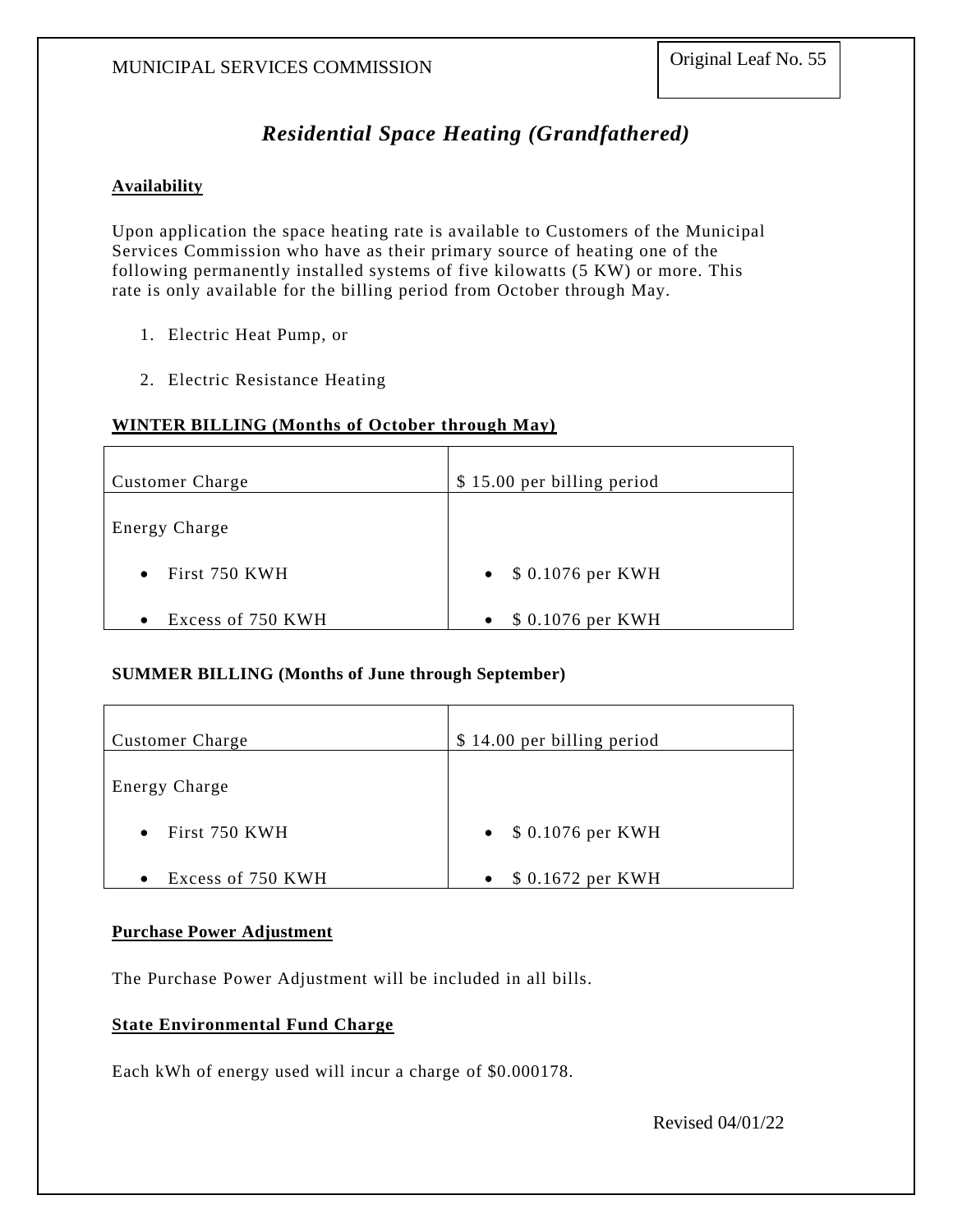## *Large General Service Commercial Demand Rate (Primary)*

### **Availability**

This rate is available to commercial customers who receive service at primary voltage and who have a maximum measured demand of 300 KW or greater per billing period.

### **WINTER AND SUMMER BILLING (All Months)**

| <b>Customer Charge</b> | \$150.00 per billing period                                                    |
|------------------------|--------------------------------------------------------------------------------|
| <b>Energy Charge</b>   | $\bullet$ \$ 0.0573 per on-peak KWH<br>\$ 0.0512 per off-peak KWH<br>$\bullet$ |
| Demand Charge          | \$18.50 per KW                                                                 |
| Minimum Charge         | 300 KW                                                                         |

#### **Purchase Power Adjustment**

Purchase Power Adjustment will be included in all bills.

### **Utility Tax**

Delaware Utility Tax will be included in all bills.

### **State Environmental Fund Charge**

Each kWh of energy used will incur a charge of \$0.000178.

### **On-Peak Hours**

7:00 a.m. to 11:00 p.m. Monday through Friday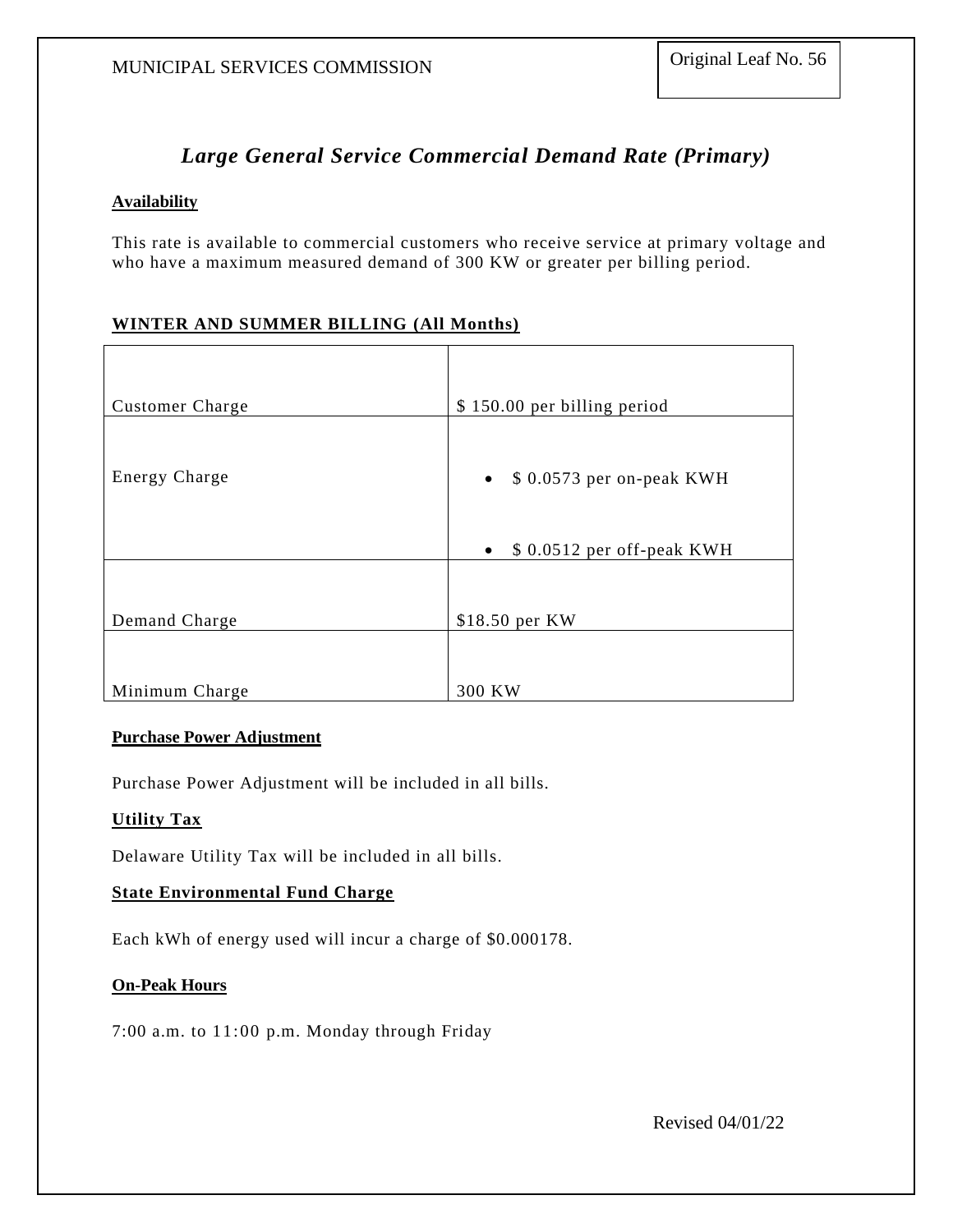# *Large General Service Commercial Demand Rate (Secondary)*

### **Availability**

This rate is available to commercial customers who receive service at secondary voltage and who have a maximum measured demand of 300 KW or greater per billing period.

### **WINTER AND SUMMER BILLING (All Months)**

| <b>Customer Charge</b> | \$150.00 per billing period             |
|------------------------|-----------------------------------------|
|                        |                                         |
| <b>Energy Charge</b>   | \$ 0.0589 per on-peak KWH<br>$\bullet$  |
|                        | \$0.05263 per off-peak KWH<br>$\bullet$ |
| Demand Charge          | \$19.00 per KW                          |
| Minimum Bill           | 300 KW                                  |

### **Purchase Power Adjustment**

Purchase Power Adjustment will be included in all bills.

### **Utility Tax**

Delaware Utility Tax will be included in all bills.

### **State Environmental Fund Charge**

Each kWh of energy used will incur a charge of \$0.000178.

### **On-Peak Hours**

7:00 a.m. to 11:00 p.m. Monday through Friday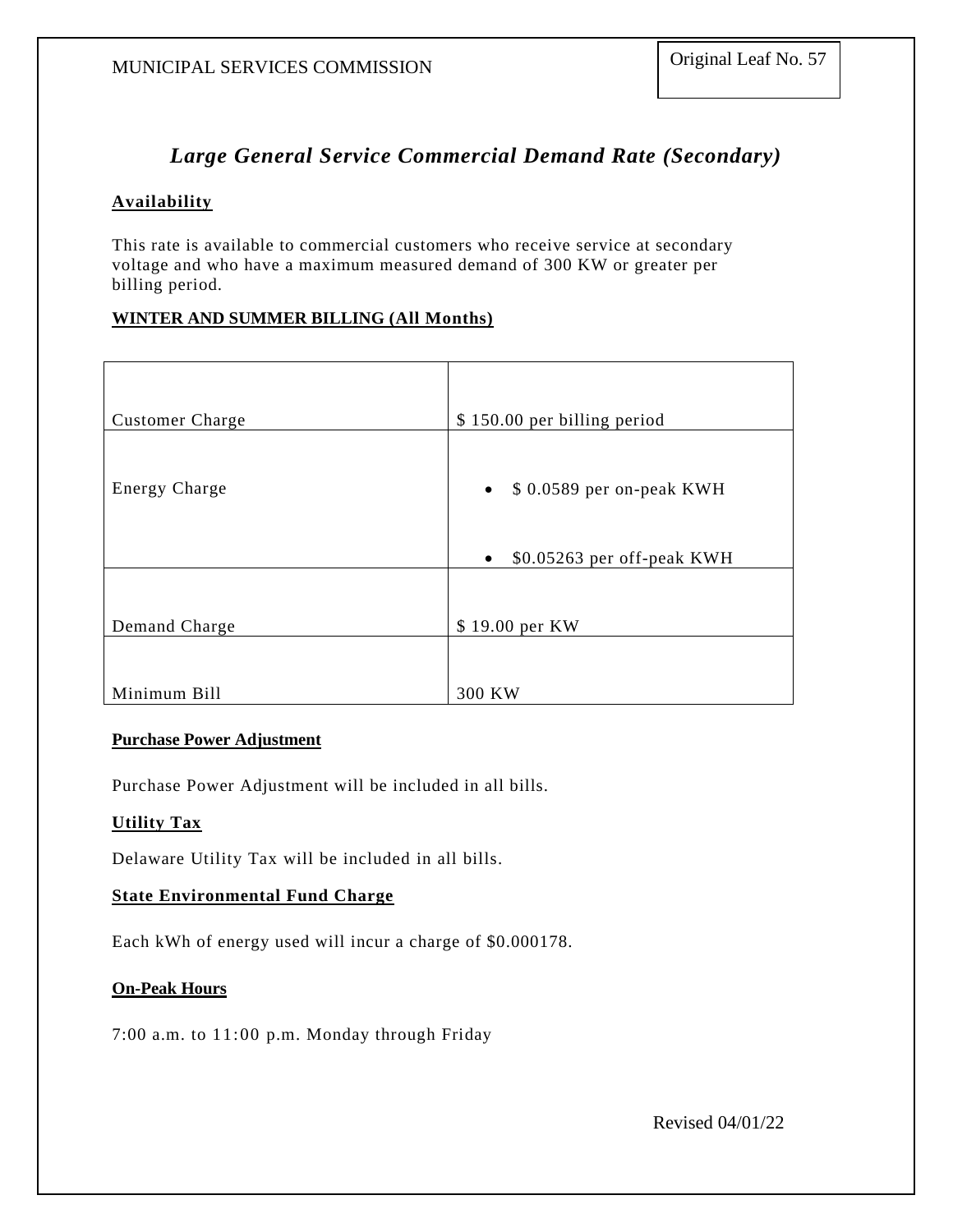## *Small General Service Commercial Non-Demand Rate*

### **Availability**

This rate is available to commercial customers whose kilowatt-hour (KWH) usage is less than 3,500 per month.

### **WINTER BILLING (Months of October through May)**

| <b>Customer Charge</b> | \$ 21.00 per billing period |
|------------------------|-----------------------------|
|                        |                             |
| <b>Energy Charge</b>   | \$ 0.1060 per KWH           |

### **SUMMER BILLING (Months of June through September)**

| <b>Customer Charge</b> | $\frac{1}{2}$ 21.00 per billing period |
|------------------------|----------------------------------------|
|                        |                                        |
| <b>Energy Charge</b>   | $\frac{1}{2}$ 0.1060 per KWH           |

### **Purchase Power Adjustment**

The Purchase Power Adjustment will be included in all bills.

### **Utility Tax**

Delaware Utility Tax will be included in all bills.

### **State Environmental Fund Charge**

Each kWh of energy used will incur a charge of \$0.000178.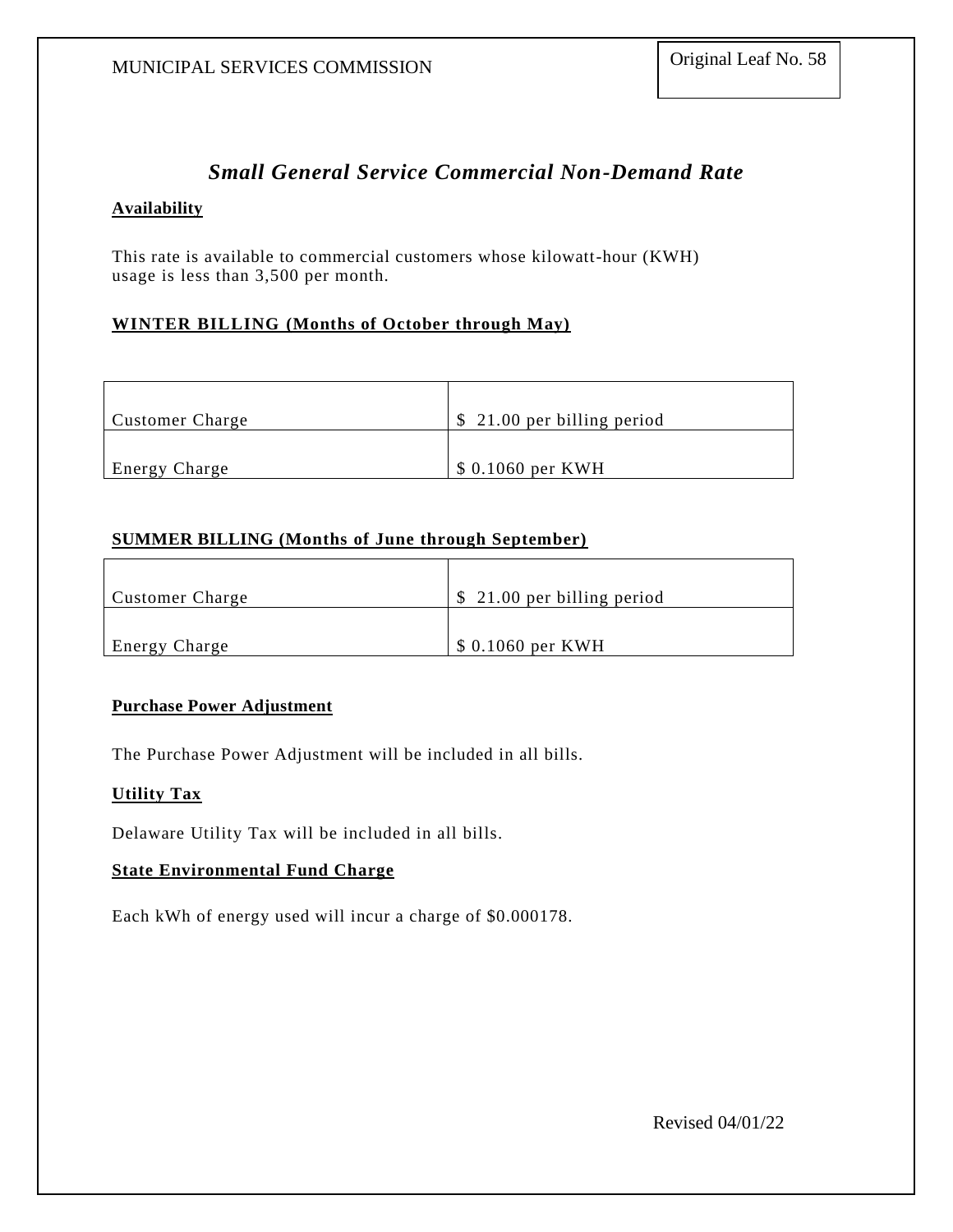# *Medium General Service Commercial Demand Rate Primary & Secondary*

### **Availability**

This rate is available to commercial customers whose kilowatt-hour (KWH) usage exceeds 3,500 per month for two consecutive months within a twelve (12) month period and have a summer maximum demand less than 300 kilowatts (KW).

### **WINTER BILLING (Months of October through May)**

| <b>Customer Charge</b> | $\frac{1}{2}$ \$ 65.00 per billing period |  |
|------------------------|-------------------------------------------|--|
| <b>Energy Charge</b>   | $\$0.06881$ per KWH                       |  |
| Demand Charge          | $\frac{1}{2}$ \$ 13.00 per KW             |  |

### **SUMMER BILLING (Months of June through September)**

| <b>Customer Charge</b> | \$65.00 per billing period |
|------------------------|----------------------------|
| <b>Energy Charge</b>   | \$0.06881 per KWH          |
| Demand Charge          | \$16.00 per KW             |

### **Purchase Power Adjustment**

Purchase Power Adjustment will be included in all bills.

### **Utility Tax**

Delaware Utility Tax will be included in all bills.

### **State Environmental Fund Charge**

Each kWh of energy used will incur a charge of \$0.000178.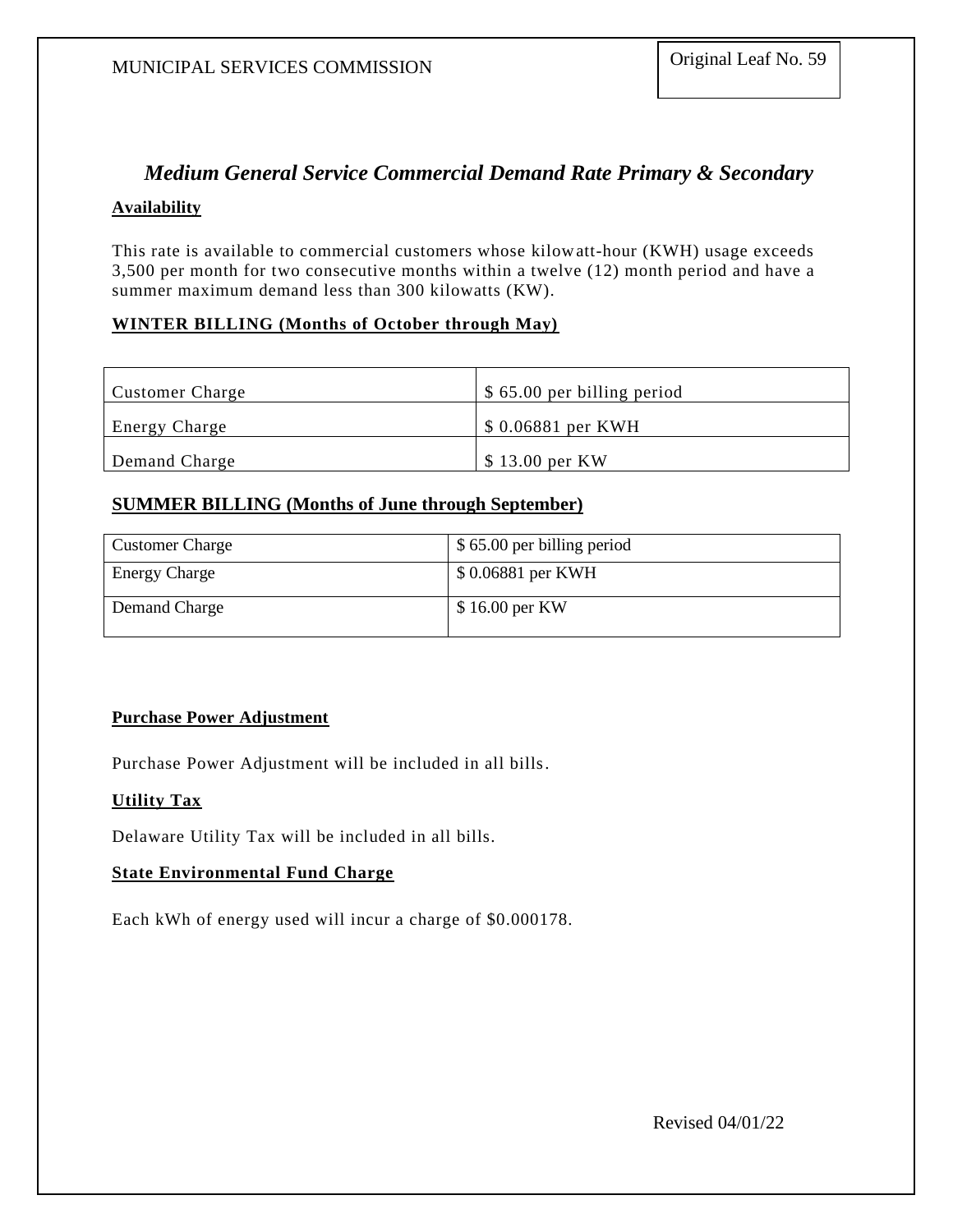## *General Service Commercial Demand Rate (Primary)*

### **Availability**

This rate is available to any commercial customer who desires to receive service at primary voltage and who owns and maintains the MSC required equipment (transformers, capacitors, any/all equipment necessary to prevent unusual fluctuations in the MSC's system and necessary to maintain a 98.5% power factor). This rate is not available to any Customer to provide standby capacity for Customer-owned baseload generation.

### **WINTER AND SUMMER BILLING (All Months)**

| <b>Customer Charge</b> | \$300 per billing period                                           |
|------------------------|--------------------------------------------------------------------|
| Energy Charge          | $\bullet$ \$ 0.0573 per on-peak KWH<br>• $$.0512$ per off-peak KWH |
| Demand Charge          | \$18.50 per KW                                                     |

### **Measured Demand**

The measured demand shall be the greater of the maximum demand established by the Customer during any sixty (60) minute period of the month during on-peak hours as measured by demand meter, taken to the nearest whole kilowatt or one-third (1/3) of the maximum demand established during any sixty (60) minute period of the month during the off-peak hours, taken to the nearest whole kilowatt.

### **Purchase Power Adjustment**

Purchase Power Adjustment will be included in all bills.

### **Utility Tax**

Delaware Utility Tax will be included in all bills.

### **State Environmental Fund Charge**

Each kWh of energy used will incur a charge of \$0.000178.

### **On-Peak Hours**

7:00 a.m. to 11:00 p.m. Monday through Friday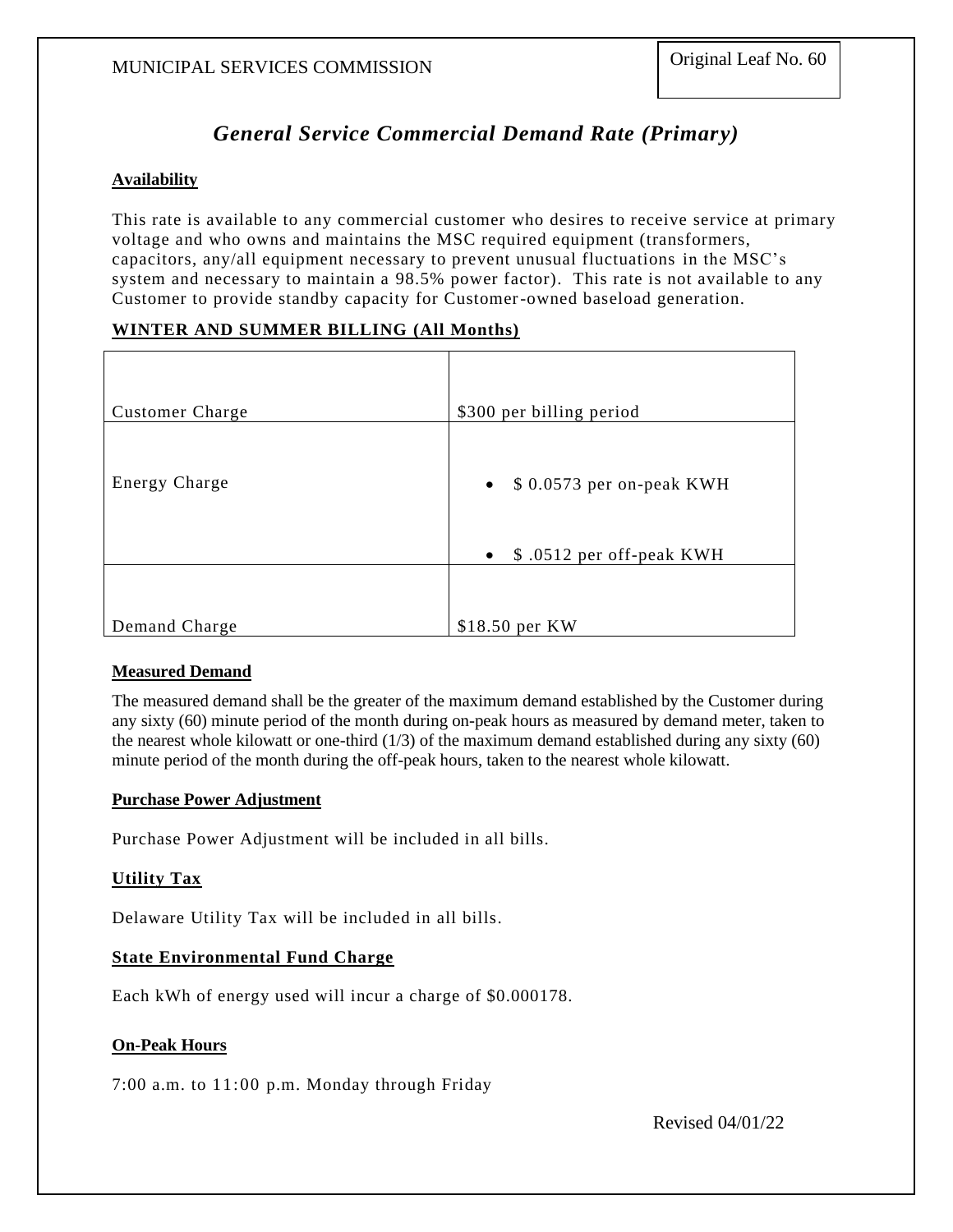# *Area Lighting Rate*

### **Availability**

This rate is available to any applicant or existing customer taking service for lighting of the customer's private property and approved public and private areas. Lighting serv ice shall be for an initial term of three (3) years and thereafter from year to year until terminated by at least 30 days written notice by either party. The Commission may require payment for removals of new installation in service for less than three (3) years. Lamps used for outdoor lighting shall be lit from dusk till dawn each night, approximately 4,380 hours per year.

### **WINTER AND SUMMER BILLING (All Months)**

### **Area Lighting***:*

| 150 Watt HP Sodium     | \$5.61/month  |
|------------------------|---------------|
| 175 Watt Mercury Vapor | \$7.55/month  |
| 250 Watt HP Sodium     | \$12.60/month |
| 400 Watt HP Sodium     | \$19.02/month |

### **Purchase Power Adjustment**

Purchase Power Adjustment will be included in all bills.

### **Utility Tax**

Delaware Utility Tax will be included in all bills.

#### **State Environmental Fund Charge**

Each kWh of energy used will incur a charge of \$0.000178.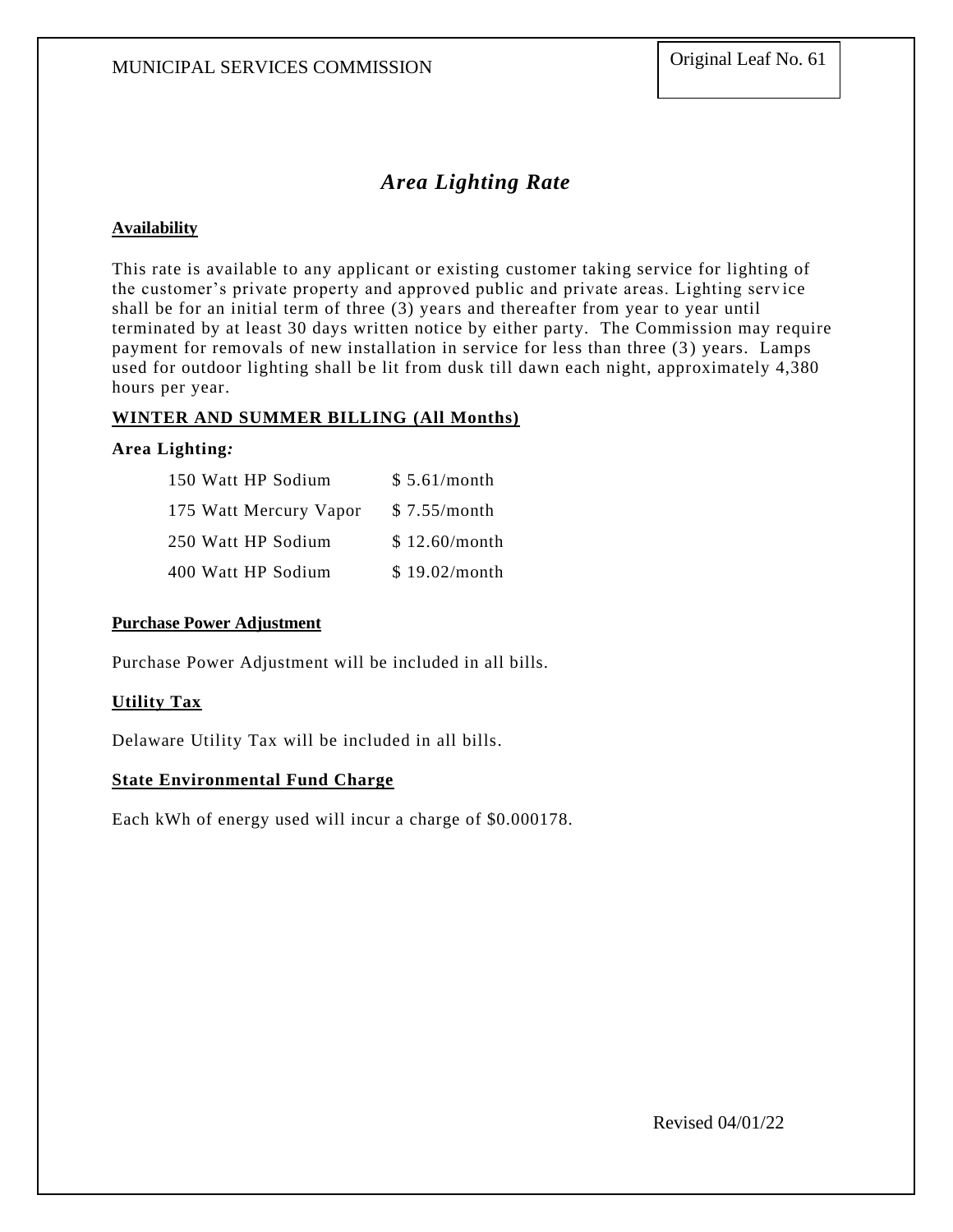**Appendix B**

# **WATER CHARGES**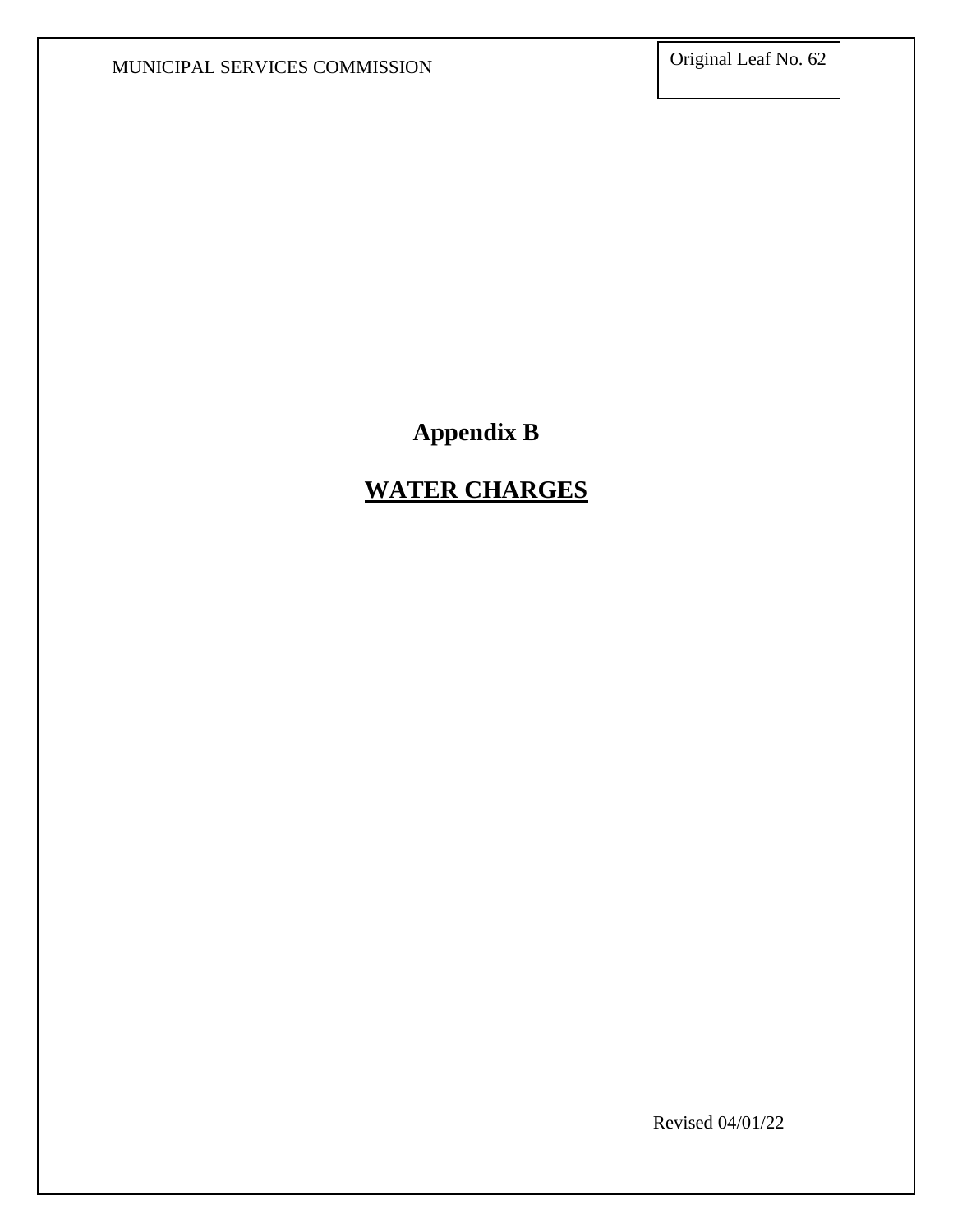### **Monthly Customer Charge for Domestic Service**

The monthly charge for customers served is based on meter size

| Size of Meter     | <b>Customer Charge</b> |
|-------------------|------------------------|
| $5/8$ " X $3/4$ " | \$12.25                |
| 199               | 20.50                  |
| $1\frac{1}{2}$    | 39.00                  |
| 2"                | 85.00                  |
| 2"                | 140.00                 |
| 4"                | 285.00                 |
| 6"                | 450.00                 |

### **Monthly Customer Charge for Public Fire Protection**

The monthly charge for customers is based on the size of the service line

| Size of Service Line | Customer Charge |
|----------------------|-----------------|
| $5/8$ X $3/4"$       | \$1.60          |
| 1"                   | \$7.10          |
| $1\frac{1}{2}$       | \$11.25         |
| 2"                   | \$18.75         |
| 3"                   | \$37.45         |
| 4"                   | \$56.20         |
| 6"                   | \$98.45         |
| 8"                   | \$128.40        |
| $10$ "               | \$157.30        |
| 12"                  | \$196.85        |

### **Monthly Customer Charge for Private Fire Protection**

The monthly charge for customers is based on the size of the service line

| Size of Service Line | <b>Customer Charge</b> |
|----------------------|------------------------|
| $5/8$ " X $3/4$ "    | \$6.50                 |
| 1, 22                | \$8.50                 |
| $1\frac{1}{2}$       | \$14.00                |
| 2"                   | \$23.00                |
| 3"                   | \$46.50                |
| 4"                   | \$70.00                |
| 6"                   | \$122.00               |
| 8"                   | \$159.00               |
| $10$ "               | \$186.00               |
| 12"                  | \$232.00               |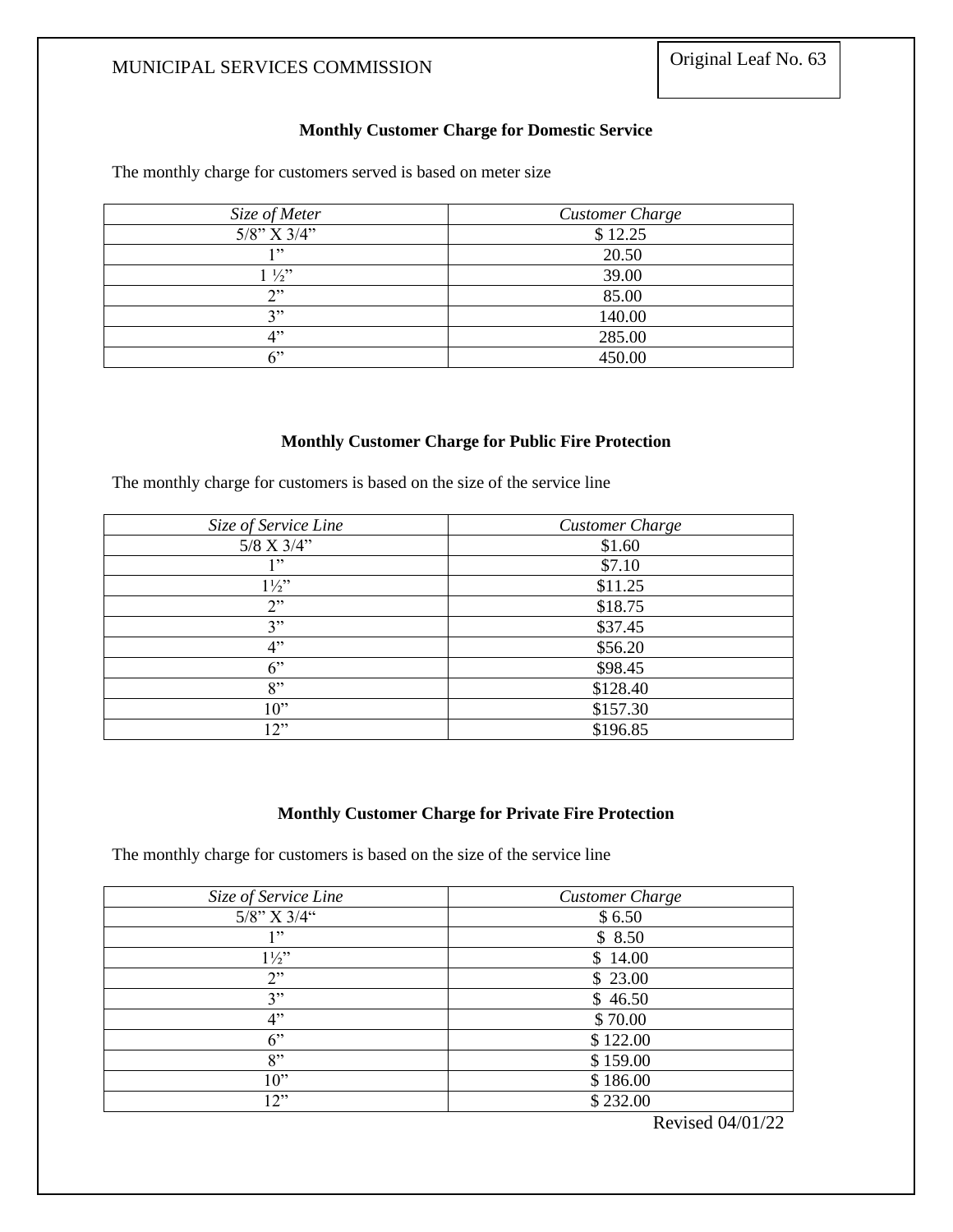## **Private Fire Hydrant (Billed Monthly)**

| --<br>$\cdots$ |                 |    |
|----------------|-----------------|----|
| .<br>ы.<br>.   | ∃istor<br>лигун | ΩC |

### **Bulk Water Sales (Billed for each increment of up to 18,500 gallon load)**

| <b>Customer Charge</b> | $0 - 18,500$ gallons \$55.50                                                    |
|------------------------|---------------------------------------------------------------------------------|
|                        | $18,501 - 37,000$ gallons \$50.00                                               |
|                        | (each increment of up to 18,500 gallons will be<br>charged \$50 each occurrence |

### **Water Charges (October-May)**

| <b>Water Charges</b>          | <b>Dollars Per Gallon</b>                                              |
|-------------------------------|------------------------------------------------------------------------|
| $5/8$ x $\frac{3}{4}$ " Meter | 0.0105 for all water use                                               |
| 1" Meter                      |                                                                        |
| 1 ½ "Meter                    | 0.0105 for water use under 170,000<br>$\bullet$<br>gallons/per day     |
| 2" Meter                      | 0.0110 for water use over 170,000<br>gallons/per day                   |
| 3" Meter                      |                                                                        |
| 4" Meter                      | $0.0105$ for water use under 495,000<br>$\bullet$<br>gallons/per month |
| 6" Meter                      | 0.0091 for water use over 495,000<br>$\bullet$<br>gallons/per month    |
| Agricultural – any meter size | 0.0069 for all water use                                               |
| <b>Bulk Water Rate</b>        | 0.0084 for all water use<br>$\bullet$                                  |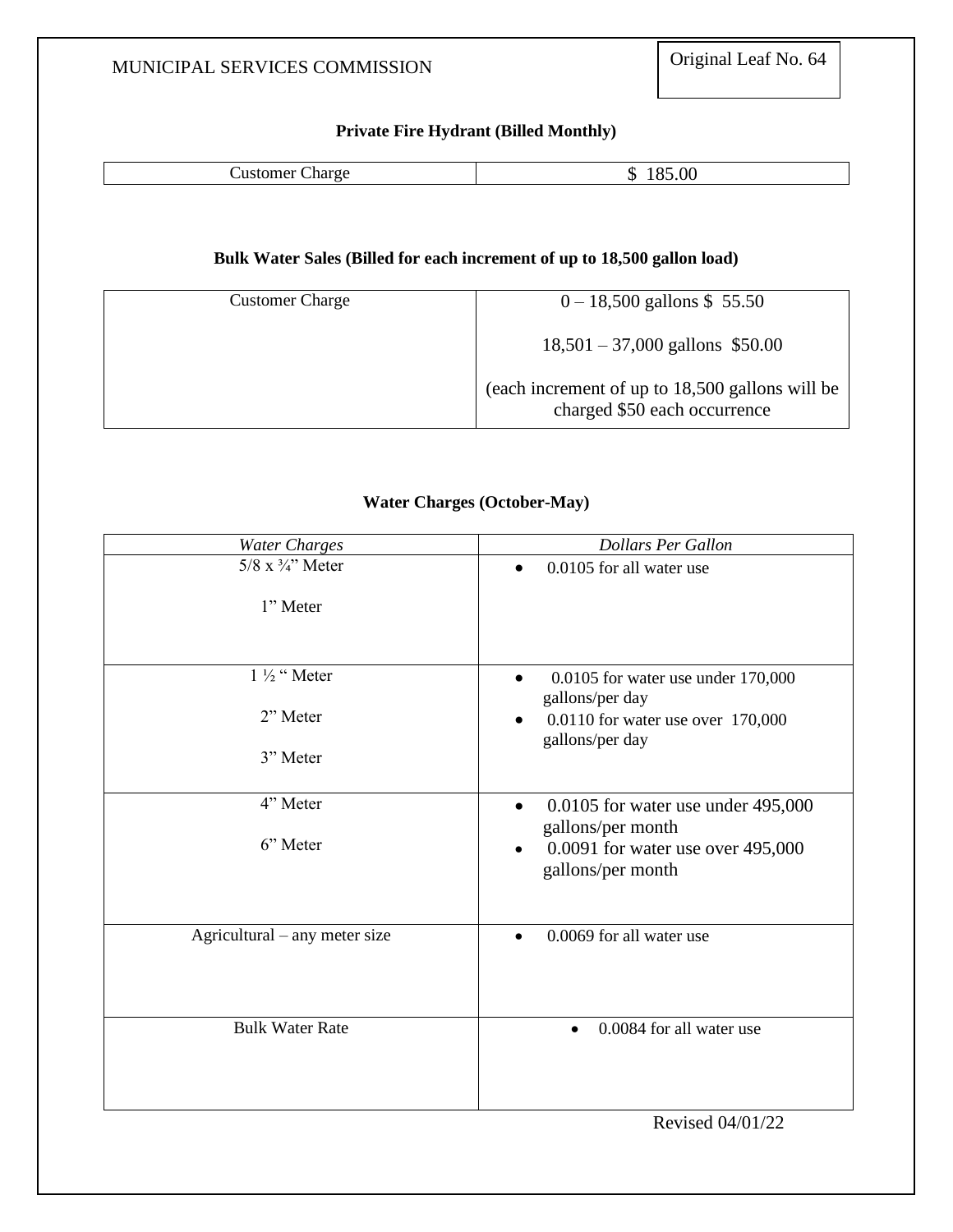| <b>Water Charges</b>                              | <b>Dollars Per Gallon</b>                                                                                                                                                        |
|---------------------------------------------------|----------------------------------------------------------------------------------------------------------------------------------------------------------------------------------|
| $5/8$ x $\frac{3}{4}$ " Meter<br>1" Meter         | .0105 for water use under 4,000<br>gallons/per month<br>.0110 for water use over 4,000 gallons/per<br>month                                                                      |
| 1 1/2 " Meter<br>2" Meter<br>3" Meter<br>4" Meter | .0105 for water use under $170,000$<br>$\bullet$<br>gallons/per day<br>.0110 for water use over 170,000<br>gallons/per day                                                       |
| 6" Meter                                          |                                                                                                                                                                                  |
| Agricultural – any meter size                     | .0105 for all water use gallons on peak<br>$\bullet$<br>hours<br>.0069 for all water use gallons off peak<br>hours<br>(on peak hours 7:00am to 11:00pm Monday<br>through Sunday) |
|                                                   |                                                                                                                                                                                  |
| <b>Bulk Water Rate</b>                            | 0.0084 for all water use                                                                                                                                                         |

## **Water Charges (June-September)**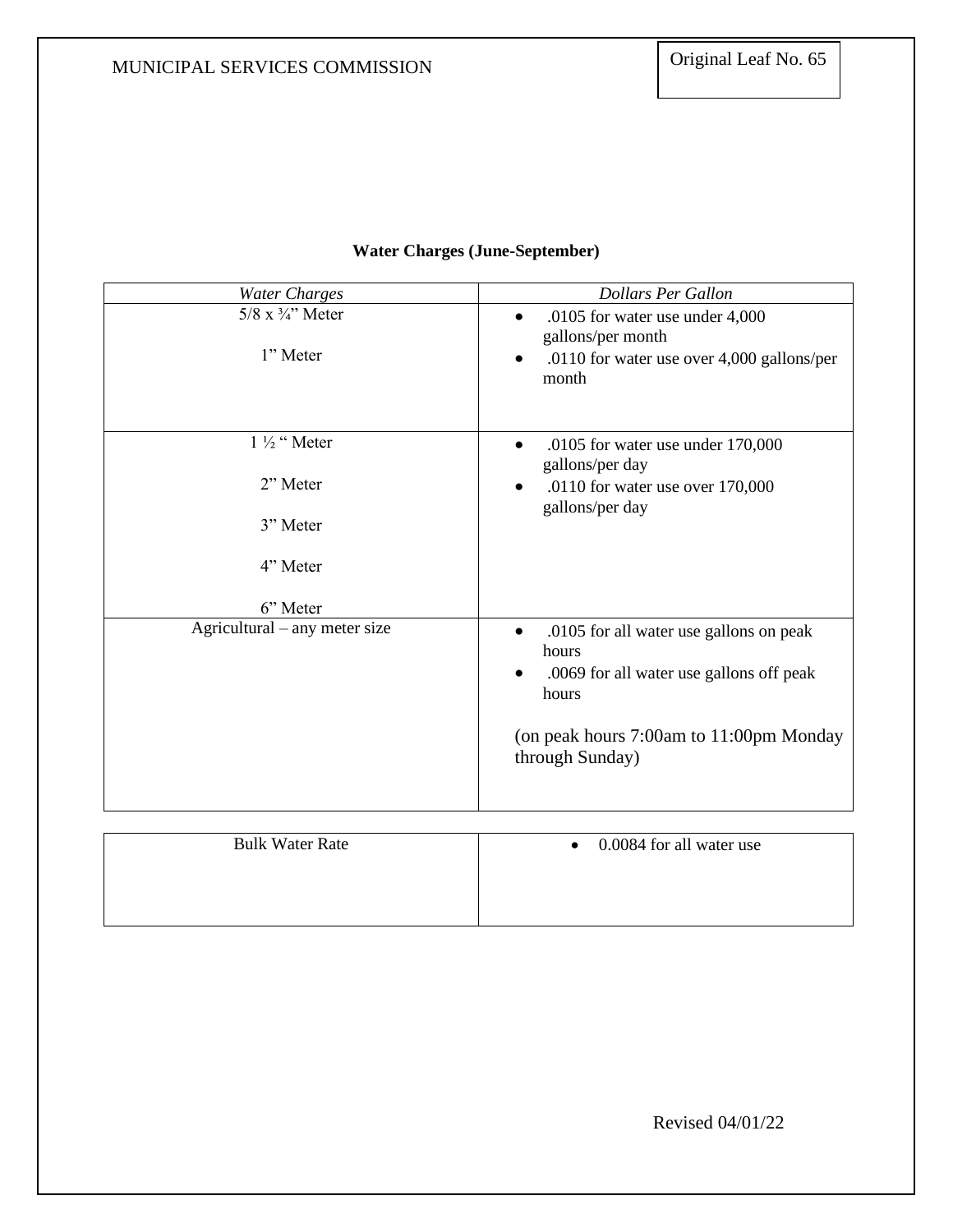# **Appendix C**

# **FEE SCHEDULE**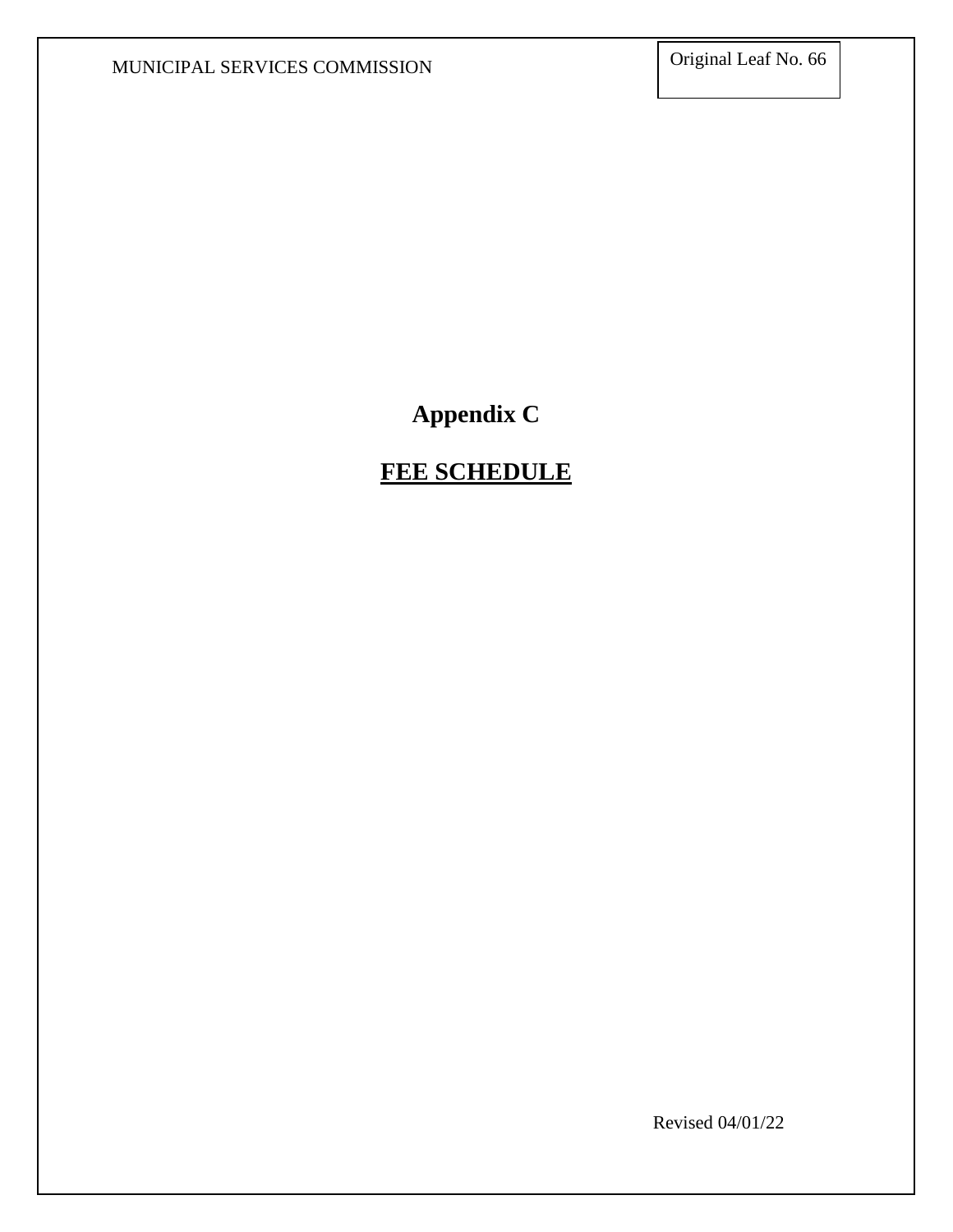| <b>Requested Turn on and Shut off Charges</b>                  |                         |
|----------------------------------------------------------------|-------------------------|
| a) $w/48$ hours notice                                         |                         |
| 1. business hours                                              | Free                    |
| 2. non-business hours                                          | \$100                   |
|                                                                |                         |
| b) not-scheduled                                               |                         |
| 1. business hours                                              | \$60                    |
| 2. non-business hours                                          | \$100                   |
|                                                                |                         |
| <b>Non-Payment Turn on Charges</b>                             |                         |
| 1. Monday-Friday 7:00a.m.-4:00p.m.                             | \$60                    |
| 2. Monday-Friday 4:00p.m.- 12:00a.m.                           | \$100                   |
| After business hours are at the discretion of the MSC          |                         |
| <b>Non-Payment due to Theft of Service</b>                     |                         |
| a) Cut at Meter                                                | \$60                    |
| b) Cut at Pole                                                 | \$100                   |
| c) Restore at Pole                                             | \$100                   |
| d) Cut at Curb Stop or Service Main Valve                      | \$60                    |
|                                                                |                         |
| <b>Meter Tests</b>                                             |                         |
| a) Electric                                                    | \$75                    |
| b) MSC owned water meter                                       | \$60                    |
| c) Customer owned water meter                                  | time & materials        |
|                                                                |                         |
| <b>Temporary Service</b>                                       |                         |
| a) Water                                                       |                         |
| 1. Hydrant Hook-Up Charge                                      | \$45                    |
| 1.5/8" $x$ 3/4" with check valve                               | \$200                   |
| 2. 1" with check valve                                         | \$300                   |
| 3.3" with check valve                                          | \$800                   |
|                                                                |                         |
| b) Electric                                                    |                         |
| 1. Single-Phase Underground or Aerial Service                  | \$150                   |
| 2. Single-Phase Aerial Service with two spans of wire          | \$345                   |
| 3. Single-Phase Aerial Transformer, Ground and Primary         | \$600                   |
| Connection                                                     |                         |
| 4. Three-Phase Aerial Transformer Bank, Ground, and Connection | \$1,425                 |
|                                                                |                         |
| <b>Electric Customer Charge</b>                                | See Appendix "A"        |
| <b>Water Customer Charge</b>                                   | See Appendix "B"        |
|                                                                |                         |
| <b>Electric/Water Deposits</b>                                 |                         |
| a) Residential Property Owner                                  | Based on credit scoring |
| b) Residential Renter                                          | Based on credit scoring |
| c) Residential Renter w/ Electric Heat                         | Based on credit scoring |
| d) Commercial                                                  | <b>TBD</b>              |
|                                                                |                         |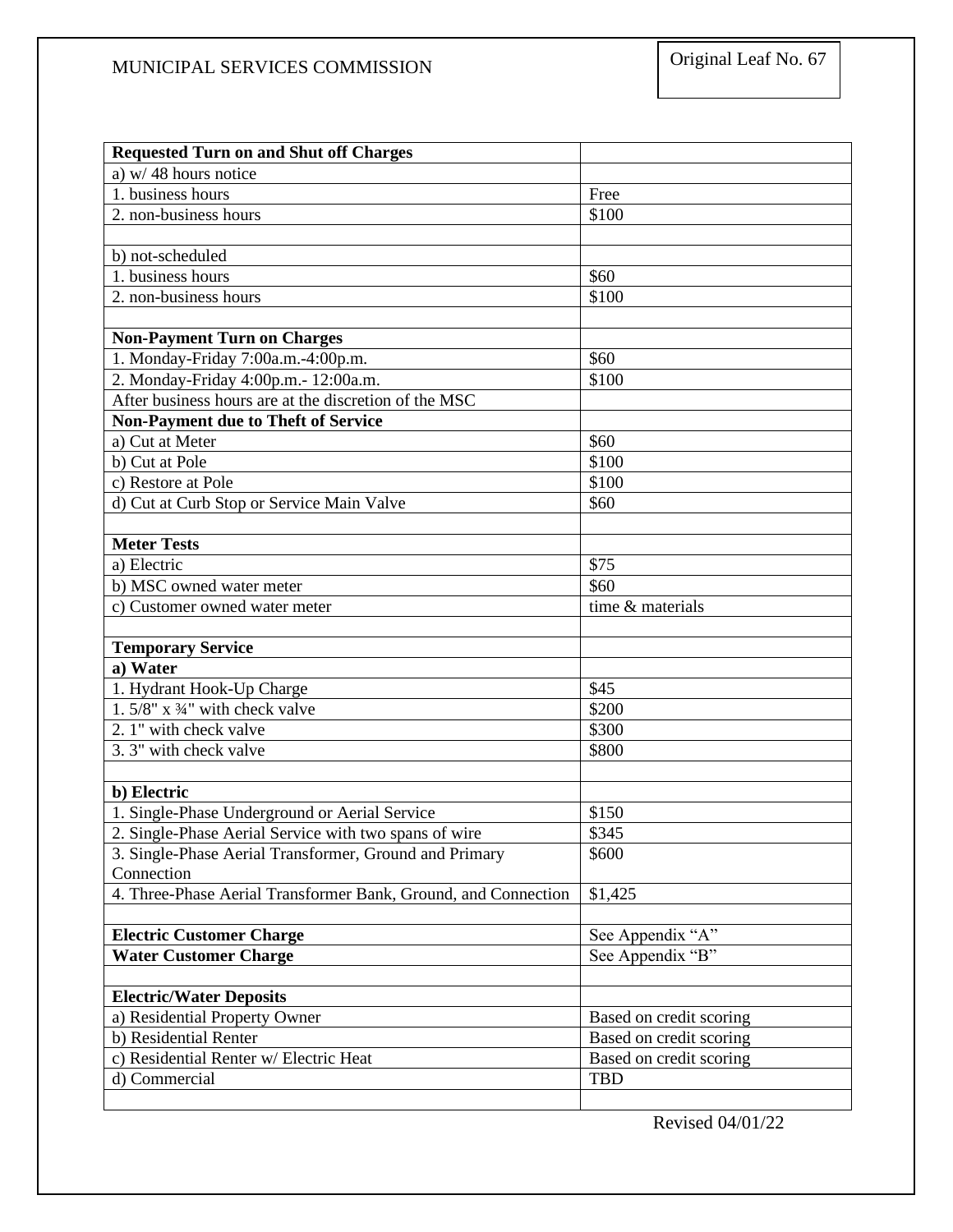| <b>Chargeable Service Call</b>         |                  | time, materials & administrative |
|----------------------------------------|------------------|----------------------------------|
| <b>Meter Resealing Fee</b>             | \$20             | charge                           |
|                                        |                  |                                  |
| <b>Attaching a Meter Pan</b>           | \$45             |                                  |
|                                        |                  |                                  |
| <b>PCB</b> Testing                     | time & materials |                                  |
|                                        |                  |                                  |
| <b>Delaware Public Utility Tax</b>     |                  |                                  |
| Exempt                                 | 0%               |                                  |
| Manufacturers                          | 2%               |                                  |
| All others                             | 4.25%            |                                  |
|                                        |                  |                                  |
| <b>Environmental Fund Charge</b>       | \$0.000178/kwh   |                                  |
|                                        |                  |                                  |
|                                        |                  |                                  |
|                                        |                  |                                  |
| <b>Return Check Fee</b>                | \$35/TBD         |                                  |
| <b>Late Fee</b>                        | 1.5% per month   |                                  |
|                                        |                  |                                  |
| <b>Registration on a By-Pass Meter</b> | \$500            |                                  |
|                                        |                  |                                  |
| <b>Application Fee</b>                 | \$10.00          |                                  |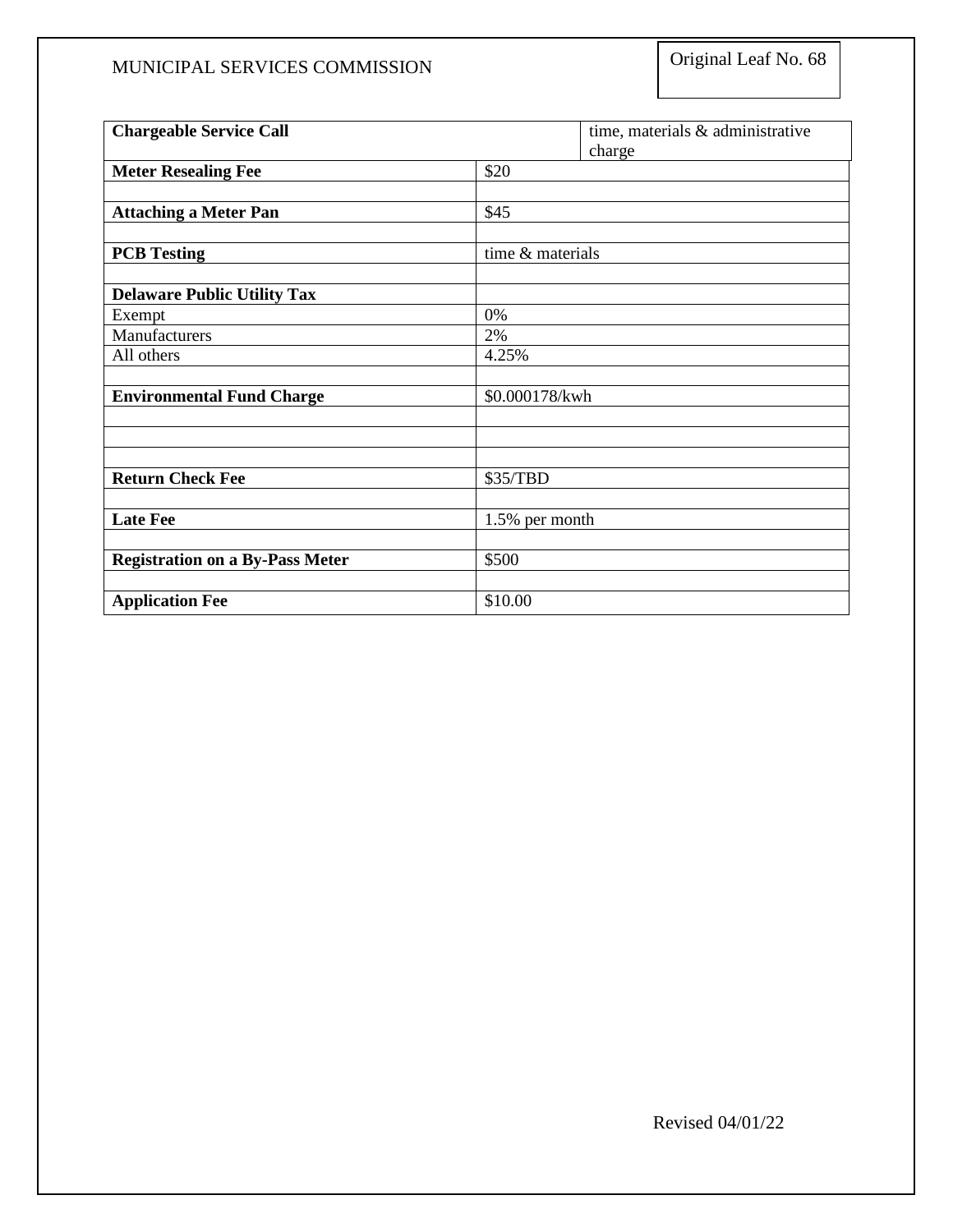**Appendix D**

## **RESIDENTIAL CREDIT SCORES**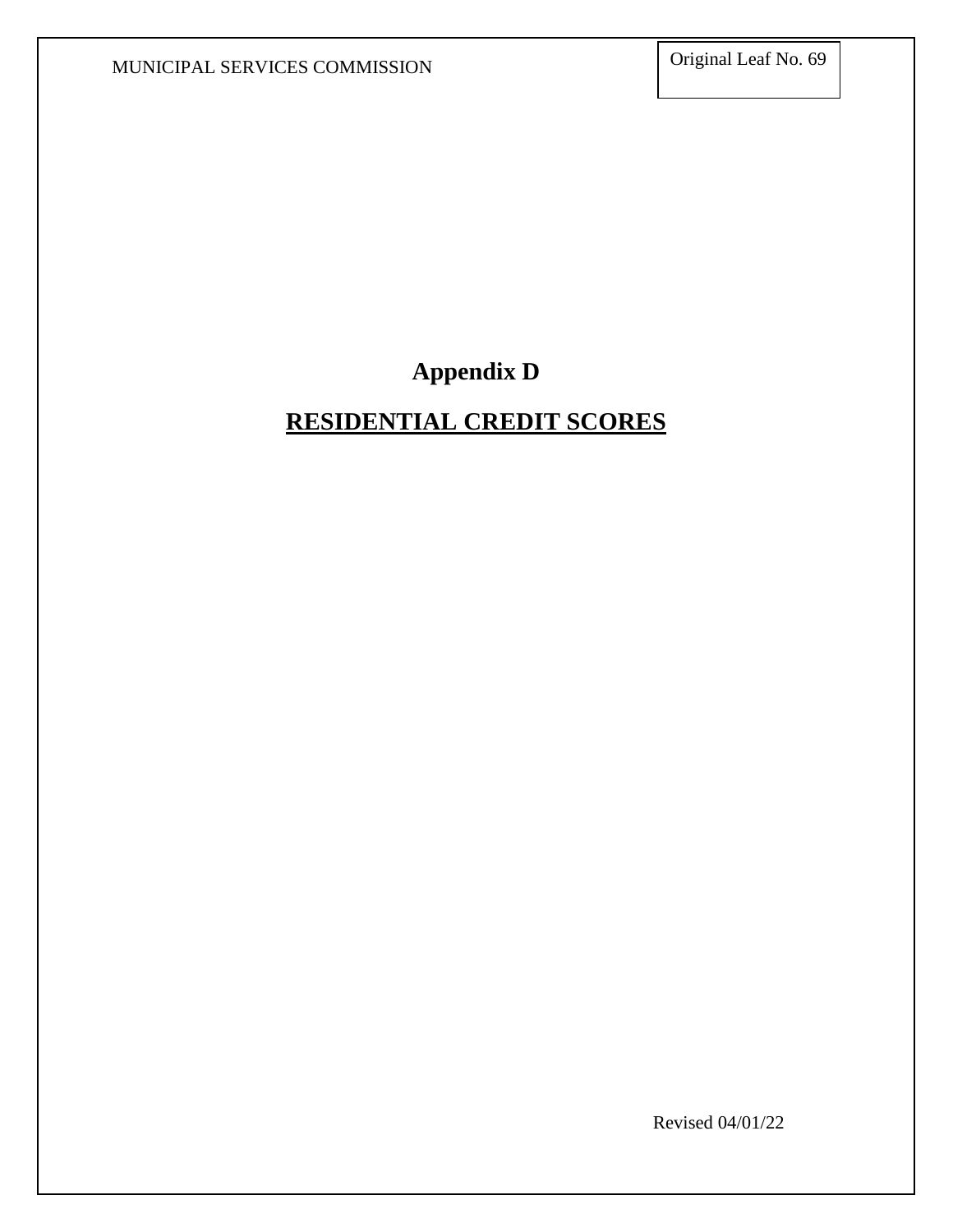| <b>Credit Score</b>           | <b>Deposit Requirements</b> |
|-------------------------------|-----------------------------|
| >700                          | \$0.00                      |
| 650-699                       | \$150.00                    |
| 630-649                       | \$300.00                    |
| $<630$ or Insufficient Credit | \$500.00                    |

MSC uses TransUnion® New Account Model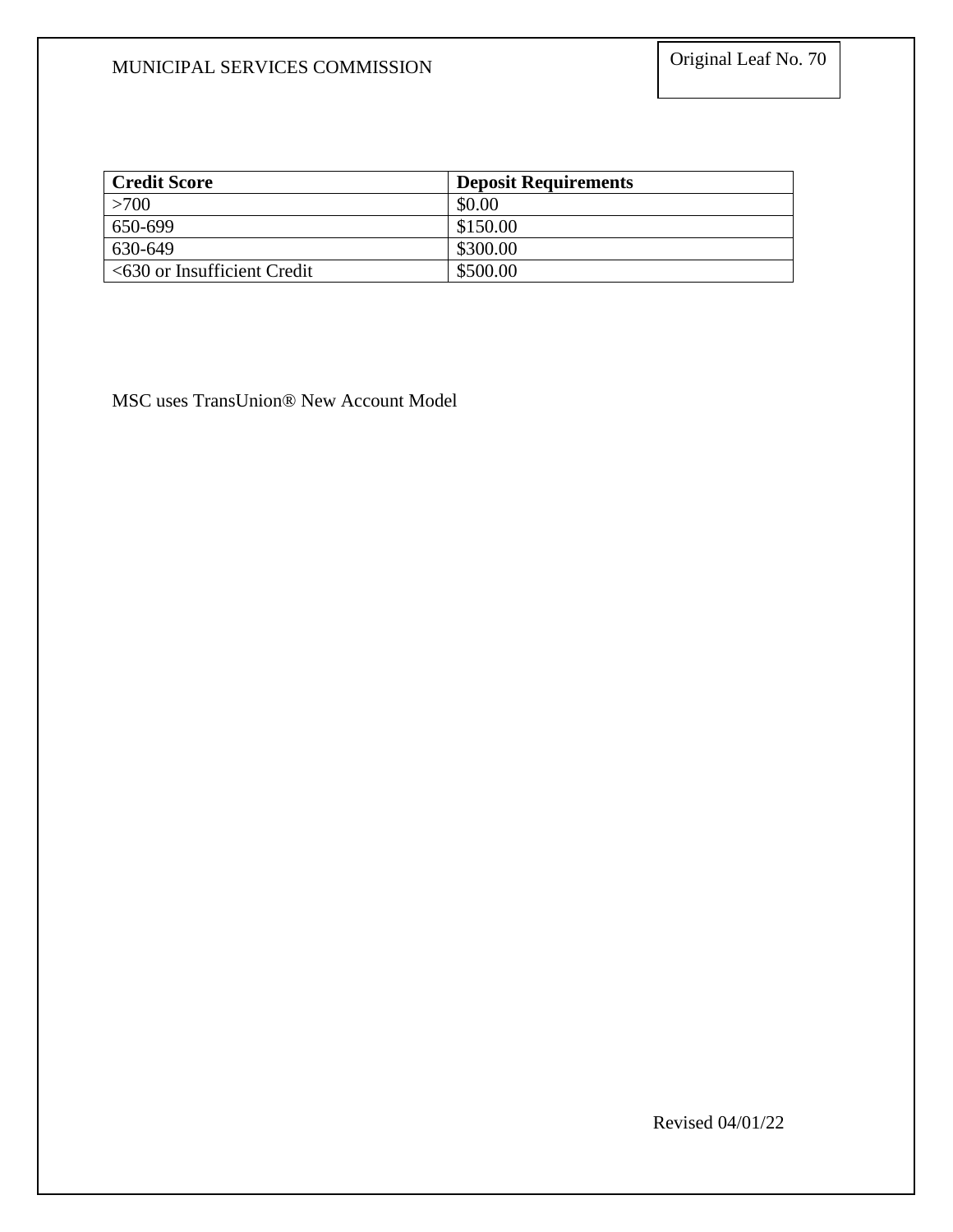## **Appendix E**

## **APPLICATIONS FOR SERVICE**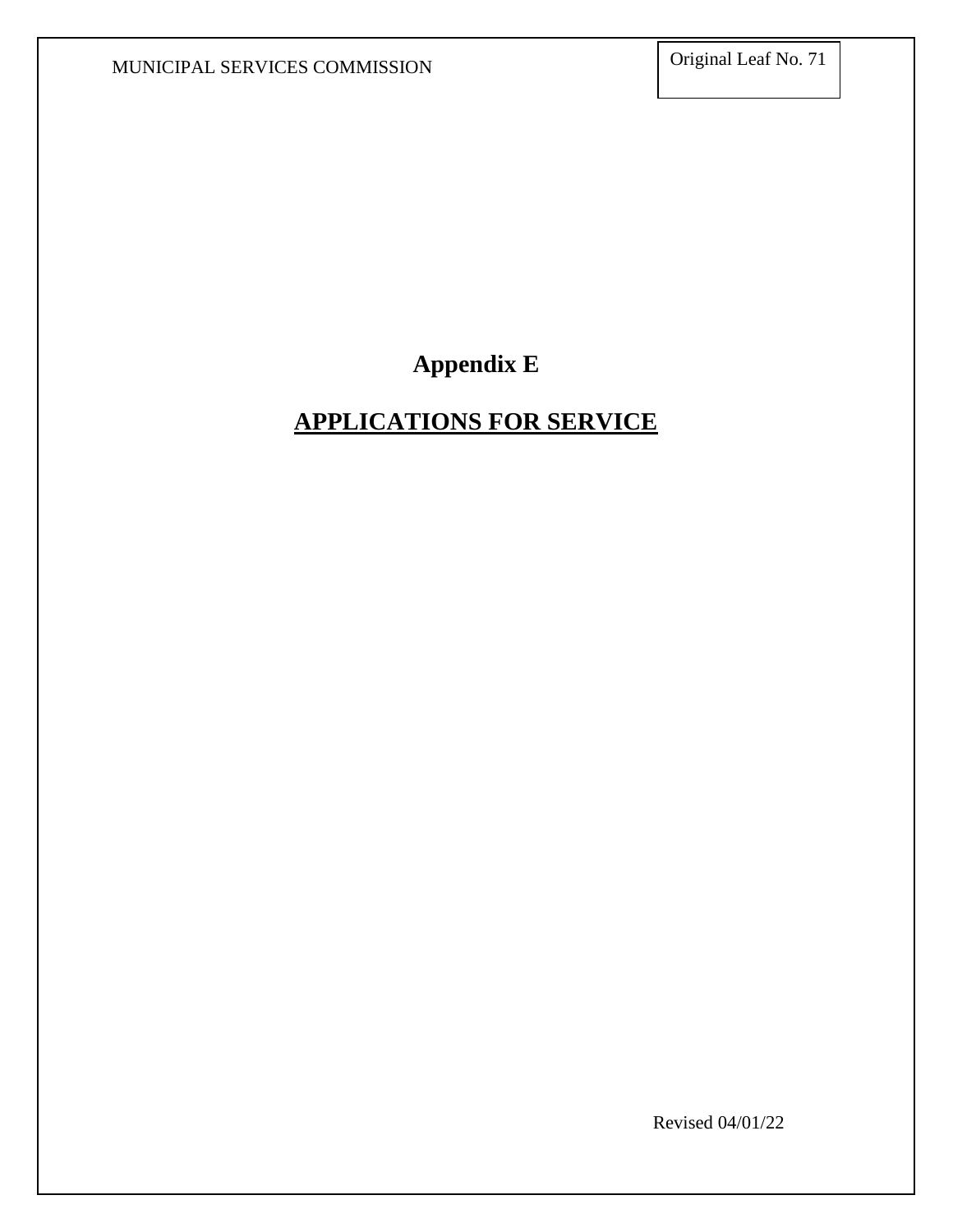### Municipal Services Commission of the City of New Castle, Delaware

*Subject to the Rules and Regulations of the Municipal Services Commission*

### **Residential Application for Service**

Since electricity is billed after use, deposits may be required to complete the application for service and before service is turned on. There is a \$10.00 fee to cover the cost of a credit report and will be charged to your first bill. Deposits are based on the applicants credit score and will be held for a minimum of 24 months and will be applied to the account if satisfactory credit has been established. *Please allow three business days to process the application.*

| <b>Service Requested</b>                                                                     |                  |
|----------------------------------------------------------------------------------------------|------------------|
| Electric _______ Water _______                                                               |                  |
|                                                                                              |                  |
| <b>Customer Information</b>                                                                  |                  |
|                                                                                              |                  |
|                                                                                              |                  |
|                                                                                              |                  |
|                                                                                              |                  |
|                                                                                              |                  |
| <b>Medical Condition</b>                                                                     |                  |
| Does a member of the household have a medical condition which requires emergency restoration |                  |
| if electric or water service is interrupted? Yes _______ No_______                           |                  |
| Condition:                                                                                   |                  |
| <b>Spouse or Co-Applicant Information (if applicable)</b>                                    |                  |
|                                                                                              |                  |
| Work Phone #:                                                                                |                  |
|                                                                                              |                  |
| <b>New Service Address</b>                                                                   |                  |
|                                                                                              |                  |
|                                                                                              |                  |
|                                                                                              |                  |
| Are you renting or buying?                                                                   |                  |
| Renting ______ (MUST SHOW LEASE) Owning ______                                               |                  |
|                                                                                              | Revised 04/01/22 |
|                                                                                              |                  |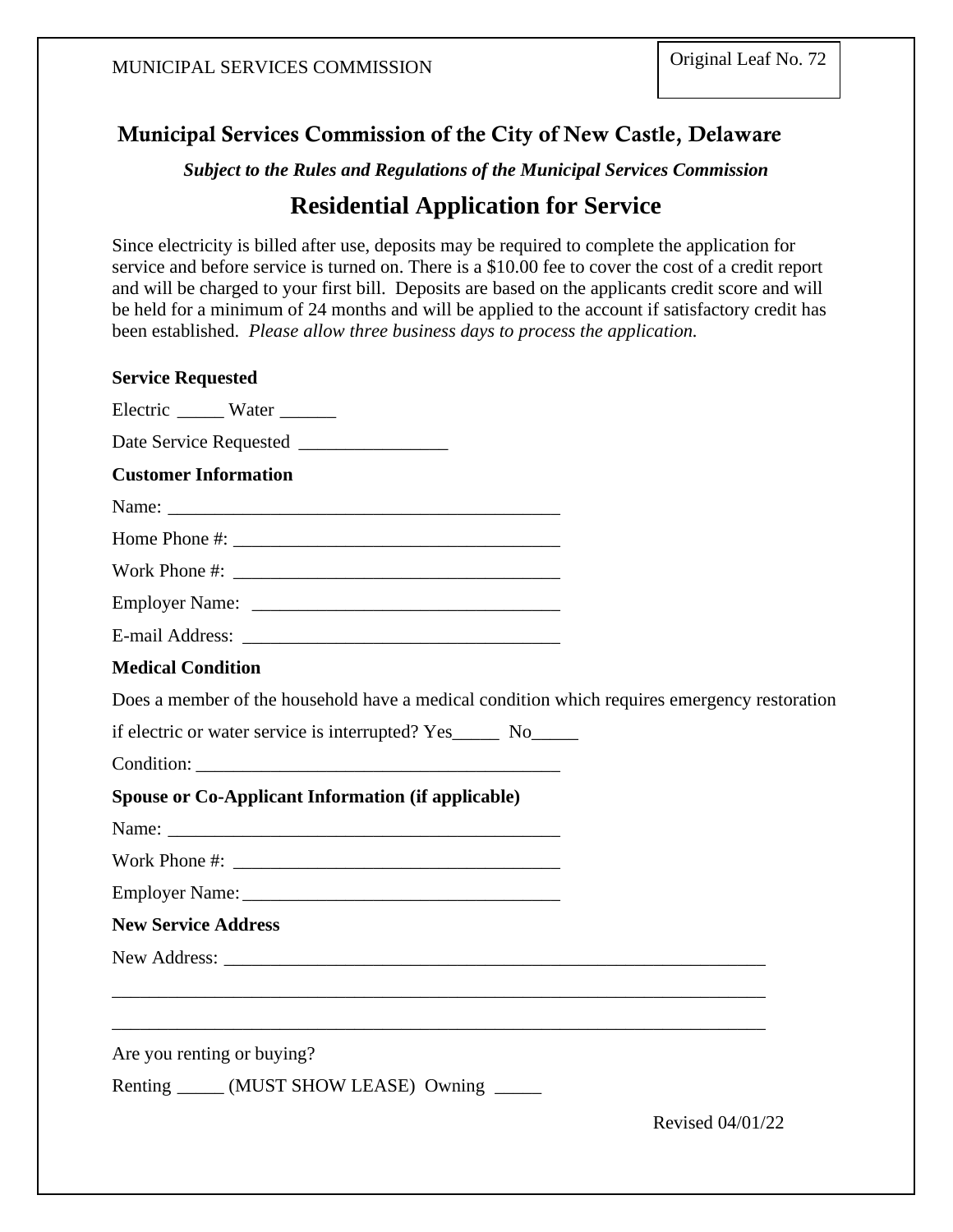| If renting, who is your landlord? |  |
|-----------------------------------|--|
|-----------------------------------|--|

Landlord's Address: \_\_\_\_\_\_\_\_\_\_\_\_\_\_\_\_\_\_\_\_\_\_\_\_\_\_\_\_\_\_\_\_\_\_\_\_\_\_\_\_\_\_\_\_\_\_\_\_\_\_\_\_\_

Landlord's Phone #: \_\_\_\_\_\_\_\_\_\_\_\_\_\_\_\_\_\_\_\_\_\_\_\_\_\_\_\_\_\_\_

#### **Billing Address**

Would you like your monthly bill mailed to the New Service Address?

\_\_\_\_\_\_\_\_\_\_\_\_\_\_\_\_\_\_\_\_\_\_\_\_\_\_\_\_\_\_\_\_\_\_\_\_\_\_\_\_\_\_\_\_\_\_\_\_\_\_\_\_\_\_\_\_\_\_\_\_\_\_\_\_\_\_\_\_\_\_

\_\_\_\_\_\_\_\_\_\_\_\_\_\_\_\_\_\_\_\_\_\_\_\_\_\_\_\_\_\_\_\_\_\_\_\_\_\_\_\_\_\_\_\_\_\_\_\_\_\_\_\_\_\_\_\_\_\_\_\_\_\_\_\_\_\_\_\_\_\_

\_\_\_\_\_\_\_\_\_\_\_\_\_\_\_\_\_\_\_\_\_\_\_\_\_\_\_\_\_\_\_\_\_\_\_\_\_\_\_\_\_\_\_\_\_\_\_\_\_\_\_\_\_\_\_\_\_\_\_\_\_\_\_\_\_\_\_\_\_\_

Yes \_\_\_\_\_\_\_ No\_\_\_\_\_\_

Billing Address: \_\_\_\_\_\_\_\_\_\_\_\_\_\_\_\_\_\_\_\_\_\_\_\_\_\_\_\_\_\_\_\_\_\_\_\_\_\_\_\_\_\_\_\_\_\_\_\_\_\_\_\_\_\_\_\_

#### **Emergency Notifications**

Would you like to receive emergency phone notifications by phone call or text message (rates may apply)?

Phone Call #: \_\_\_\_\_\_\_\_\_\_\_\_\_\_\_\_\_\_\_\_\_\_\_\_\_\_\_\_\_\_\_\_\_\_\_\_

| Cell phone for Text Messages #: |  |
|---------------------------------|--|
|---------------------------------|--|

MUST PROVIDE VALID ID (DRIVER'S LICENSE, NON-DRIVER'S LICENSE ID,

\_\_\_\_\_\_\_\_\_\_\_\_\_\_\_\_\_\_\_\_\_\_\_\_\_\_\_\_\_\_\_\_\_\_\_\_\_\_\_\_\_\_\_\_\_\_\_\_\_\_\_\_\_\_\_\_\_\_\_\_\_\_\_\_\_\_\_\_\_\_

MILITARY ID)

**Additional Comments** \_\_\_\_\_\_\_\_\_\_\_\_\_\_\_\_\_\_\_\_\_\_\_\_\_\_\_\_\_\_\_\_\_\_\_\_\_\_\_\_\_\_\_\_\_\_\_\_\_\_

| The Undersigned agree(s) to be [jointly and severally] financially responsible for any and all |                  |
|------------------------------------------------------------------------------------------------|------------------|
| charges and costs associated with the electric and water service provided by the MSC. For full |                  |
| details of MSC Rules and Regulations, please view the Tariff on our website at                 |                  |
| newcastlemsc.delaware.gov/tariff/                                                              |                  |
|                                                                                                |                  |
|                                                                                                |                  |
| <b>FOR OFFICE USE ONLY</b>                                                                     |                  |
|                                                                                                |                  |
|                                                                                                |                  |
|                                                                                                |                  |
| Account #:                                                                                     |                  |
|                                                                                                | Revised 04/01/22 |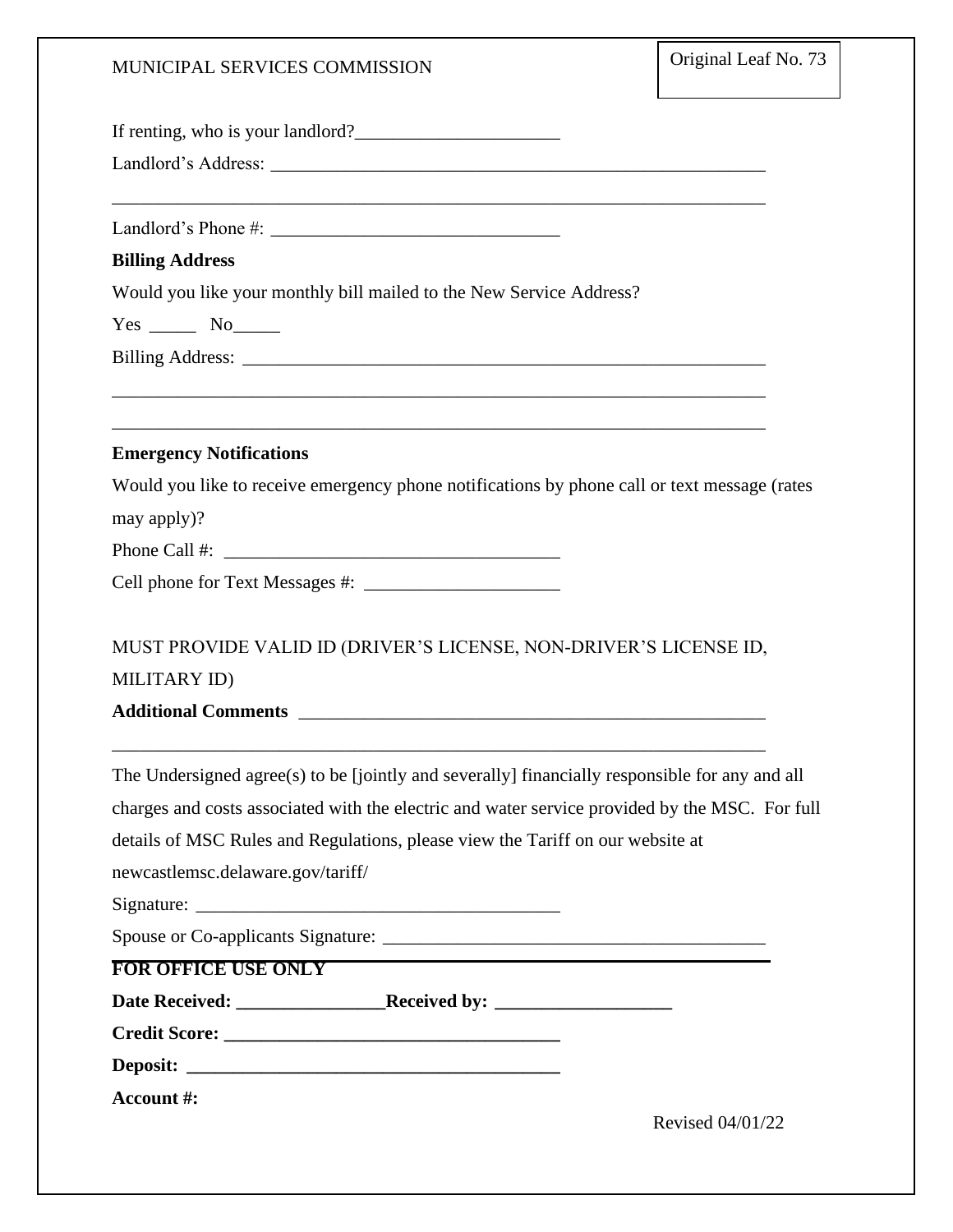### Municipal Services Commission of the City of New Castle, Delaware

*Subject to the Rules and Regulations of the Municipal Services Commission*

## **Residential Transfer for Existing Service**

*Allow three business days to process the application.* 

| <b>Customer Information</b>                                                                                                                                                                                                                                                                           |                  |
|-------------------------------------------------------------------------------------------------------------------------------------------------------------------------------------------------------------------------------------------------------------------------------------------------------|------------------|
|                                                                                                                                                                                                                                                                                                       |                  |
| Home #: $\frac{1}{2}$ = $\frac{1}{2}$ = $\frac{1}{2}$ = $\frac{1}{2}$ = $\frac{1}{2}$ = $\frac{1}{2}$ = $\frac{1}{2}$ = $\frac{1}{2}$ = $\frac{1}{2}$ = $\frac{1}{2}$ = $\frac{1}{2}$ = $\frac{1}{2}$ = $\frac{1}{2}$ = $\frac{1}{2}$ = $\frac{1}{2}$ = $\frac{1}{2}$ = $\frac{1}{2}$ = $\frac{1}{2}$ |                  |
| Work #: $\qquad \qquad$                                                                                                                                                                                                                                                                               |                  |
|                                                                                                                                                                                                                                                                                                       |                  |
| <b>New Service Address</b>                                                                                                                                                                                                                                                                            |                  |
|                                                                                                                                                                                                                                                                                                       |                  |
|                                                                                                                                                                                                                                                                                                       |                  |
|                                                                                                                                                                                                                                                                                                       |                  |
| Phone #:                                                                                                                                                                                                                                                                                              |                  |
|                                                                                                                                                                                                                                                                                                       |                  |
| Turn on: Electric ____ Water ____                                                                                                                                                                                                                                                                     |                  |
| Are you renting or buying your residence?                                                                                                                                                                                                                                                             |                  |
| Renting ______ (MUST SHOW LEASE) Owning ______                                                                                                                                                                                                                                                        |                  |
| If renting, who is your landlord?                                                                                                                                                                                                                                                                     |                  |
|                                                                                                                                                                                                                                                                                                       |                  |
|                                                                                                                                                                                                                                                                                                       |                  |
|                                                                                                                                                                                                                                                                                                       |                  |
|                                                                                                                                                                                                                                                                                                       |                  |
| <b>Old Service Address</b>                                                                                                                                                                                                                                                                            |                  |
|                                                                                                                                                                                                                                                                                                       |                  |
|                                                                                                                                                                                                                                                                                                       |                  |
|                                                                                                                                                                                                                                                                                                       |                  |
|                                                                                                                                                                                                                                                                                                       |                  |
| Disconnect Service Date:                                                                                                                                                                                                                                                                              |                  |
|                                                                                                                                                                                                                                                                                                       | Revised 04/01/22 |
|                                                                                                                                                                                                                                                                                                       |                  |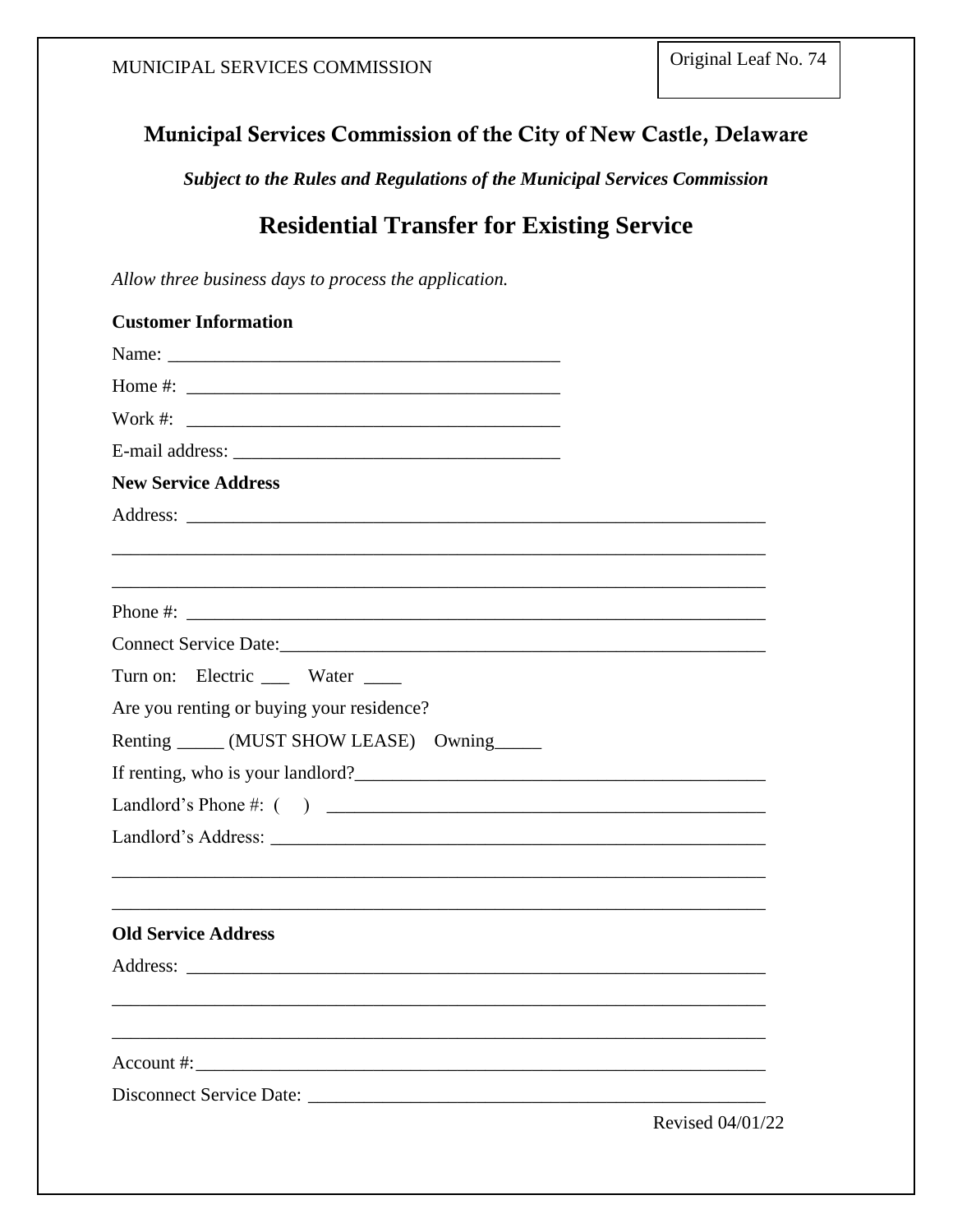Turn off: Electric \_\_\_ Water \_\_\_

#### **Billing Address**

Would you like your monthly bill mailed to the New Service Address?

 $Yes \_\_ No \_\_$ 

Billing Address: \_\_\_\_\_\_\_\_\_\_\_\_\_\_\_\_\_\_\_\_\_\_\_\_\_\_\_\_\_\_\_\_\_\_\_\_\_\_\_\_\_\_\_\_\_\_\_\_\_\_\_\_\_\_\_\_

**Additional Comments \_\_\_\_\_\_\_\_\_\_\_\_\_\_\_\_\_\_\_\_\_\_\_\_\_\_\_\_\_\_\_\_\_\_\_\_\_\_\_\_\_\_\_\_\_\_\_\_\_\_**

The Undersigned agree(s) to be [jointly and severally] financially responsible for any and all charges and costs associated with the electric and water service provided by the MSC.

\_\_\_\_\_\_\_\_\_\_\_\_\_\_\_\_\_\_\_\_\_\_\_\_\_\_\_\_\_\_\_\_\_\_\_\_\_\_\_\_\_\_\_\_\_\_\_\_\_\_\_\_\_\_\_\_\_\_\_\_\_\_\_\_\_\_\_\_\_\_

\_\_\_\_\_\_\_\_\_\_\_\_\_\_\_\_\_\_\_\_\_\_\_\_\_\_\_\_\_\_\_\_\_\_\_\_\_\_\_\_\_\_\_\_\_\_\_\_\_\_\_\_\_\_\_\_\_\_\_\_\_\_\_\_\_\_\_\_\_\_

**\_\_\_\_\_\_\_\_\_\_\_\_\_\_\_\_\_\_\_\_\_\_\_\_\_\_\_\_\_\_\_\_\_\_\_\_\_\_\_\_\_\_\_\_\_\_\_\_\_\_\_\_\_\_\_\_\_\_\_\_\_\_\_\_\_\_\_\_\_\_**

**\_\_\_\_\_\_\_\_\_\_\_\_\_\_\_\_\_\_\_\_\_\_\_\_\_\_\_\_\_\_\_\_\_\_\_\_\_\_\_\_\_\_\_\_\_\_\_\_\_\_\_\_\_\_\_\_\_\_\_\_\_\_\_\_\_\_\_\_\_\_**

Signature: \_\_\_\_\_\_\_\_\_\_\_\_\_\_\_\_\_\_\_\_\_\_\_\_\_\_\_\_\_\_\_\_\_\_\_\_\_\_\_\_\_\_\_\_\_\_\_\_\_\_\_\_\_\_\_\_\_\_\_\_\_

Spouse or Co-applicants Signature: \_\_\_\_\_\_\_\_\_\_\_\_\_\_\_\_\_\_\_\_\_\_\_\_\_\_\_\_\_\_\_\_\_\_\_\_\_\_\_\_\_

#### **FOR OFFICE USE ONLY**

**Date Received: \_\_\_\_\_\_\_\_\_\_\_\_\_\_\_\_\_\_\_\_\_\_\_\_\_\_\_\_\_\_\_\_\_\_**

**Received by: \_\_\_\_\_\_\_\_\_\_\_\_\_\_\_\_\_\_\_\_\_\_\_\_\_\_\_\_\_\_\_\_\_\_\_\_**

**Deposit:**  $\blacksquare$ 

**Account #: \_\_\_\_\_\_\_\_\_\_\_\_\_\_\_\_\_\_\_\_\_\_\_\_\_\_\_\_\_\_\_\_\_\_\_\_\_\_**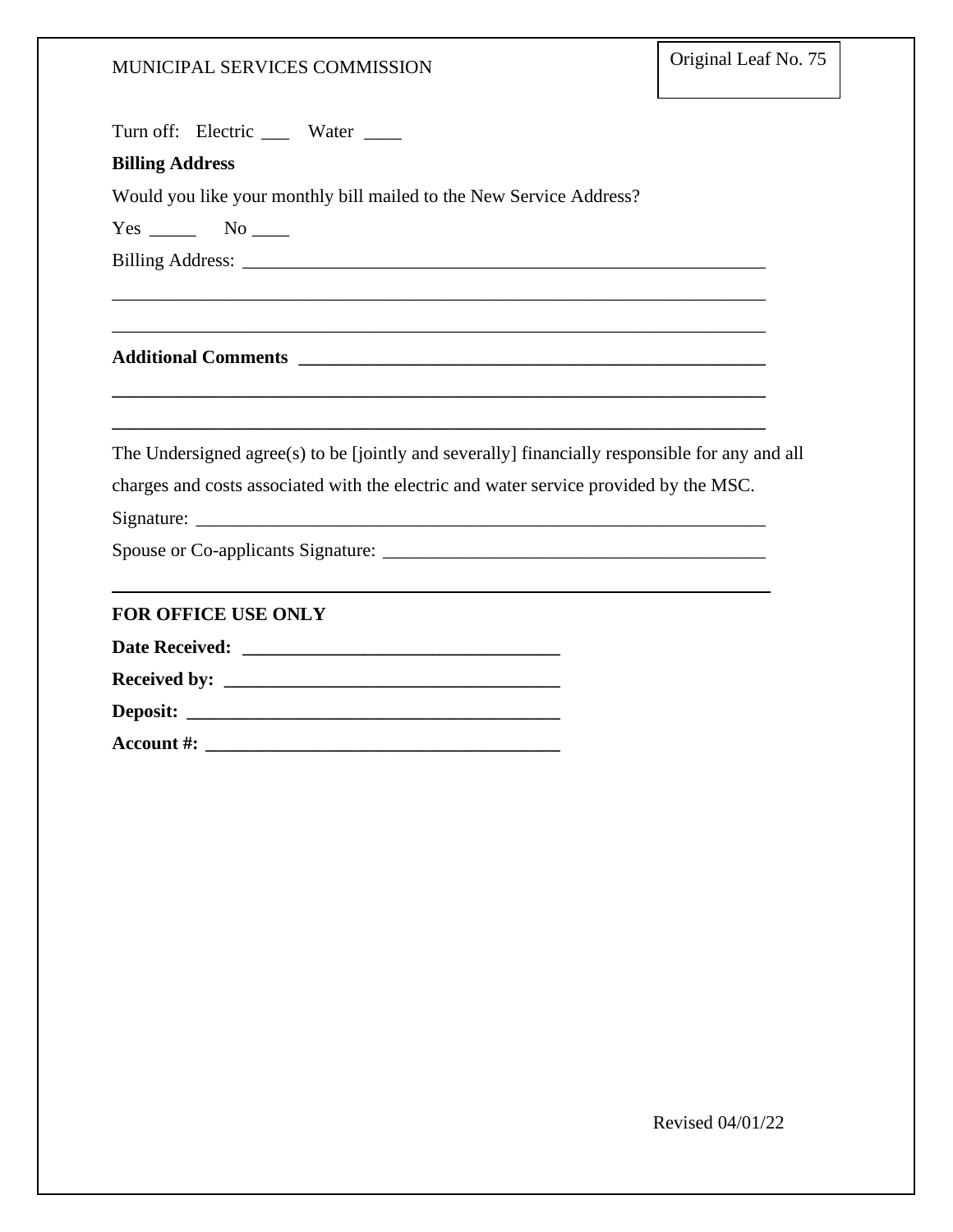### **Municipal Services Commission of the City of New Castle, Delaware**

*Subject to the Rules and Regulations of the Municipal Services Commission*

*Allow three business days to process the application.* 

### **Disconnection of Service**

| <b>Customer Information</b>                                                                                                      |  |
|----------------------------------------------------------------------------------------------------------------------------------|--|
|                                                                                                                                  |  |
| Home $\#$ :                                                                                                                      |  |
| Work #: $\qquad \qquad$                                                                                                          |  |
|                                                                                                                                  |  |
| <b>Account Information</b>                                                                                                       |  |
| What service do you want disconnected? Electric __________ Water _________                                                       |  |
|                                                                                                                                  |  |
|                                                                                                                                  |  |
|                                                                                                                                  |  |
|                                                                                                                                  |  |
| <b>Final Bill Mailing Address</b>                                                                                                |  |
|                                                                                                                                  |  |
|                                                                                                                                  |  |
|                                                                                                                                  |  |
|                                                                                                                                  |  |
|                                                                                                                                  |  |
|                                                                                                                                  |  |
|                                                                                                                                  |  |
| <b>FOR OFFICE USE ONLY</b>                                                                                                       |  |
| Date Received: New York 1988                                                                                                     |  |
|                                                                                                                                  |  |
| Deposit:<br><u> Alexandria de la contrada de la contrada de la contrada de la contrada de la contrada de la contrada de la c</u> |  |
|                                                                                                                                  |  |
|                                                                                                                                  |  |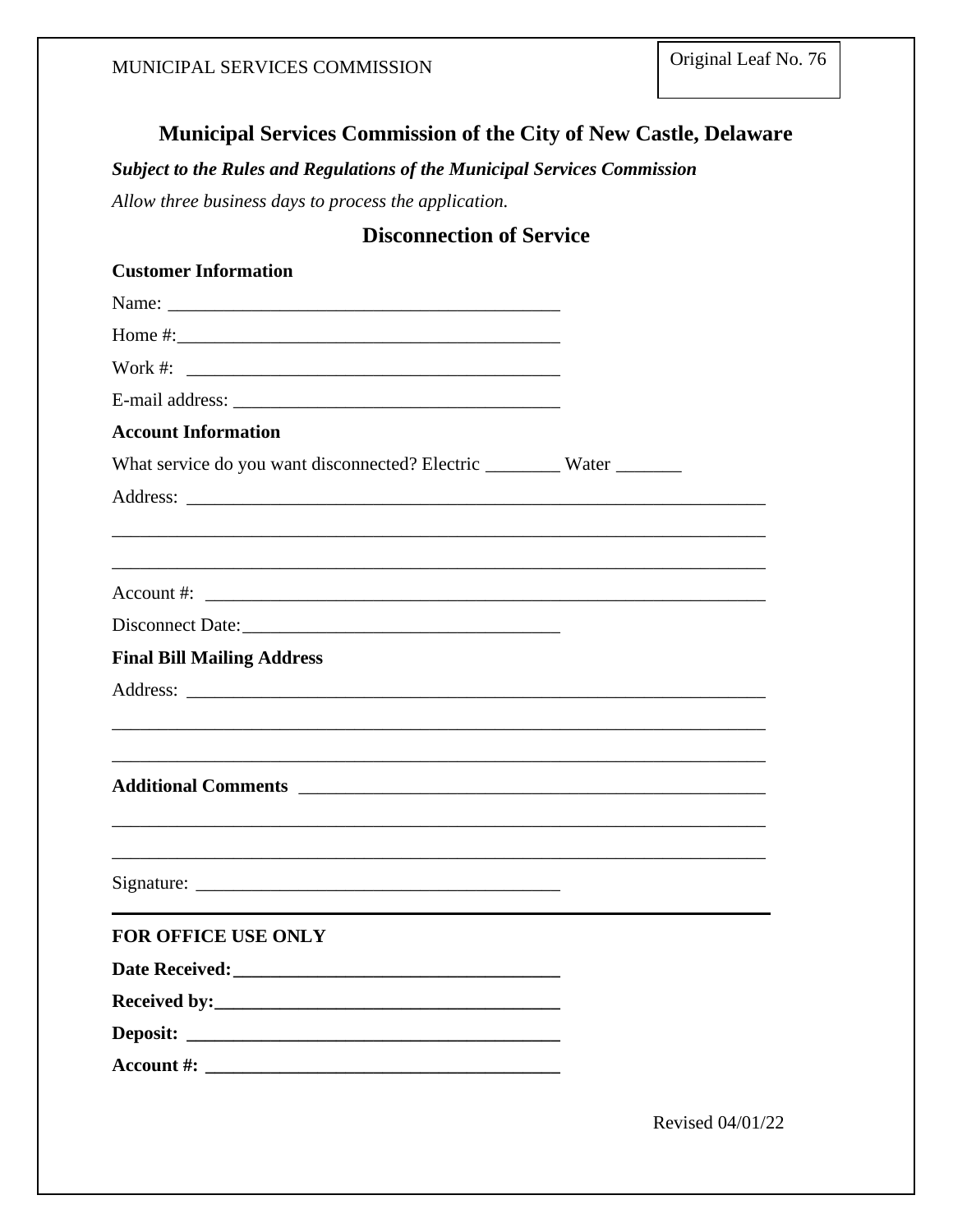| <b>Municipal Services Commission of the City of New Castle, Delaware</b>         |                  |
|----------------------------------------------------------------------------------|------------------|
| <b>Subject to the Rules and Regulations of the Municipal Services Commission</b> |                  |
| <b>Commercial Development Electric Service Application</b>                       |                  |
| <b>Customer Information</b>                                                      |                  |
|                                                                                  |                  |
|                                                                                  |                  |
|                                                                                  |                  |
| Exact Service Address: Lawrence Address:                                         |                  |
|                                                                                  |                  |
|                                                                                  |                  |
|                                                                                  |                  |
|                                                                                  |                  |
|                                                                                  |                  |
| <b>General Contractor</b>                                                        |                  |
|                                                                                  |                  |
| Phone $\#$ :                                                                     |                  |
|                                                                                  |                  |
|                                                                                  |                  |
|                                                                                  |                  |
| <b>Electrical Contractor</b>                                                     |                  |
|                                                                                  |                  |
| Fax $\#$ :                                                                       |                  |
|                                                                                  |                  |
|                                                                                  | Revised 04/01/22 |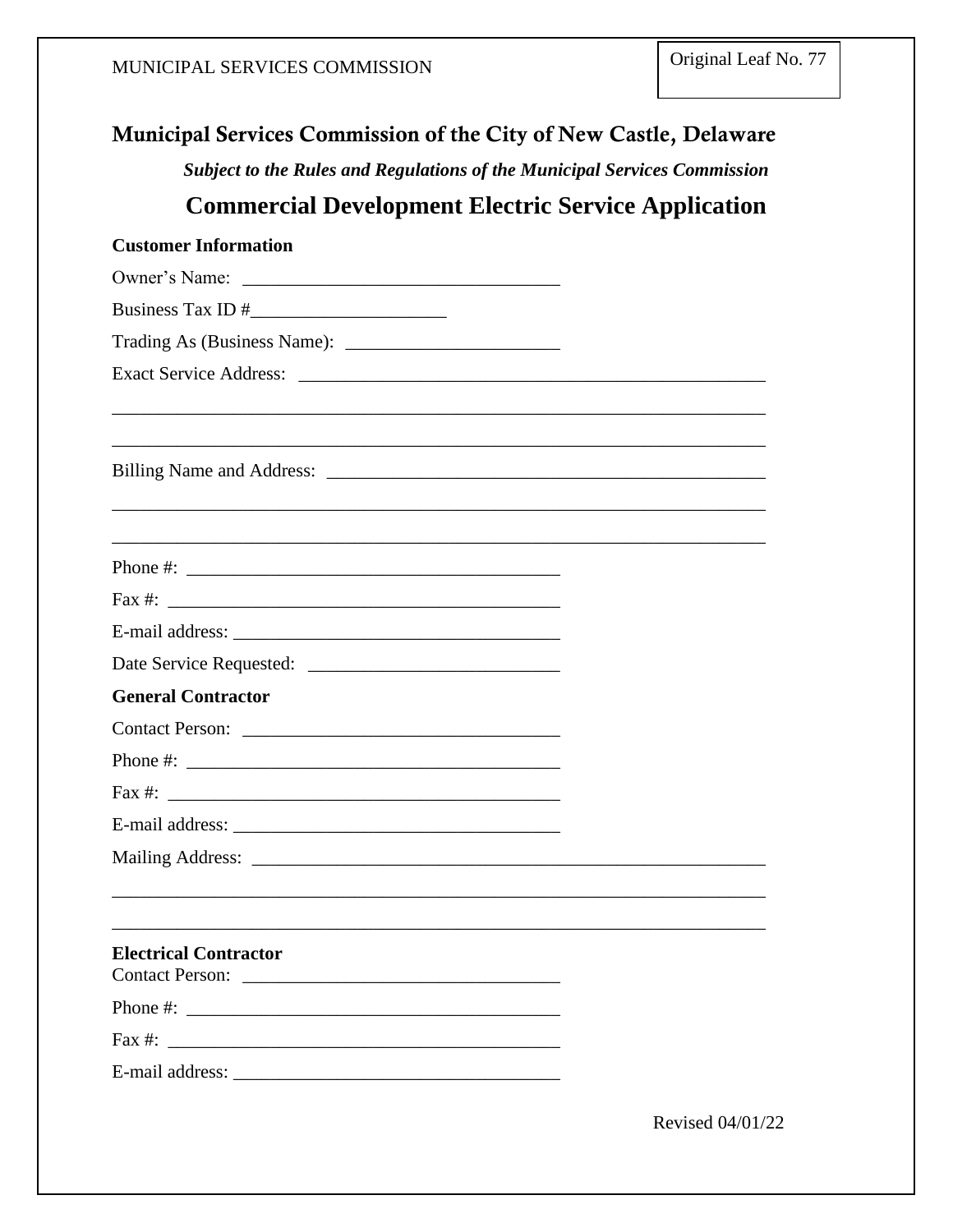| MUNICIPAL SERVICES COMMISSION                                                                                                                                                                                                                                                                                             | Original Leaf No. 78 |
|---------------------------------------------------------------------------------------------------------------------------------------------------------------------------------------------------------------------------------------------------------------------------------------------------------------------------|----------------------|
|                                                                                                                                                                                                                                                                                                                           |                      |
|                                                                                                                                                                                                                                                                                                                           |                      |
| <b>Project Description</b>                                                                                                                                                                                                                                                                                                |                      |
| What date is the new project expected to begin? ________________________________                                                                                                                                                                                                                                          |                      |
| Will you need temporary construction service? Yes ________ No _________<br>(Fill out the application for temporary construction service)<br>* Temporary construction service is provided on a "cost to serve" basis. This service may not be<br>available in all locations.                                               |                      |
| Check one: New Construction __________ Addition ___________ Renovation ________                                                                                                                                                                                                                                           |                      |
|                                                                                                                                                                                                                                                                                                                           |                      |
|                                                                                                                                                                                                                                                                                                                           |                      |
| <b>Required Documents</b>                                                                                                                                                                                                                                                                                                 |                      |
| 1. Approved Record Plan<br>2. Complete set of working prints.<br>3. Digital Copy; DWG file                                                                                                                                                                                                                                |                      |
| Prior to the installation of electric facilities on private property, you will be required to furnish<br>acceptable rights of way which enables the MSC to serve your property. Please provide DEED<br>information exactly as it appears on the deed record so that an easement can be prepared for<br>proper signatures. |                      |
| <b>Service Requirements</b>                                                                                                                                                                                                                                                                                               |                      |
| Type of service requested: Aerial<br>Underground                                                                                                                                                                                                                                                                          |                      |
| Metering: Primary _______ Secondary ______                                                                                                                                                                                                                                                                                |                      |
| <b>Voltage Requested:</b>                                                                                                                                                                                                                                                                                                 |                      |
| $120/240$ 1PH 3W ________                                                                                                                                                                                                                                                                                                 |                      |
| 120/208 1PH 3W<br>120/208 3PH 4W________                                                                                                                                                                                                                                                                                  |                      |
| 277/480 3PH 4W ______<br>7200 1PH 2W (nominal) ______                                                                                                                                                                                                                                                                     |                      |
| 12470/7200 3PH 4W (nominal) ______                                                                                                                                                                                                                                                                                        |                      |
| <b>Load Requirements</b>                                                                                                                                                                                                                                                                                                  |                      |
|                                                                                                                                                                                                                                                                                                                           |                      |
|                                                                                                                                                                                                                                                                                                                           |                      |
|                                                                                                                                                                                                                                                                                                                           |                      |
|                                                                                                                                                                                                                                                                                                                           |                      |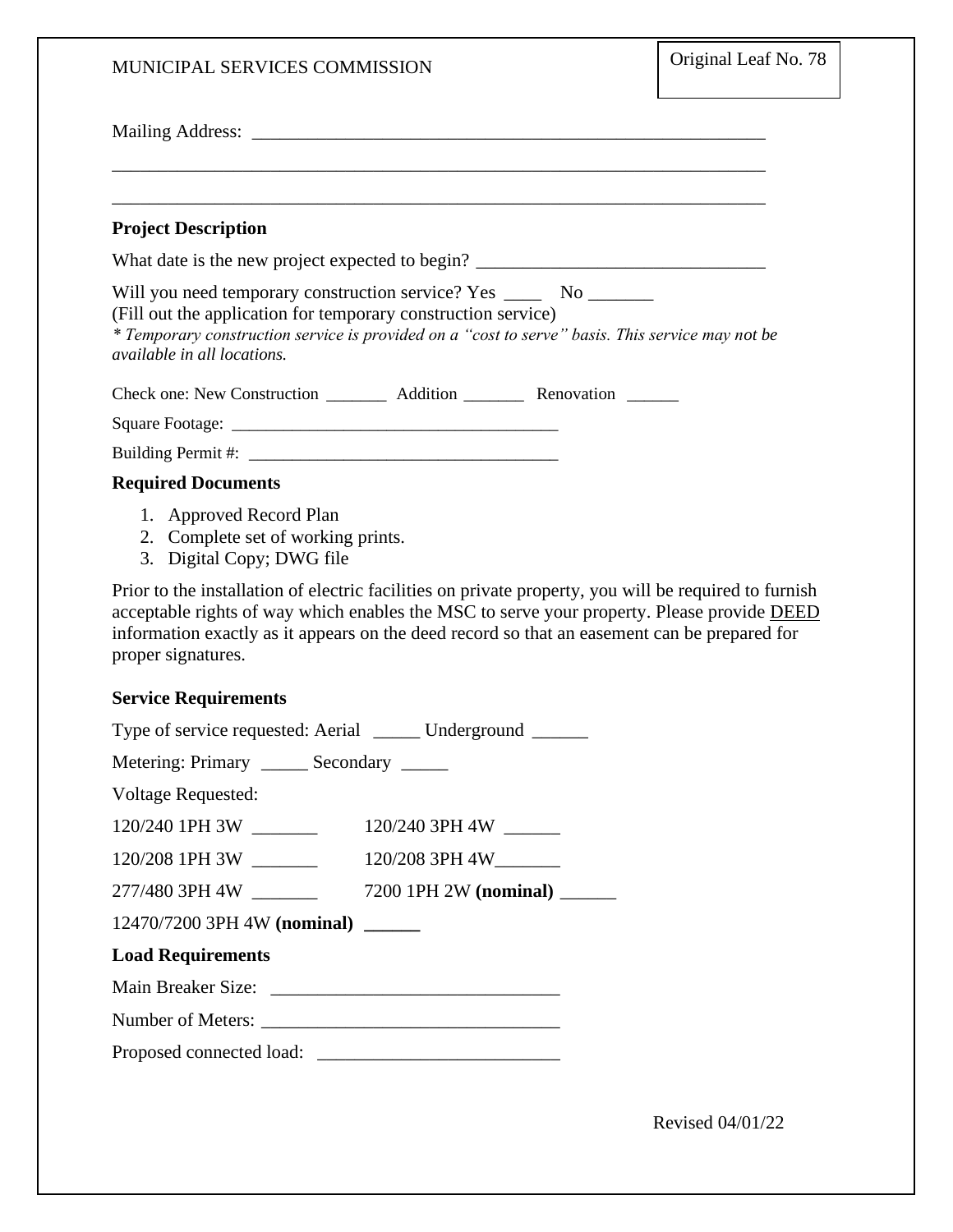|                                                                                                                                                                                                                                              | 1PH                                                        | 3PH                                                                      |                       |
|----------------------------------------------------------------------------------------------------------------------------------------------------------------------------------------------------------------------------------------------|------------------------------------------------------------|--------------------------------------------------------------------------|-----------------------|
| Lighting<br>Air conditioning<br>Resistance heating<br>Heat pump<br>Water heating<br>Processing equipment<br>Miscellaneous<br>*Motors<br>(List all motors. Indicate locked rotor amps or code designations of largest motor. Attach list if   | KW<br>KW<br>KW<br>KW<br>KW<br>KW<br><b>KW</b><br><b>KW</b> | KW<br>KW<br>$\frac{1}{1}$ KW<br><b>KW</b><br>KW<br>KW<br><b>KW</b><br>KW |                       |
| necessary)                                                                                                                                                                                                                                   |                                                            |                                                                          |                       |
| Number of Conductors Per Phase:                                                                                                                                                                                                              |                                                            |                                                                          |                       |
| Size of Conductors:                                                                                                                                                                                                                          |                                                            |                                                                          |                       |
|                                                                                                                                                                                                                                              |                                                            |                                                                          |                       |
|                                                                                                                                                                                                                                              |                                                            |                                                                          |                       |
| Estimated 1 hour diversified KW demand: 1PH Winter _________ Summer ________                                                                                                                                                                 |                                                            |                                                                          |                       |
|                                                                                                                                                                                                                                              |                                                            | 3PH Winter __________ Summer ________                                    |                       |
| Will this facility have a backup power supply? Yes ______________________________                                                                                                                                                            |                                                            |                                                                          |                       |
| If, yes: Gas __________ Electric __________ Other ________<br>(supply drawings that show how generator will work with MSC system)                                                                                                            |                                                            |                                                                          |                       |
| I hereby agree to pay for all utility services consumed on said premises in accordance with the<br>tariff and comply with the rules and regulations of the MSC. A DEPOSIT MAY BE REQUIRED<br>AS A MEANS OF ESTABLISHING SATISFACTORY CREDIT. |                                                            |                                                                          |                       |
|                                                                                                                                                                                                                                              |                                                            |                                                                          | Date: $\qquad \qquad$ |
| Title:                                                                                                                                                                                                                                       |                                                            |                                                                          |                       |
| <b>FOR OFFICE USE ONLY</b><br><b>FOR PLANT USE ONLY</b><br><b>Received by:</b>                                                                                                                                                               |                                                            |                                                                          |                       |
|                                                                                                                                                                                                                                              |                                                            |                                                                          | Revised 04/01/22      |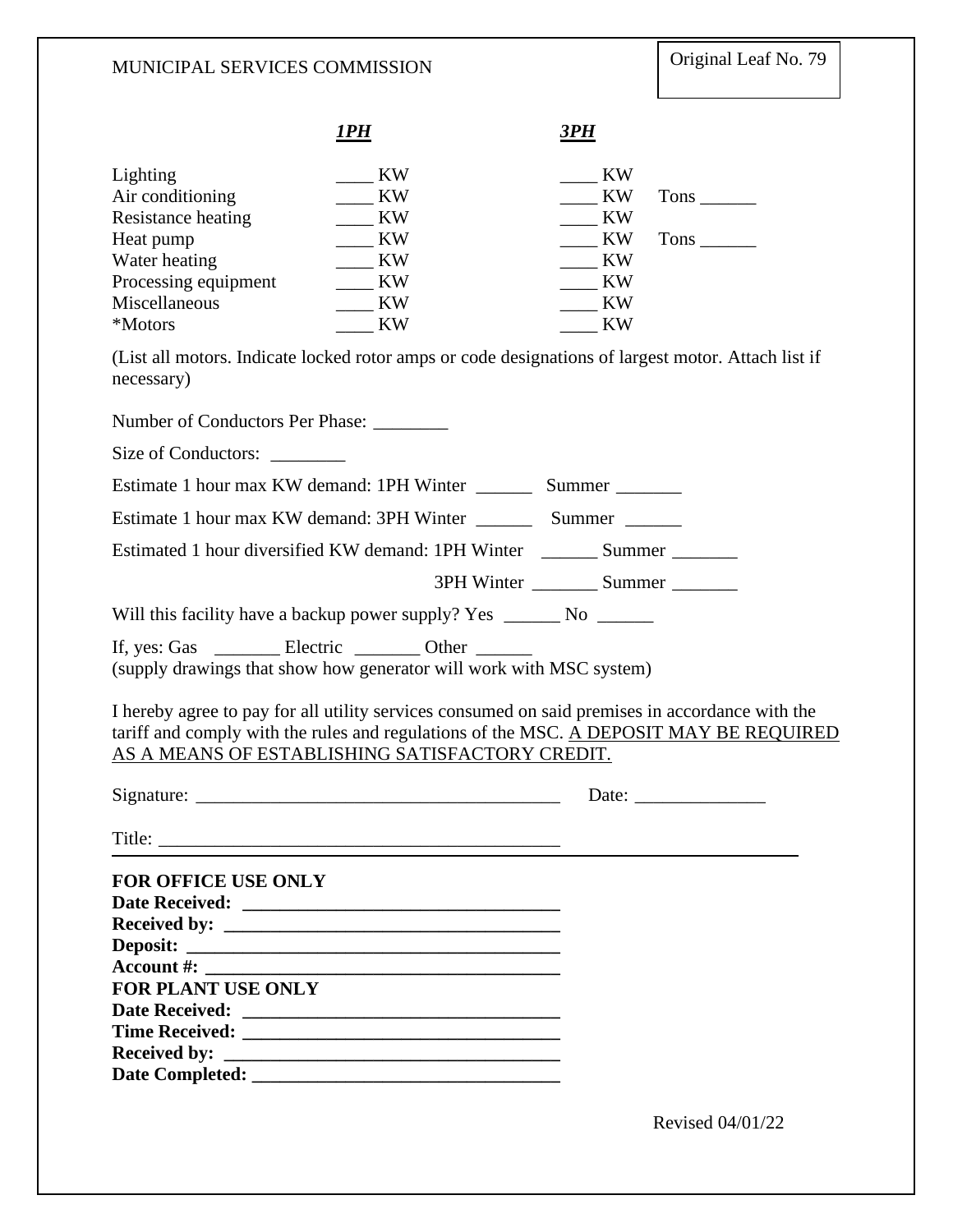# Municipal Services Commission of the City of New Castle, Delaware Subject to the Rules and Regulations of the Municipal Services Commission **Commercial Development Water Service Application Customer Information** Owner's Name: Business Tax ID # Trading As (Business Name): Phone  $\#$ : Fax  $\#$ : E-mail address: Date Service Requested: **General Contractor** Contact Person: Fax #:  $\frac{1}{2}$  =  $\frac{1}{2}$  =  $\frac{1}{2}$  =  $\frac{1}{2}$  =  $\frac{1}{2}$  =  $\frac{1}{2}$  =  $\frac{1}{2}$  =  $\frac{1}{2}$  =  $\frac{1}{2}$  =  $\frac{1}{2}$  =  $\frac{1}{2}$  =  $\frac{1}{2}$  =  $\frac{1}{2}$  =  $\frac{1}{2}$  =  $\frac{1}{2}$  =  $\frac{1}{2}$  =  $\frac{1}{2}$  =  $\frac{1}{2}$  **Plumbing Contractor** Contact Person: Laterature and the contract Person: Phone #: E-mail address: Revised 04/01/22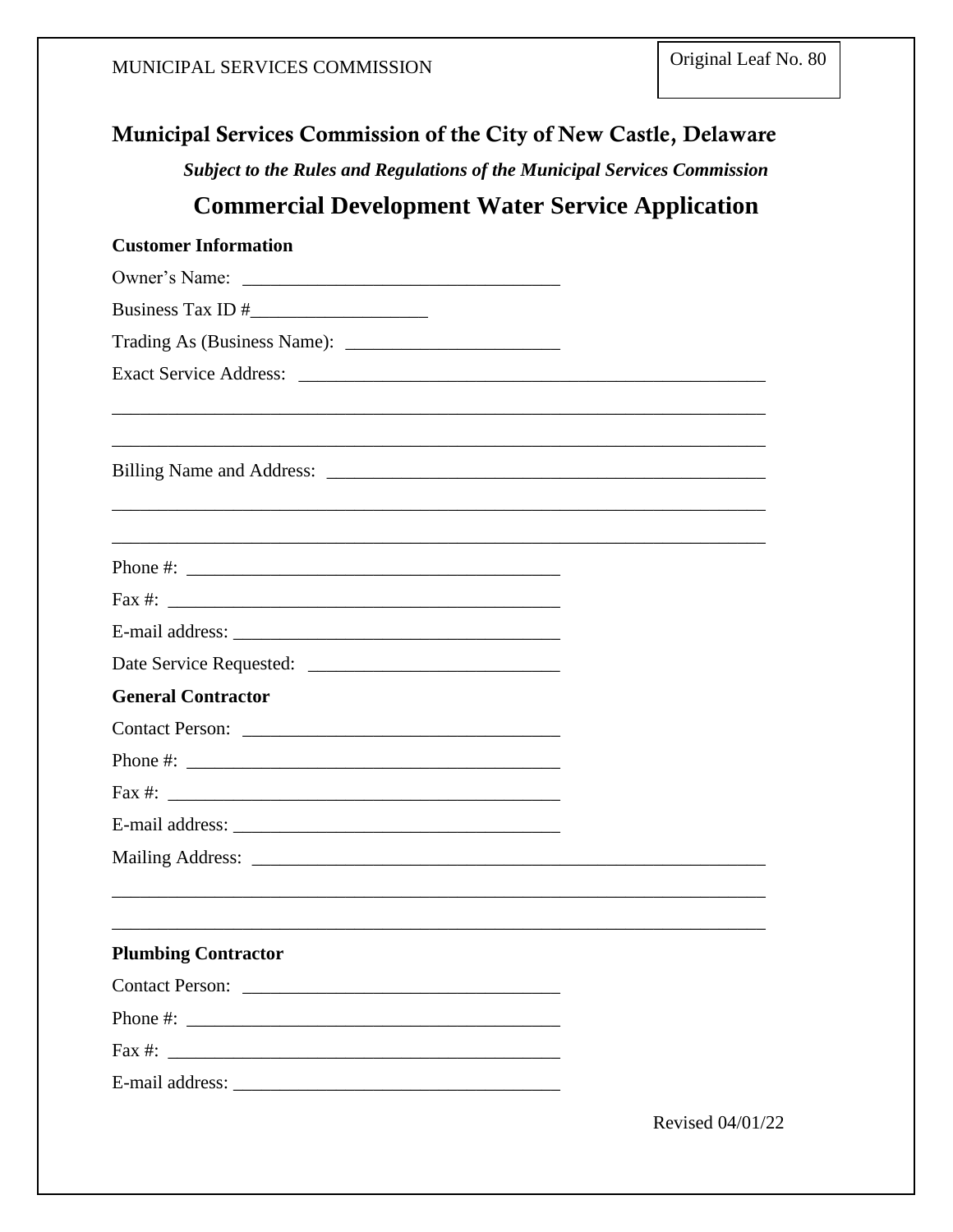| MUNICIPAL SERVICES COMMISSION                                                                                                                                                                                                  |                       | Original Leaf No. 81 |
|--------------------------------------------------------------------------------------------------------------------------------------------------------------------------------------------------------------------------------|-----------------------|----------------------|
|                                                                                                                                                                                                                                |                       |                      |
|                                                                                                                                                                                                                                |                       |                      |
| <b>Tapping Contractor</b>                                                                                                                                                                                                      |                       |                      |
| Contact Person:                                                                                                                                                                                                                |                       |                      |
|                                                                                                                                                                                                                                |                       |                      |
|                                                                                                                                                                                                                                |                       |                      |
|                                                                                                                                                                                                                                |                       |                      |
| Mailing Address: Universe of the Contractor of the Contractor of the Contractor of the Contractor of the Contractor of the Contractor of the Contractor of the Contractor of the Contractor of the Contractor of the Contracto |                       |                      |
|                                                                                                                                                                                                                                |                       |                      |
| <b>Project Description</b>                                                                                                                                                                                                     |                       |                      |
| What date is the new project expected to begin? _________________________________                                                                                                                                              |                       |                      |
| Will you need temporary construction service? Yes _______________________________<br>(Fill out the application for temporary construction service)                                                                             |                       |                      |
| *Temporary construction service is provided on a "cost to serve" basis. This service may not be                                                                                                                                |                       |                      |
| available in all locations.                                                                                                                                                                                                    |                       |                      |
| Check one: New Construction ________ Addition ________ Renovation ______                                                                                                                                                       |                       |                      |
|                                                                                                                                                                                                                                |                       |                      |
| Building Permit#:                                                                                                                                                                                                              |                       |                      |
| <b>Type of structure:</b>                                                                                                                                                                                                      |                       |                      |
| Commercial Warehouse                                                                                                                                                                                                           | Office Building       |                      |
| Five or More Dwelling Units                                                                                                                                                                                                    | Retail/Wholesale      |                      |
| Food/Convenience Store_____                                                                                                                                                                                                    | Sanctuary or School   |                      |
| Health Care Facility______                                                                                                                                                                                                     | Service Establishment |                      |
| Industrial Warehouse____                                                                                                                                                                                                       | Service Repair/Garage |                      |
| Manufacturing/Industrial Building                                                                                                                                                                                              |                       |                      |
| <b>Required Documents</b>                                                                                                                                                                                                      |                       |                      |
| 1. Approved Record Plan<br>2. Complete set of working prints<br>3. Digital Copy; DWG file                                                                                                                                      |                       |                      |

Revised 04/01/22

 $\overline{\mathsf{r}}$ 

 $\overline{\mathsf{I}}$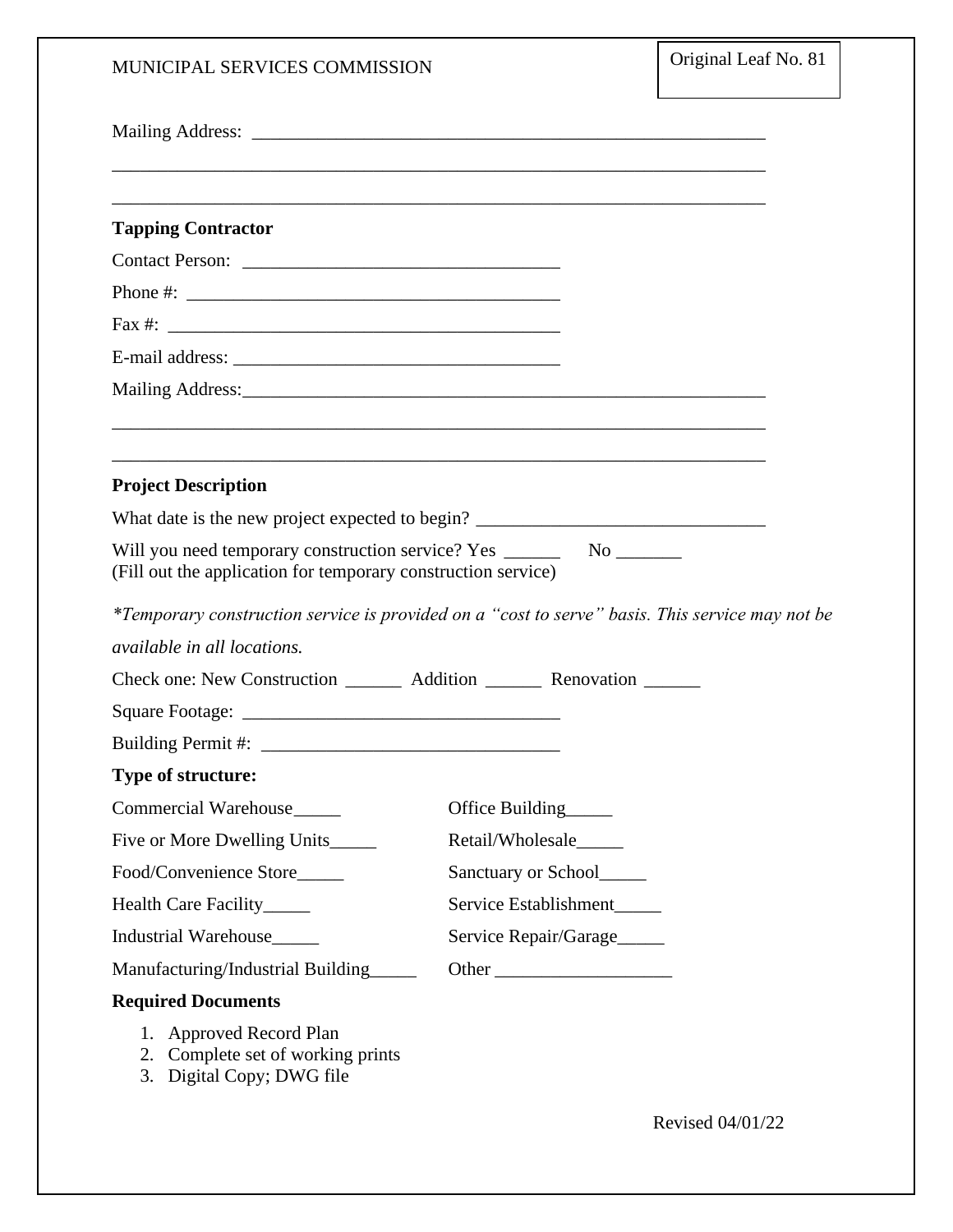Prior to the installation of water facilities on private property, you will be required to furnish acceptable rights of way which enables the MSC to serve your property. Please provide DEED information exactly as it appears on the deed record so that an easement can be prepared for proper signatures.

### **Service Requirements**

| Size of Service: $1"$ 2" 3"                                                                                                                                                                                                                                                                                                                                                                                  |                                             | 4" |                                                          |
|--------------------------------------------------------------------------------------------------------------------------------------------------------------------------------------------------------------------------------------------------------------------------------------------------------------------------------------------------------------------------------------------------------------|---------------------------------------------|----|----------------------------------------------------------|
|                                                                                                                                                                                                                                                                                                                                                                                                              | $6"$ $8"$ $10"$ $12"$                       |    |                                                          |
| Meter Size: $5/8$ "x3/4" 1" 1'/2" 2"                                                                                                                                                                                                                                                                                                                                                                         |                                             |    |                                                          |
|                                                                                                                                                                                                                                                                                                                                                                                                              | $3"$ $4"$ $6"$                              |    |                                                          |
| Does the property have fire protection? Yes ________ No ________                                                                                                                                                                                                                                                                                                                                             |                                             |    |                                                          |
|                                                                                                                                                                                                                                                                                                                                                                                                              |                                             |    |                                                          |
| Type of Fire Protection:                                                                                                                                                                                                                                                                                                                                                                                     |                                             |    |                                                          |
| Dry System________ Wet System______                                                                                                                                                                                                                                                                                                                                                                          |                                             |    |                                                          |
| Will anti-freeze solutions or chemical additives be used in the system? Yes____ No____                                                                                                                                                                                                                                                                                                                       |                                             |    |                                                          |
| Auxiliary Water Tank ______                                                                                                                                                                                                                                                                                                                                                                                  |                                             |    |                                                          |
|                                                                                                                                                                                                                                                                                                                                                                                                              |                                             |    |                                                          |
| Fire Hydrants: Yes______ No______                                                                                                                                                                                                                                                                                                                                                                            |                                             |    |                                                          |
|                                                                                                                                                                                                                                                                                                                                                                                                              |                                             |    |                                                          |
| Private______ Qty______ Wall Hydrants______                                                                                                                                                                                                                                                                                                                                                                  |                                             |    |                                                          |
| <b>Allocation Requirements</b>                                                                                                                                                                                                                                                                                                                                                                               |                                             |    |                                                          |
| Daily Allocation of Water Requested ________ GPM _______ GPD                                                                                                                                                                                                                                                                                                                                                 |                                             |    |                                                          |
| Will water be used for processing/manufacturing purposes? Yes______ No______                                                                                                                                                                                                                                                                                                                                 |                                             |    |                                                          |
| Allocation of Water Requested for Fire Protection ___________________GPM                                                                                                                                                                                                                                                                                                                                     |                                             |    |                                                          |
| Irrigation System Yes ________ No _______                                                                                                                                                                                                                                                                                                                                                                    |                                             |    |                                                          |
| Irrigation System Allocation GPM                                                                                                                                                                                                                                                                                                                                                                             |                                             |    |                                                          |
| Auxiliary Water Storage: Elevated Tank ________ Pressure Tank _______                                                                                                                                                                                                                                                                                                                                        |                                             |    |                                                          |
| I hereby agree to pay for all utility services consumed on said premises in accordance with the<br>tariff and comply with the rules and regulations of the MSC. A DEPOSIT MAY BE REQUIRED<br>AS A MEANS OF ESTABLISHING SATISFACTORY CREDIT.                                                                                                                                                                 |                                             |    |                                                          |
|                                                                                                                                                                                                                                                                                                                                                                                                              |                                             |    | Date: $\frac{1}{\sqrt{1-\frac{1}{2}} \cdot \frac{1}{2}}$ |
| Title: $\frac{1}{\sqrt{1-\frac{1}{2}}\sqrt{1-\frac{1}{2}}\sqrt{1-\frac{1}{2}}\sqrt{1-\frac{1}{2}}\sqrt{1-\frac{1}{2}}\sqrt{1-\frac{1}{2}}\sqrt{1-\frac{1}{2}}\sqrt{1-\frac{1}{2}}\sqrt{1-\frac{1}{2}}\sqrt{1-\frac{1}{2}}\sqrt{1-\frac{1}{2}}\sqrt{1-\frac{1}{2}}\sqrt{1-\frac{1}{2}}\sqrt{1-\frac{1}{2}}\sqrt{1-\frac{1}{2}}\sqrt{1-\frac{1}{2}}\sqrt{1-\frac{1}{2}}\sqrt{1-\frac{1}{2}}\sqrt{1-\frac{1}{2$ |                                             |    |                                                          |
| <b>FOR OFFICE USE ONLY</b><br>Date Received: __________________                                                                                                                                                                                                                                                                                                                                              | FOR PLANT USE ONLY<br>Date Received: ______ |    | <b>Dead End/Looped System</b>                            |
|                                                                                                                                                                                                                                                                                                                                                                                                              |                                             |    | Revised 04/01/22                                         |
|                                                                                                                                                                                                                                                                                                                                                                                                              |                                             |    |                                                          |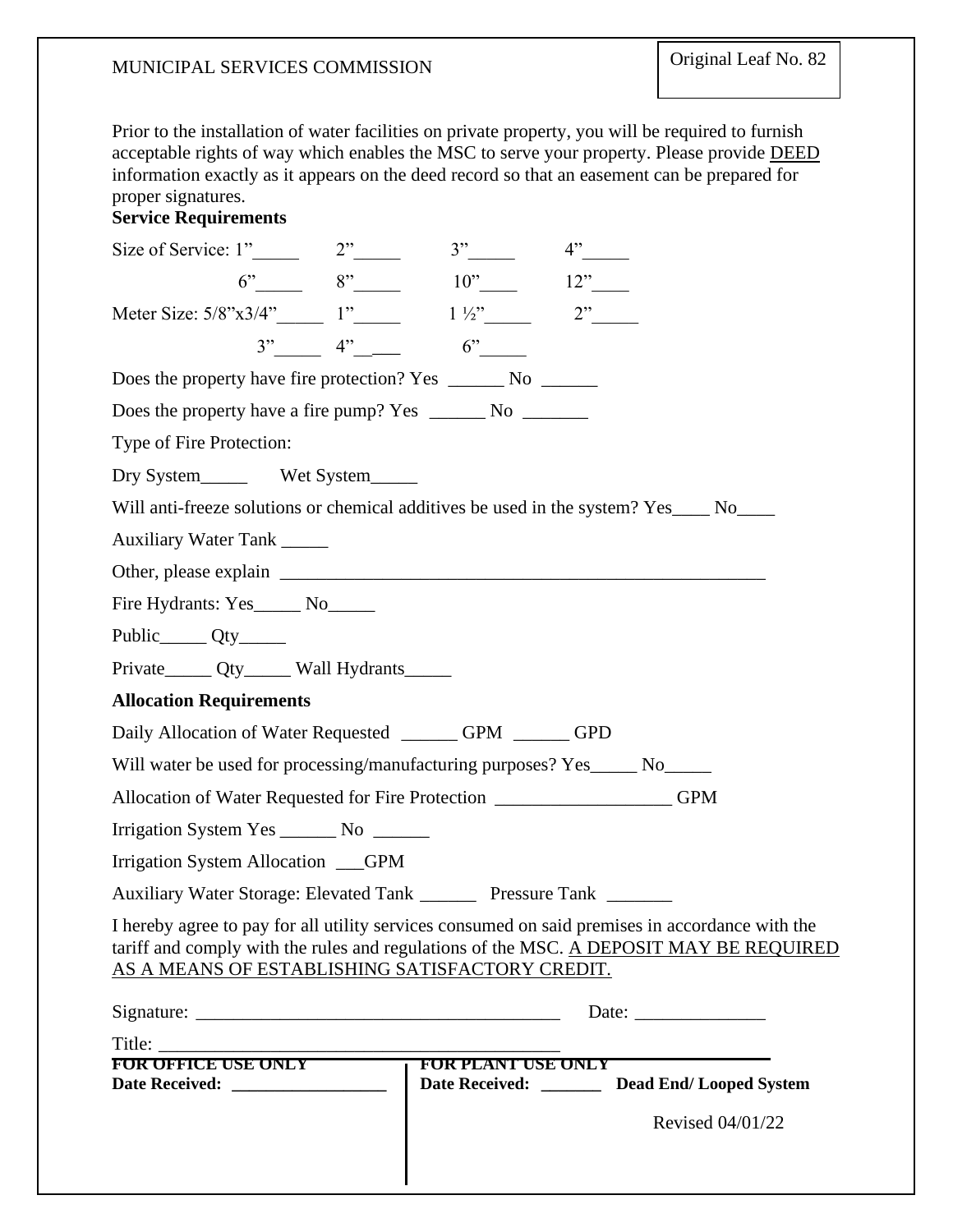Original Leaf No. 83

| <b>Received by:</b> | <b>Time Received:</b>       | <b>Street Opening Required: Y/N</b> |
|---------------------|-----------------------------|-------------------------------------|
| Deposit:            | <b>Received by:</b>         | <b>Cross-Connection Control:</b>    |
| Account $\#$ :      | <b>Main Size Available:</b> | Domestic: DCV<br>RPZ.               |
|                     |                             | Fire: DCDCV<br>RPZDC.               |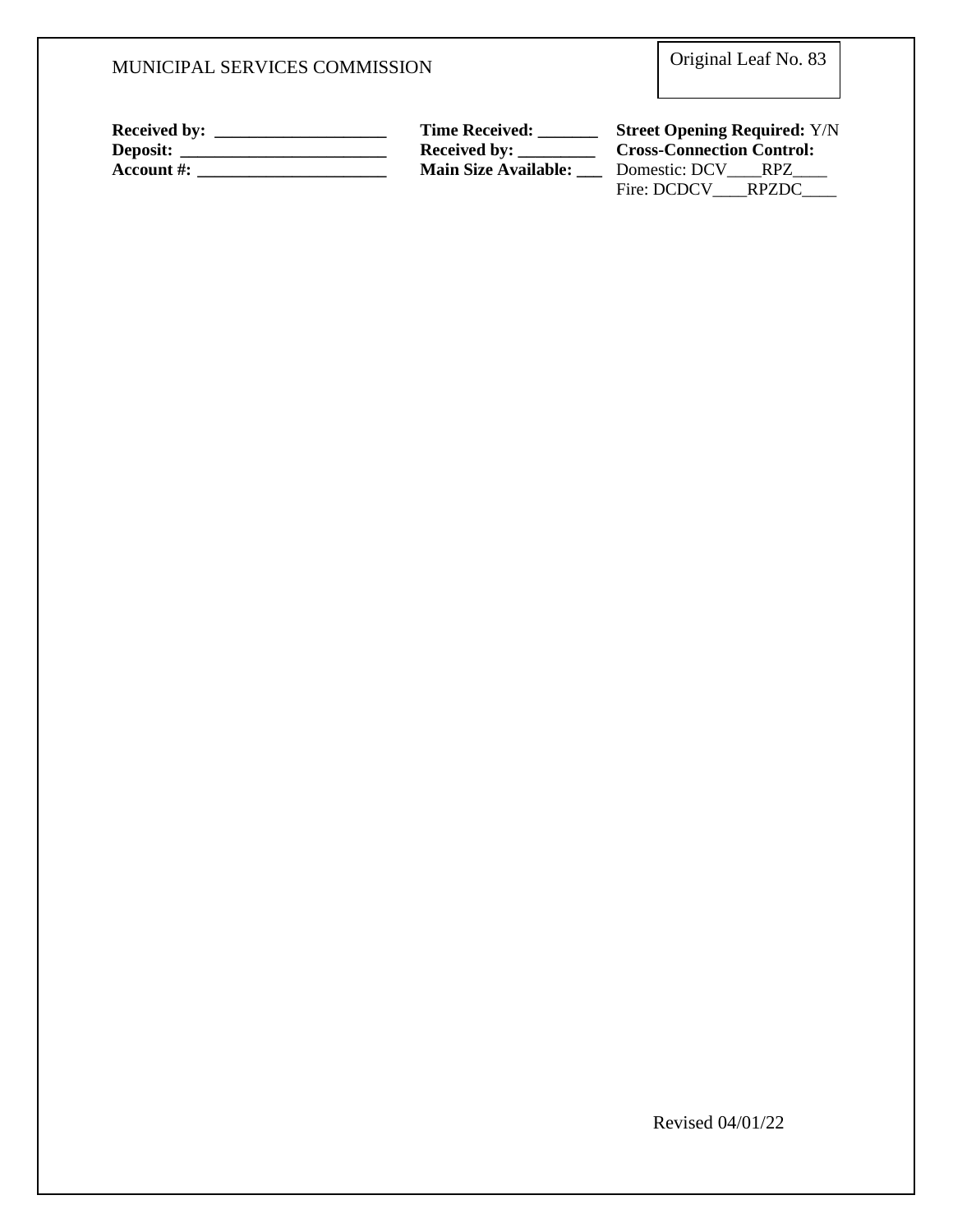### Municipal Services Commission of the City of New Castle, Delaware

*Subject to the Rules and Regulations of the Municipal Services Commission*

### **Temporary Construction Service Application**

*Temporary construction service is provided on a "cost to serve" basis. This service may not be available at all locations.*

| <b>Service Requested</b> Electric Water                                                                                                                                                                                                                                                                |                  |
|--------------------------------------------------------------------------------------------------------------------------------------------------------------------------------------------------------------------------------------------------------------------------------------------------------|------------------|
|                                                                                                                                                                                                                                                                                                        |                  |
| <b>Customer Information</b>                                                                                                                                                                                                                                                                            |                  |
|                                                                                                                                                                                                                                                                                                        |                  |
|                                                                                                                                                                                                                                                                                                        |                  |
|                                                                                                                                                                                                                                                                                                        |                  |
|                                                                                                                                                                                                                                                                                                        |                  |
|                                                                                                                                                                                                                                                                                                        |                  |
| <b>Project Description</b>                                                                                                                                                                                                                                                                             |                  |
|                                                                                                                                                                                                                                                                                                        |                  |
|                                                                                                                                                                                                                                                                                                        |                  |
|                                                                                                                                                                                                                                                                                                        |                  |
| <b>General Contractor</b>                                                                                                                                                                                                                                                                              |                  |
|                                                                                                                                                                                                                                                                                                        |                  |
|                                                                                                                                                                                                                                                                                                        |                  |
|                                                                                                                                                                                                                                                                                                        |                  |
| E-mail address:                                                                                                                                                                                                                                                                                        |                  |
|                                                                                                                                                                                                                                                                                                        |                  |
|                                                                                                                                                                                                                                                                                                        |                  |
| <b>Electrical Contractor</b>                                                                                                                                                                                                                                                                           |                  |
| Contact Person:                                                                                                                                                                                                                                                                                        |                  |
| Phone #: $\frac{1}{2}$ = $\frac{1}{2}$ = $\frac{1}{2}$ = $\frac{1}{2}$ = $\frac{1}{2}$ = $\frac{1}{2}$ = $\frac{1}{2}$ = $\frac{1}{2}$ = $\frac{1}{2}$ = $\frac{1}{2}$ = $\frac{1}{2}$ = $\frac{1}{2}$ = $\frac{1}{2}$ = $\frac{1}{2}$ = $\frac{1}{2}$ = $\frac{1}{2}$ = $\frac{1}{2}$ = $\frac{1}{2}$ |                  |
|                                                                                                                                                                                                                                                                                                        |                  |
|                                                                                                                                                                                                                                                                                                        | Revised 04/01/22 |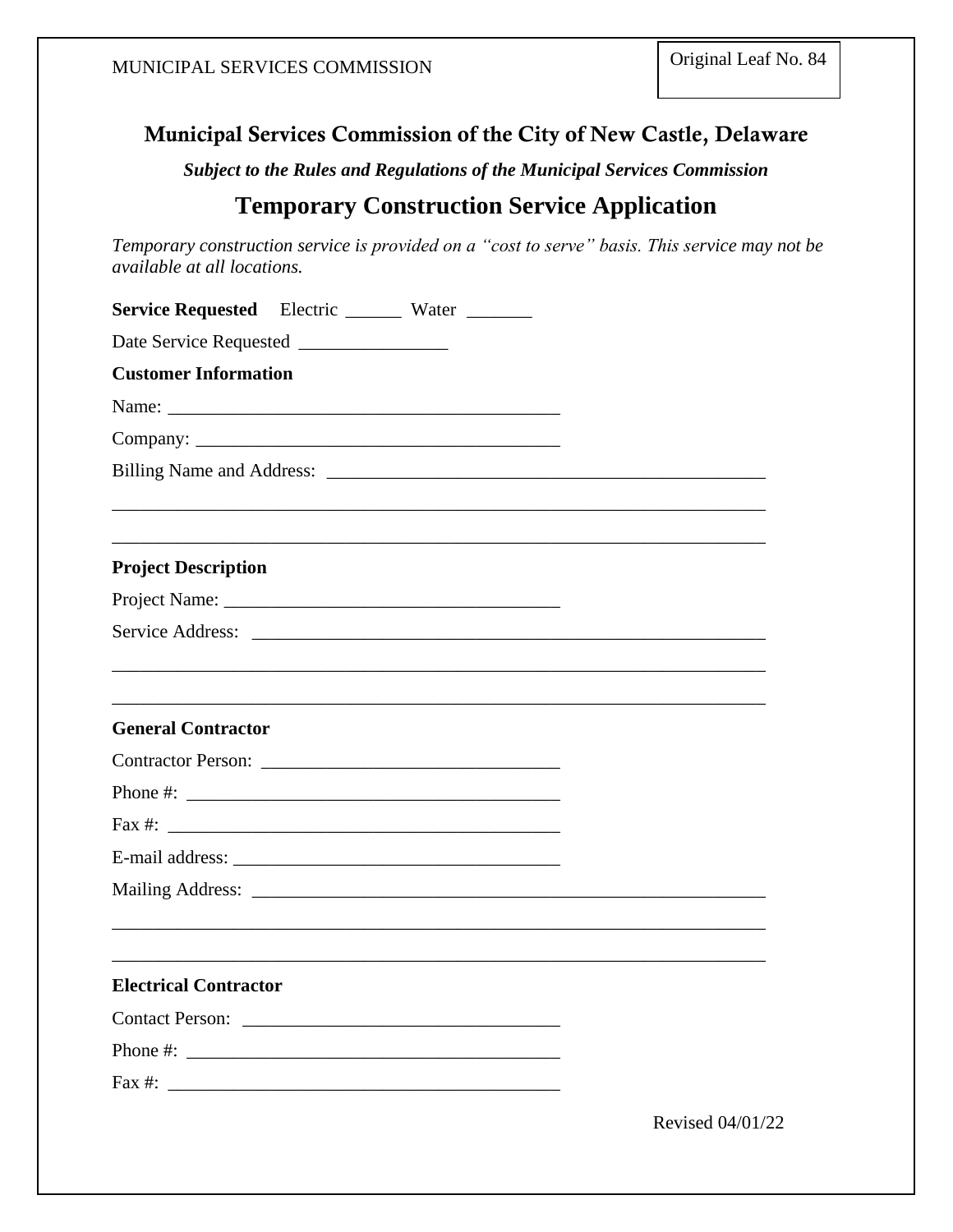| MUNICIPAL SERVICES COMMISSION                                                                                                                                                                                                                                                                        |                                                                                  | Original Leaf No. 85 |
|------------------------------------------------------------------------------------------------------------------------------------------------------------------------------------------------------------------------------------------------------------------------------------------------------|----------------------------------------------------------------------------------|----------------------|
|                                                                                                                                                                                                                                                                                                      |                                                                                  |                      |
|                                                                                                                                                                                                                                                                                                      |                                                                                  |                      |
| <b>Plumbing Contractor</b>                                                                                                                                                                                                                                                                           |                                                                                  |                      |
| Contact Person:                                                                                                                                                                                                                                                                                      |                                                                                  |                      |
|                                                                                                                                                                                                                                                                                                      |                                                                                  |                      |
| Fax #: $\frac{1}{2}$ = $\frac{1}{2}$ = $\frac{1}{2}$ = $\frac{1}{2}$ = $\frac{1}{2}$ = $\frac{1}{2}$ = $\frac{1}{2}$ = $\frac{1}{2}$ = $\frac{1}{2}$ = $\frac{1}{2}$ = $\frac{1}{2}$ = $\frac{1}{2}$ = $\frac{1}{2}$ = $\frac{1}{2}$ = $\frac{1}{2}$ = $\frac{1}{2}$ = $\frac{1}{2}$ = $\frac{1}{2}$ |                                                                                  |                      |
|                                                                                                                                                                                                                                                                                                      |                                                                                  |                      |
|                                                                                                                                                                                                                                                                                                      |                                                                                  |                      |
|                                                                                                                                                                                                                                                                                                      | ,我们也不会有什么。""我们的人,我们也不会有什么?""我们的人,我们也不会有什么?""我们的人,我们也不会有什么?""我们的人,我们也不会有什么?""我们的人 |                      |
| <b>Electric Service Requested</b>                                                                                                                                                                                                                                                                    |                                                                                  |                      |
|                                                                                                                                                                                                                                                                                                      |                                                                                  |                      |
| Voltage Requested: 120/240 1 PH 3W _____                                                                                                                                                                                                                                                             |                                                                                  |                      |
|                                                                                                                                                                                                                                                                                                      |                                                                                  |                      |
| Main Breaker Size: Amps ______                                                                                                                                                                                                                                                                       |                                                                                  |                      |
| <b>Water Service Requested:</b>                                                                                                                                                                                                                                                                      |                                                                                  |                      |
| Use water service if available                                                                                                                                                                                                                                                                       |                                                                                  |                      |
|                                                                                                                                                                                                                                                                                                      |                                                                                  |                      |
| Hydrant meter 1"                                                                                                                                                                                                                                                                                     |                                                                                  |                      |
| Hydrant meter 3"                                                                                                                                                                                                                                                                                     |                                                                                  |                      |
| Other                                                                                                                                                                                                                                                                                                |                                                                                  |                      |
|                                                                                                                                                                                                                                                                                                      |                                                                                  |                      |
| Title:                                                                                                                                                                                                                                                                                               |                                                                                  |                      |
| <b>FOR OFFICE USE ONLY</b><br><b>Electric</b><br><b>FOR PLANT USE ONLY</b><br><b>Electric</b>                                                                                                                                                                                                        | Water<br>Water                                                                   |                      |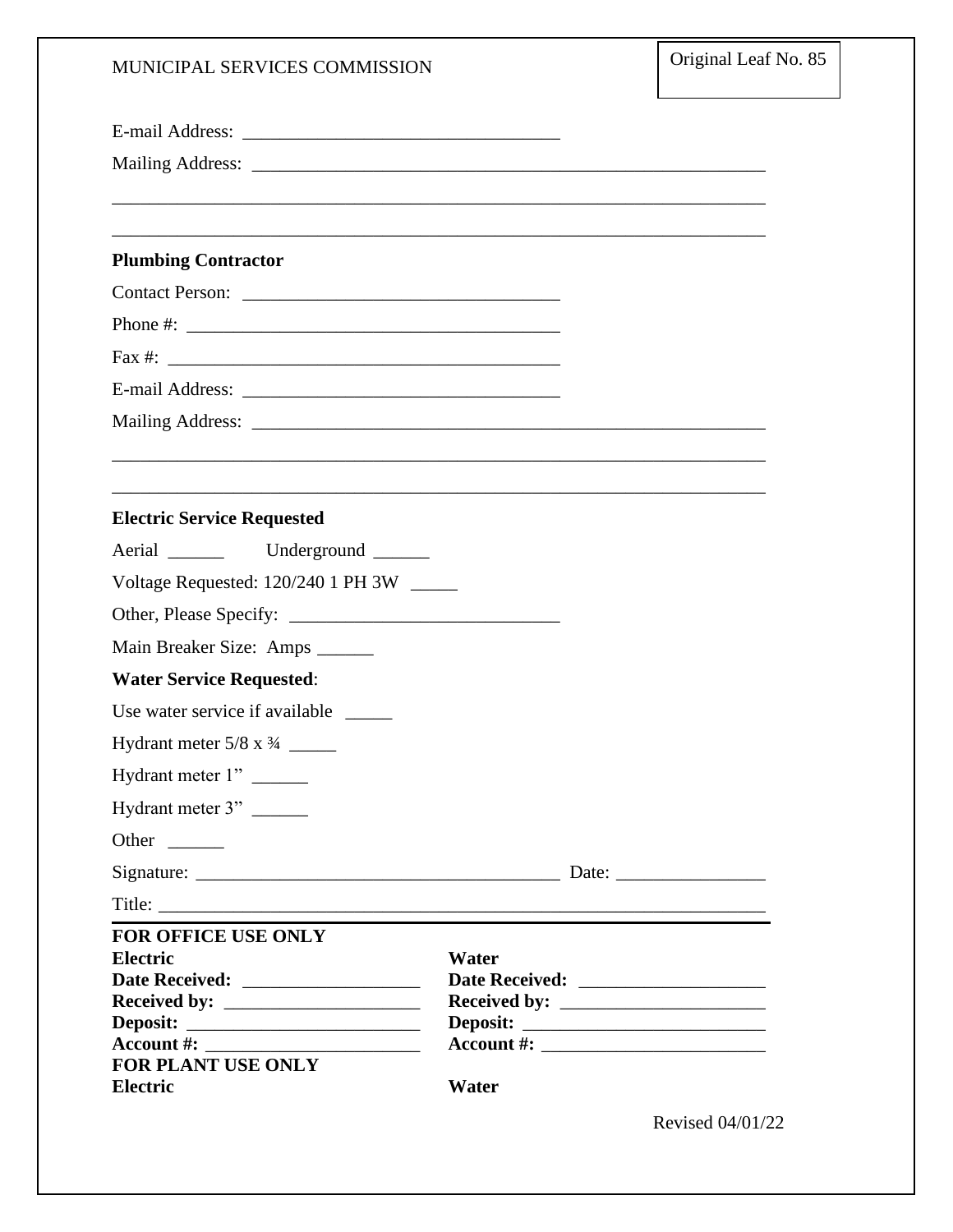| <b>Date Received:</b> | <b>Date Received:</b> |
|-----------------------|-----------------------|
| <b>Time Received:</b> | <b>Time Received:</b> |
| <b>Received by:</b>   | <b>Received by:</b>   |
| Date Completed:       | Date Completed:       |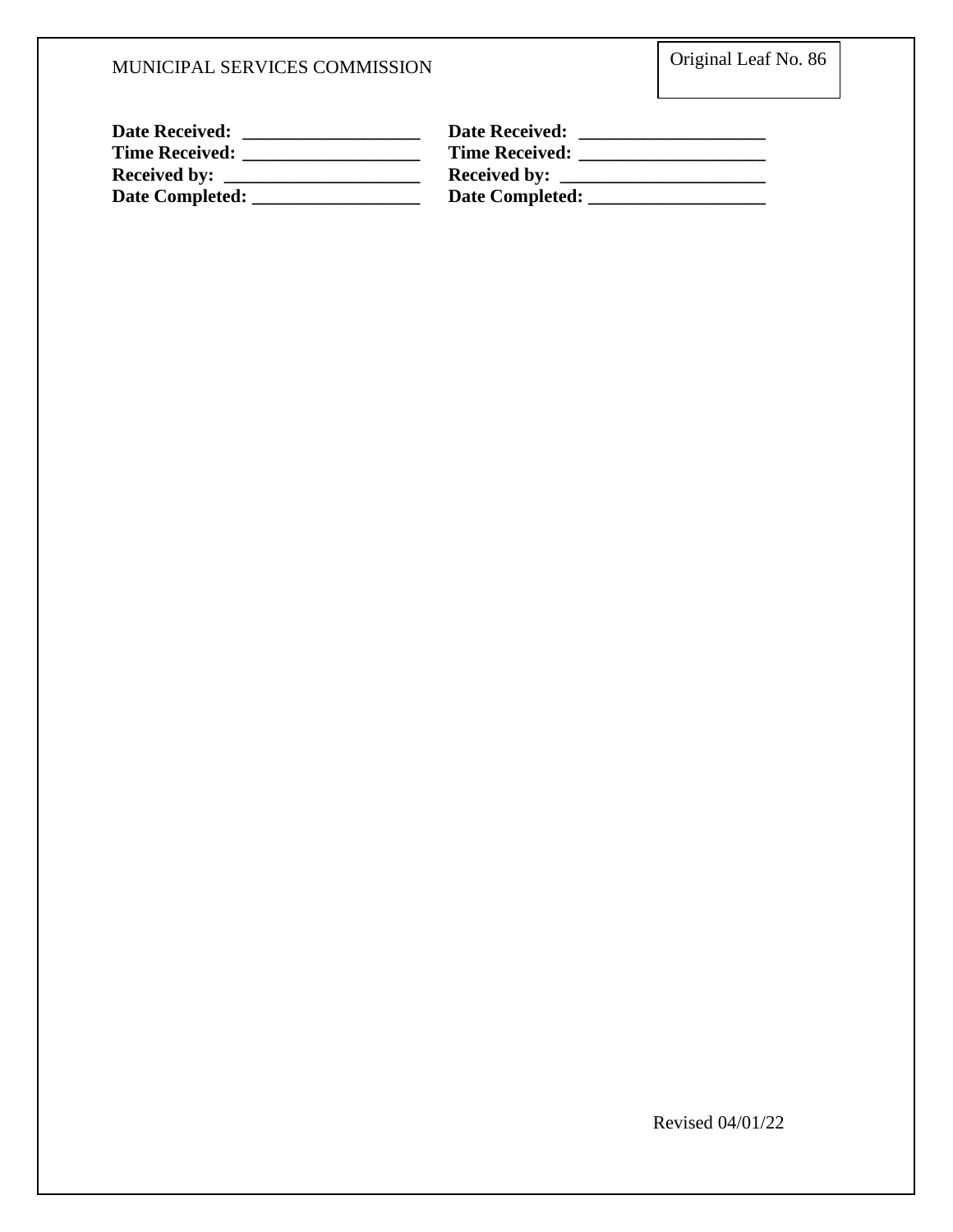#### **IMPORTANT INFORMATION REGARDING PAYMENT ARRANGEMENTS**

Effective immediately, based on the Municipal Services Commission Tariff, the city will only be making payment arrangements for residential customers that are unable to pay their bill due to unusual or severe circumstances. **Phone calls will not be accepted to make payment arrangements.** 

Requirements for making payment arrangements:

- 1. Must apply in person at the Municipal Services Commission (MSC) office at 216 Chestnut Street.
- 2. Only name or names appearing on the account can file for an extension.
- 3. Request for payment agreements are subject to MSC approval by the Secretary or designee.
- 4. Arrangements must be made in writing at least 24 hours prior to disconnect date.
- 5. Accepting a payment arrangement, deems the customer a cash customer.

**Failure to meet the payment arrangement will result in immediate disconnection of services.**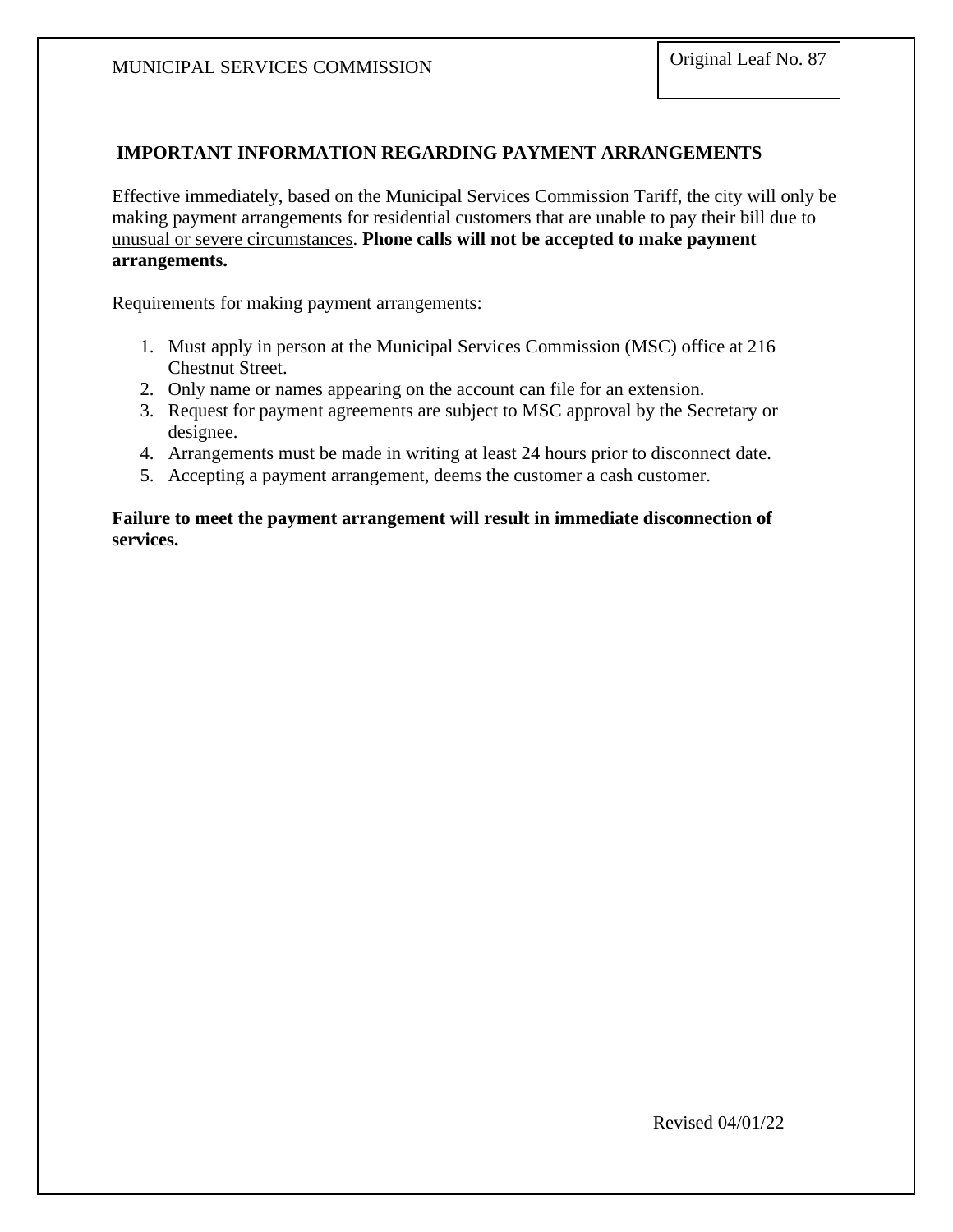**APPLICATION FOR ELECRIC/WATER BILL PAYMENT EXTENSION (CONFIDENTIAL)**

|                                              | 6. OTHER SOURCES OF INCOME_______________HOW MUCH_________        |
|----------------------------------------------|-------------------------------------------------------------------|
|                                              | 7. IF YOU ARE MARRIED, WHERE DOES YOUR SPOUSE WORK                |
|                                              |                                                                   |
|                                              | 9. HAVE YOU HAD YOUR ELECTRIC/WATER SERVICE DISCONNECTED FOR NON- |
| PAYMENT WITHIN THE PAST TWELVE MONTHS YES NO |                                                                   |
|                                              |                                                                   |

I do hereby certify that the above information is true and accurate and is submitted for the purpose of obtaining credit from the Municipal Services Commission to extend the time for payment of amounts due for prior electric service and/or water service. I understand that if any of the above statements are found to be untrue or false, I will be subject to immediate disconnection of services. I understand that service can be disconnected for failure to comply with this agreement and for non-payment for future electric service. I further understand that in the event that I breach the terms of this agreement that any and all amounts due for electric service/water service (including amounts extended pursuant to the terms of this agreement) shall immediately become due and payable. No delay or omission of the Municipal Services Commission ("MSC") to exercise any right or power arising from any default shall impair any such right or power or be considered to be a waiver of any such default or any acquiescence therein nor shall the action or inaction of MSC in case of default on the part of the undersigned impair any right or power resulting therefrom. The undersigned agrees to pay on demand, to the extent permitted by law, all costs and expenses incurred by MSC in the enforcement of its rights in this agreement, including without limitation, reasonable fees and expenses of MSC's counsel. Further, the undersigned authorizes and empowers any clerk, Prothonotary, or attorney of any court of record in the State of Delaware, or elsewhere, with or without process, to appear for it and to confess judgment against it, its successors or assigns, in favor of MSC of this Note, its successors and assigns, for the unpaid balance with interest and all other amounts payable hereunder, including, but not limited to, legal expenses and other costs, and reasonable attorney's fees not to exceed twenty percent (20%) of the amount adjudged due and owing MSC, at any time after the date hereof, with stay of execution until the date payment is due; and further, the undersigned does hereby release all and all manner of errors in any such judgment so obtained.

| DATES OF INSTALLMENT PAYMENTS: NAMEL AND RESERVE AND RESERVE AND RESERVE AND RESERVE AND RESERVE AND RESERVE A |
|----------------------------------------------------------------------------------------------------------------|
|                                                                                                                |
| Revised 04/01/22                                                                                               |
|                                                                                                                |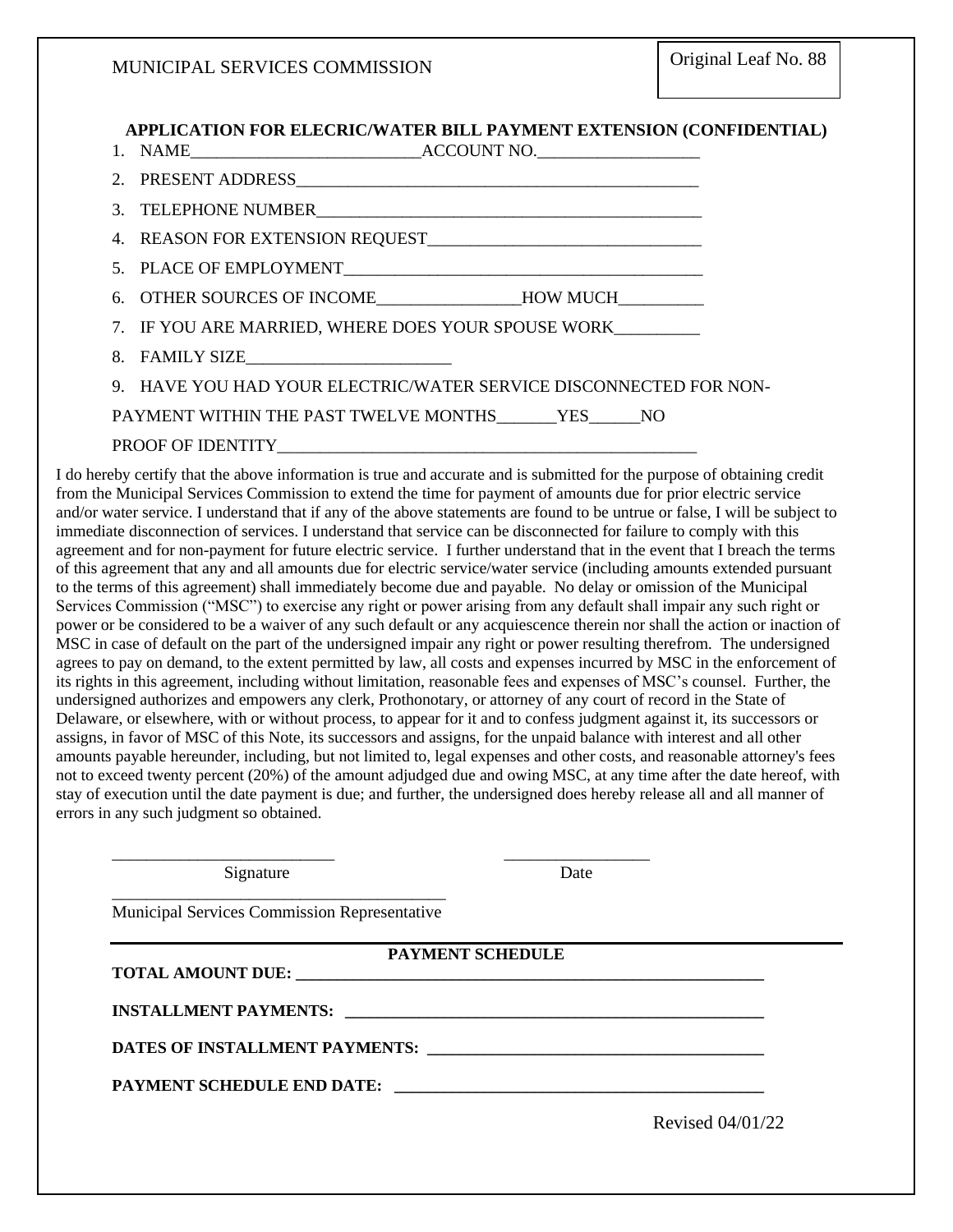## **Appendix F**

### **METERING AND SUB-METERING POLICY DELAWARE CODE, TITLE 25**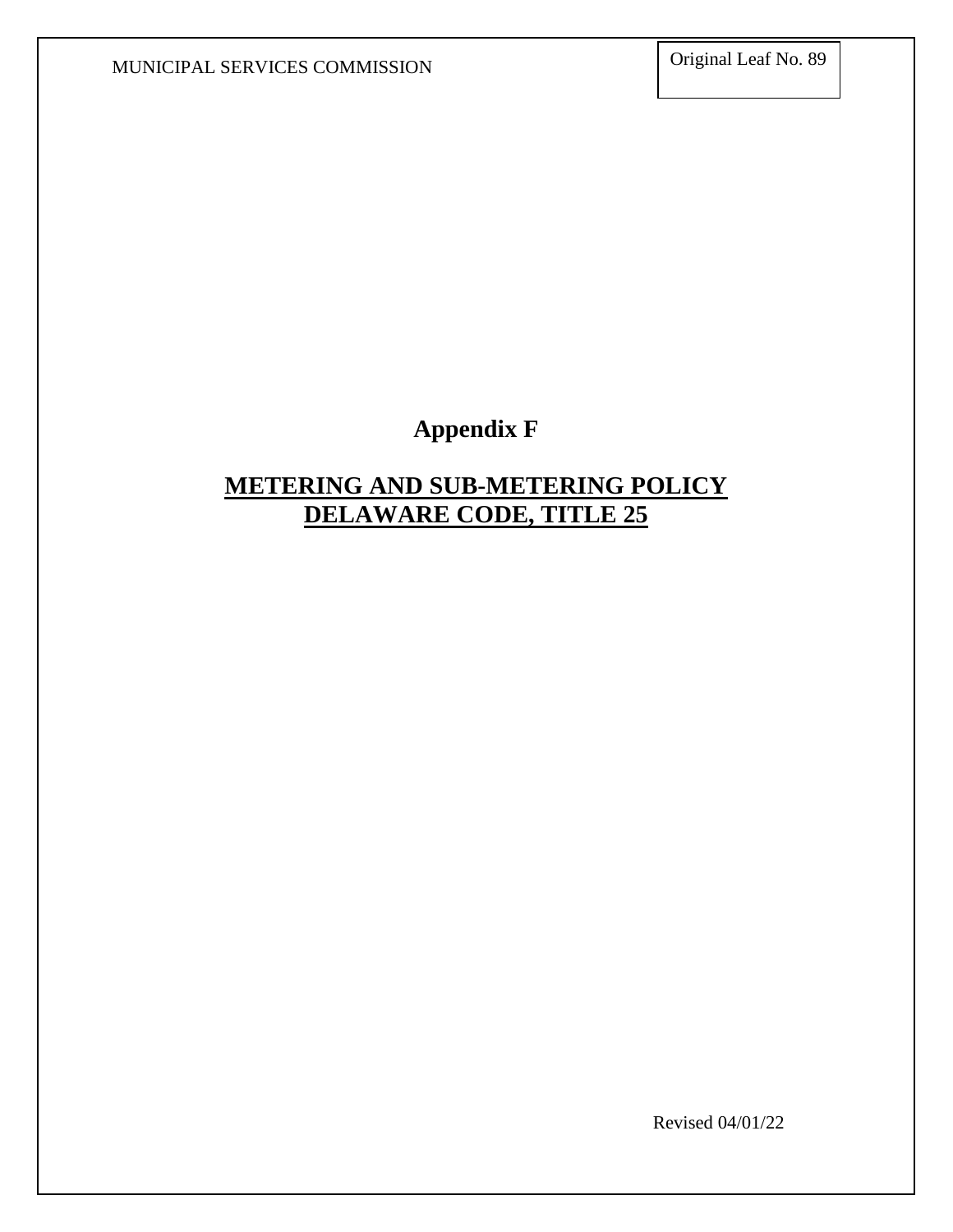*Statutory References:* **25 Del.C. § 5312 – RESIDENTIAL** DELAWARE CODE TITLE 25. PROPERTY PART III. RESIDENTIAL LANDLORD-TENANT CODE CHAPTER 53. LANDLORD OBLIGATIONS AND TENANT REMEDIES Current through the 2004 Regular Session § 5312. Metering and charges for utility services

a) A landlord may install, operate and maintain meters or other appliances for measurement to determine the consumption of utility services by each rental unit. Only if the rental agreement so provides, and in compliance with this section, may a landlord charge a tenant separately for the utility services as measured by such meter or other appliance. With the exception of metering systems already in use prior to July 17, 1996, a landlord shall not separately charge a tenant for any utility service, unless such utility service is separately metered. The metering system may be inspected by and must be approved by the Division of Weights and Measures.

(b) No landlord shall require that any tenant contract directly with the provider of a utility service for service to a tenant or to a rental unit, unless such rental unit is separately metered. No landlord who purchases utility services in bulk shall charge any tenant individually for utility services, unless such utility services are either individually metered or the cost of such services is included as part of each monthly rental payment, as provided for in the rental agreement.

c) A landlord who charges a tenant separately for utility services under this section shall not charge the tenant an amount for such services which exceeds the actual cost of the utility service as determined by the cost of the service charged by the provider to the landlord or to any company owned in whole or in part by the landlord.

(d) Any tenant who is charged and who pays for utility services separately to the landlord shall be entitled to inspect the bills and records upon which such charges were calculated, during the landlord's regular business hours at the landlord's regular business office. A landlord shall retain such bills and records for 1 year from the date upon which tenants were billed.

(e) Charges for utility services made by a landlord to a tenant shall be considered rent for all purposes under this Code. With respect to security deposits, and unless the rental agreement otherwise provides, the rights and obligations of the parties as to payment and nonpayment of utility charges shall be enforced in the same manner as the rights and obligations of the parties relating to payment and nonpayment of rent. A landlord shall not discontinue or terminate utility service for nonpayment of rent, utility charges or other breach.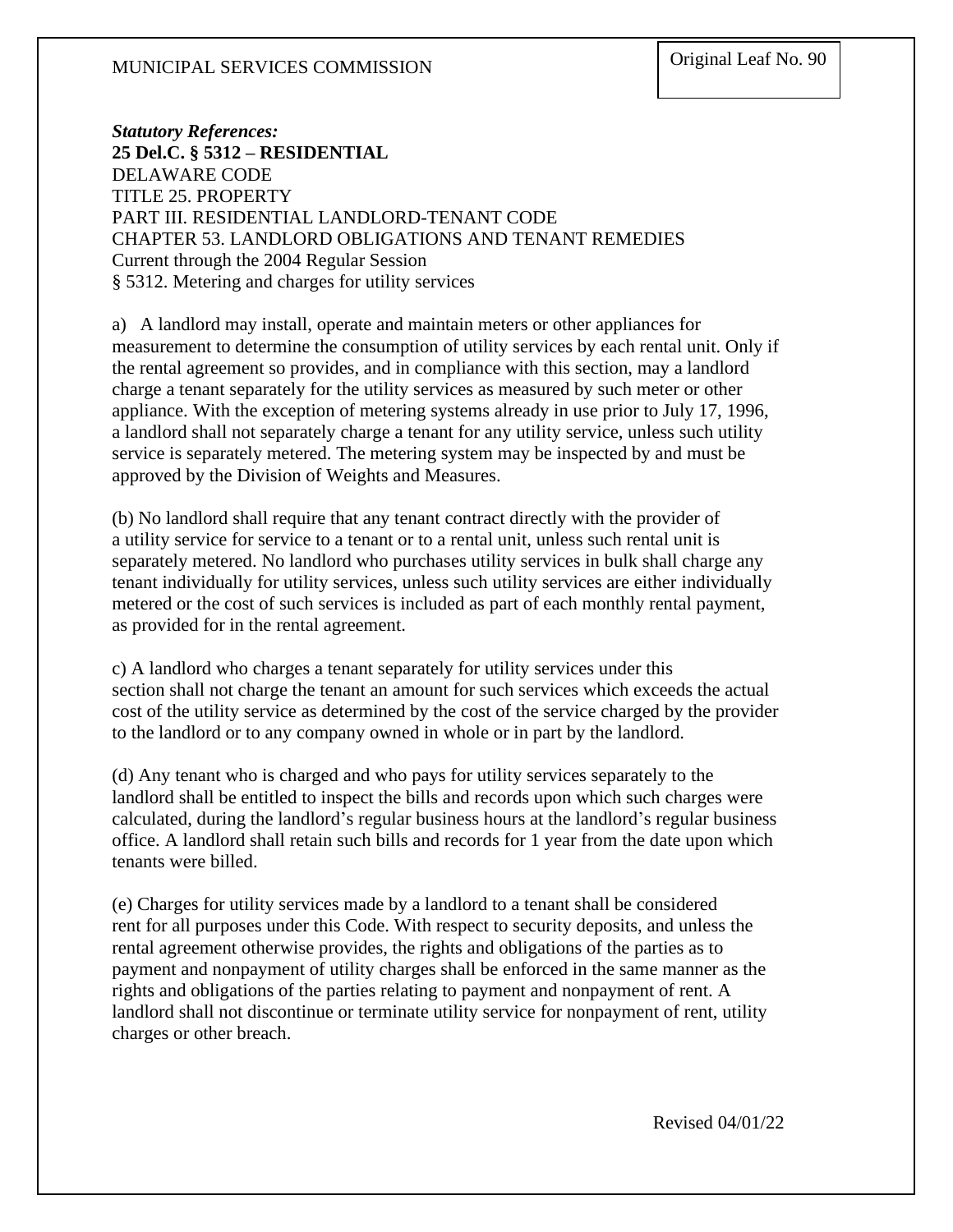(f) A landlord who charges separately for utilities in accordance with this section shall bill the tenant for such charges not less frequently than monthly, and shall use reasonable efforts to obtain actual readings of meters or appliances for measurements, which readings shall reasonably coincide with the landlord's bulk billing. If, despite reasonable effort, a landlord is unable to obtain an actual reading, the landlord may estimate the tenant's utility consumption and bill the tenant for such estimated amount; provided however, that a landlord may not send more than 2 consecutive estimated billings. Notwithstanding the foregoing, an actual reading shall be made upon the commencement of the lease and at the expiration or termination of the lease.

 $(g)(1)$  A landlord, upon request by a tenant, shall cause to be examined or tested the meter or appliance for measurement. If the meter or appliance so tested or examined is found to be accurate within commercially reasonable limits, the costs and expenses of such test or examination shall be paid by the tenant as additional rent; but if the meter or appliance is found to be not accurate, then such costs and expenses shall be borne by the landlord, who shall forthwith replace the inaccurate meter or other appliance.

(2) In addition to those rights and powers vested by law in the Consumer Protection Unit of the Attorney General's office or its successor agency, the Attorney General's office may enter, by and through its agents, experts or examiners, upon any premises for the purpose of making the examination and tests provided for in this section, and may set up and use on such premises any apparatus and appliances necessary herefore.

(h) A landlord who installs, operates and maintains meters or other appliances for measurement and who bills tenants separately for utilities, shall not be deemed a public utility, nor shall the Public Service Commission have any authority, power or jurisdiction over such landlords or their practices in connection with the installation, operation and maintenance of meters or other appliances for measurement, the reading of meters, calculation and determination of charges for utility services or otherwise. The Consumer Protection Unit of the Attorney General's office shall have authority to enforce this section.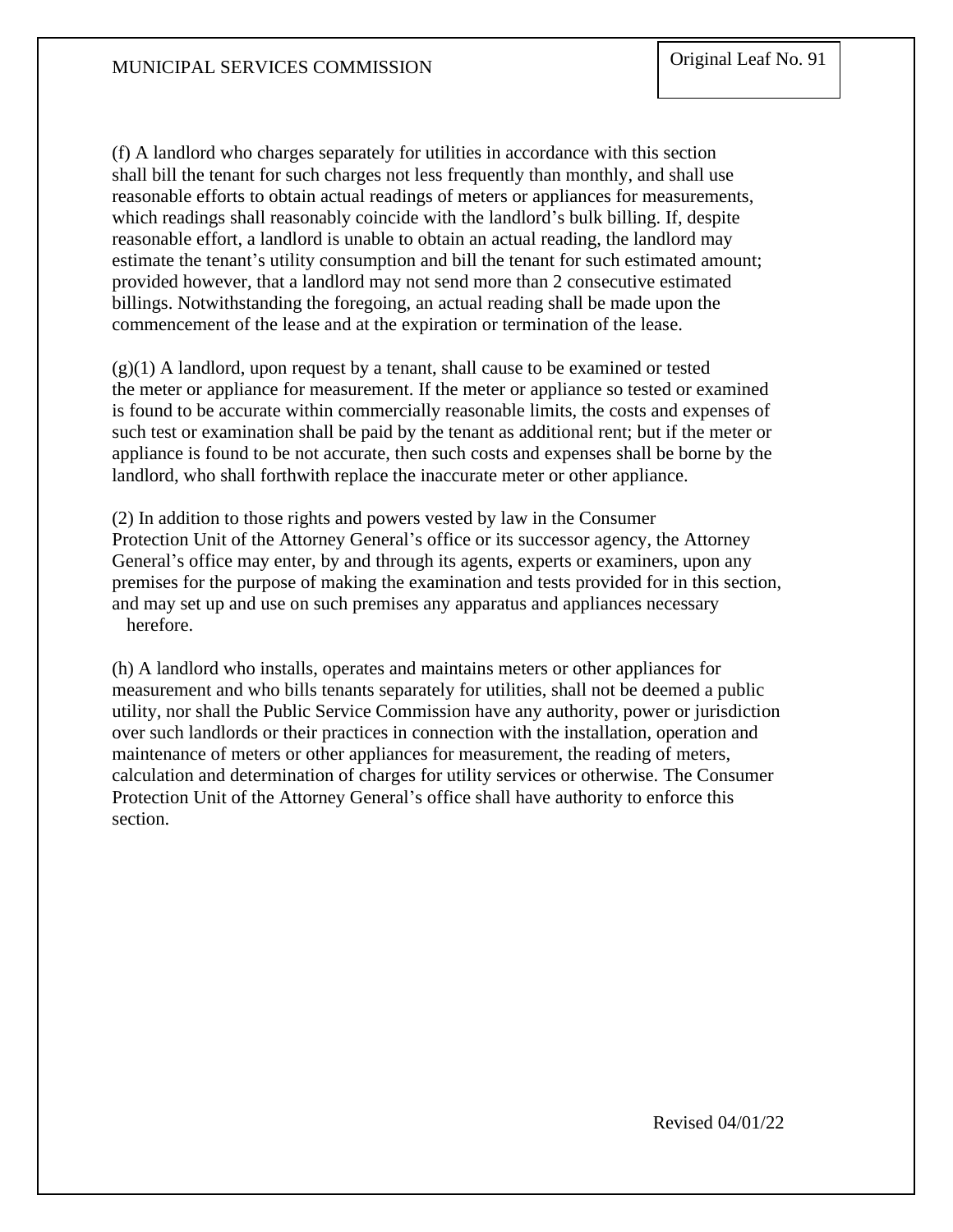Added by 70 L.1995, ch. 513, § 2, eff. July 17, 1996. **25 Del.C. § 6101 – COMMERCIAL** DELAWARE CODE TITLE 25. PROPERTY PART IV. COMMERCIAL LEASES CHAPTER 61. COMMERCIAL LEASES Current through the 2004 Regular Session § 6101. Metering and charges for utility services

Whenever any landlord or other person:

(1)Purchases utility service from a public utility and redistributes the same to a tenant in a commercial unit and/or in connection with the operation of that commercial unit (e.g., the operation of the common area); and

(2) Continuously meters the tenant's use in that commercial unit to which it redistributes the utility service and continually meters the common area; Such landlord or other person may charge and collect from such tenant, by way of rent or otherwise, an amount not to exceed the amount the tenants would be billed by the public utility for such utility service if the same was directly metered by such public utility. Added by 70 L.1995, ch. 513, § 15, eff. July 17, 1996.

#### **25 Del.C. § 7008 – MANUFACTURED HOMES**

DELAWARE CODE TITLE 25. PROPERTY PART VI. MANUFACTURED HOME COMMUNITIES CHAPTER 70. MANUFACTURED HOMES AND MANUFACTURED HOME COMMUNITIES SUBCHAPTER I. MANUFACTURED HOME OWNERS AND COMMUNITY OWNERS ACT Current through the 2004 Regular Session § 7008. Fees; services; utility rates

(a) A "fee" or "charge" is a monetary obligation, other than lot rent, designated in a fee schedule pursuant to subsection (b) of this section and assessed by a landlord to a tenant for a service furnished to the tenant, or for an expense incurred as a direct result of the tenant's use of the premises or of the tenant's acts or omissions. A fee or charge may be considered as rent for purposes of termination of a rental agreement, summary possession proceedings or for other purposes if specified in this title.

(b) A landlord must clearly disclose all fees in a fee schedule attached to each rental agreement.

(c)A landlord may assess a fee if the fee relates to a service furnished to a tenant or to an expense incurred as a direct result of the tenant's use of the premises. However, a fee that is assessed due to the tenant's failure to perform a duty arising under the rental agreement may be assessed only after the landlord notifies the tenant of the failure and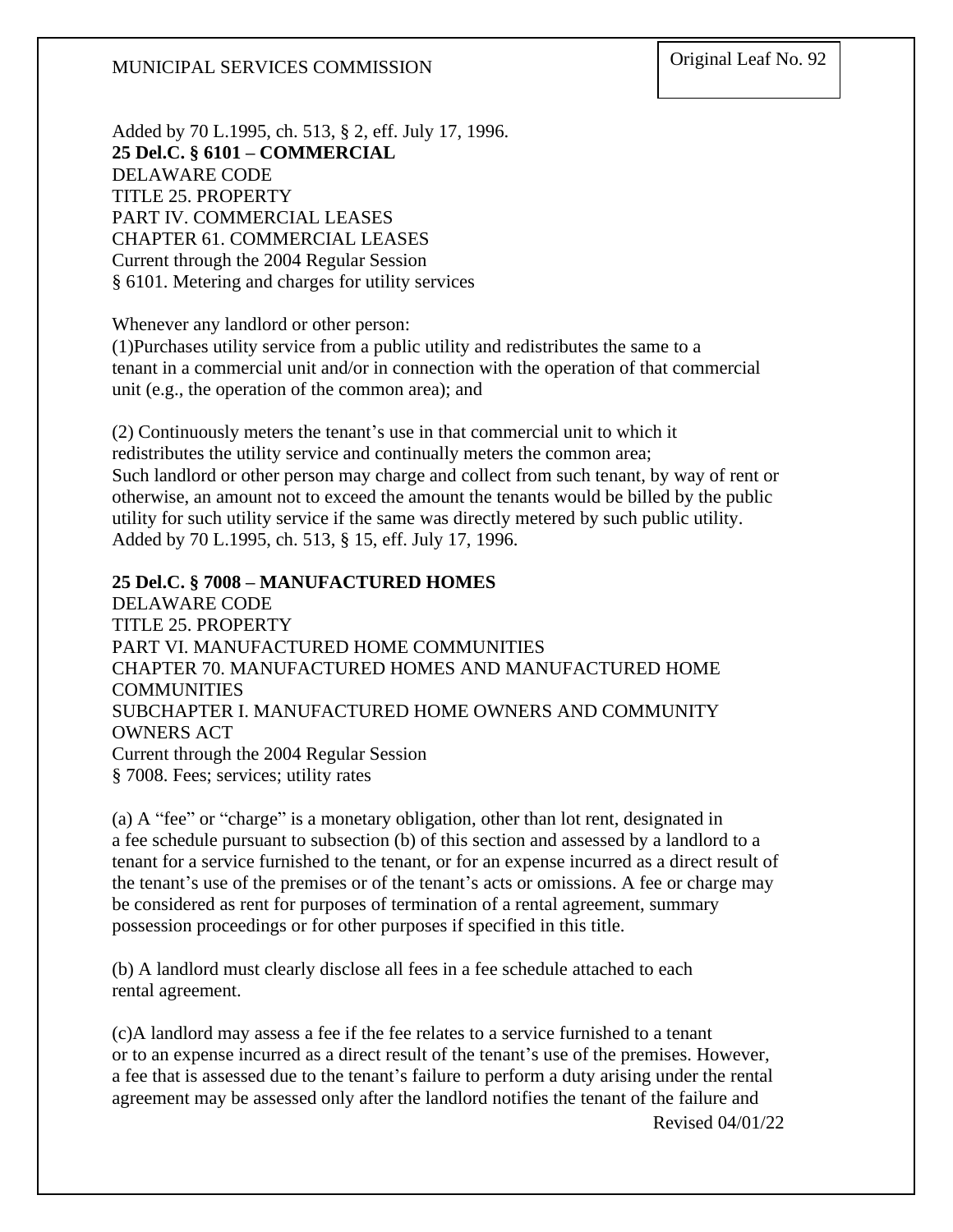allows the tenant 5 days after notification to remedy or correct the failure to perform. A tenant's failure to pay the fee within .5 days of notification is a basis for termination of the rental agreement pursuant to § 7010A of this title.

(d) A prospective tenant in a manufactured home community may be required to pay an application fee to be used by the landlord to determine the prospective tenant's credit worthiness. A landlord may not charge an application fee that exceeds the greater of 10% of the monthly lot rent or \$50. A landlord shall, upon receipt of any money paid as an application fee, furnish a receipt to the prospective tenant for the full amount paid by the prospective tenant, and shall maintain for a period of at least 2 years complete records of all application fees charged and the amount received for each fee. If a landlord unlawfully demands or charges more than the allowable application fee, the prospective tenant is entitled to damages equal to double the amount demanded or charged as an application fee by the landlord.

(e) If a landlord pays a tenant's utility charge to a third party due to the tenant's failure to do so, the charge is considered a pass-through utility charge. In addition to any late charge paid by the landlord to the third party, the landlord may assess a third-partypayment fee not to exceed the greater of 5% of the total payment by the landlord to the third party or \$25.

(f) A landlord may assess a late-payment fee for the late payment of rent if:

(1) The rent is not paid within five days after the due date specified in the rental agreement; and

(2) The rental agreement provides for a late-payment fee.

(g) A landlord may assess an optional-user fee for the use of designated facilities or services. Failure of a tenant to pay an optional-user fee for requested use of a facility or service may not be the basis for termination of the rental agreement. However, continued use of the requested facility or service without paying the optional-user fee may result in termination of the rental agreement pursuant to § 7010A of this title. Optional-user fees include, but are not limited to, fees for the use of a swimming pool, marine facilities, and tennis courts.

(h) The amount of an optional-user fee must be reasonably related to the cost of providing the facility or service upon which the fee is based.

(i)A fee may not be increased more than once during any 12-month period. A utility rate may be adjusted as provided in subsection (j) of this section. A landlord shall notify a tenant in writing of any fee increase or additional fee at least 60 days prior to the effective date of the increase or addition. A fee increase or an additional fee is unenforceable unless proper written notice has been given to the tenant.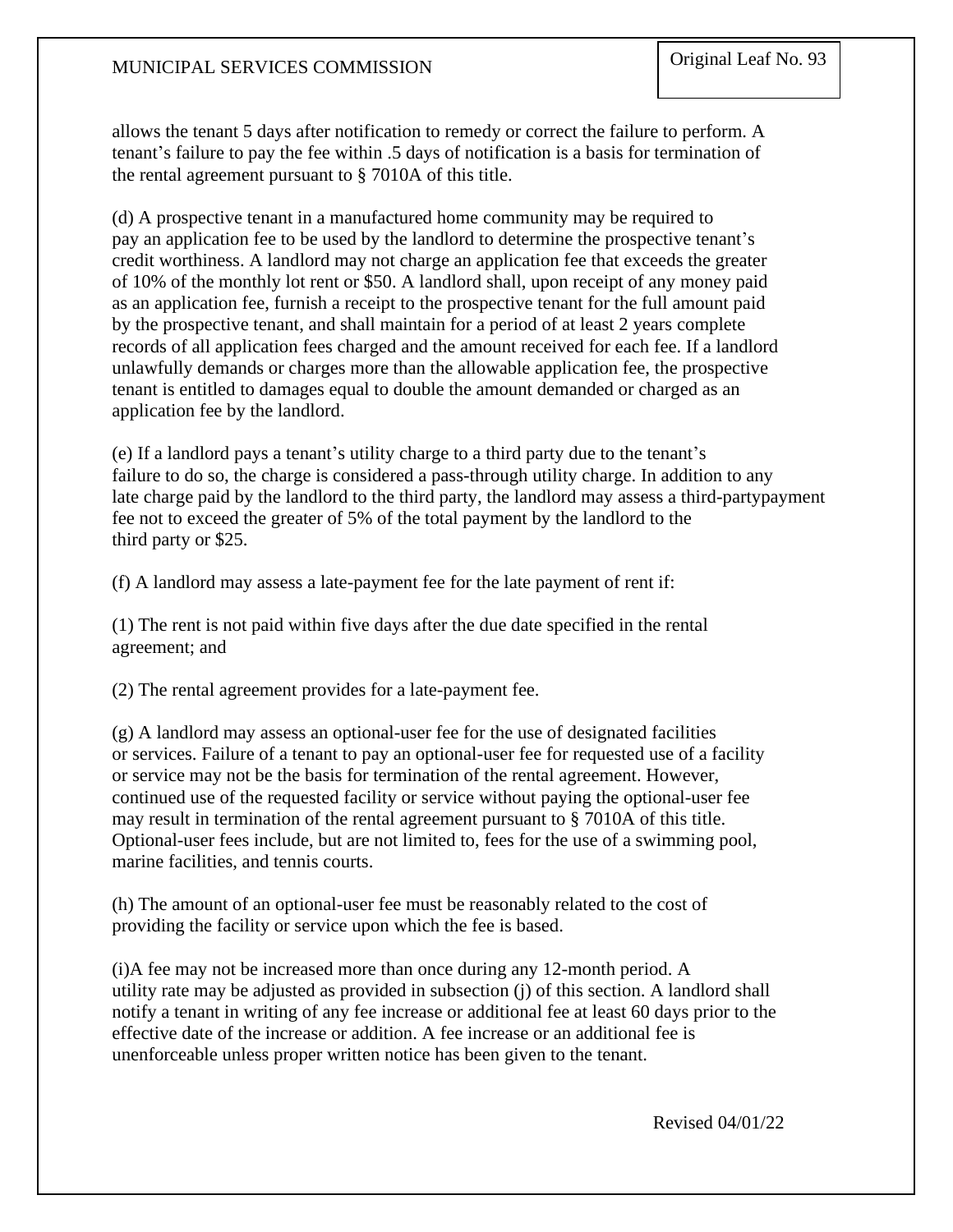(j) A landlord may charge a tenant for utilities provided by the landlord to the tenant if specified in the rental agreement. The rate charged by a landlord for a utility may not exceed the utility's retail consumer rate, and the rate charged by the landlord may be adjusted without notice on a monthly basis.

(k) A landlord may not assess an entrance or exit fee. An entrance fee is any fee assessed by a landlord to a tenant prior to the tenant's occupancy of a rented lot, except for an application fee or a security deposit, or for those fees or charges for utilities, for direct services actually rendered, or for the use of facilities, all of which must be identified and described in the rental agreement or in a separate notice pursuant to § 7006 of this title. An exit fee is a fee assessed by a landlord to a tenant immediately prior to or after the tenant's final departure from the rented lot, except for those fees or charges for direct services actually rendered by the landlord which would not otherwise be provided without charge in the normal course of business.

(l) If a utility, facility or service previously provided pursuant to the rental agreement is discontinued, the landlord shall adjust the tenant's rent, charge or fee payment by deducting the landlord's direct operating costs of providing the discontinued utility, facility or service.

An adjustment is determined as follows:

(1)No less than 60 days prior to the discontinuance of the utility, facility or service, the landlord shall notify all affected tenants of the discontinuance, and include in the notification an explanation of the discontinuance and the reduction in the direct operating cost, if any, associated with the discontinuance.

(2) Within 10 days after the landlord's notice pursuant to subdivision (1) of this subsection, the tenants may form a committee not to exceed 5 members. The committee and the landlord shall meet together at a mutually convenient time and place to discuss the discontinuance of the utility, facility or service.

(3) At the meeting, the landlord shall disclose and explain all material factors for the proposed discontinuation of the utility, facility or service, together with supporting documentation. The reduction in the direct operating cost of the utility, facility or service, as determined by an independent public accountant or certified public accountant paid for by the landlord, is binding upon both the landlord and the tenants.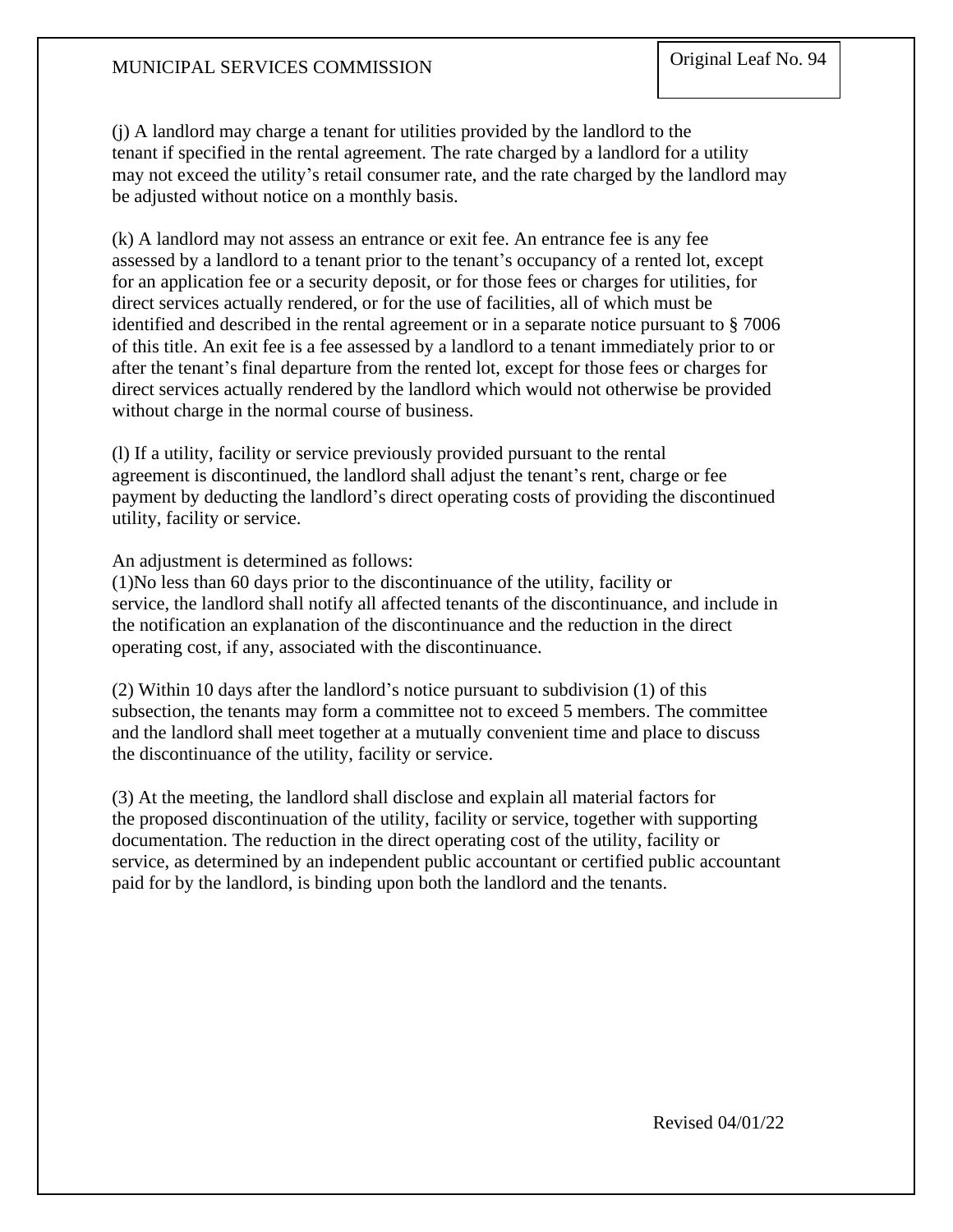**Appendix G**

### **MILITARY PERSONNEL POLICY**

### **DELAWARE CODE, TITLE 26, CHAPTER 1, SECTION 118**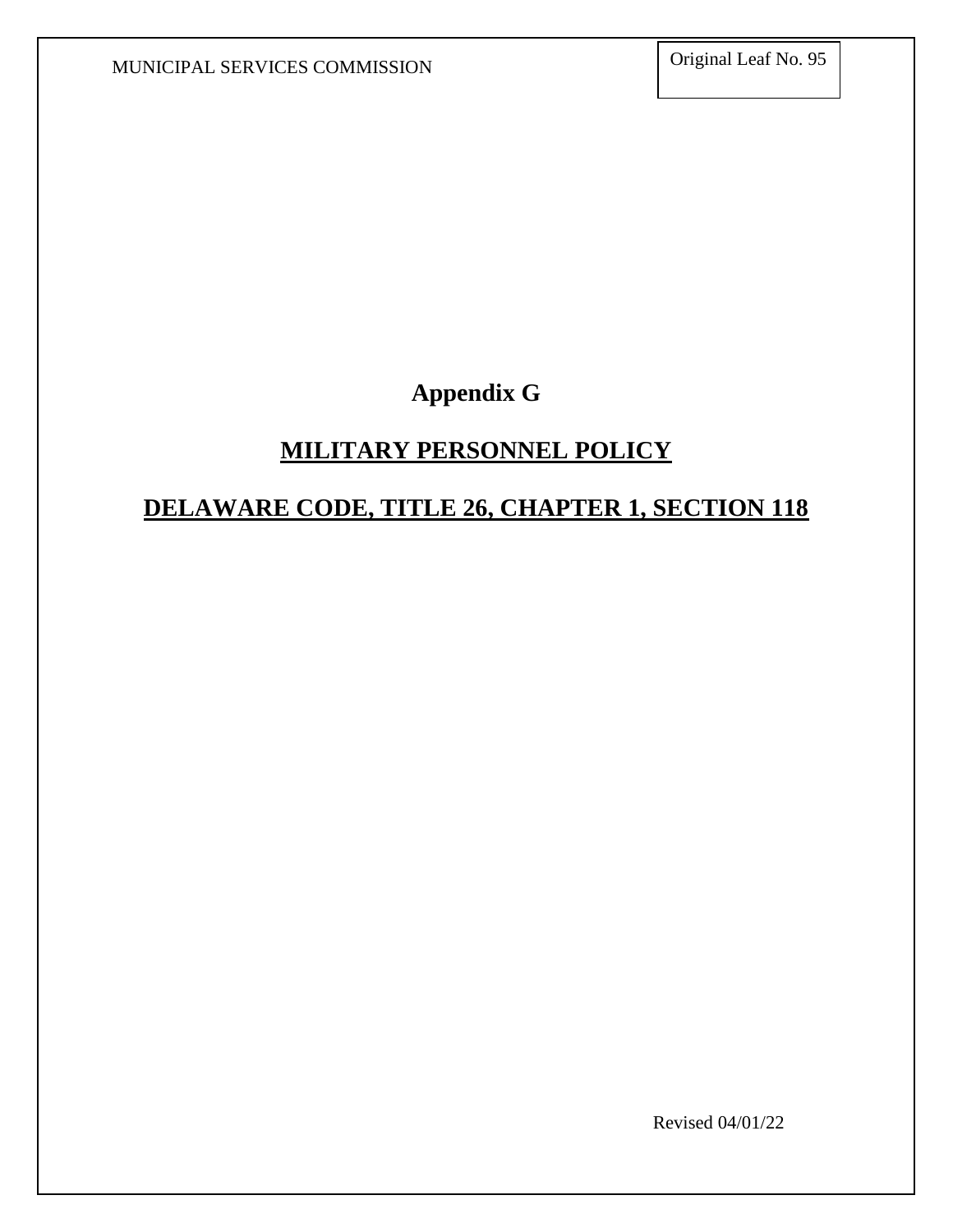#### **Continuation of service for activated Reserve and National Guard military personnel.**

(a) Except as otherwise provided by this section, a person who engages in the distribution and sale of electric, gas, water, sewer service, telecommunications, cable, or satellite television for use or consumption, including municipalities, (a "Service Provider") shall not discontinue such service to the residence of a Qualifying Customer, as defined in subsection (g). With respect to telecommunications services, this section shall apply only to the provisioning of dial tone line, touchtone and local usage services. With respect to cable service, this section shall apply only to the provisioning of the most basic tier of television service.

(b) A Qualifying Customer may apply for protection from disconnection of such service by notifying the Service Provider that the Qualifying Customer is in need of assistance caused by a reduction in household income as a result of a household member's call to active duty status in the military reserves or National Guard.

(c) A Service Provider may request periodic verification of the call to active duty status from the Qualifying Customer. A Service Provider may also request periodic verification of the Qualified Customer's reduction in household income.

(d) A Qualifying Customer may receive protection from disconnection under this section for as long as the emergency active duty status continues and for 30 days after that status has ended.

(e) A Qualifying Customer receiving assistance under this section shall notify the Service Provider no later than 10 days after the return from active duty status.

(f) The protection from disconnection provided under this section does not void or limit the obligation of the Qualifying Customer to pay for such services received.

(g) As used in this section, "Qualifying Customer" means:

(1) A residential household where the income is reduced because the customer of record, or the spouse of the customer of record, is a member of the National Guard or the military reserve and is called to active military service by the President of the United States or the Governor of this State during a time of declared national or state emergency of war.

(2) Assistance is needed by the residential household to maintain 1 or more of the services subject to this section; and

(3) The residential household notifies the Service Provider of the need for assistance and, if requested by the Service Provider, provides verification of the call to active duty status and the reduction in household income. (74 Del. Laws, c. 294, § 1.)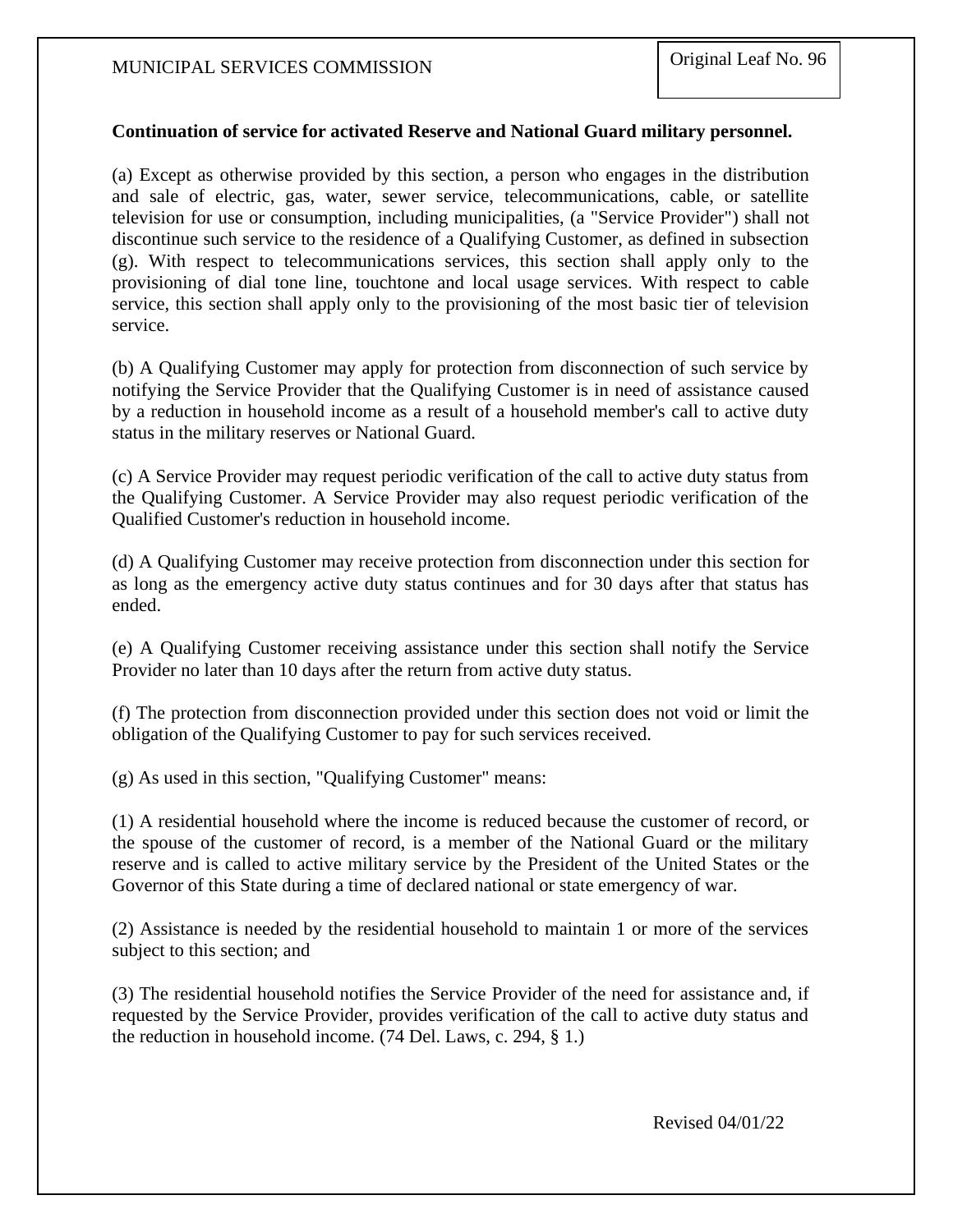# **Appendix H**

## **NET ENERGY METERING**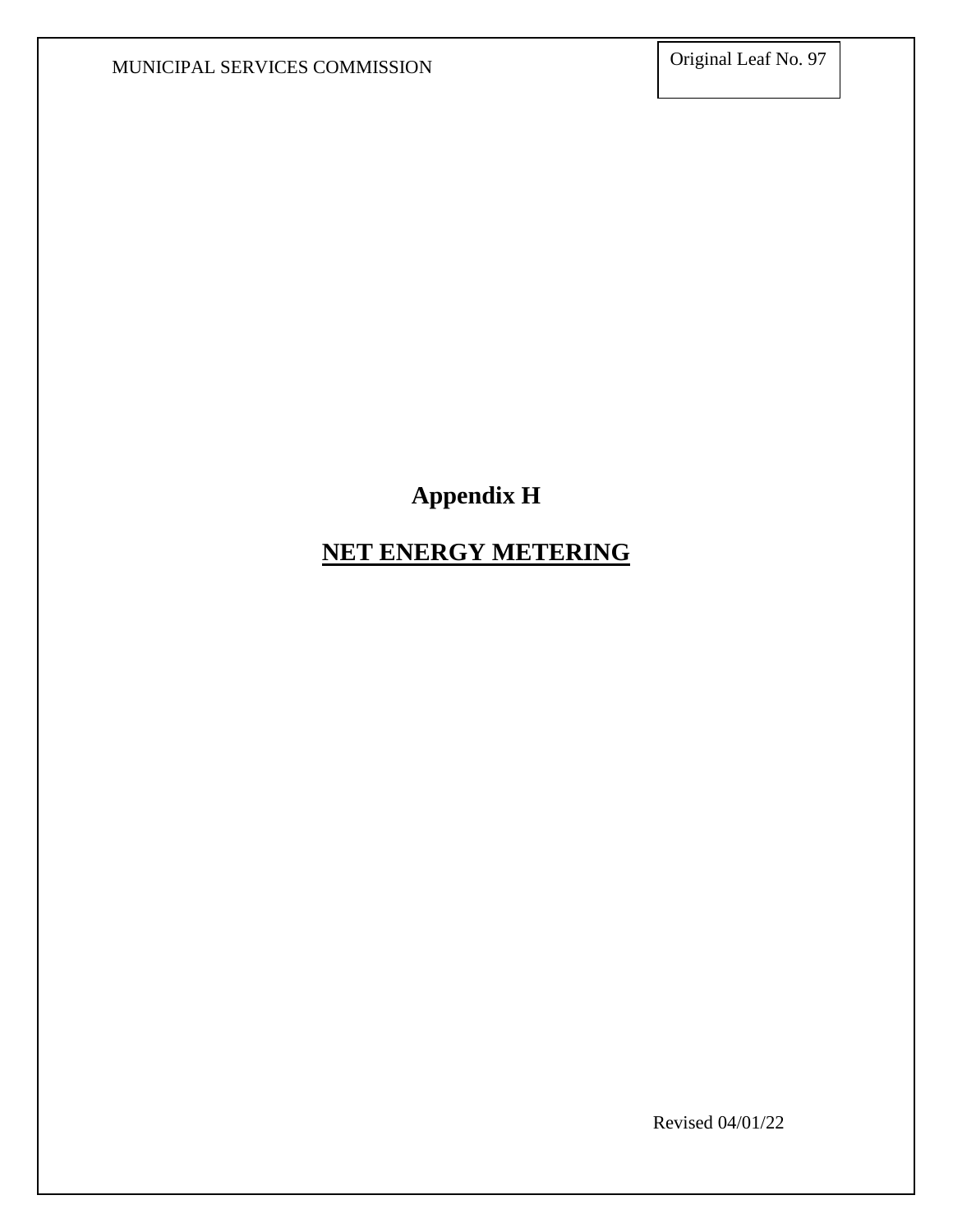### Net Energy Metering

#### **Availabilty**

This MSC policy spells out the policy of the Commission as it relates to generation interconnected and operated in parallel with the Municipal Services Commission's (MSC) distribution facilities and resides on the Customer's premises. The primary intent of the Customer is to offset part or all of their electricity requirements.

Capacity cannot be more than 25 kilowatts for residential and 500 kilowatts for non-residential. The generator must be designed to produce no more than 110% of the host customer's expected aggregate electrical consumption, calculated on the average of the 2 previous 12-month periods of actual electrical usage at the time of installation of energy generating equipment. For new building construction, electrical consumption will be estimated at 110% of the consumption of units of similar size and characteristics at the time of installation of energy generating equipment. The source must be solar, wind, hydro or another approved source of renewable energy. The MSC limits total net metering capacity to 5% of system peak.

Any Customer who elects to install parallel generation must apply first by filing out the Generator Interconnection Application at least 60 days in advance of the proposed activation date. A pre-interconnection study may be required and certain fees depending on the complexity of the parallel generation to be installed. Approval of the application by the MSC must be granted prior to activation of the electric generation facility. An approved application will be good for one year from the approval of the application. If the project has not been built and is not operational within one year of the approval of the application, the application is void and the applicant must reapply and their application may or may not be approved. If a project is partially built the applicant may apply in writing for an extension of the one year rule. Any extension by the MSC must be in writing.

#### Connection to the MSC Distribution System

The electric generation system cannot be connected to the MSC's system unless it meets all applicable safety and performance standards set forth by the following: The Technical Considerations Covering Parallel Operations of Customer Owned Generation of 25kW or Less dated June 1, 2008 or The Technical Considerations Covering Parallel Operations of Customer Owned Generation of 500kW or Less dated June 1, 2008, National Electric Safety Code, Underwriters Laboratories and IEEE Standards. The Customer must, at his/her expense, obtain any and all necessary permits, inspections, and approvals required by any local public authorities and any other governing regulations in effect at that time.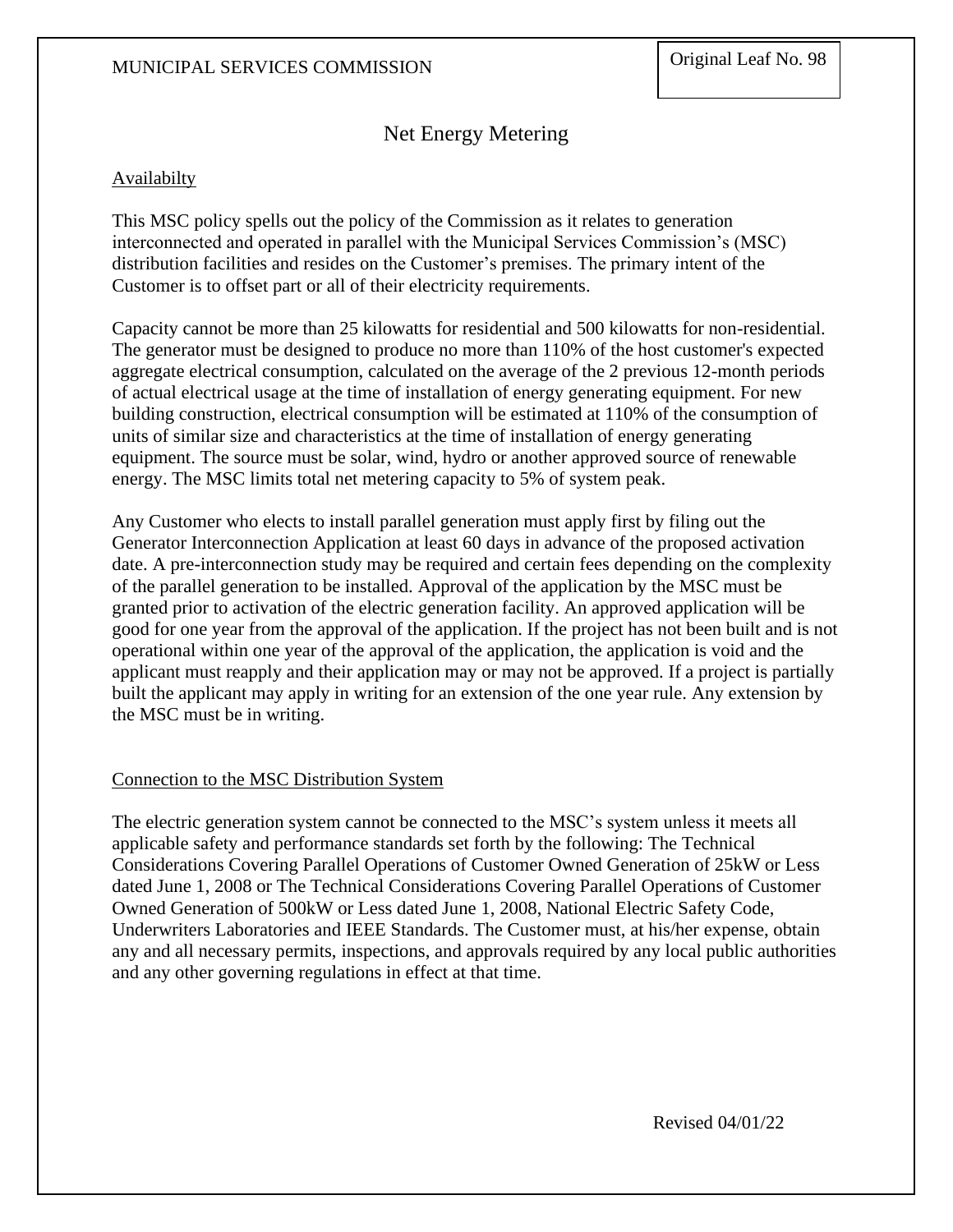#### Delivered Voltage

The delivered voltage and delivery point of the Customer's electric generation shall be at the same delivered voltage and delivery point that would be supplied by MSC if the Customer purchased all of its electricity from MSC.

#### **Metering**

A bi-directional watt-hour electric meter will be installed at the Customer's location to measure the energy consumed and the energy delivered to the MSC system... The MSC will furnish, install, maintain, and own all metering equipment.

#### Power Factor Penalty

A power factor penalty may be assessed, at the MSC's option, on any customer being served under this tariff. The penalty will be calculated using the following formula: The Measured Demand will be the maximum fifteen (15) minute demand during the billing cycle for Medium General Service and one hour (1) demand for Large General Service . In any month in which the average power factor at the delivery point is less than ninety-eight and five tenths percent (98.5%) the penalty will be calculated according to the following formula:

> Power Factor Corrected Demand  $=$  Measured Demand X .985 Average Power Factor

The difference between the Power Factor Corrected Demand and the Measured Demand is the kW penalty that will be assessed. This kW will be billed at the current Demand Rate on the Medium Commercial Rate Tariff. There will be no credits issued for power factors that exceed ninety-eight and five tenths percent (98.5%).

#### Reconciliation and Charges

Customers will be credited in kilowatt-hours (kWh), valued at an amount per kilowatt-hour equal to the sum of delivery service charges and supply service charges for residential customers and the sum of the volumetric energy (kWh) components of delivery service charges and supply service charges for non-residential customers for any excess production of their generating facility that exceeds the customer's on-site consumption of kWh in a billing period. Excess kWh credits shall be credited to subsequent billing periods to offset a customer's consumption in those billing periods. At the end of the calendar year, a customer may request a payment from the MSC for any excess kWh credits. The payment shall be calculated by multiplying the excess kWh credits by the customer's supply service rate. Any excess kWh credits shall not reduce any fixed monthly customer charges imposed by the MSC. The customer retains ownership of renewable energy credits (REC) associated with electric generation produced and consumed by the customer.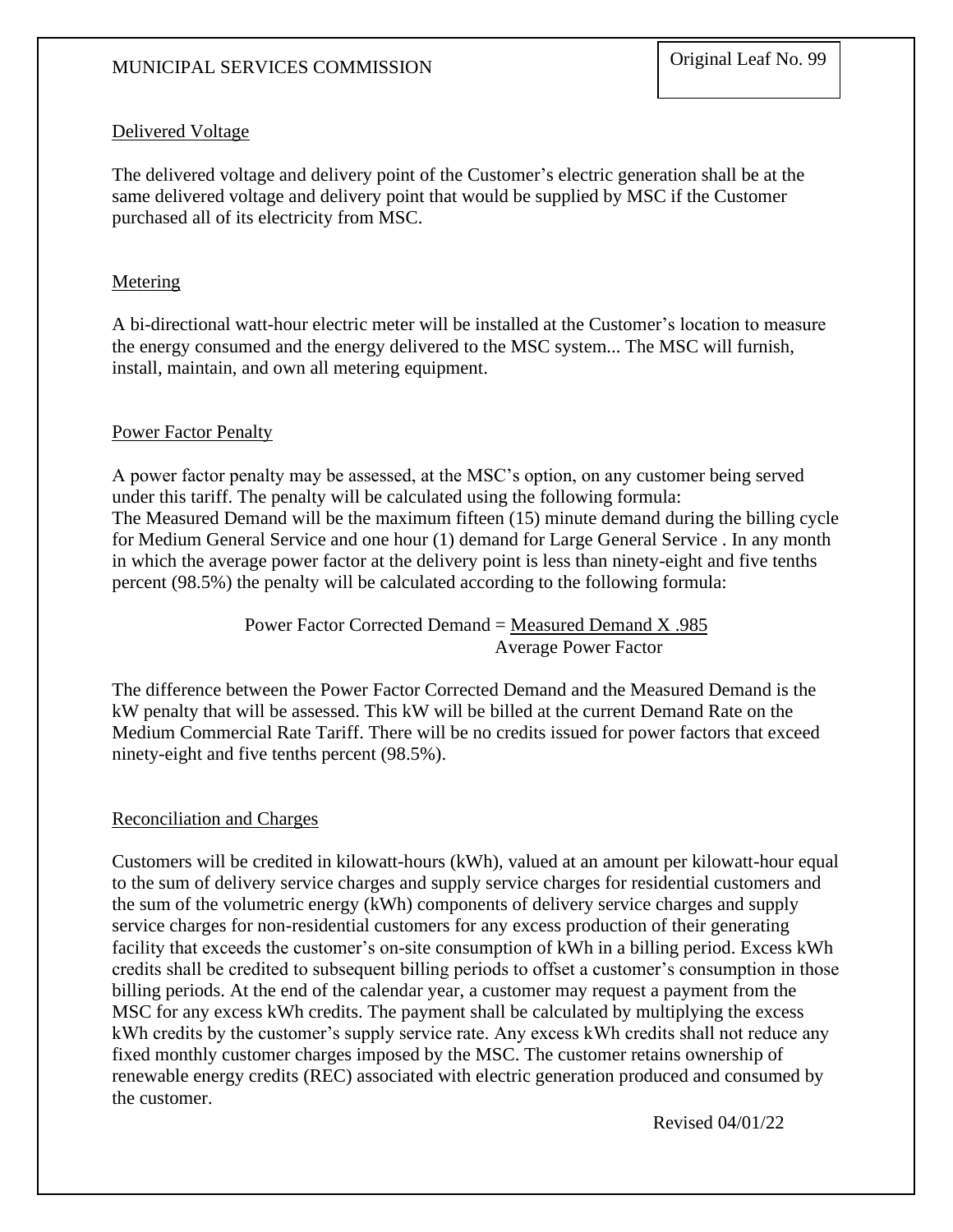#### Failure to Comply

The MSC may disconnect the Customer's service from the MSC's electric system if the Customer fails to comply with any of the stipulations of this rider, The Technical Considerations Covering Parallel Operations of Customer Owned Generation of 25kW or Less dated January 1, 2008 or The Technical Considerations Covering Parallel Operations of Customer Owned Generation of 500kW or Less dated January 1, 2008, National Electric Safety Code, Underwriters Laboratories, the Generator Interconnection Application. The delivered voltage and delivery point of the Customer's electric generation shall be at the same delivered voltage and delivery point that would be supplied by MSC if the Customer purchased all of its electricity from MSC.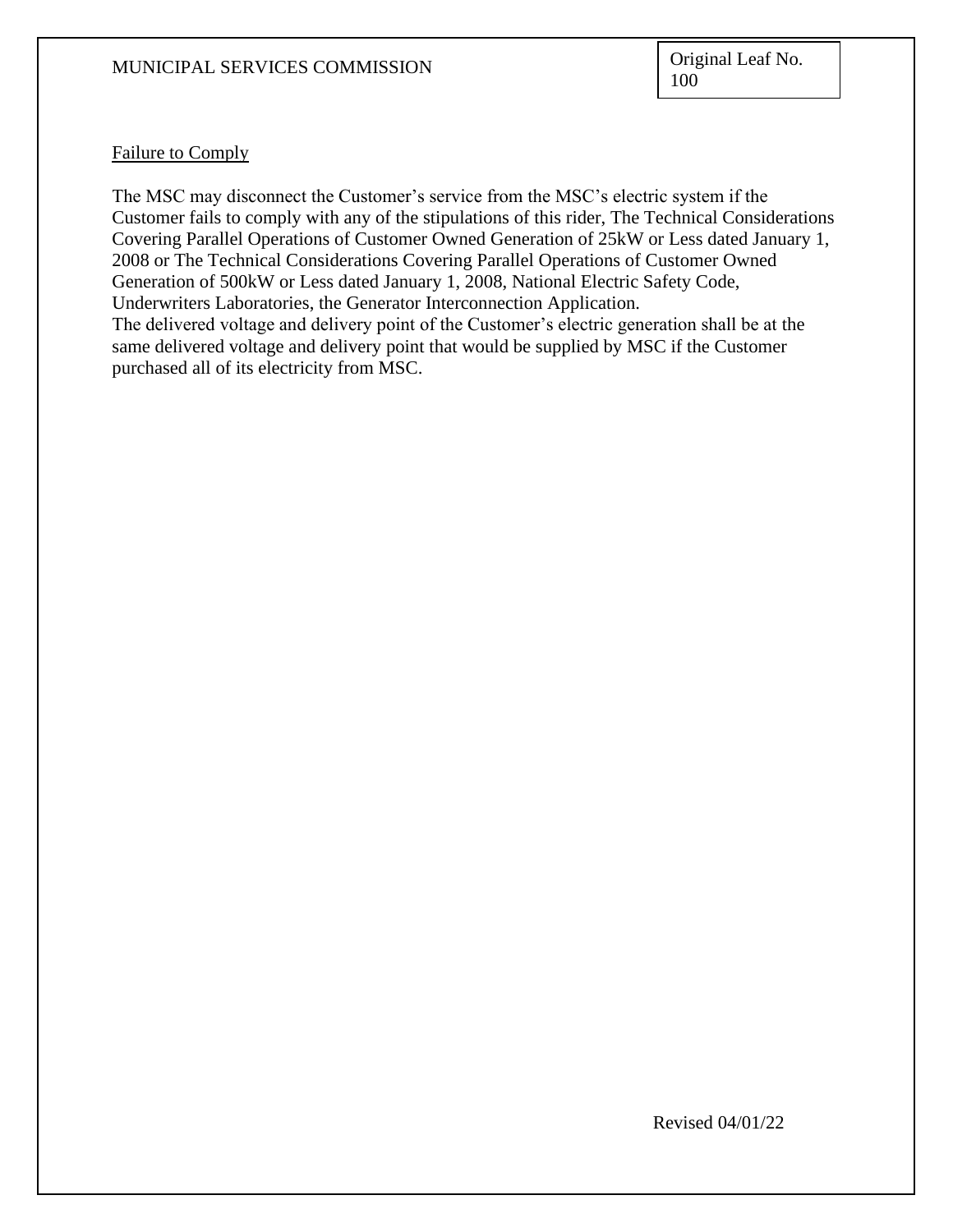## **APPENDIX I**

### **DEMAND RESPONSE AGGREGATION**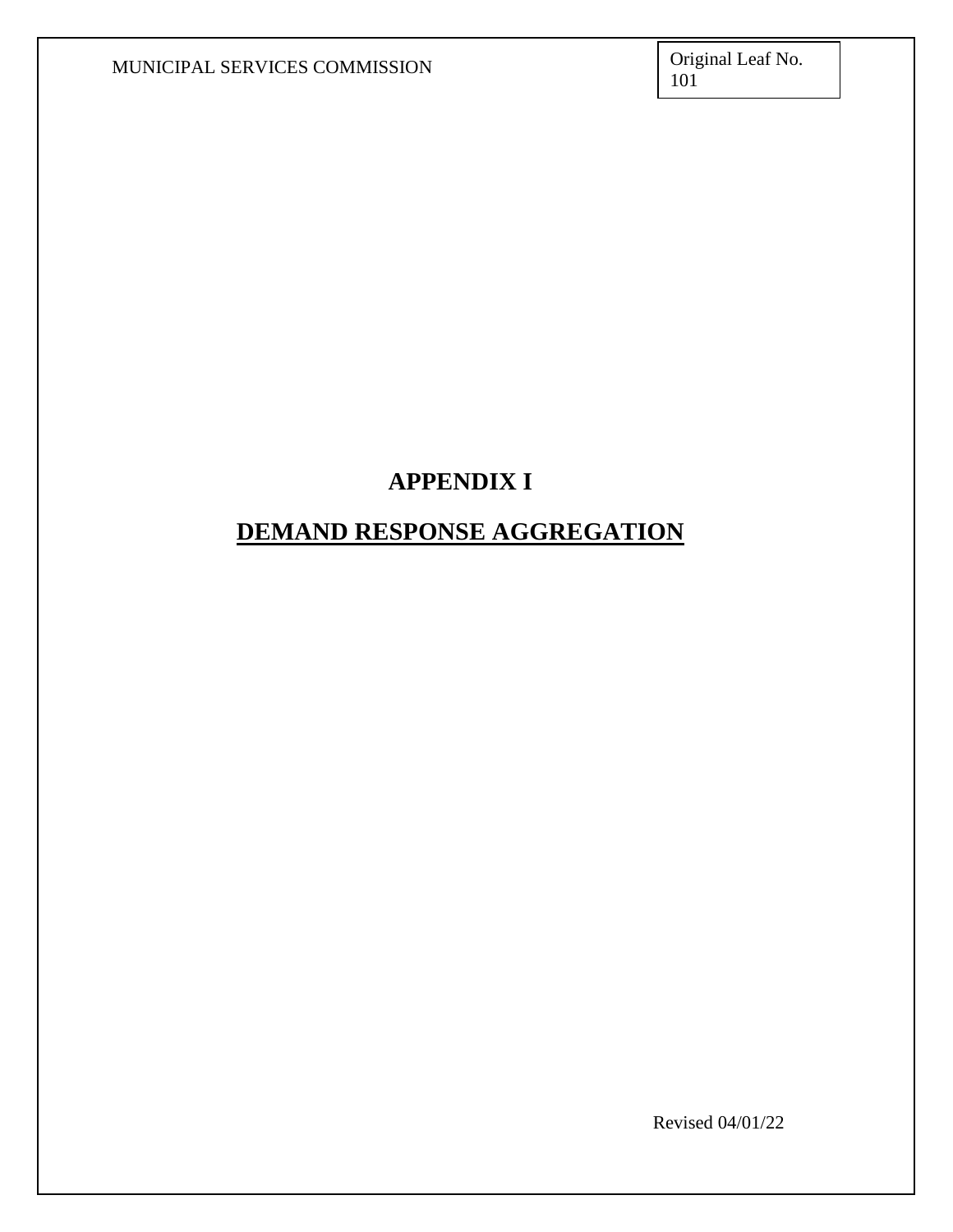The Federal Energy Regulatory Commission has issued Order No. 719, 125 FERC ¶ 61,071, 73 Fed. Reg. 64,099 (October 28, 2008).

Order No. 719, 18 C.F.R. § 35.28(g)(1)(iii) provides: "Each Commission-approved independent system operator and regional transmission organization must permit a qualified aggregator of retail customers to bid demand response on behalf of retail customers directly into the Commission-approved independent system operator's or regional transmission organization's organized markets, unless the laws and regulations of the relevant electric retail regulatory authority expressly do not permit a retail customer to participate."

"Every Commission-approved independent system operator or regional transmission organization that operates organized markets based on competitive bidding for energy imbalance, spinning reserves, supplemental reserves, reactive power and voltage control, or regulation and frequency response ancillary services (or its functional equivalent in the Commission-approved independent system operator's or regional transmission organization's tariff) must accept bids from demand response resources in these markets for that product on a basis comparable to any other resources, if the demand response resource meets the necessary technical requirements under the tariff, and submits a bid under the Commission-approved independent system operator's or regional transmission organization's bidding rules at or below the market-clearing price, unless not permitted by the laws or regulations of the relevant electric retail regulatory authority."

Appendix I " Regulation of Demand Response Aggregators"

- A. The MSC or any entity that applies to be an authorized Curtailment Service Provider and is subsequently approved by the Commissioners of the MSC or their designee (the Secretary of the MSC) is permitted to bid demand response on behalf of retail customers served by the MSC of the City of New Castle directly into any Commission-approved independent system operator's or regional transmission organization's organized electric markets.
- B. Retail customers served by the MSC of the City of New Castle wishing to bid their demand response into a Commission-approved independent system operator's or regional transmission organization's organized electric markets may do so by participating in the program established by the MSC or with a Curtailment Service Provider duly approved in advance by the MSC.
- C. The MSC or any entity that applies to be an authorized Curtailment Service Provider and is subsequently approved by the Commissioners or their designee is permitted to bid demand response on behalf of retail customers served by the MSC directly into any Commission (FERC) approved independent system operator's or regional transmission organization's organized markets for energy imbalance, spinning reserves, supplemental reserves, reactive power and voltage control, or regulation and frequency response ancillary services (or its functional equivalent in the Commission-approved independent system operator's or regional transmission organization's tariff).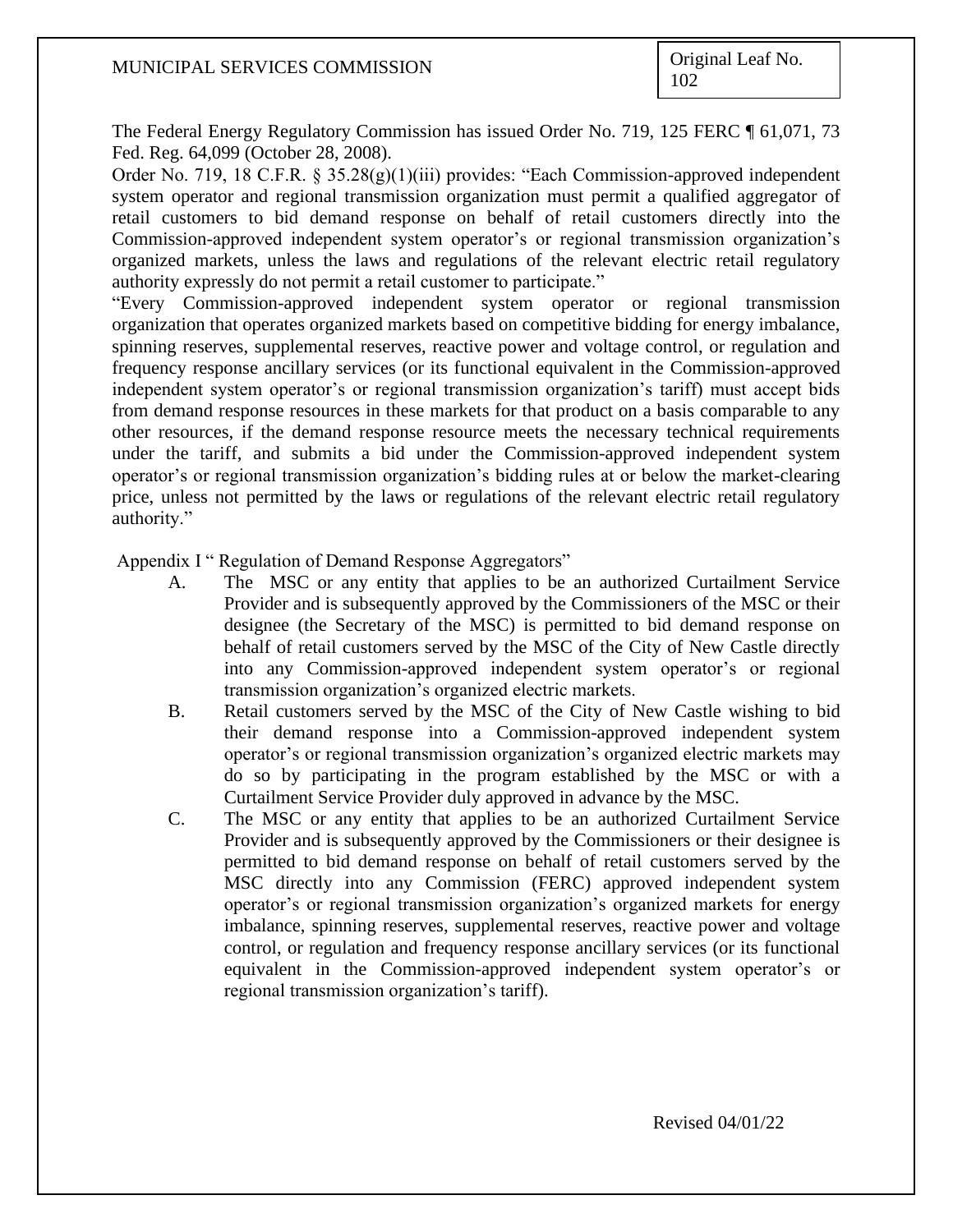D. Retail customers served by the MSC of the City of New Castle wishing to bid their demand response into a Commission-approved independent system operator's or regional transmission organization's organized markets for energy imbalance, spinning reserves, supplemental reserves, reactive power and voltage control, or regulation and frequency response ancillary services (or its functional equivalent in the Commission-approved independent system operator's or regional transmission organization's tariff) may do so by participating in the program established by the MSC or with a Curtailment Service Provider duly approved in advance by the MSC.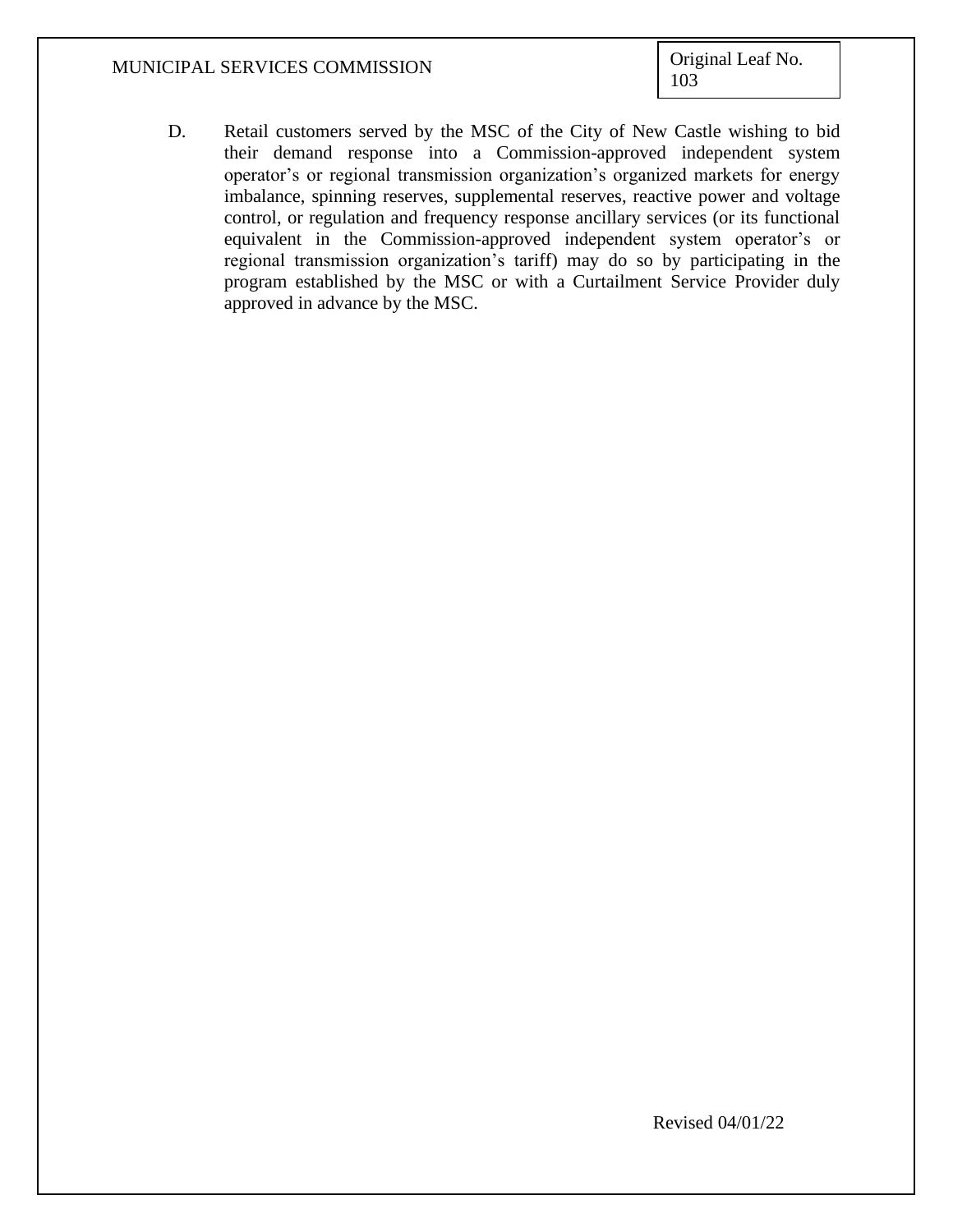### **APPENDIX J**

## **ECONOMIC DEVELOPMENT RATE**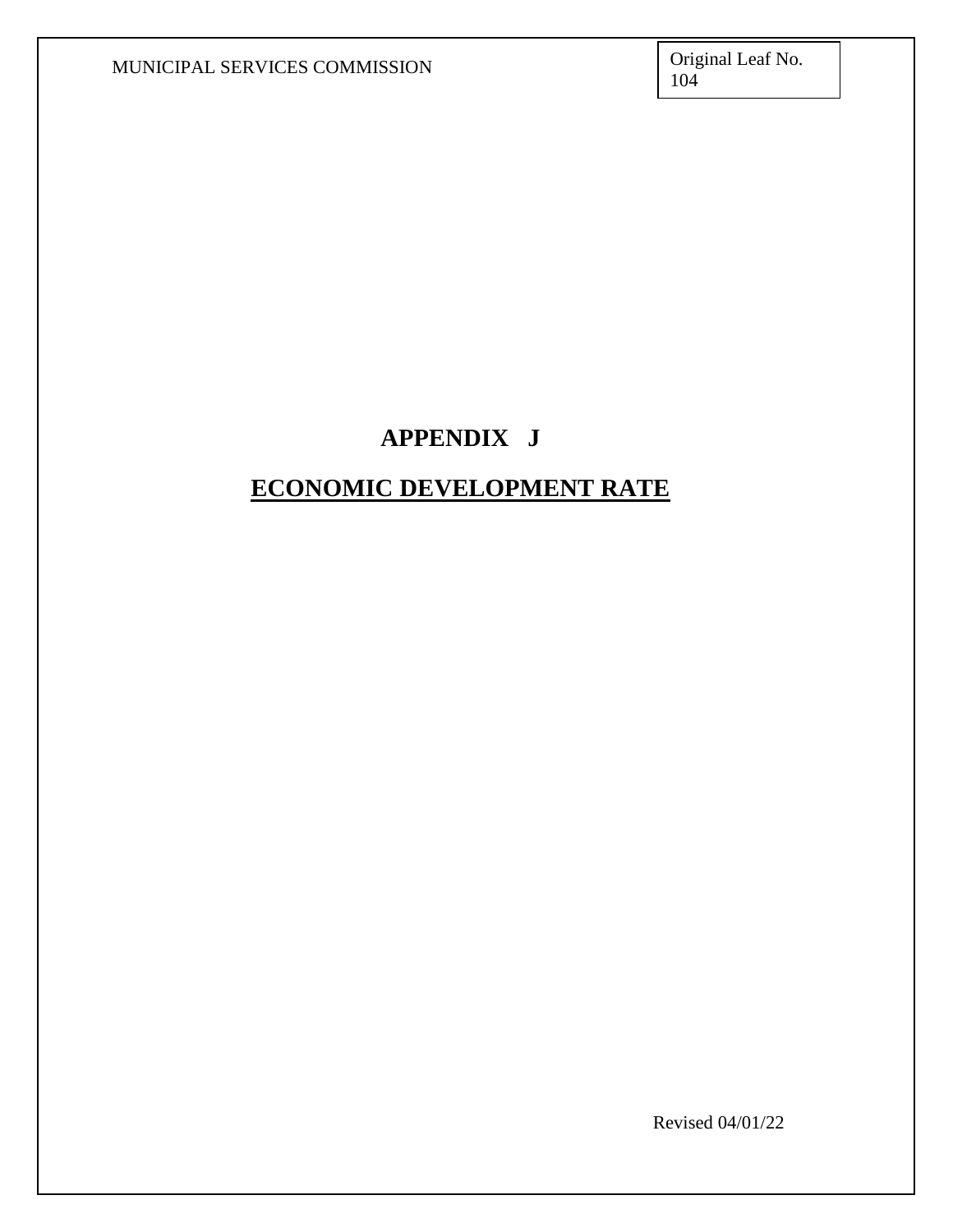#### *Economic Development Rate*

#### **Availability**

The MSC has the ability to offer commercial customers who are considering locating their business within the service territory of the Municipal Services Commission an Economic Development Rate. The terms of the rate and its duration are negotiable and are outside the MSC's normal published tariff. The terms will be spelled out in a contract between the customer and the MSC.

The purpose of the Economic Development Rate is to encourage new job creation that would otherwise not locate in the service territory of the MSC.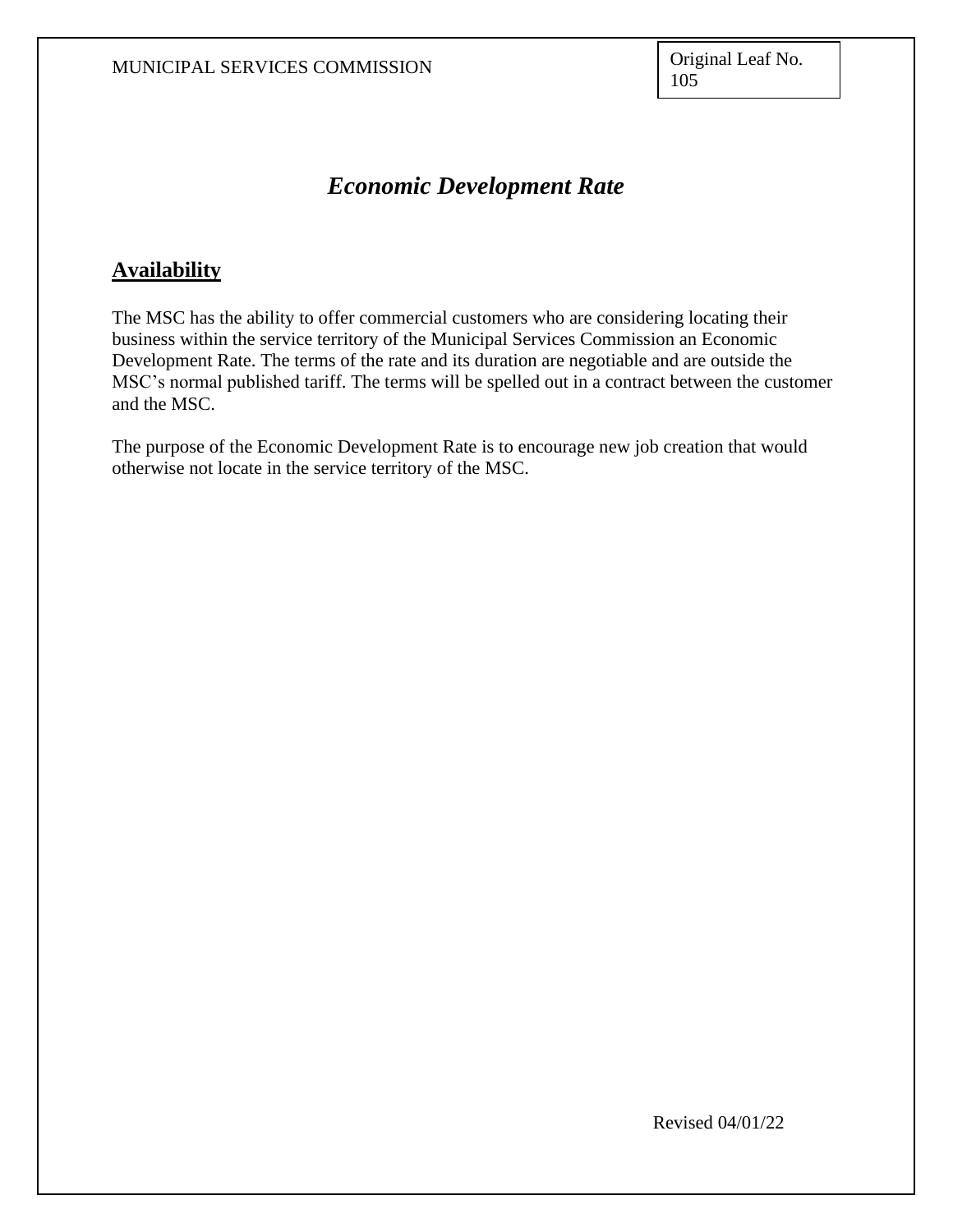# **APPENDIX K**

# **EV CHARGING RATE**

Revised 04/01/22